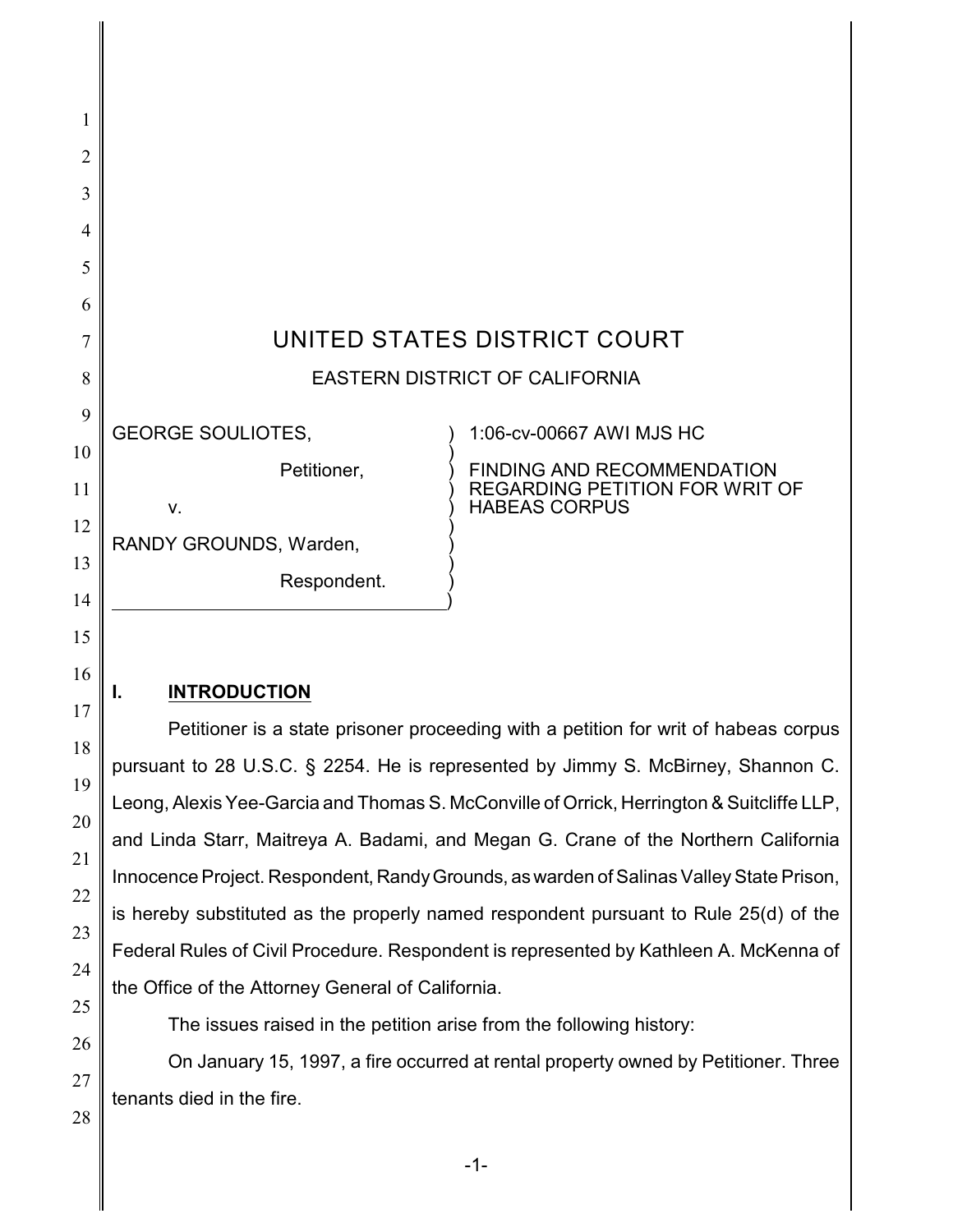1 2 3 4 5 6 7 8 9 10 11 12 13 14 15 16 17 On January 25, 1999, Petitioner was prosecuted for arson and three counts of first degree murder with special circumstances. The prosecution sought the death penalty. At trial, the prosecution presented fifty witnesses. Fire investigators testified with absolute conviction that the fire was intentionally set. A state criminalist testified that flammable compounds, i.e., accelerants, that could be used to start the fire were found at the scene and on Petitioner's shoes. An eyewitness testified that she saw someone ultimately identified as Petitioner at the scene just before the fire. A chain of circumstantial evidence was introduced in support of these facts. In defense, Petitioner presented several expert witnesses, including: an expert in mechanical engineering, forensics and fire investigation to refute the state fire investigators conclusions that the fire had been intentionally set and that Petitioner had been at the scene of the fire; a psychologist to describe shortcomings in eyewitness identifications and the effects of post-event information on identification accuracy; and a forensic psychiatrist to discuss the adult victim's mental health history. Petitioner also presented several lay witnesses to show he had no financial motive to commit arson, bore no ill-will toward the victims, and to otherwise undermine the prosecution's claims. After three days of deliberation, the jury was unable to reach a verdict. A mistrial was declared.

18 19 20 21 22 23 24 25 On March 13, 2000, Petitioner's second trial commenced. The prosecution presented the same fifty witnesses who provided substantially the same testimony as at the first trial. The prosecution advanced the same theories as to how the fire was intentionally set.<sup>1</sup> Petitioner's counsel, the same counsel who represented Petitioner at the first trial, promised to present several witnesses, most specifically the expert witness on cause and origin of the fire, and promised to prove Petitioner's innocence. Defense witnesses anticipated being called. However, after the prosecution closed its case-in-chief, Petitioner's counsel rested without presenting any additional witnesses. After several hours

<sup>27</sup> 28  $^1$  The only slight deviation was when one witness, Earl Linam who had been called as a witness for the prosecution during the first trial, was called out of turn as a defense witness during the prosecution's case in chief.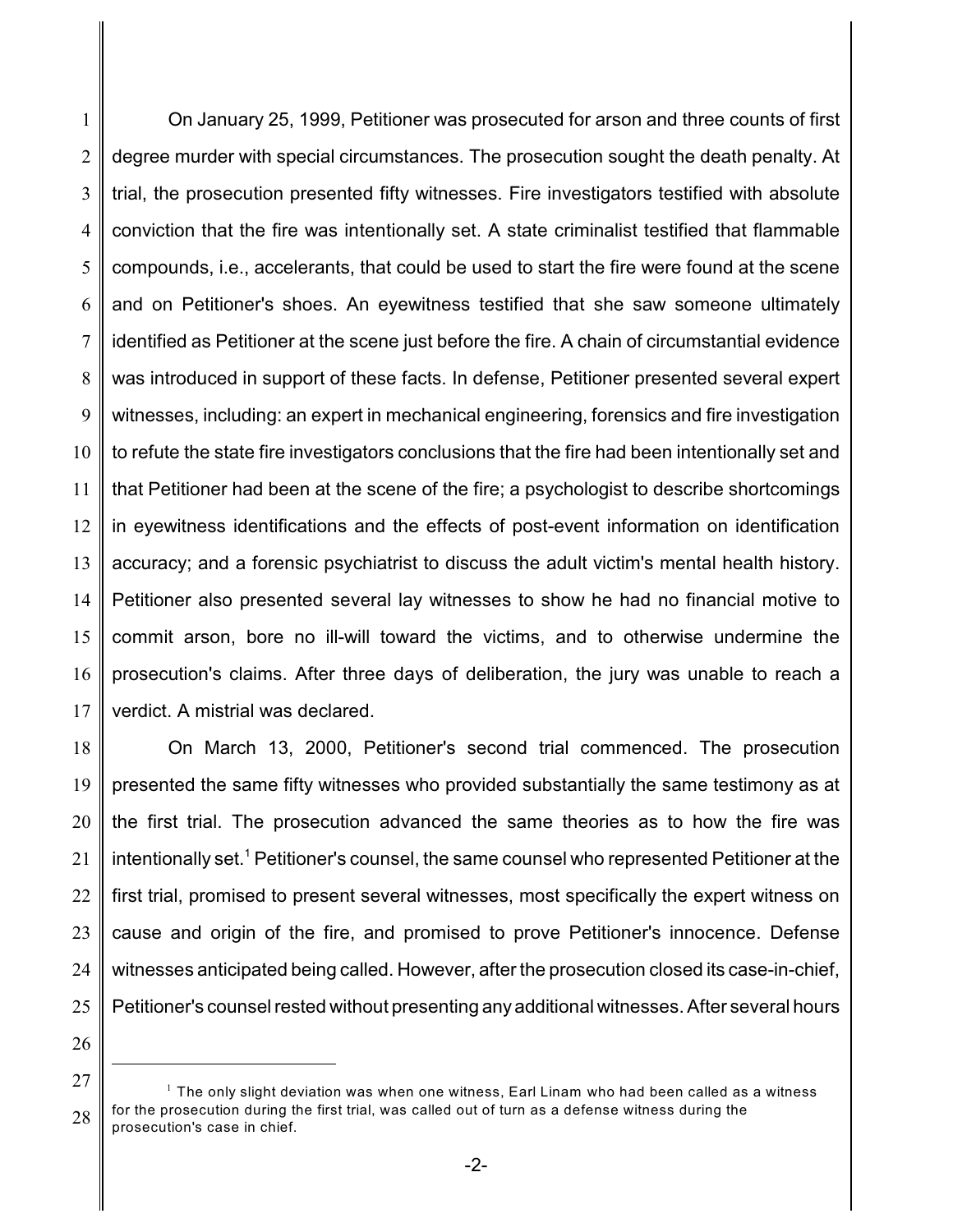1 2 of deliberation, the jury found Petitioner guilty on all counts. During the penalty phase, the jury determined Petitioner should be sentenced to life without the possibility of parole.

3 4 5 6 7 8 9 10 11 12 13 14 15 16 Petitioner, through different counsel, pursued and was denied post-conviction relief in state court. On May 30, 2006, Petitioner filed the instant federal petition for habeas corpus relief. However, his counsel mistakenly calculated the statutory deadline for filing a federal petition for habeas corpus. The petition was filed five days late. Respondent moved to dismiss the petition as untimely. The District Court dismissed the petition on March 20, 2008. On August 17, 2011, the Ninth Circuit Court of Appeals reversed the dismissal of the petition and remanded the matter to this Court for determination, in "an expedited manner," of the applicability of an equitable exception to the statute of limitations. After conducting an evidentiary hearing, the Court found that Petitioner made a sufficient showing of actual innocence to serve as an equitable exception to the statute of limitations set forth in the Antiterrorism and Effective Death Penalty Act of 1996 ("AEDPA"). The finding of actual innocence was predicated in large part on Respondent's stipulation to the scientific inaccuracy of much of the prosecution's expert witness testimony at trial.

17

Accordingly, Petitioner is entitled to have his claims heard on the merits.

18

## **II. CLAIMS PRESENTED IN PETITION**

19 20 Petitioner presents seven claims for relief in his first amended petition for writ of habeas corpus (ECF No. 151):

- 21 22 1. Petitioner is actually innocent and entitled to relief under Herrera v. Collins, 506 U.S. 390, 417 (1993);
- 23 24 2. Petitioner's trial counsel was ineffective in failing to present a fire expert in Petitioner's defense;
- 25 26 3. Petitioner's trial counsel was ineffective in failing to present additional witnesses in Petitioner's defense;
- 27 28 4. Petitioner's trial counsel was ineffective in failing to cross-examine the prosecution's fire experts using National Fire Protection Association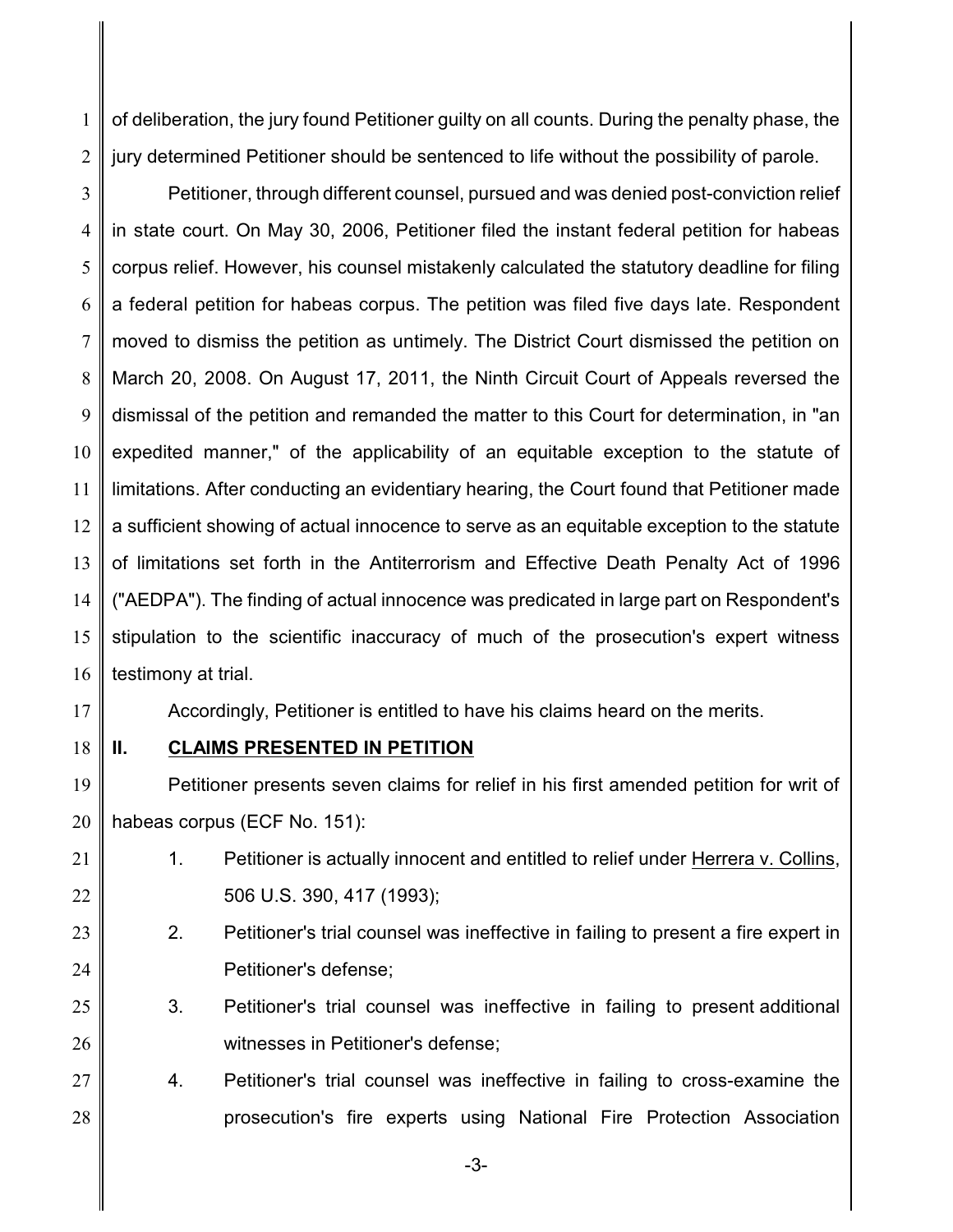| $\mathbf{1}$   |                                                                                                                                                              | ("NFPA") $921;^{2}$                                                                                                                                                          |  |  |  |
|----------------|--------------------------------------------------------------------------------------------------------------------------------------------------------------|------------------------------------------------------------------------------------------------------------------------------------------------------------------------------|--|--|--|
| $\mathbf{2}$   | 5.                                                                                                                                                           | The jurors committed misconduct in considering extrinsic information during                                                                                                  |  |  |  |
| 3              |                                                                                                                                                              | deliberation;                                                                                                                                                                |  |  |  |
| 4              | 6.                                                                                                                                                           | Petitioner's due process rights were violated by the use of fundamentally                                                                                                    |  |  |  |
| 5              |                                                                                                                                                              | unreliable expert testimony and evidence; and                                                                                                                                |  |  |  |
| 6              | 7.                                                                                                                                                           | Cumulative error.                                                                                                                                                            |  |  |  |
| $\overline{7}$ | Ш.                                                                                                                                                           | <b>FACTUAL AND PROCEDURAL SUMMARY</b>                                                                                                                                        |  |  |  |
| 8              |                                                                                                                                                              | As described by the California Court of Appeal, Fifth Appellate District, Petitioner                                                                                         |  |  |  |
| 9              | was convicted of arson and three counts of murder: <sup>3</sup>                                                                                              |                                                                                                                                                                              |  |  |  |
| 10             | As of January 1997, Daniel Jones, his wife (Michelle), and their                                                                                             |                                                                                                                                                                              |  |  |  |
| 11             | children (six-year-old Daniel, Jr., and three-year-old Amanda) were renting<br>a Modesto home from [Petitioner]. [Petitioner] was in the process of evicting |                                                                                                                                                                              |  |  |  |
| 12             | them. In the early morning hours of January 15, the house burned down.<br>Michelle and the children perished. Due to the intensity of the flames and         |                                                                                                                                                                              |  |  |  |
| 13             | evidence that an accelerant-possibly a medium petroleum distillate such as<br>charcoal lighter fluid or paint thinner--was poured inside the house, fire     |                                                                                                                                                                              |  |  |  |
| 14             | investigators determined this was an arson fire. Shortly before the blaze,<br>[Petitioner]'s motor home was seen in the vicinity, and [Petitioner] was       |                                                                                                                                                                              |  |  |  |
| 15             |                                                                                                                                                              | observed carrying something into the yard of the house. [Petitioner]'s shoes<br>tested positive for medium petroleum distillate.                                             |  |  |  |
| 16             |                                                                                                                                                              | [Petitioner]'s first trial ended in a mistrial when the jury was unable to                                                                                                   |  |  |  |
| 17             |                                                                                                                                                              | reach a verdict. A second jury convicted [Petitioner] of three counts of<br>murder (Pen. Code, § 187; counts I-III) and one count of arson of an                             |  |  |  |
| 18             |                                                                                                                                                              | inhabited structure (§ $\overline{451}$ , subd. (b); count IV). As to counts I through III, the<br>jury found true arson-murder and burglary-murder special circumstances (§ |  |  |  |
| 19             |                                                                                                                                                              | 190.2, subd. (a)(17)) and, as to count III, a multiple-murder special<br>circumstance $(\S 190.2, \text{subd.} (a)(3))$ , but rejected the prosecution's request             |  |  |  |
| 20             |                                                                                                                                                              | for the death penalty. [Petitioner] was sentenced to three consecutive terms<br>of life in prison without the possibility of parole and ordered to pay fines and             |  |  |  |
| 21             | restitution.                                                                                                                                                 |                                                                                                                                                                              |  |  |  |
| 22             |                                                                                                                                                              | People v. Souliotes, 2002 Cal. App. Unpub. LEXIS 7379, 1-3 (Cal. App. 5th Dist., Aug. 5,                                                                                     |  |  |  |
| 23             |                                                                                                                                                              |                                                                                                                                                                              |  |  |  |
| 24             |                                                                                                                                                              | $2$ The NFPA "is an international nonprofit that now, among other things, promotes codes and                                                                                 |  |  |  |

<sup>25</sup> 26 standards 'intended to minimize the possibility and effects of fire and other risks.'" Schlesinger v. United States, 2012 U.S. Dist. LEXIS 15754, 3, 2012 W L 407098 (E.D.N.Y. Feb. 6, 2012) NFPA 921: Guide for Fire & Explosion Investigations "is widely accepted as the standard guide in the field of fire investigation." United States v. Hebshie, 754 F. Supp. 2d 89, 128 n.39 (D. Mass. 2010).

<sup>27</sup> 28  $^3$  The factual background is taken from the opinion of the state appellate court and is presumed correct. 28 U.S.C. § 2254(e)(1). However, as described at length below, many of the scientific findings regarding the cause of the fire and a chemical found at the fire scene and on Petitioner's shoes have been stipulated by the parties to have been incorrect.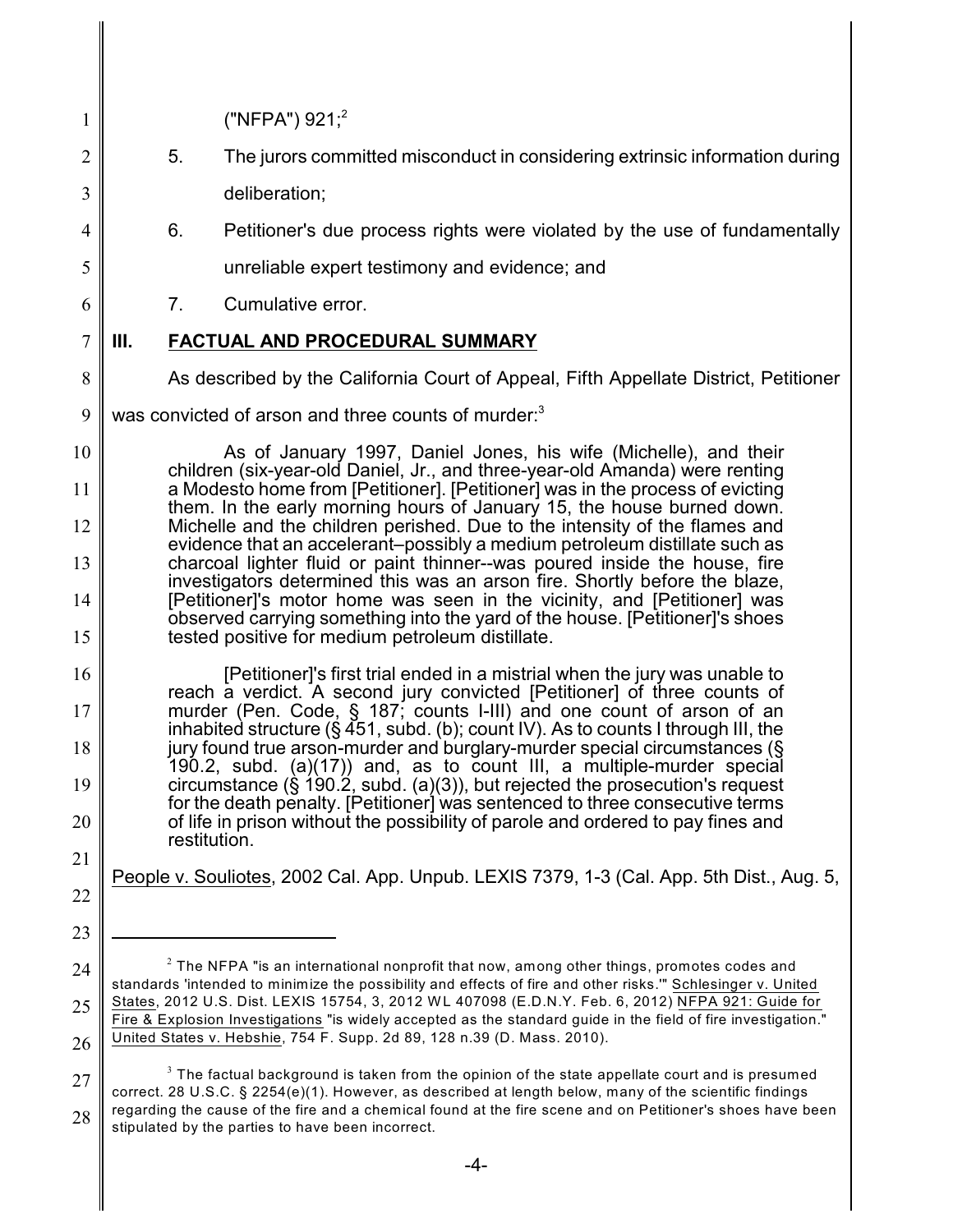1 2002).

2

3

# **A. Evidence and Argument Presented at First Trial**

## 1. The Prosecution Case

4 5 6 7 8 9 10 11 At Petitioner's first trial ("trial one"), the prosecution presented fifty witnesses to prove that Petitioner intentionally set fire to his rental home. The case against Petitioner was based primarily on four categories of evidence: (1) expert scientific opinions that the fire was intentionally set by Petitioner, (2) scientific evidence that Petitioner's shoes and objects from the scene tested positive for medium petroleum distillates ("MPDs"), (3) eyewitness Monica Sandoval's testimony that she saw Petitioner and his motor home at the scene of the fire just before it started, and (4) evidence that Petitioner was in financial duress and bore ill-will toward the Jones family and so had motive to destroy the home.

12

#### a. Arson

13 14 15 16 17 18 19 20 21 22 23 24 At trial one, fire investigators from the Modesto County Fire Department testified with certainty that the fire was caused by arson. They relied on several factors to support their conclusion: the fire was described as being unusually hot; there were "pour patterns" on the floor where flammable liquids had been poured and ignited; there was "deep charring" on the walls; there was insufficient combustible material ("fuel load") in the house to sustain such an intense fire unless an ignitable liquid, i.e., an accelerant, had been added; a hand-held hydrocarbon detector indicated the presence of ignitable liquids at the scene; and an eyewitness testified that a suspicious person had surreptitiously visited the house just before the fire started. Based on this evidence, the primary fire investigator testified at trial in his "opinion that this was a crude arson job and it's as obvious as an elephant the patterns on the floor, the patterns in the overhead of this structure correlate with each other. Liquids were poured throughout this house and ignited." $4$  (RT 2053.)<sup>5</sup>

 $4$  The expert also concluded as follows:

<sup>27</sup> 28 Q. To go back through this and wrap this up, from what you observed, not the theory, not the hypotheticals, but from what you observed in your trained expert opinion at that scene at 1319 Ronald, what do you believe was the cause of the fire?

A. A liquid, ignitable liquid was poured throughout the living room, kitchen and into the garage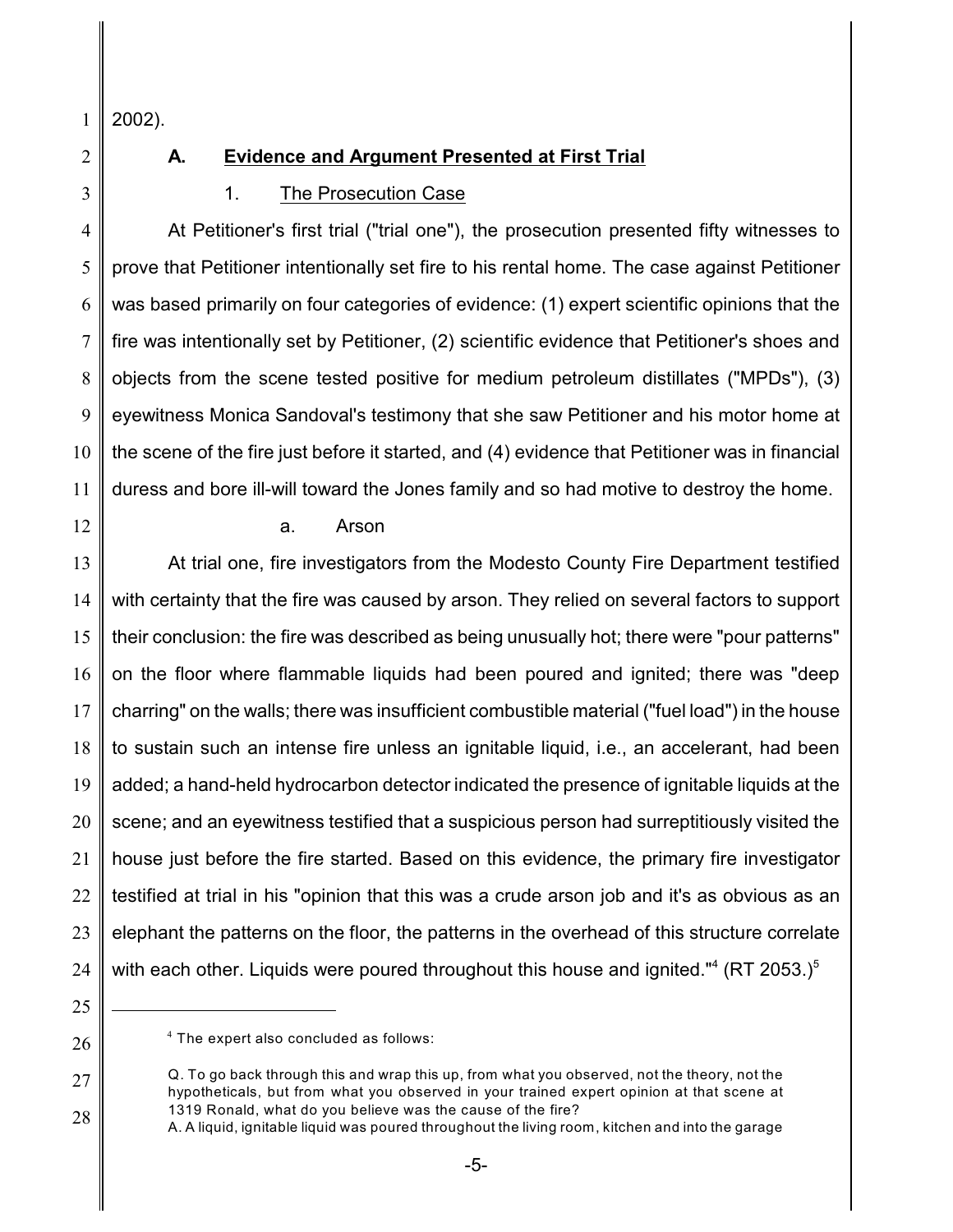# b. MPD Evidence

| $\mathfrak{2}$ | At trial one, a state criminialist testified that MPDs were found on samples from the                                                                                                                                                                                                                                                                                                                    |  |
|----------------|----------------------------------------------------------------------------------------------------------------------------------------------------------------------------------------------------------------------------------------------------------------------------------------------------------------------------------------------------------------------------------------------------------|--|
| 3              | fire scene and on Petitioner's shoes. MPDs are ignitable liquids including, but not limited                                                                                                                                                                                                                                                                                                              |  |
| $\overline{4}$ | to, common household items such as charcoal lighter fluid, camp fuels, lamp oil, and paint                                                                                                                                                                                                                                                                                                               |  |
| 5              | thinner. <sup>6</sup> (RT 3141.) This evidence created what the district attorney claimed was a very                                                                                                                                                                                                                                                                                                     |  |
| 6              | strong physical link between Petitioner and the fire scene. In his closing argument, he                                                                                                                                                                                                                                                                                                                  |  |
| $\overline{7}$ | argued that finding MPDs at the fire scene was very unusual and that the presence of                                                                                                                                                                                                                                                                                                                     |  |
| 8              | MPDs on Petitioner's shoes was significant evidence upon which to find Petitioner guilty                                                                                                                                                                                                                                                                                                                 |  |
| 9              | of arson:                                                                                                                                                                                                                                                                                                                                                                                                |  |
| 10             | [T]here is no doubt, there is no reasonable doubt that this was an<br>arson; and since it was an arson, someone had to enter. That someone<br>came in and that someone burned Michelle Jones, Daniel Jones and<br>Amanda Jones; and that someone we know is the defendant, the person                                                                                                                    |  |
| 11             |                                                                                                                                                                                                                                                                                                                                                                                                          |  |
| 12             | with the reason, the opportunity, the person that had the disagreement with<br>Michelle and wanted out of that house, the person that was identified for you                                                                                                                                                                                                                                             |  |
| 13             | in court who had the chemical traces of that fire accelerant left on his shoes.                                                                                                                                                                                                                                                                                                                          |  |
| 14             | (RT 4291-92.)                                                                                                                                                                                                                                                                                                                                                                                            |  |
| 15             | <b>Sandoval's Eyewitness Testimony</b><br>C.                                                                                                                                                                                                                                                                                                                                                             |  |
| 16             | At trial one, a neighbor, Monica Sandoval, described seeing a recreational vehicle                                                                                                                                                                                                                                                                                                                       |  |
| 17             |                                                                                                                                                                                                                                                                                                                                                                                                          |  |
| 18             |                                                                                                                                                                                                                                                                                                                                                                                                          |  |
| 19             |                                                                                                                                                                                                                                                                                                                                                                                                          |  |
| 20             | and it was ignited.<br>Q. And you've already told us that you won't opine as to what the ignition source was, but are<br>you still comfortable and certain in your opinion that this was this pour pattern that you've<br>been describing, that accelerant that was used to set this fire?<br>A. Absolutely.<br>Q. And do you have any doubt in your expert opinion that someone had to enter the living |  |
| 21             |                                                                                                                                                                                                                                                                                                                                                                                                          |  |
| 22             |                                                                                                                                                                                                                                                                                                                                                                                                          |  |
| 23             | room, the kitchen and the garage to pour that particular liquid?<br>A. No doubt.                                                                                                                                                                                                                                                                                                                         |  |
| 24             | (RT 2268.)                                                                                                                                                                                                                                                                                                                                                                                               |  |
| 25             | <sup>5</sup> Throughout this Finding and Recommendation the Court shall refer to the transcript from the<br>evidentiary hearing of January 24-26, 2012 as "HT," the Reporter's Transcript on Appeal, lodged with the<br>Court on December 20, 2011 as "RT," and the Clerk's Transcript on Appeal, lodged with the Court on<br>December 20, 2011 as "CT."                                                 |  |
| 26<br>27       |                                                                                                                                                                                                                                                                                                                                                                                                          |  |
| 28             | $6$ There exist several categories of potential fuels including kerosene and light, medium, and<br>heavy petroleum distillates. (RT 3130-31.) Gasoline is in its own class. (Id.)                                                                                                                                                                                                                        |  |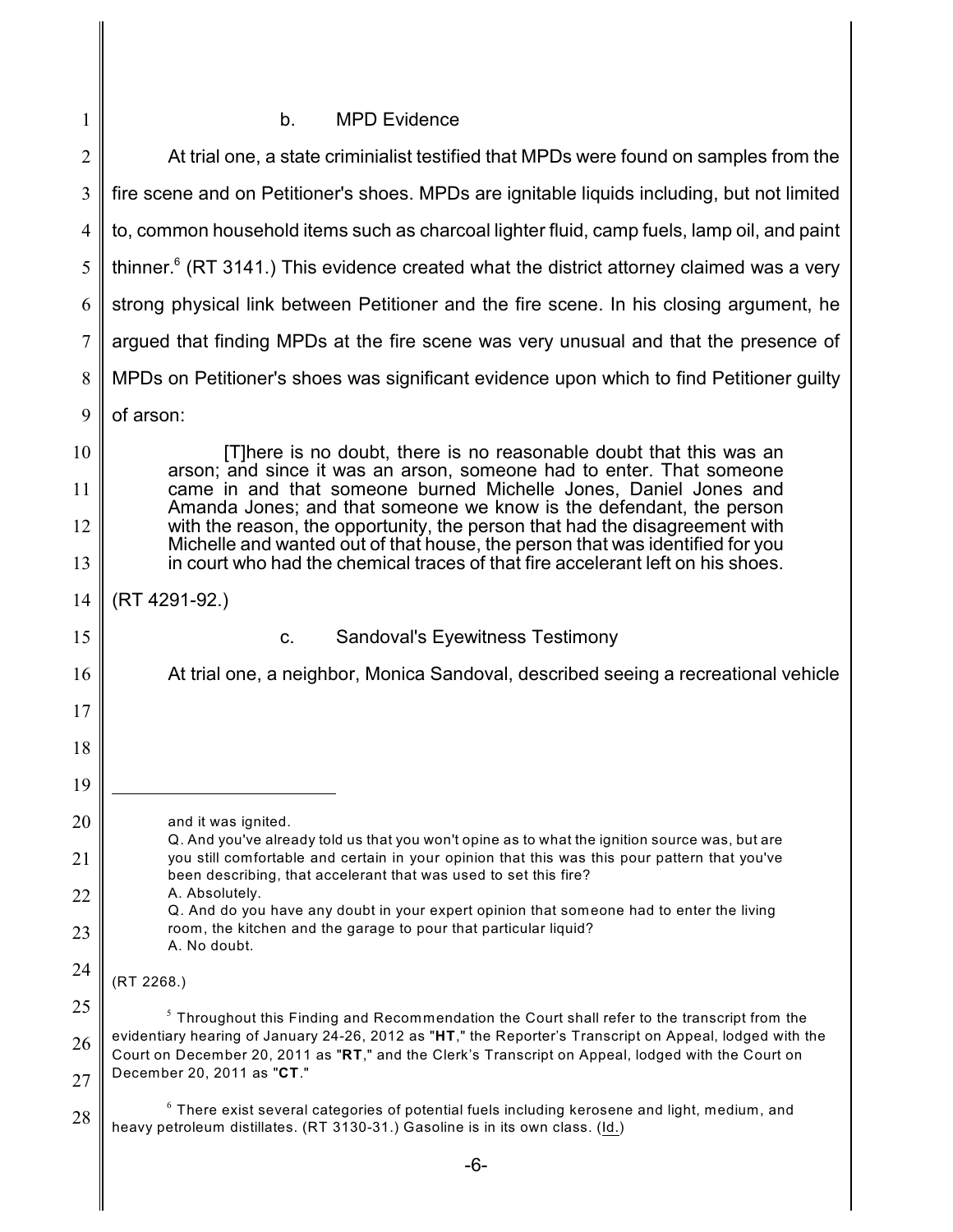1 2 3 4 5 6 7 or motor home<sup>7</sup> drive back and forth past the Ronald Avenue house ten to twenty times as she stood on her nearby apartment balcony during the early morning of the fire. On one occasion, the driver parked across from Petitioner's rental house, got out of the motor home and walked to the house carrying a white sack. The driver soon returned to the motor home without the sack. Large flames erupted from the residence soon after. Later, Sandoval identified Petitioner and his motor home as the person and vehicle she had seen that morning. (RT 1509, 5960-62.)

8

#### d. Circumstantial Evidence

9 10 11 12 13 14 15 16 17 18 19 20 21 22 23 24 At trial one, the prosecution presented evidence to support a claim that Petitioner was motivated to commit the crime based on animus toward the Jones family. Daniel Jones and his family - his wife Michelle, and their children, six year old Daniel Junior and three year old Amanda - rented the house at 1319 Ronald Avenue in Modesto, California from Petitioner. On November 5, 1996, Jones notified Petitioner that he planned to move his family out of the house on December first. Jones testified that Petitioner did not show any sign of dissatisfaction with this news, and in fact seemed to understand Jones's economic reason for moving. (RT 1384.) Petitioner and Jones disagreed however on whether Jones had pre-paid his last month's rent. Petitioner presented Jones with a threeday "pay rent or quit" notice on the same day that Jones told Petitioner he was moving. (RT 1384-85.) As it turned out, while Jones intended to move out by December first, he was unable to do so until mid-January 1997. He had planned to move his family into a mobile home he had purchased. (RT 1373.) However, around the first of the year, heavy flooding occurred at the mobile home park and left Jones's home completely under water. (RT 1385-86.) Accordingly, the Joneses remained at the Ronald Avenue property past January 1, 1997.

- 25
- 26

The Joneses were scheduled to be locked out of the rental property on January 16, 1997. (RT 2396.) However, on January 13, 1997, the sheriff's office advised Petitioner's

27

 $^7$  The Court shall hereinafter use the term "motor home" without distinction to generally describe recreational vehicles, motor homes, and related vehicles.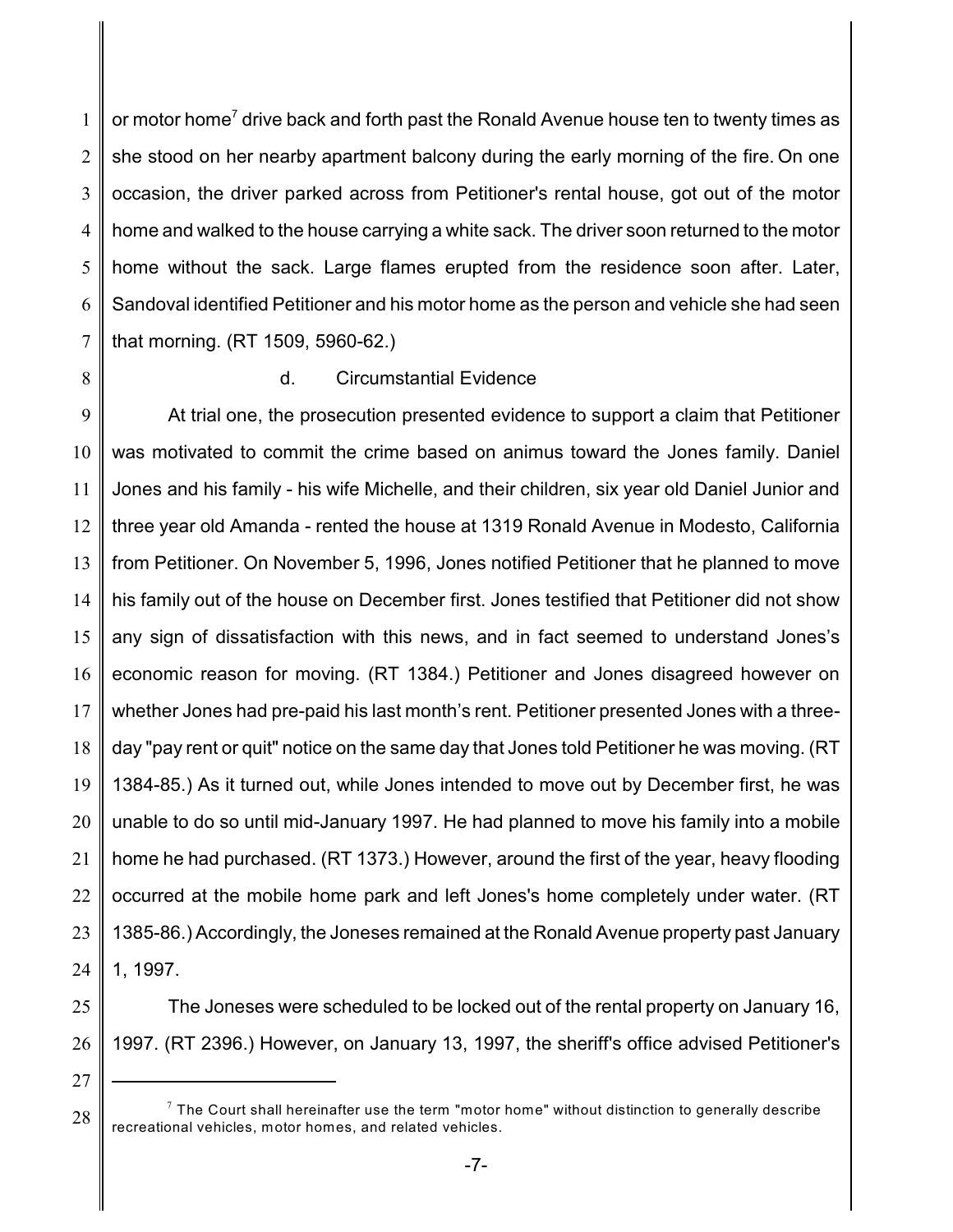1 2 3 4 eviction agency that the writ of execution erroneously referenced Ronald "Street" rather than Ronald "Avenue." (RT 2396.) When told it likely would take a week to correct the error, Petitioner was upset, although not extraordinarily so. (RT 2404.) The eviction agency also was frustrated with the Sheriff's refusal to overlook the technical error. (RT 2407-08.)

5 6 7 8 9 Hope Warner, the manager of the mobile home park where the Joneses had been scheduled to move, testified that a day or two before the fire she had seen an angry exchange between the driver of a motor home and Ms. Jones, in the presence of one of her children, at the mobile home park. (RT 2687-88, 2694, 2738-42.) She identified the driver of the vehicle as Petitioner. (Id.)

10 11 12 13 14 15 16 17 18 19 The prosecution also presented evidence that Petitioner was in financial distress and wanted to rid himself of the rental property. Bertha Love, an employee at Petitioner's bank, testified that Petitioner called and came into the bank about a week before the fire to inquire about the bank taking back one of his three properties. (RT 2438-23.) Love claimed that Petitioner was "very irate" and that he "asked [her] to take back the keys" to his rental house. (Id.) Upon cross-examination, Love admitted her typewritten memorandum of the event said nothing about Petitioner being upset or irate. (RT 2447-48.) It simply reflected essential details of his request to voluntarily surrender a loan. (Id.) Love also refuted a police detective's statement that she had said that Petitioner had "thrown" his keys at her. (RT 2451.)

20 21 22 23 Banker Louis Bacigalupi, Love's supervisor, also met with Petitioner. He described Petitioner as "a little irritable, little upset about something," but otherwise engaged in a conversation about loan options. (RT 2971.) Bacigalupi was unable to answer Petitioner's questions and referred Petitioner to the loan service department. (RT 2972.)

24 25 26 27 28 Real estate broker Larry Titus contacted Petitioner after he learned from public records of the unlawful detainer action. (RT 2479-81.) In December 1996, Petitioner agreed to list the rental house for sale with Titus. (RT 2480-82.) Petitioner told Titus he was tired of not getting paid and with dealing with the rental. (RT 2482.) Titus discussed Petitioner's flexibility on sales price. (RT 2482-83.) Petitioner responded that he wanted to

-8-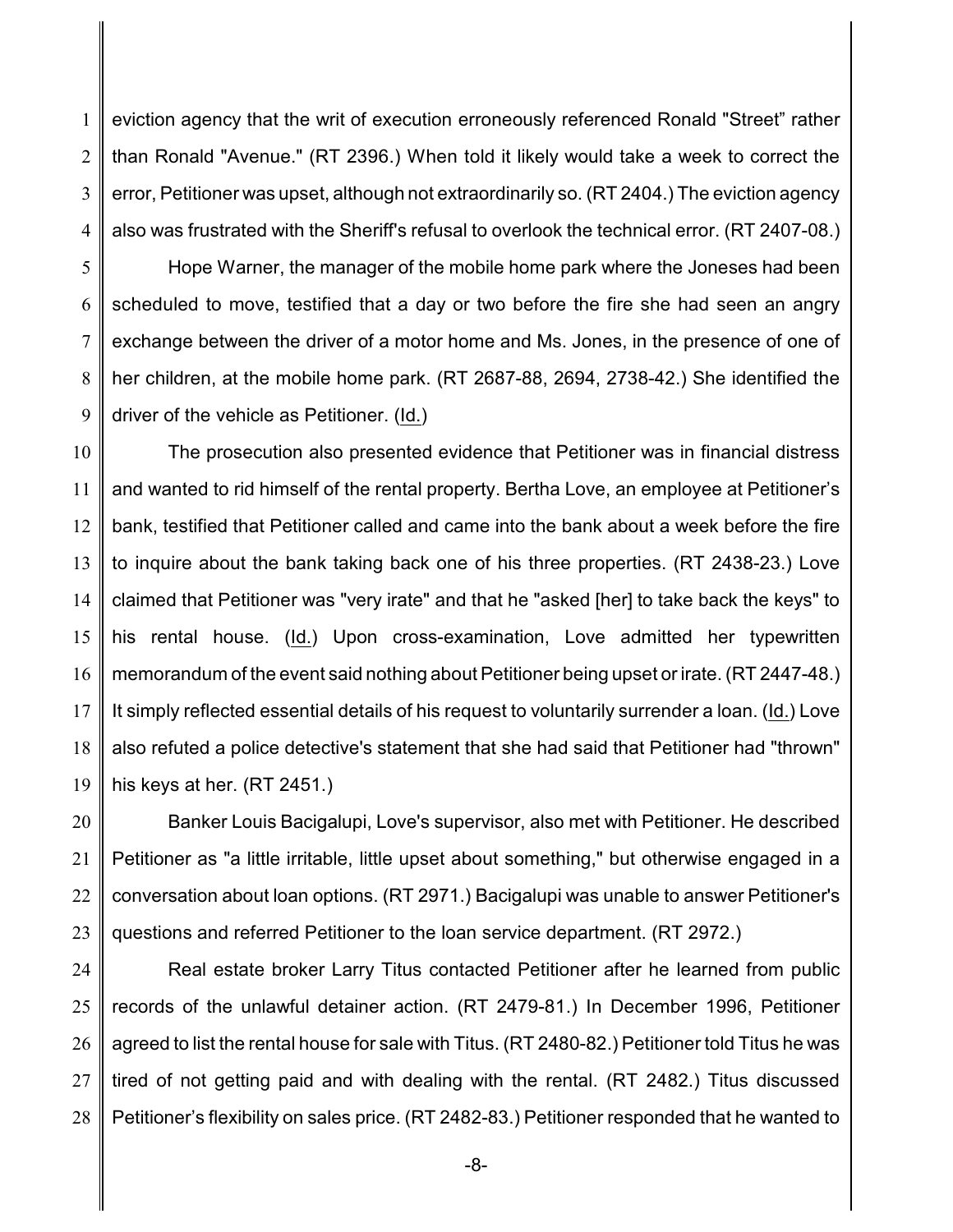1 2 sell the house and that he was amenable to adjusting the price downward if it was too high. (Id.)

3 4 5 6 7 8 At the time of the fire, Petitioner had identified a potentially interested buyer of the Ronald Avenue house. (RT 2381-82.) Petitioner had listed the property for sale for \$89,950. (RT 2483.) That same month, Earl Linam, who had previously rented from Petitioner, approached him to negotiate a purchase. (RT 2382-83.) Linam had come up with a \$4,000 down payment. (RT 2386.) Linam testified that Petitioner was willing to work with him and carry a mortgage on the property. (RT 2387, 2390.)

9 10 11 12 13 14 15 16 17 18 Michael Marks, an auditor with the United States Department of Treasury's Bureau of Alcohol, Tobacco and Firearms, examined Petitioner's financial records to evaluate his financial status at the time of the fire. (RT 2276-80.) According to him, as of January 15, 1997, Petitioner had assets worth about \$394,000 and liabilities of about \$209,000. (RT 2301-02.) Marks put Petitioner's monthly income at \$2,609 and his monthly expenses at roughly \$2,100; he noted Petitioner had \$16,579 in liquid savings in the bank.<sup>8</sup> (RT 2303.) Marks also testified that Petitioner had a history of paying all his bills on time and leaving no balances on his credit cards. (RT 2325.) Petitioner's monthly mortgages on his properties totaled \$1,504, not including taxes and insurance. (RT 7018-7020.) Marks did not believe that the Ronald Avenue house was over-insured. (RT 2356.)

19 20 21 22 23 24 25 Finally, the prosecution presented circumstantial evidence that Petitioner moved his unusual and distinctive motor home on the night of the fire. Daniel and Georgina Treece, Petitioner's neighbors, worked the night shift. (RT 1821-23; 1839.) When they went to work at 11:30 p.m. that night, they noticed Petitioner's motor home was parked on the street rather than in its ususal space in the driveway (Id.) The motor home was back in its usual spot when the Treeces returned around 8:30 a.m. the next morning. (Id.) Petitioner's neighbor, Helen Grant testified that Petitioner moved his motor home to the front curb

26

27

 $^8$  About a month before the fire, Petitioner had extended a \$30,000 loan secured by real property and so decreased his liquid assets in that amount. (RT 2297.) Petitioner was repaid the loan in May, 1997.  $(\underline{\mathsf{Id}})$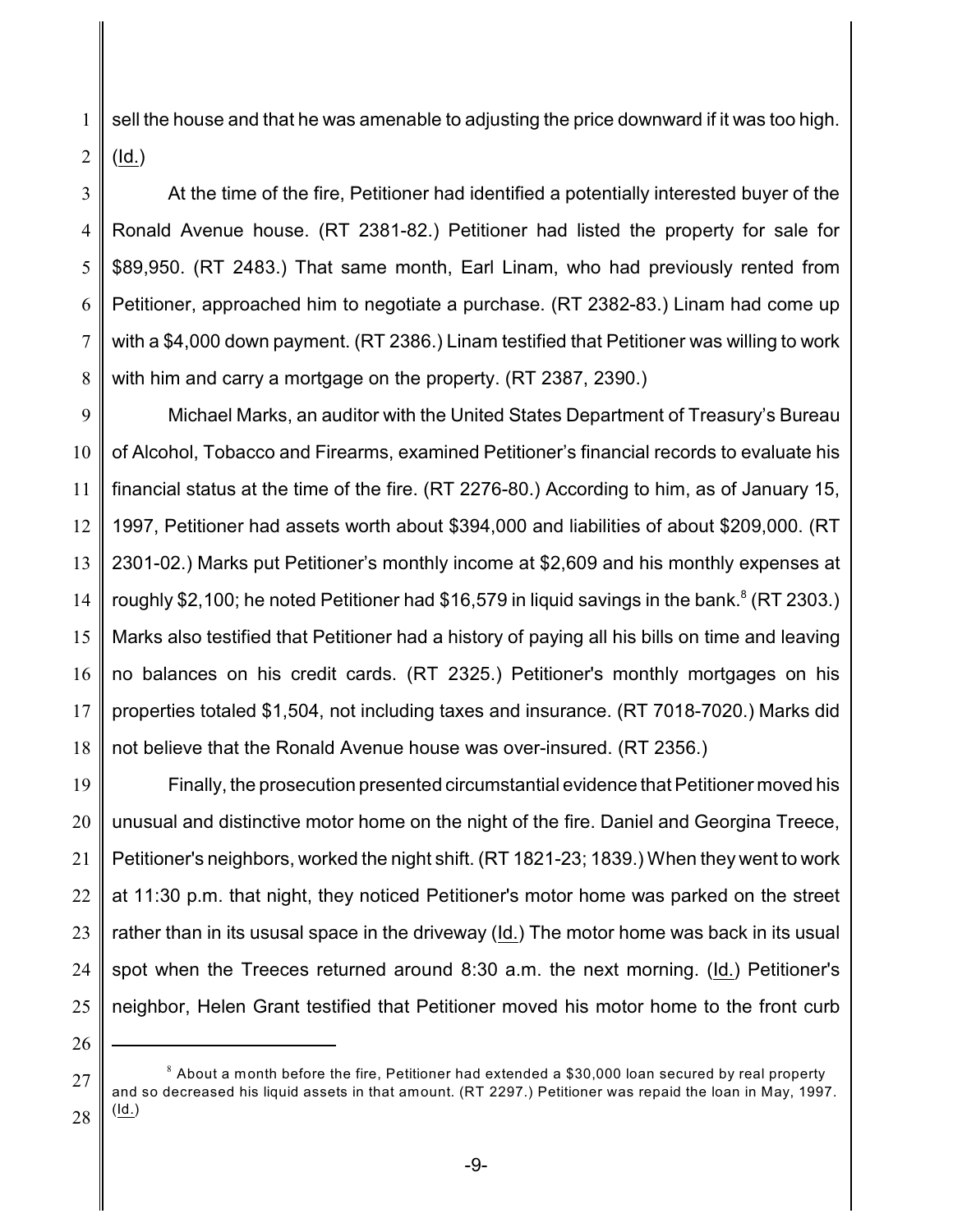1 2 sometime between 8:15 and 9:00 p.m. on the night of the fire. (RT 2366-67.) She also noticed the motor home was back in the driveway the next morning. (Id.)

3 4 5 6 7 8 Steve Hamilton and Lisa Costley were perhaps the first to arrive at the scene and see the fire. Hamilton instructed Costley to call 911, and he attempted to look into the house. (RT 1581-84.) As Hamilton ran towards the fire, an automobile was parked in front of 1319 Ronald Avenue with its lights out and the driver seemingly watching the fire. (RT 1604.) As Hamilton approached, the driver left. (Id.) Hamilton described the driver as a 25 to-35-year-old Caucasian male with "longish light hair." (RT 1604, 6242-43.)

9 10 11 Another neighbor, Raul Ortega, was awakened by the fire and attempted to see if anyone was in the house. (RT 1656-58.) As he approached the house he distinctly smelled strong odors of gasoline. (Id.)

12 13 14 15 During trial, a Winnebago employee was called to testify regarding how very few motor homes like Petitioner's were produced. (See RT 2148-49, 6837.) He said Winnebago produced a total of 15,000 motor homes of that model, and 1,068 of those were shipped to California. (Id.)

16 17 18 19 Neighbor Rebecca Lovecchio testified that she kept a brown striped Dodge motor home on her property. (RT 2534-35.) Milton McEwen testified that he owned a motor home like Petitioner's, but had not driven it in the part of town near the Ronald Avenue property and did not start the fire. (RT 2903-04.)

20

# 2. The Defense

21 22 23 24 25 26 Trial counsel presented four expert witnesses in Petitioner's defense at trial one. He called an expert in the field of engineering to rebut the testimony of the prosecution's fire experts, a financial expert to explain that Petitioner was not in financial distress, a psychologist to explain factors negatively affecting the reliability of Sandoval's identifications, and a forensic psychologist to describe Michelle Jones unstable mental health history. The experts' testimony is summarized below.

27

28

a. Fire Expert

Trial counsel called Dr. Donald J. Myronuk to refute the opinions of the prosecution's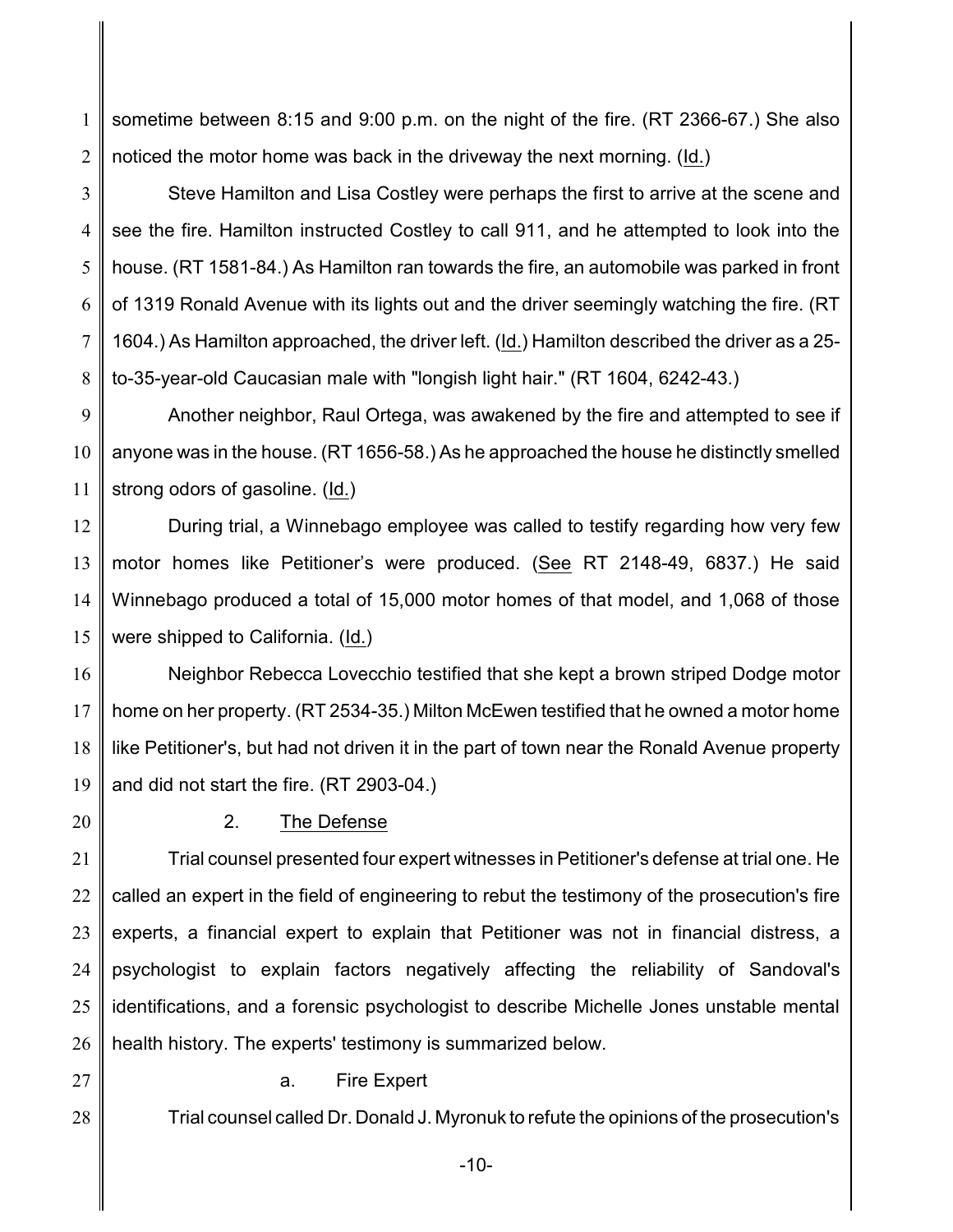1 2 3 4 5 fire experts. (RT 3469.) Myronuk testified at the first trial that the fire was likely caused by a natural gas leak from the kitchen stove. (RT 3480.) He attributed the leak to a brass flex hose which connected the stove to the gas line and which was known to be susceptible to corrosion by common kitchen chemicals.(RT 3570.) He opined that gas from a leak could have found a point of ignition from a nearby pilot light. (RT 3587.)

6 7 8 9 Based on his examination of the door between the kitchen and living room area and the garage, Myronuk testified that the fire traveled from the kitchen to the garage. (RT 3492-95, 3498-99.) He testified that benches, cabinets and a plywood partition wall in the garage provided significant fuel for the fire. (RT 3501-02.)

10 11 12 13 14 15 16 17 18 Myronuk explained that the patterns on the floor in the kitchen, living room, and garage were caused by falling tar, not a liquid accelerant. (RT 3484-85; 3513.) He also challenged the MPD evidence. He theorized that the MPDs on Petitioner's shoes were likely from shoe polish, laminate materials, or adhesives, while the MPDs in the living room were likely from melted polyurethane on the entertainment center or from audio and video components. (RT 3531.) Finally, Myronuk described an experiment he conducted to show that if the motor home had been driven on the night of the fire, its engine would have been noticeably warm to the touch when the police inspected it in the morning. (RT 3562-66.) Instead, the police found it cold to the touch. (RT 3565-66.)

19

#### b. Eyewitness Reliability Expert

20 21 22 23 24 25 26 27 Dr. Elizabeth Loftus testified regarding the fallibility and suggestibility of eyewitness testimony. (See RT 3591-3573.) Loftus focused on factors that affected the retention of memory and explained that post-event information can supplement, distort, or contaminate a person's recollection. She ultimately concluded that "all the ingredients were present" for a hypothetical witness like Sandoval to be influenced by the post-event information presented to her. (RT 3611-12.) The fact that Sandoval saw Petitioner in a police line-up and at the preliminary examination prior to her identification of him could have influenced the reliability of her identification. (RT 3617-18.)

28 ///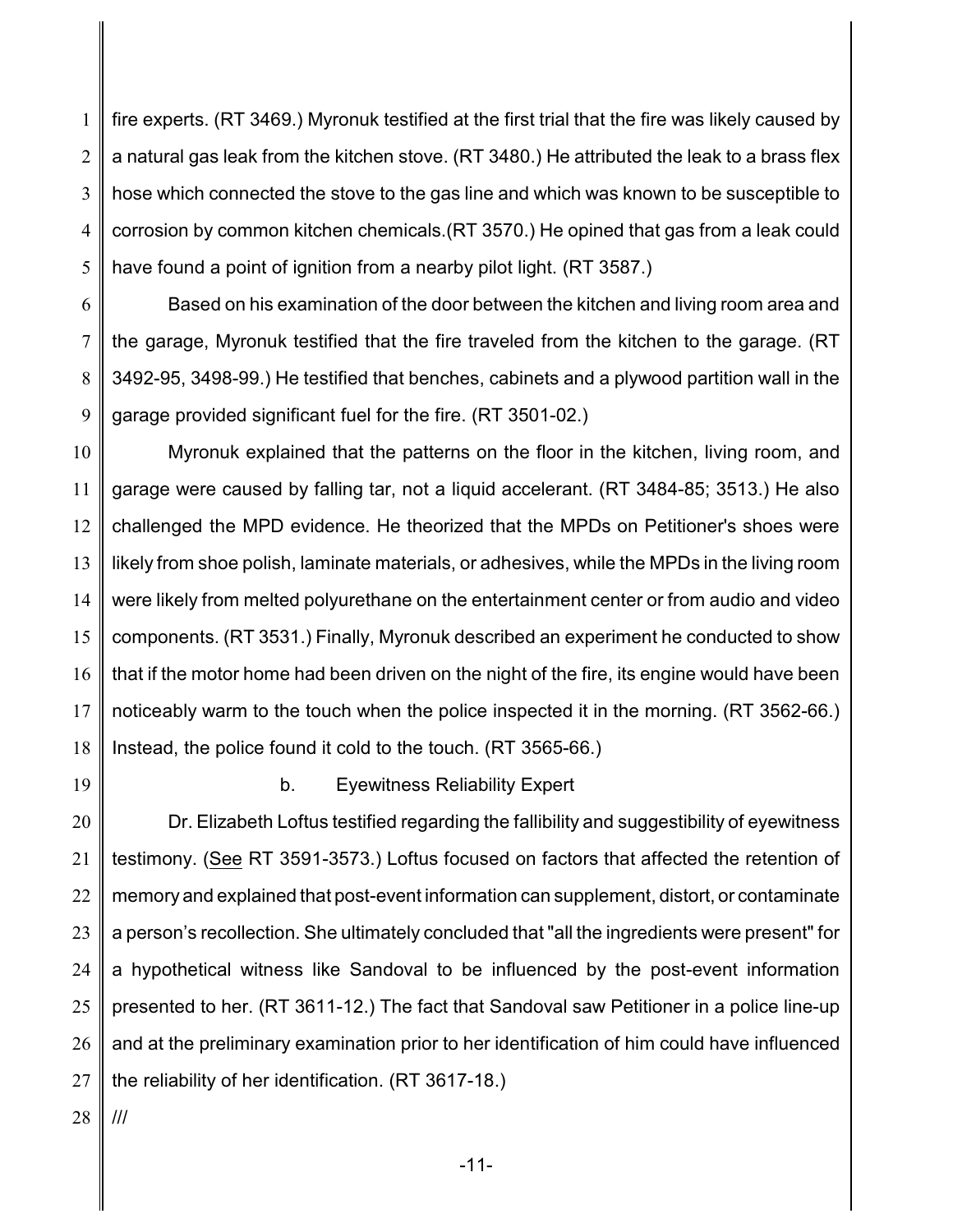#### c. Financial Expert

2 3 4 5 6 7 Petitioner's counsel presented a financial expert, Shazad Contractor, Certified Public Accountant, who testified that Petitioner was not in financial distress at the time of the fire. (RT 3349-51, 3354.) Contractor based his opinion upon a review of Petitioner's financial history for the five years proceeding and including December 1996. (RT 3363.) Petitioner was current, paid his bills automatically from his bank account each month, and had significant cash reserves in the bank. (RT 3358, 3361-62.)

8

1

#### d. Forensic Psychologist

9 10 11 12 13 14 15 16 17 Dr. Fred Rosenthal testified regarding victim Michelle Jones's psychiatric history. (RT 3384-87.) Based on his review of Ms. Jones's medical, psychiatric, and autopsy records, Rosenthal described Ms. Jones as a troubled individual with a long history of emotional problems starting in childhood. (RT 3390-94.) He opined that she had the type of difficult childhood that could lead to adult depression: she had been diagnosed with cancer at an early age, had a below average IQ, was placed into foster care, had run away from home, lived on the streets for some time, had a history of drug use, and had previously attempted suicide. (RT 3394-95.) Rosenthal concluded that Ms. Jones's psychiatric history reflected poor judgment and simplistic thinking. (RT 3397, 3401-02.)

18

#### e. Lay Witnesses

19 20 21 22 23 24 25 26 27 28 At trial one, Petitioner presented several lay witnesses in addition to the abovementioned expert witnesses. Witnesses were called to show that Petitioner was not in financial distress and did not appear hostile to the Joneses during the eviction process. Other witnesses were called to show that there were flaws in the criminal investigation and that the police failed to follow up on critical leads regarding other possible suspects. Trial counsel presented several witnesses to challenge Hope Warner's credibility and to suggest that there had been no trailer park altercation between Petitioner and Michelle Jones. Finally, the defense presented witnesses to support the theory that the fire may have been started by an unstable Ms. Jones attempting to use the stove to heat her house or perhaps even to commit suicide.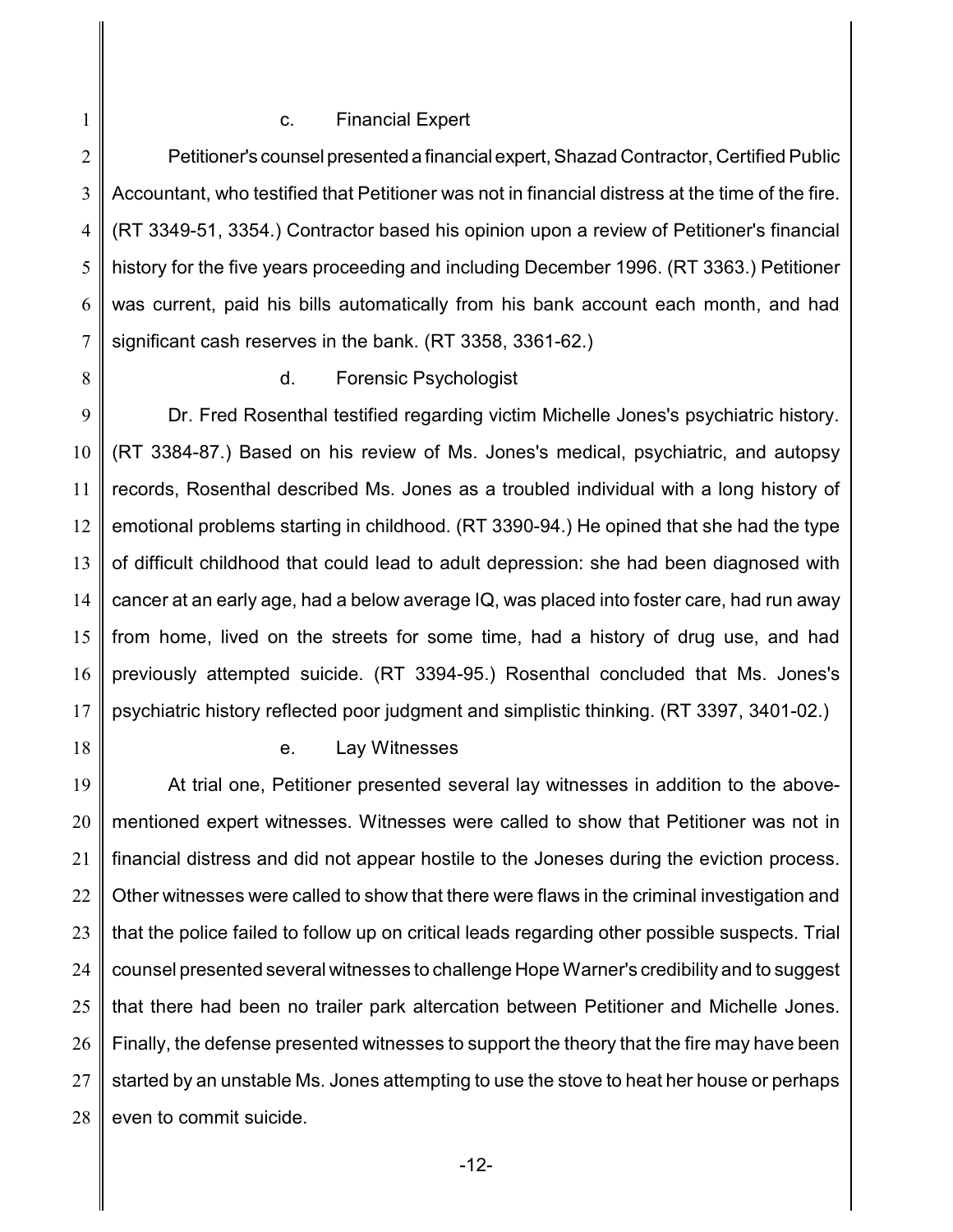## 3. Deliberation and Hung Jury

2 3 4 5 6 7 8 The jury deliberated for three days. During the first day of deliberation, it requested that several portions of testimony be read back. The jurors requested read-back of the testimony of Sandoval and the prosecution's fire experts. (RT 4298.) Specifically, they wanted to rehear portions of Sandoval's testimony regarding her observation and identification of the motor home and driver. (RT 4301.) They requested rereading of the county fire investigator's testimony about inspections of the stove and related connections. (Id.)

9 10 11 12 On the second day, the jury requested rereading of portions of the testimony of defense expert Myronuk regarding fire patterns on and around the door to the garage, the county fire investigator's testimony regarding the same, additional Sandoval testimony, and a police officer's testimony describing Sandoval's report of the motor home. (RT 4304-05.)

13 14 15 16 17 On the third day, the jury asked to rehear a state lab expert's MPD testimony and testimony regarding the results of the use of a hydrocarbon detector when searching Petitioner's house, belongings, and shoes. (RT 4307.) They also requested testimony about assault charges against Sandoval having been dropped and testimony of neighbors regarding movement of the motor home on the night of the fire. (RT 4308.)

18 19 The jury could not arrive at a unanimous decision. According to trial counsel, it was hung, eleven to one in favor of guilt. (Answer, Ex. D, Rien Decl. at 2.)

20 21 22 Petitioner's counsel, Timothy Rien applied for, and was granted, the right to defend Petitioner as a court appointed attorney at Petitioner's second trial. (RT 4319.) $9$  Thus, Petitioner was represented by the same counsel at both trials.

23

1

## **B. Evidence and Argument Presented at Second Trial**

24 25 At Petitioner's second trial ("trial two"), the prosecution presented the same witnesses and evidence in its case-in-chief as it had at the first trial.

26

In his opening statement, defense counsel refuted the contentions of the

27

 $^9$  The court also allowed Petitioner additional counsel under <u>Keenan v. Superior Court</u>, 31 Cal. 3d 424, 434 (1982). Rien was assisted by Harry Traback at the second trial.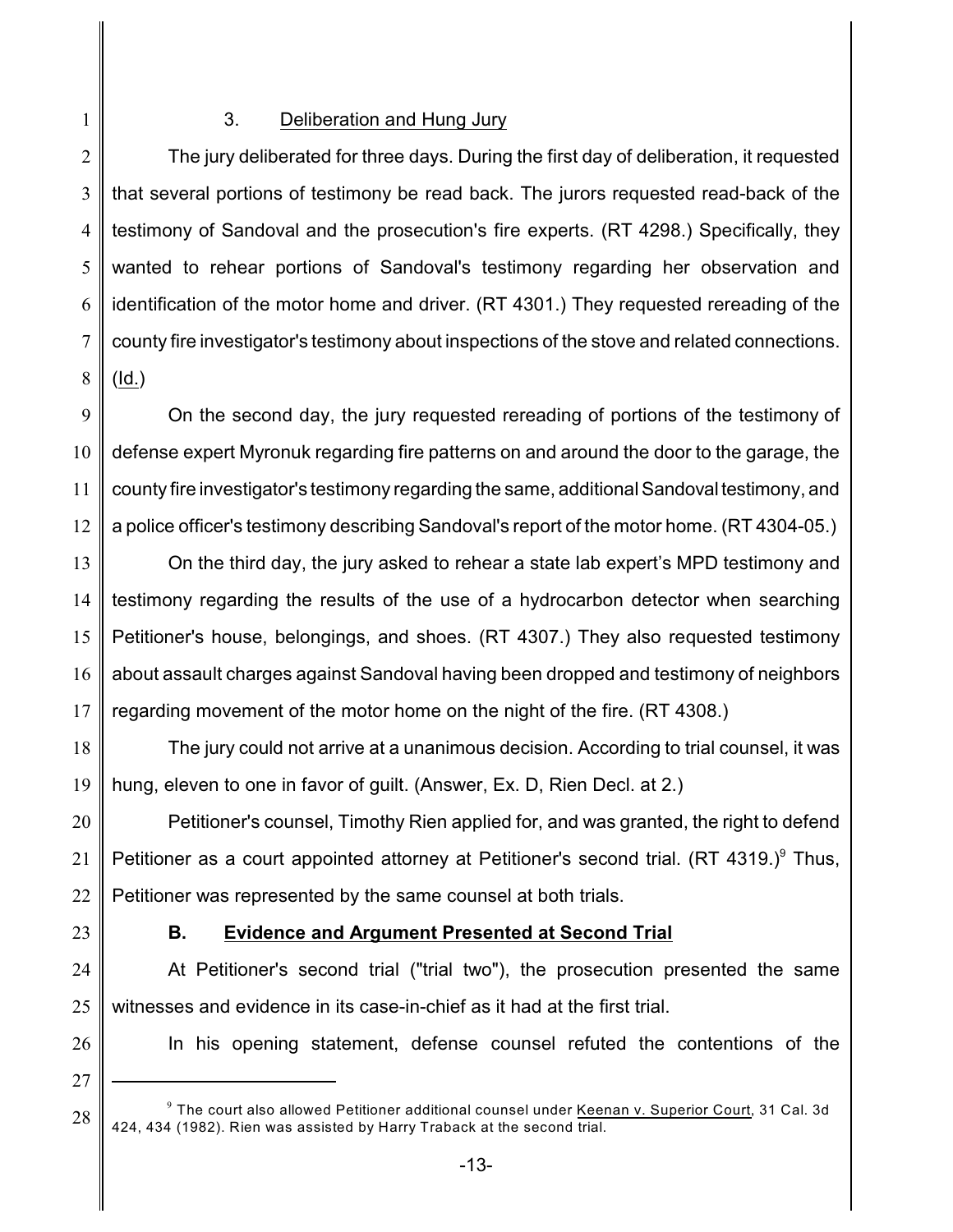1 2 3 prosecution and argued that the evidence would show that the fire was not arson, but accidental, and that Petitioner was "factually innocent." (RT 5691-92, 5721.) In support, he promised to present a fire expert, a forensic pathologist, and at least four lay witnesses.

4 5 However, once the prosecution rested, defense counsel did as well, calling no witnesses. (RT 8935-36.)<sup>10</sup>

6 7 The jurors deliberated for a matter of hours and found Petitioner guilty on all counts. He was sentenced to life without the possibility of parole.

8

# **C. Evidence Discovered After Trial**

9 10 11 12 13 14 15 16 17 In September 2005, Petitioner's sister contacted John Lentini, a criminalist, chemist, and arson investigator, to see if there were any new developments in the testing of MPD samples from Petitioner's case. Lentini had originally tested the samples for Petitioner but, like the state criminalist, he concluded that both Petitioner's shoes and samples from the fire tested positive for MPDs and that the MPDs in the samples could not be distinguished. (See Pet., Exs. B-C, ECF No. 1.) Based on the inability to distinguish the samples, the prosecution had argued at trial that the MPDs found on Petitioner's shoes could not be excluded as having come from the same source of MPDs found in the samples from the fire scene. (Id.)

18 19 20 21 22 23 However, after further research in 2005, Lentini was able to devise a method, previously unknown to him and not described in scientific literature, for distinguishing chemical differences between the MPDs in the samples from the fire scene and Petitioner's shoes. (Id.) Using that method, he found that there was no chemical match between the residue on Petitioner's shoes and the MPDs at the fire scene. (Id.) Petitioner sought relief based on this new evidence.

24

25 26 Respondent, acknowledging the reliability of the new testing technique, stipulated: "[T]he MPD on Petitioner's shoes is chemically distinguishable from the MPD found on the carpet samples taken from the fire scene, and the MPDs did not originate from a common

27

 $^{10}$ The prosecution had allowed one defense witness to testify (about his efforts to buy Petitioner's rental property) during the state's case. (RT 7978.)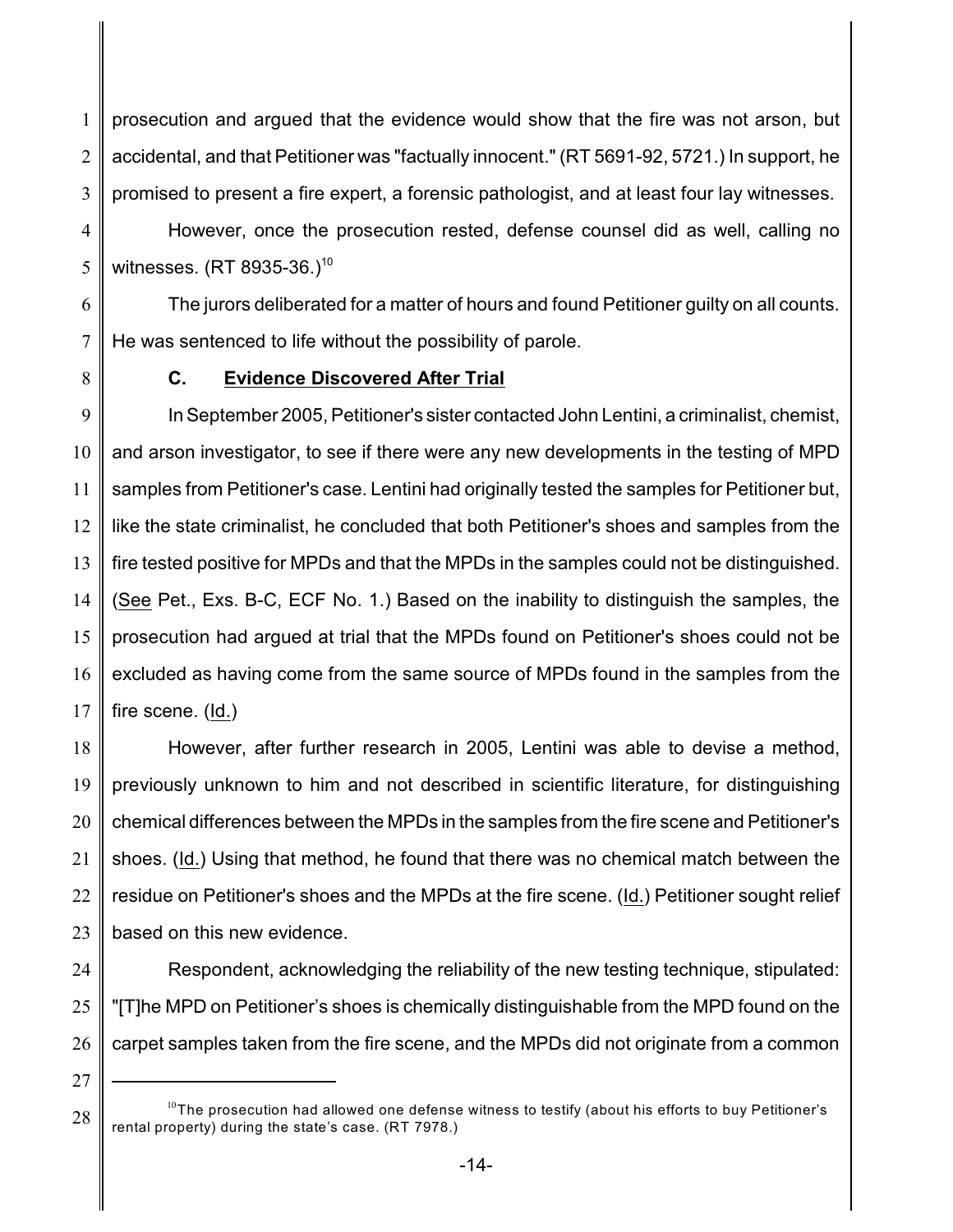1 2 3 4 source," and "Detectable MPDs are commonly found on many household products and consumer goods, including the solvents in glues and adhesives used in floor coverings and footwear, residues of dry cleaning solvents, insecticides and cleaning agents." (See Joint Pretrial Statement, Undisputed Facts 13-14, ECF No. 108.)

5 6 7 8 9 10 11 Moreover, recognizing advances in fire science, Respondent stipulated that the opinions provided by the prosecution's arson experts at trial were no longer scientifically reliable and that modern techniques left the origin of the fire indeterminable, i.e., that it was just as likely the fire was accidental as that it was intentionally set: "The parties' experts all agree that they cannot determine the cause and origin of the fire based on the available evidence and record as it exists today, including whether the fire was accidental or the result of arson." (See Undisputed Fact 7.)

12 13 14 15 16 17 18 19 20 21 Continuing along these lines, the parties also stipulated that many of the factors relied upon by the experts to prove arson -- burn patterns, extreme heat of the fire, lack of other fuel -- were not in fact indicators of arson. (See Undisputed Fact 3.) Specifically, they agreed that the floor damage and burn patterns in the fire appeared to have resulted not from an accelerant, but from flashover burning<sup>11</sup> and the collapse of the roof; that fires involving liquid accelerants do not burn any hotter than other fires; that there was a sufficient fuel load in the house without the presence of a flammable liquid; and that hydrocarbon testers commonly give false positives, are only to be used for presumptive testing, and, standing alone, are never reliable evidence of the presence of a liquid accelerant. (See Undisputed Facts 4-10.)

22

# **D. Procedural History**

23

# 1. State Court Proceedings

24 25 After he was convicted on October 20, 2000, Petitioner filed direct appeals with the California Court of Appeal, Fifth Appellate District, and the California Supreme Court; both

<sup>27</sup> 28  $11$  Flashover occurs when the temperature of a structure fire becomes so intense that all combustible materials within that space ignite simultaneously. (See Expert Rpt. of Steven Carman, ECF No. 102-2.)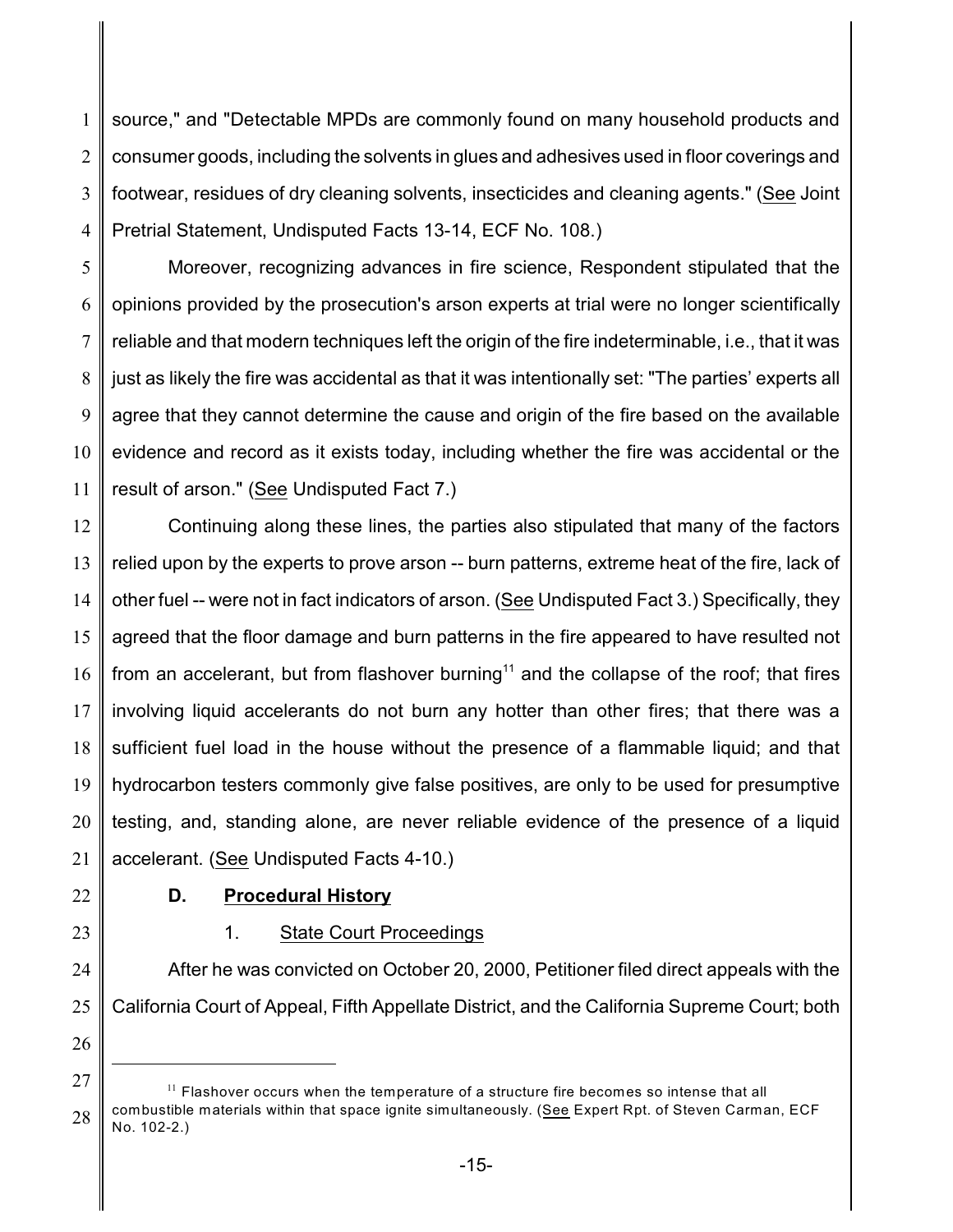1 were denied. (See Abstract of Judgment, Lodged Docs. 1, 62, 66.)

2 3 4 5 Starting on December 10, 2003, Petitioner filed three petitions for writ of habeas corpus in state court. In the petition filed with the Stanislaus County Superior Court, he asserted claims of ineffective assistance of counsel. (Lodged Doc. 67.) On January 6, 2004, the Stanislaus County Superior Court denied the petition. (Lodged Doc. 68.)

6 7 8 9 10 11 12 13 Petitioner then filed a habeas petition with the Court of Appeal on March 1, 2004, again raising claims of ineffective assistance of counsel. (Lodged Doc. 69.) The court ordered the parties to informally respond to the petition and requested trial counsel file declarations in response to the arguments presented in the petition. (Lodged Doc. 72.) Both trial counsel filed declarations on June 1, 2004. (Id.) The petition was denied summarily on August 26, 2004. (Lodged Doc. 73.) Petitioner filed a petition with California Supreme Court on October 12, 2004, which summarily denied it on April 19, 2006. (Lodged Docs. 74, 77.)

14

## 2. Federal Habeas Proceedings

15 16 17 18 The present petition was filed on May 20, 2006. (Pet., ECF No. 1.)On May 29, 2007, the Court ordered Respondent to file a response to the Petition. (Order, ECF No. 8.) On July 27, 2007, Respondent filed a motion to dismiss the petition as untimely and for failure to exhaust state remedies. (Mot. To Dismiss, ECF No. 17.)

19 20 21 22 23 24 25 26 27 28 On March 20, 2008, the District Court found the petition to be untimely under the one year statute of limitations of AEDPA (28 U.S.C. § 2244(d)), did not decide the exhaustion issue, and dismissed the petition. (Order, ECF No. 36.) Specifically, the Court found that, even with the benefit of statutory tolling under 28 U.S.C. § 2244(d)(2) during the time Petitioner filed his petitions for habeas corpus in state court, the present petition was five days late. (Order at 6.) The Court further found that Petitioner was not entitled to statutory tolling under 28 U.S.C. § 2244(d)(1)(D) based on the newly discovered evidence distinguishing MPDs on Petitioner's shoes from those found at the fire scene; the Court concluded Petitioner had not been sufficiently diligent in discovering that evidence. (Id. at 9.) Further, the Court denied Petitioner's actual innocence gateway claim (established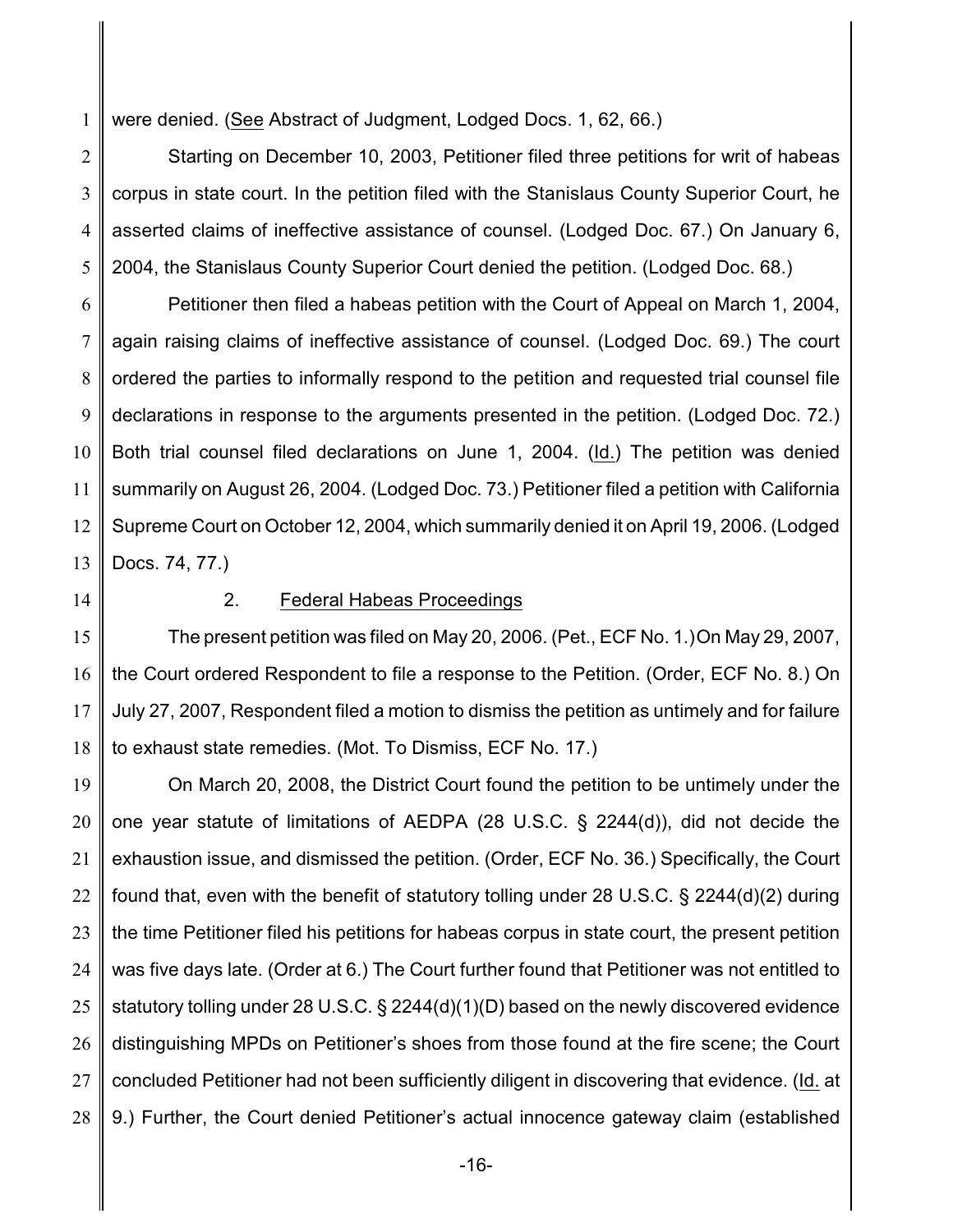1 2 under Schlup v. Delo, 513 U.S. 298 (1995)) because the Ninth Circuit had not yet determined if the gateway applied to a statue of limitations bar. (Order at 13.)

3

#### 3. Ninth Circuit Decision and Relevant Findings

4 5 6 7 8 9 10 11 12 13 Petitioner appealed the order to the Ninth Circuit Court of Appeals. On September 20, 2010, it affirmed in part, reversed in part, and remanded the matter for further adjudication. See Souliotes v. Evans, 622 F.3d 1173 (9th Cir. 2010). The Ninth Circuit agreed that Petitioner had filed his federal habeas petition five days late and was not entitled to equitable tolling. The Ninth Circuit, relying on its then-recent opinion in Lee v. Lampert, 610 F.3d 1125, 1128-31 (9th Cir. 2010), also held that the Schlup 'actual innocence gateway' did not apply to challenges of the AEDPA statute of limitations and affirmed the lower court decision on such grounds. However, the Ninth Circuit held that the District Court applied an inappropriately stringent standard regarding Petitioner's diligence in presenting newly discovered evidence under 28 U.S.C. § 2244(d)(1)(D).

14 15 16 17 18 19 While the Ninth Circuit remanded the case to resolve the issue of diligence in presenting newly discovered evidence, it held that the statutory tolling only applied to Petitioner's substantive actual innocence claim. Souliotes, 622 F.3d at 1180. Additionally, the Ninth Circuit ordered this Court to hold an "expedited hearing so that Souliotes, who is now almost seventy years old, and who has been incarcerated since 1997, may have an opportunity for meaningful review of his innocence claim." Id. at 1178 n.3.

20 21 22 23 24 25 26 27 On May 25, 2011, the Ninth Circuit issued a second order regarding Petitioner's claims. At that time, the Ninth Circuit had voted to rehear Lee v. Lampert *en banc,* a case with the potential to affect Petitioner's ability to present foreclosed claims in his petition. Regardless, the Ninth Circuit again ordered this Court to conduct an expedited evidentiary hearing regarding the newly discovered evidence. Souliotes v. Evans, 434 Fed. Appx. 660 (9th Cir. 2011). Given the explicit instruction of the Ninth Circuit, the Court scheduled an August 23, 2011 evidentiary hearing to determine if Petitioner was diligent in presenting the newly discovered evidence. (Min. Order, ECF No. 63.)

28

On August 2, 2011, the Ninth Circuit revisited Lee v. Lampert, and in an *en banc*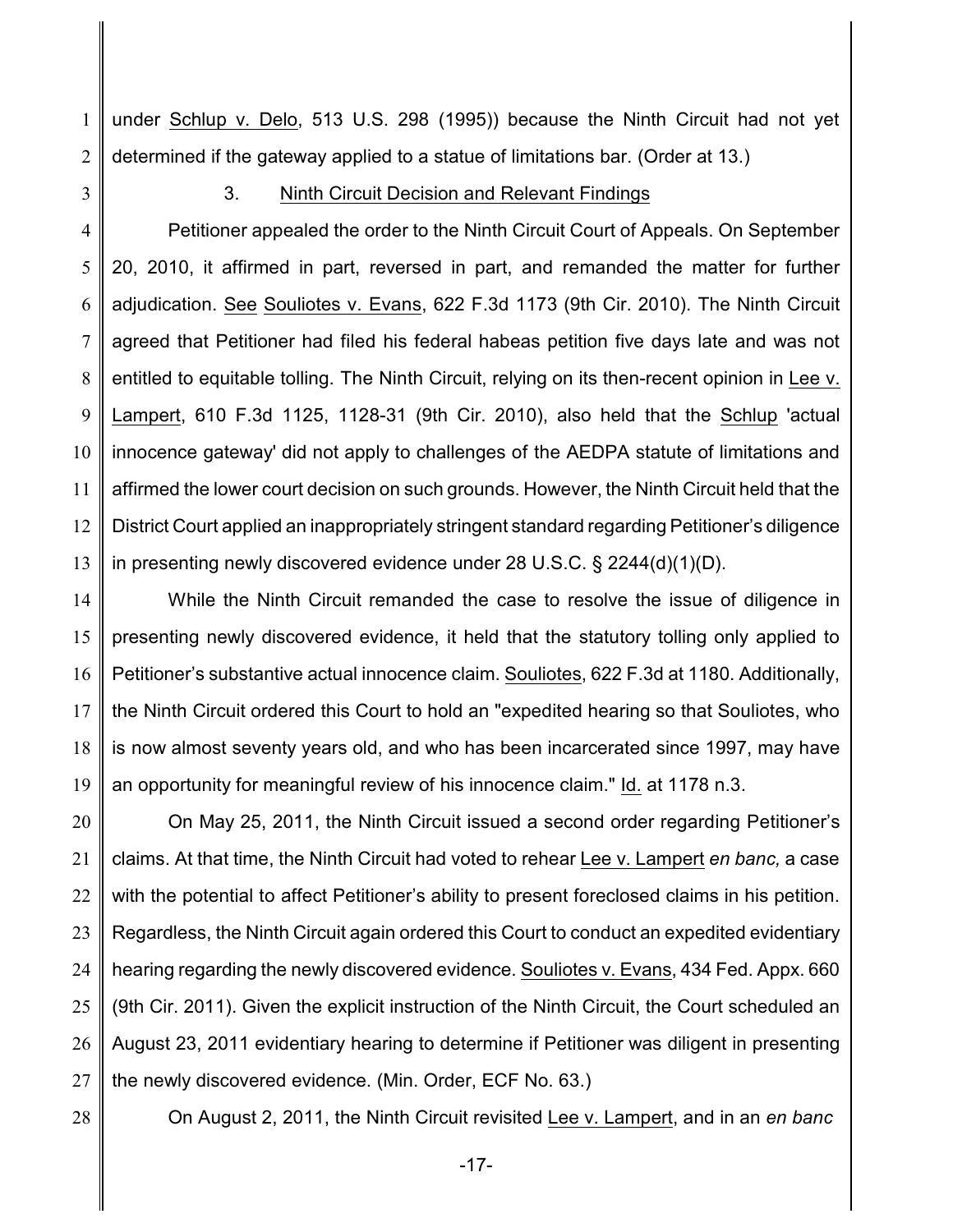1 2 3 4 5 6 7 decision overturned the decision of the three judge panel. See Lee v. Lampert, 653 F.3d 929 (9th Cir. 2011) (*en banc*). The Ninth Circuit held "that a credible claim of actual innocence constitutes an equitable exception to AEDPA's limitations period, and a petitioner who makes such a showing may pass through the Schlup gateway and have his otherwise time-barred claims heard on the merits." Id. at 931-32.<sup>12</sup> Two weeks later, on August 17, 2011, the Ninth Circuit vacated its decision in Souliotes and issued the following order:

In light of the intervening en banc decision in Lee v. Lampert, 653 F.3d 929, (9th Cir. 2011) (*en banc*), we vacate our opinion in Souliotes v. Evans, 622F.3d 1173 (9th Cir. 2010), reverse the district court's dismissal of Souliotes's habeas petition as untimely, and remand for proceedings consistent with Lee. We also vacate our order of limited remand issued on May 25, 2011, with the understanding that the district court will conduct whatever proceedings are necessary, in an expedited manner, to determine whether any of Souliotes's habeas claims may be addressed on the merits.

Souliotes v. Evans, 654 F.3d 902 (9th Cir. 2011).

In light of the August 17, 2011 order, the Court vacated the limited evidentiary hearing set for August 23, 2011 and instead scheduled an evidentiary hearing to hear Petitioner's actual innocence gateway claim under Schulp. A three day evidentiary hearing commenced on January 24, 2012. On April 24, 2012, after the hearing and appropriate briefing from the parties, the Magistrate Judge issued findings and a recommendation that the Court find that Petitioner presented a sufficient showing of actual innocence to serve as an equitable exception to the AEDPA statute of limitations. On July 6, 2012 the Court adopted the findings and recommendation of the Magistrate Judge and found Petitioner actually innocent under Schlup. Specifically, the District Court found that considering all of the evidence, including the new state of the scientific evidence, Petitioner was actually innocent and that "no reasonable juror would [have found Petitioner] guilty beyond a reasonable doubt." House v. Bell, 547 U.S. 518, 538 (2006).

25 26

8

9

10

11

12

13

14

15

16

17

18

19

20

21

22

23

24

As Petitioner was equitably excepted from the statute of limitations, the Court

<sup>27</sup> 28  $12$  In Perkins v. McQuggin (Supreme Court Case No. 12-126), the Supreme Court shall address this term whether "a credible claim of actual innocence [is] a valid basis for equitably tolling the AEDPA statute of limitations."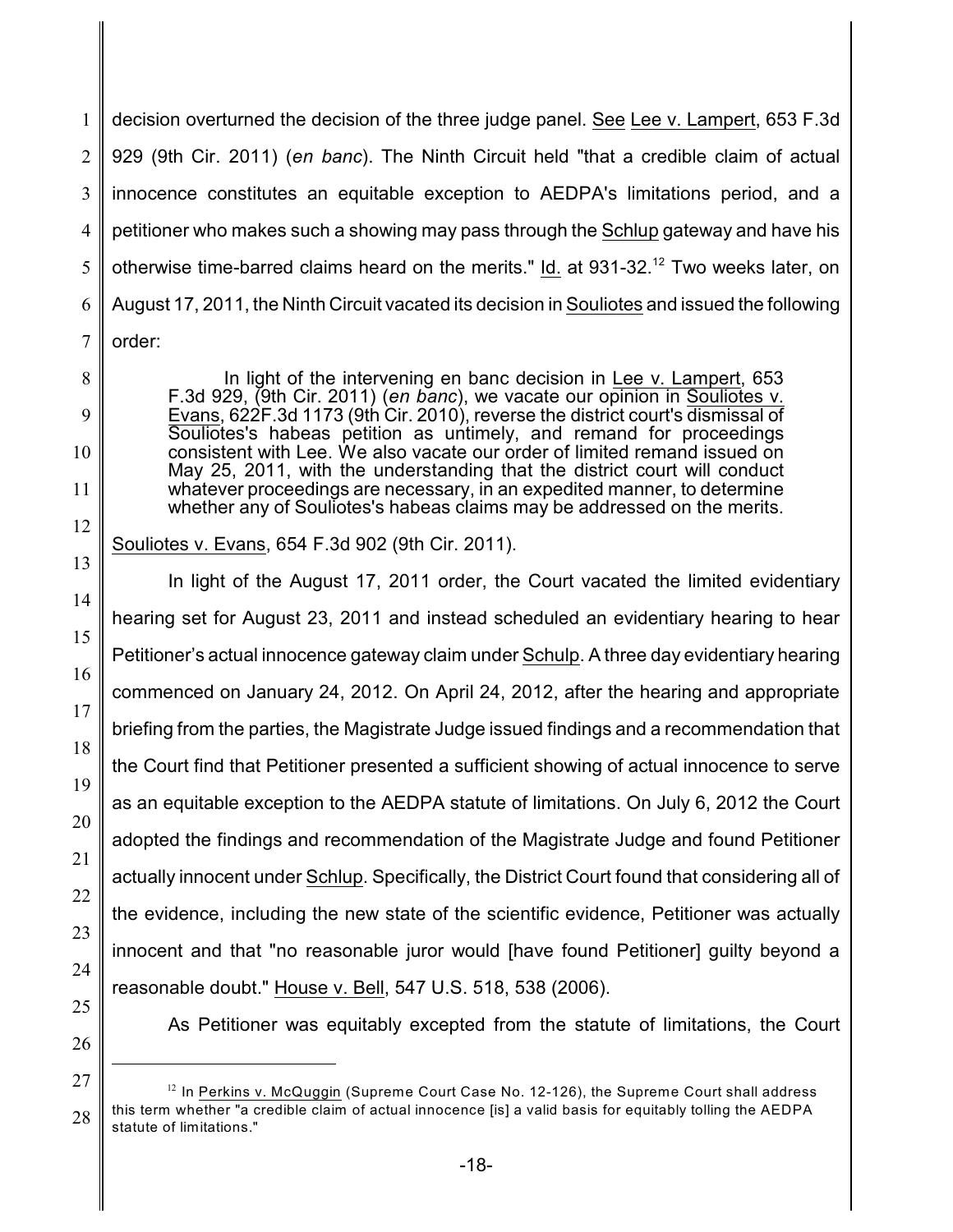1 2 3 4 5 6 7 ordered the parties to respond to the merits of Petitioner's first amended petition for writ of habeas corpus. (ECF No. 151.) On October 5, 2012, Respondent filed an answer to the petition. (ECF No. 166.) On November 6, 2012, Petitioner filed a traverse. (ECF No. 169.) On February 1, 2013, the Court provided the parties an opportunity to request an evidentiary hearing to present additional testimony regarding the merits of Petitioner's ineffective assistance of counsel claims. (ECF No. 171.) The parties declined the request. (ECF Nos. 172-73.) Accordingly, the petition stands ready for adjudication.

8 9

## **IV. PETITIONER'S CLAIMS**

The Court addresses Petitioner's claims in the order presented in his traverse.<sup>13</sup>

**A. Claim One: Due Process Violation Based on Unreliable Testimony**

10

# 11

# 1. Summary of Argument

12 13 14 15 16 17 18 19 At trial the prosecution presented scientific evidence regarding the fire including expert opinion that there was conclusive evidence of arson caused by a flammable liquid, that MPDs were present at the fire scene and on Petitioner's shoes, and that positive results from a hydrocarbon detector indicated that a liquid accelerant was present at the fire scene and on Petitioner's shoes and clothing. (Am. Pet. ¶¶ 128-30, ECF No. 151.) The parties have since stipulated that the above statements are not scientifically accurate. (See Joint Pretrial Statement, Undisputed Facts 2-14, ECF No. 108; Findings and Recommendation Regarding Statute of Limitations Issues ("Limitations F&R"), ECF No. 141.)

20 21 22 23 24 Petitioner asserts that his conviction was predicated on what science now shows was fundamentally unreliable evidence and amounted to the presentation of false evidence by the prosecution. He argues that the admission of the false testimony "so infected Petitioner's trial with unfairness as to make the resulting conviction a denial of due process." Darden v. Wainwright, 477 U.S. 168, 181 (1986).

25

## 2. Relevant Facts

26

At both trials, the prosecution presented several experts who testified that the fire

27

 $^{13}$  In his traverse, Petitioner addressed his claims in an order different from that in his petition. The Court follows the order in the traverse. The instant claim appeared as claim six in the amended petition.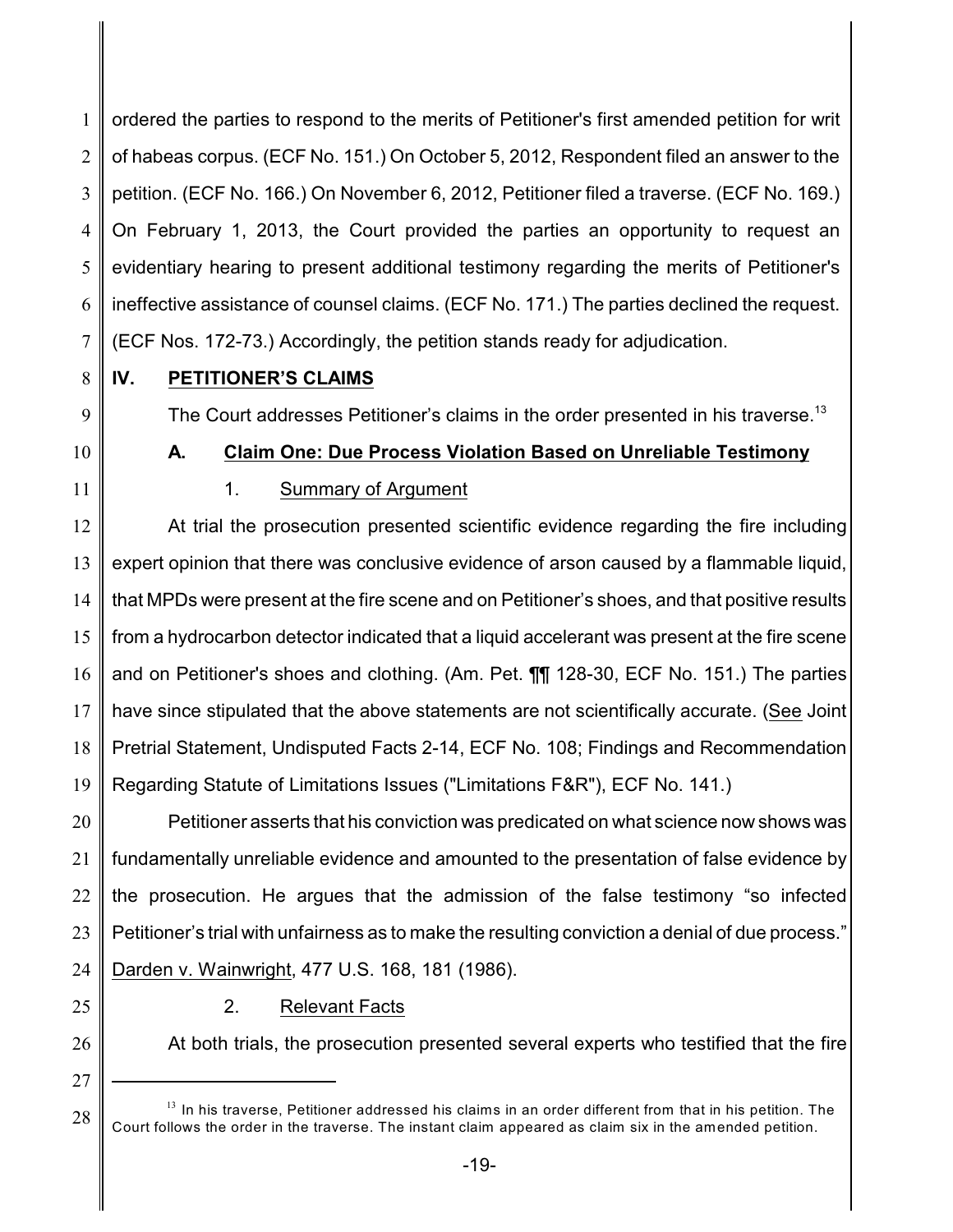1 was intentionally set.

2

#### a. Fire Cause and Origin Testimony

3 4 5 6 7 8 9 10 11 12 13 Fire investigators from the Modesto County Fire Department testified with certainty that the fire was caused by arson. They relied on several factors to support their conclusion: The fire was described as being unusually hot; there were "pour patterns" on the floor where flammable liquids obviously had been poured and ignited; there was "deep charring" on the walls; there was insufficient combustible material ("fuel load") in the house to sustain such an intense fire unless an ignitable liquid, i.e., an accelerant, had been added; a hand-held hydrocarbon detector indicated the presence of ignitable liquids at the scene; and the eyewitness testified that a suspicious person had surreptitiously visited the house just before the fire started. Based on this evidence, the primary fire investigator testified at trial that he had "no doubt . . . that this was an arson fire" involving an ignitable liquid, and "[t]he ignition device was a human hand." (RT 6722, 6957.)

14

## b. MPD Testimony

15 16 17 18 Sarah Yoshida, a Department of Justice criminalist, testified as to her examination of fire debris samples collected from the scene and Petitioner's shoes. (RT 8884-85.) She found that two samples from the fire scene tested positive for MPDs as did Petitioner's shoes. (RT 8860, 8864-65, 8874-78, 8883-84.)

19 20 21 22 23 24 25 26 Yoshida acknowledged scientific literature reflecting that some shoes contained materials producing patterns identified as petroleum distillates. (RT 8886-87.) She also explained that the presence of an MPD did not necessarily indicate its use to start the fire. (RT 8888.) While admitting that she could not identify the particular substance detected in each sample and that the MPDs could be from any number of substances, Yoshida described a clear correlation between the shoe and fire scene samples: all contained MPDs. (RT 8923-24.) She also pointed out that in her eight years of conducting arson analyses she had only rarely found MPDs. (RT 8895.)

27 28 The government emphasized what it clearly believed was the highly probative value of the MPD evidence. In discussing other evidence, the government returned to the shoes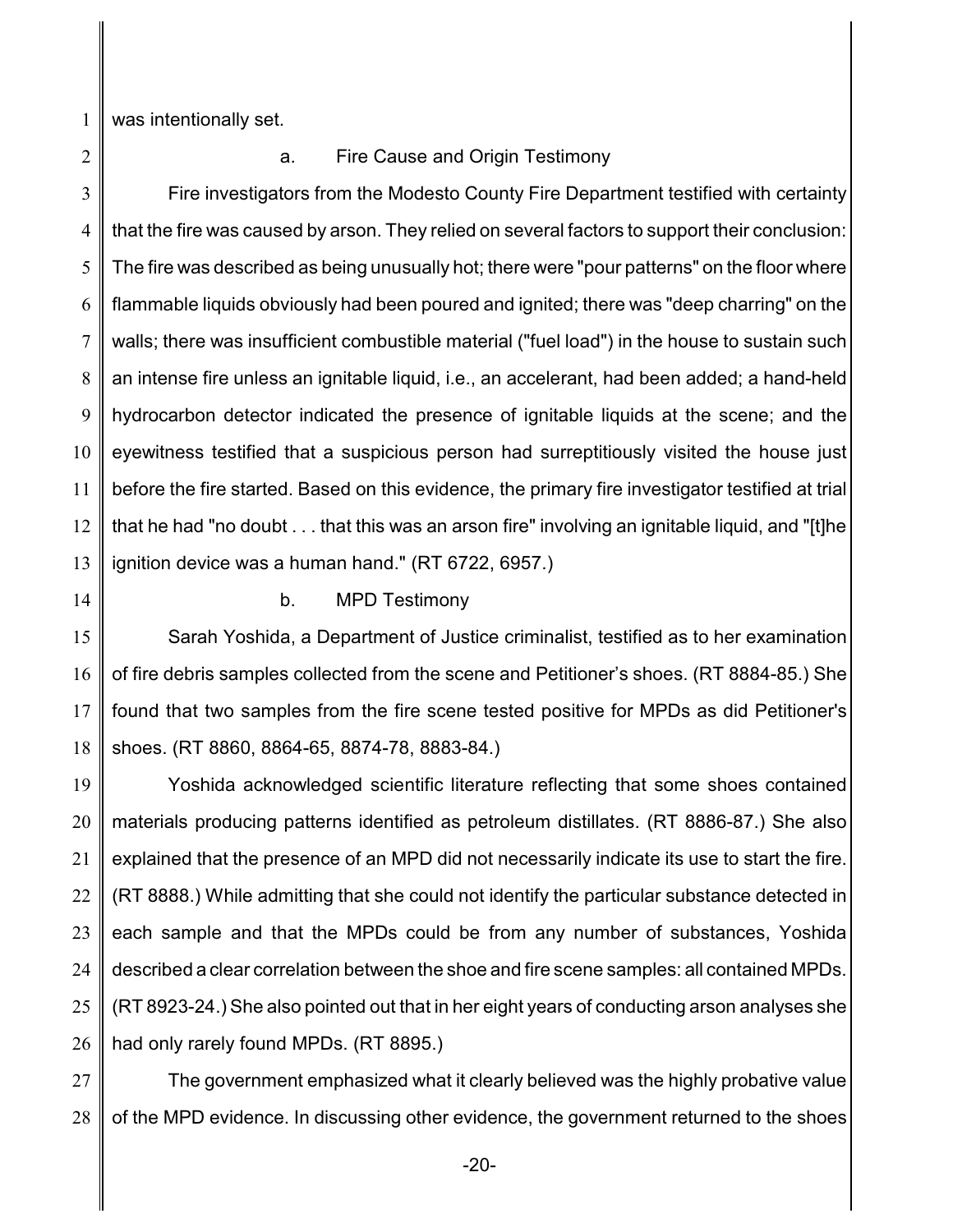1 as proof that its theory was correct. Thus, commenting on inconsistencies in eye witness

2 testimony, the prosecutor argued:

3 4 5 6 7 8  $\mathbf Q$ 10 11 12 13 14 15 16 17 18 19 20 21 22 23 24 25 26 27 The most conclusive scientific evidence, on his shoes from wearing that morning, medium petroleum distillates. What set the fire? Medium petroleum distillates. Maybe Monica, you know, you're thinking Monica's not completely certain, but the person she said it was is the person who has that stuff on his shoes . . . (RT 9049, 9250.) In closing, based on the above MPD evidence, the prosecution reminded the jury that MPDs had been found both on Petitioner's shoes and at the fire scene and argued: [T]he finger of guilt points to the defendant. Doesn't point to the one armed man. It points to George Souliotes because he's the one. The shoes tell the tale. (RT 9050.) During the course of the present proceedings, Respondent conceded: "The MPD on Petitioner's shoes is chemically distinguishable from the MPD found on the carpet samples taken from the fire scene and the MPDs did not originate from a common source." (Undisputed Fact 13.) c. Hydrocarbon Detector The investigators also described using a hand-held "hydrocarbon detector" to search the fire scene for traces of ignitable liquid and reported that the detector gave positive reactions which constituted further evidence that a liquid accelerant had been used. (See, e.g.*,* RT 6574:19-6576:6, 6627:1-6, 6763:20-6766:28, 8485:25-8488:11.) During trial the fire investigator admitted that the positive reactions afforded a significant basis for obtaining a search warrant. (RT 6764.) On cross-examination, the fire investigator made it clear that he found positive reactions from the detector as compelling evidence of arson. (RT 2125- 26.) The expert reached his opinion regarding arson before lab results of samples of positive results from the detector were tested. Regardless, the fact that the samples tested negative for accelerants did not affect his opinion: Q. Well, the fact is, let's get back to your compelling evidence. So what you're

28 saying is that even though the lab said that those particular things were negative for a flammable or combustible material, that that wouldn't change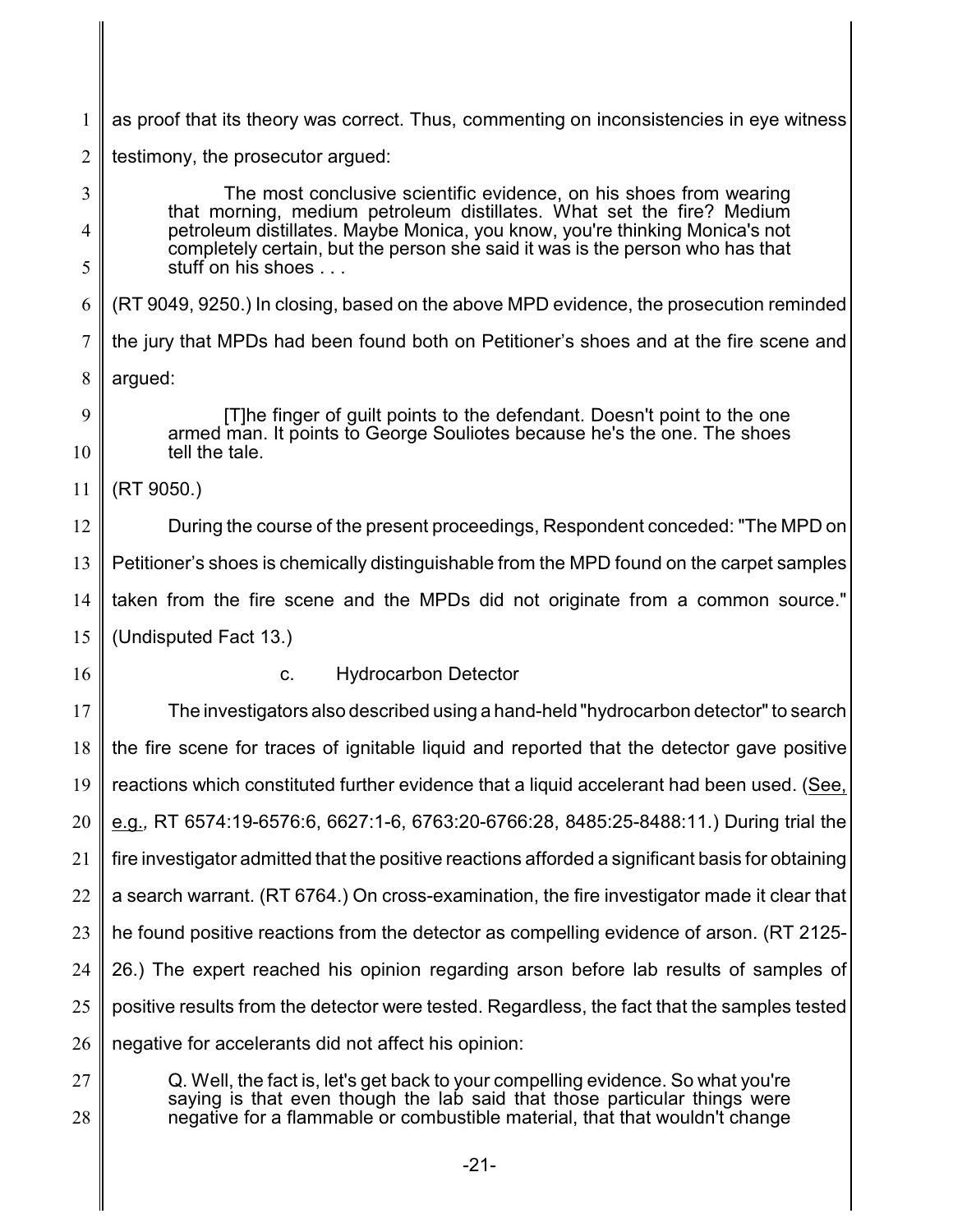| $\mathbf{1}$        | your opinion, because the detector picked it up. Is that right?                                                                                                                                                                                                                                                                                                                                 |  |  |
|---------------------|-------------------------------------------------------------------------------------------------------------------------------------------------------------------------------------------------------------------------------------------------------------------------------------------------------------------------------------------------------------------------------------------------|--|--|
| $\overline{2}$      | A. I didn't say that it wouldn't change my opinion. I'm saying that my report                                                                                                                                                                                                                                                                                                                   |  |  |
| 3<br>$\overline{4}$ | was based on the fact that the detector sounded, keyed for those things. So<br>what the lab did later on, this report was written before we had any results<br>from the lab. It was based on the fact that the detector keyed on those<br>locations.<br>Q. Well, then when the lab report came back did you take this report back and<br>say, well, it isn't as compelling as I thought it was? |  |  |
| 5                   |                                                                                                                                                                                                                                                                                                                                                                                                 |  |  |
| 6                   | A. I don't believe I mentioned anything in here about lab results.                                                                                                                                                                                                                                                                                                                              |  |  |
| $\overline{7}$      | Q. I know. Because you didn't wait for them. Right?                                                                                                                                                                                                                                                                                                                                             |  |  |
| 8                   | A. I think I explained to you earlier. My involvement in this investigation was<br>a fire scene and the writing of the report a few days later and it was submitted<br>to the detectives. There -- that's it. And information has come since then in<br>the preliminary and the trial. I mean at the time I wrote the report based on<br>the information and the facts that I had.              |  |  |
| 9<br>10             |                                                                                                                                                                                                                                                                                                                                                                                                 |  |  |
| 11                  |                                                                                                                                                                                                                                                                                                                                                                                                 |  |  |
| 12                  | Q. Doesn't that effect your testimony now, here, three years later?                                                                                                                                                                                                                                                                                                                             |  |  |
| 13                  | A. Well, the fact is that the detector did key on those articles and those<br>locations. So it wouldn't change that.                                                                                                                                                                                                                                                                            |  |  |
| 14                  | Q. You keep saying that.                                                                                                                                                                                                                                                                                                                                                                        |  |  |
| 15                  | A. Because that's the fact.                                                                                                                                                                                                                                                                                                                                                                     |  |  |
| 16                  | Q. I know that is a fact. I accept that. I have no problem with that.                                                                                                                                                                                                                                                                                                                           |  |  |
| 17                  | A. Okay.                                                                                                                                                                                                                                                                                                                                                                                        |  |  |
| 18                  | Q. The fact that a lab analyzed those things and didn't find what you were<br>looking for, does that effect your opinion at all now?                                                                                                                                                                                                                                                            |  |  |
| 19<br>20            | A. I don't -- you know, I never read the lab report on those articles, to tell you<br>the truth. I don't know how that came back.                                                                                                                                                                                                                                                               |  |  |
| 21                  | (RT 6748-52.)                                                                                                                                                                                                                                                                                                                                                                                   |  |  |
| 22                  | Respondent has now conceded that the hydrocarbon detector is not a reliable                                                                                                                                                                                                                                                                                                                     |  |  |
| 23                  | indicator of the presence of an accelerant. "[H]ydrocarbon detectors commonly deliver false                                                                                                                                                                                                                                                                                                     |  |  |
| 24                  | positives," and "a positive reaction from a hydrocarbon detector is never reliable evidence                                                                                                                                                                                                                                                                                                     |  |  |
| 25                  | of the presence of a liquid accelerant without confirmatory lab results." (Undisputed Facts                                                                                                                                                                                                                                                                                                     |  |  |
| 26                  | 9, 10.                                                                                                                                                                                                                                                                                                                                                                                          |  |  |
| 27                  | 3.<br>Applicable Law                                                                                                                                                                                                                                                                                                                                                                            |  |  |
| 28                  | The Supreme Court has held that the Constitution "protects a defendant against a                                                                                                                                                                                                                                                                                                                |  |  |
|                     |                                                                                                                                                                                                                                                                                                                                                                                                 |  |  |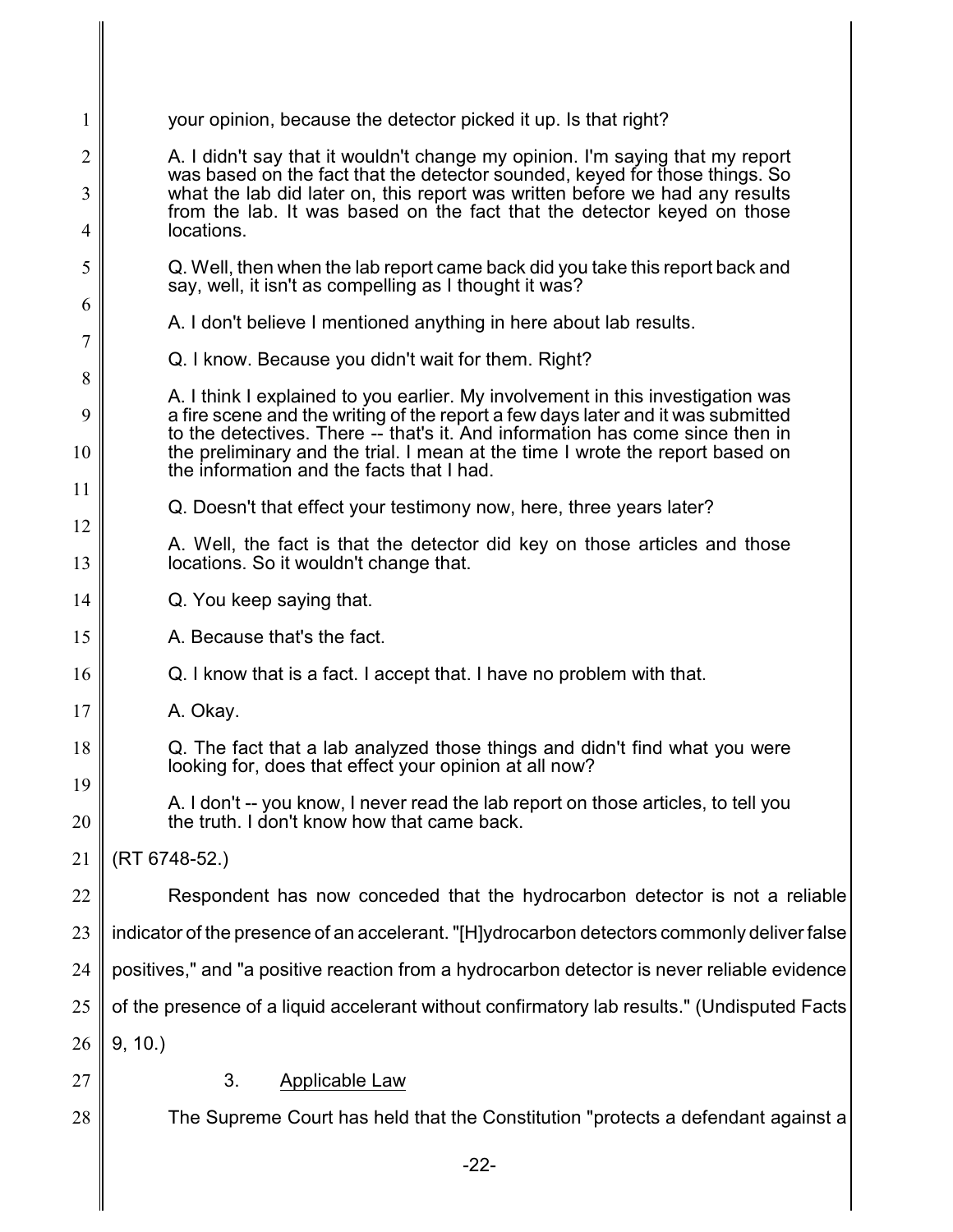1 2 3 4 5 6 7 8 conviction based on evidence of questionable reliability, not by prohibiting introduction of the evidence, but by affording the defendant means to persuade the jury that the evidence should be discounted as unworthy of credit." Perry v. New Hampshire, 132 S. Ct. 716, 723 (2012). Constitutional safeguards such as the right to counsel and confrontation of witnesses serve to allow a defendant to challenge the reliability and credibility of evidence produced at trial. Id. "Only when evidence is so extremely unfair that its admission violates fundamental conceptions of justice," has the Supreme Court "imposed a constraint tied to the Due Process Clause." Id. (internal citations omitted).

9 10 11 12 13 14 15 16 The Supreme Court has held that the presentation of knowingly false evidence by the prosecution is a violation of Due Process. See Napue v. Illinois, 360 U.S. 264, 269 (1959) ("[I]t is established that a conviction obtained through use of false evidence, known to be such by representatives of the State, must fall under the Fourteenth Amendment.") "The same result obtains when the State, although not soliciting false evidence, allows it to go uncorrected when it appears." Id.; see also United States v. Agurs, 427 U.S. 97, 103 (1976) (stating that "the Court has consistently held that a conviction obtained by the knowing use of perjured testimony is fundamentally unfair.").

17 18 19 20 21 22 23 24 25 "A claim under Napue will succeed when (1) the testimony or evidence was actually false, (2) the prosecution knew or should have known that the testimony was actually false, and (3) the false testimony was material." Sivak v. Hardison, 658 F.3d 898, 908-909 (9th Cir. 2011) (internal citations omitted). Further, "[i]t is 'irrelevant' whether the defense knew about the false testimony and failed to object or cross-examine the witness, because defendants 'c[an] not waive the freestanding ethical and constitutional obligation of the prosecutor as a representative of the government to protect the integrity of the court and the criminal justice system.'" Id. (citing N. Mariana Islands v. Bowie, 243 F.3d 1109, 1122 (9th Cir. 2001).

26 27 28 A new trial is not automatically required when false evidence is discovered. Rather, a constitutional error resulting from the use of false evidence by the government requires a new trial, "if the false testimony could . . . in any reasonable likelihood have affected the

-23-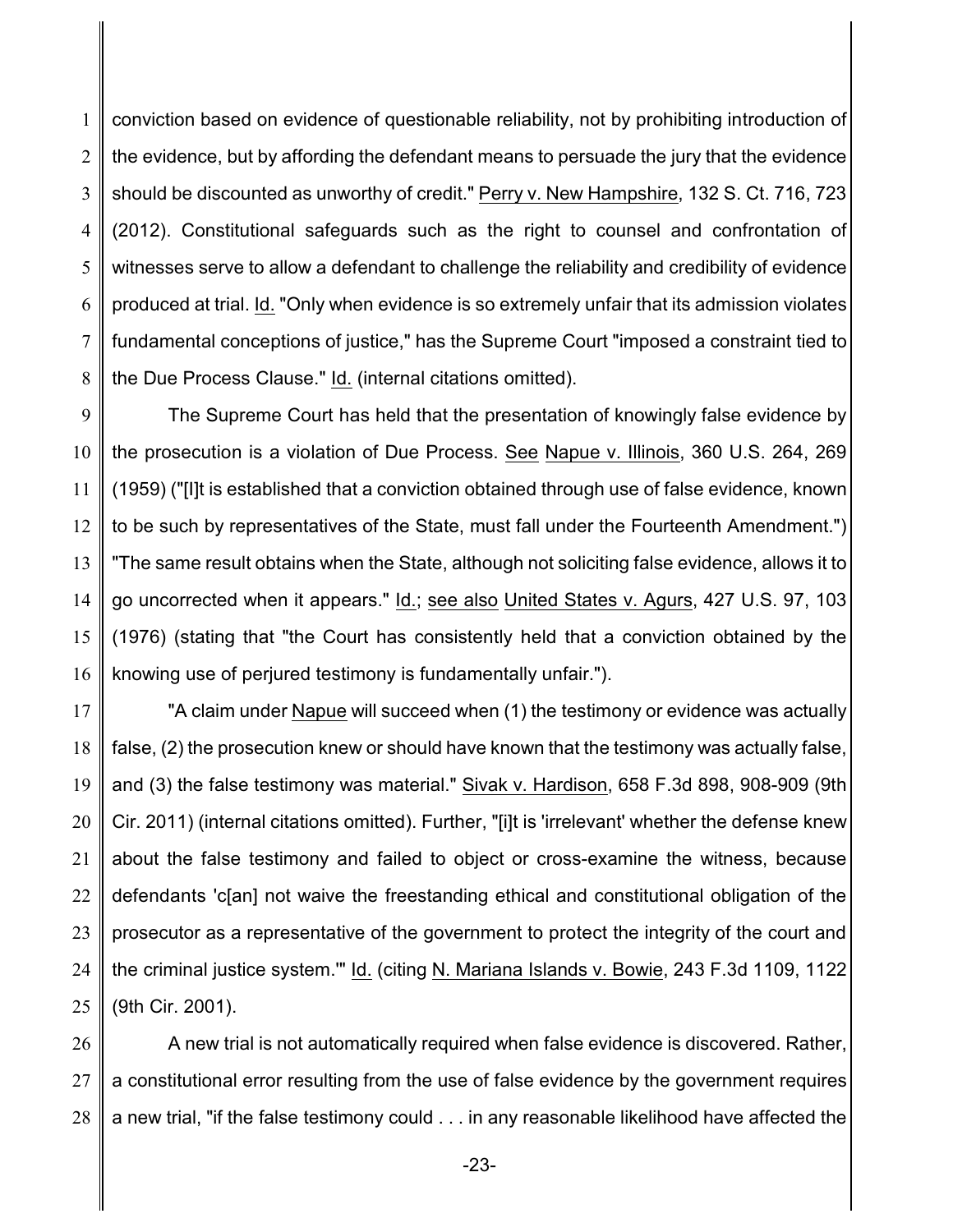1 2 3 4 5 6 7 8 judgment of the jury." Giglio v. United States, 405 U.S. 150, 154 (1972) (quoting Napue, 360 U.S. at 271); see also United States v. Inzunza, 638 F.3d 1006, 1020 (9th Cir. 2011) ("[A] defendant is entitled to a new trial if there is a reasonable probability that without the evidence the result of the proceeding would have been different.") (quoting United States v. Young, 17 F.3d 1201, 1204 (9th Cir. 1994). The Supreme Court has explained that the basis for relief is not based on "prosecutorial misconduct, but more importantly because they involve a corruption of the truth-seeking function of the trial process." United States v. Agurs, 427 U.S. 97, 103-104 (1976).

9

## 4. Analysis and Conclusion Regarding Due Process Claim

10 11 12 13 Even assuming that the fire evidence at trial was false and prejudicial to Petitioner, he is not entitled to relief on that basis alone. While the Ninth Circuit has held that intentional falsity is not required, this Court is bound to grant relief based only on clearly established Supreme Court law. See 28 U.S.C. § 2254 (a), (d)(1).

14 15 16 Specifically, the Ninth Circuit has allowed relief based on false testimony regardless of knowledge of its falsity. See Maxwell v. Roe, 628 F.3d 486, 499-500 (9th Cir. 2010); Killian v. Poole, 282 F.3d 1204 (9th Cir. 2002).

17 18 19 20 "[A] government's assurances that false evidence was presented in good faith are little comfort to a criminal defendant wrongly convicted on the basis of such evidence. A conviction based in part on false evidence, even false evidence presented in good faith, hardly comports with fundamental fairness. Thus, even if the government unwittingly presents false evidence, a defendant is entitled to a new trial "if there is a reasonable probability that [without the evidence] the result of the proceeding would have been different."

21 United States v. Young, 17 F.3d 1201, 1203-1204 (9th Cir. 1994); see also Killian, 282 F.3d

- 22 at 1209.
- 23 24 25 26 27 The Supreme Court, however, requires the knowing presentation of false evidence. Other district courts have denied relief when faced with claims based on the Ninth Circuit standard. See Farnese v. Schwartz, 2008 U.S. Dist. LEXIS 38238, 12-13, 2008 WL 2025104 (E.D. Cal. May 9, 2008) ("Given the Supreme Court's silence and the Ninth Circuit's inconsistent treatment of good faith use of perjured testimony, we must conclude
- 28 that federal law is not clearly established with regard to the unwitting use by the prosecution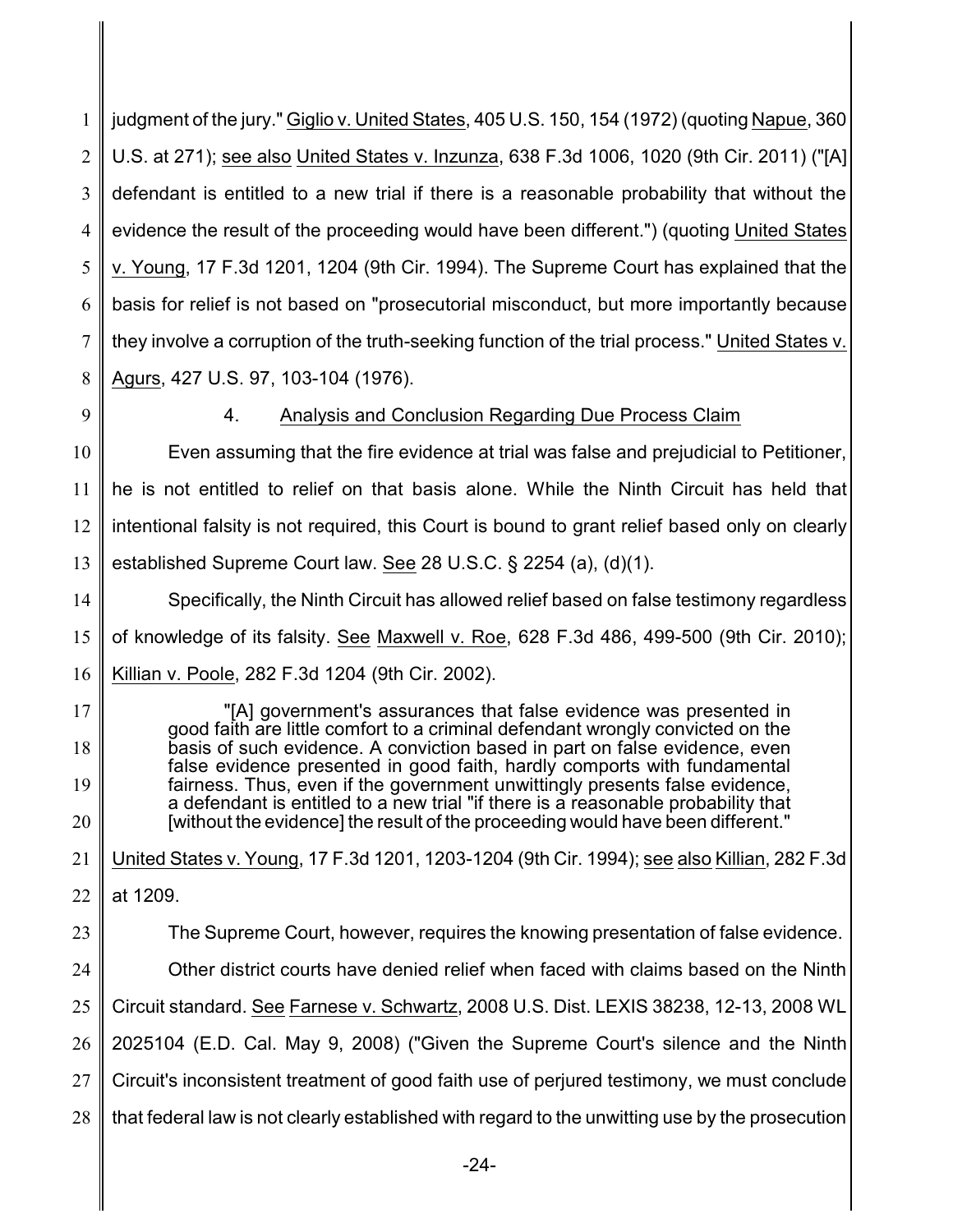1 2 3 4 5 6 of perjured testimony."). In Skains v. Yates, the district court held that the Ninth Circuit decision in "Young does not suffice for established Supreme Court authority." 2008 U.S. Dist. LEXIS 92955, 34-34, 2008 WL 2682512 (E.D. Cal. June 30, 2008) ("Two district courts have reached this conclusion as well."); see also Lin v. Walker, 2004 U.S. Dist. LEXIS 29312, 70-72 (E.D.N.Y. July 28, 2004) ("This Court cannot rely on Young to extend the Supreme Court's reasoning even further.").

7 8 9 10 11 12 13 14 15 16 17 18 19 It is unclear why false evidence, whether presented in good faith and without knowledge to its falsity, does not afford a basis for relief under Supreme Court law due to its "corruption of the truth-seeking function of the trial process."<sup>14</sup> Agurs, 427 U.S. at 104. The Supreme Court has described the "corruption of the truth-seeking function" as a more important rationale to prohibit false evidence than to deter prosecutorial misconduct. Agurs, 427 U.S. at 104. However, "[i]f [the Supreme Court's] concern is with the integrity of the evidence that the government utilizes to prove its case, the rationale is not a persuasive basis for treating perjured testimony differently from other types of prosecutorial suppression." Prosecutorial Intent in Constitutional Criminal Procedure, Steven Alan Reiss, 135 U. Pa. L. Rev. 1365, 1402 (1987). Regardless of the intent or rationale of the Supreme Court, this Court is bound by its precedents, and they require that "the prosecution knew or should have known that the testimony was actually false." Sivak, 658 F.3d at 908-909 (9th Cir. 2011); Napue, 360 U.S. at 269.

20 21 22 23 24 In this case, the Court has previously determined that without the testimony of the prosecution's experts, now stipulated to be scientifically unreliable, there was not sufficient evidence to convict Petitioner. (Limitations F&R at 92.) However, the fact that the evidence was false and prejudicial without more is insufficient under Napue and its progeny to entitle Petitioner to federal habeas relief. Petitioner's reliance on Ninth Circuit authority is

26 27 28  $^{14}$  In dissent, Justice Stevens noted that the four dissenting justices in Durley v. Mayo, 351 U.S. 277(1956), would find a clear due process violation regardless whether the state was aware of the falsity of the statement. Jacobs v. Scott, 513 U.S. 1067, 1069-70 (1995) (Stevens, J., dissenting). On the other hand, Justice Scalia has commented that the Ninth Circuit has "stretched the Constitution," and that the Supreme Court has "never held that, and [is] unlikely to ever do so." Cash v. Maxwell, 132 S.Ct. 611, 615 (2012) (Scalia, J., dissenting).

<sup>25</sup>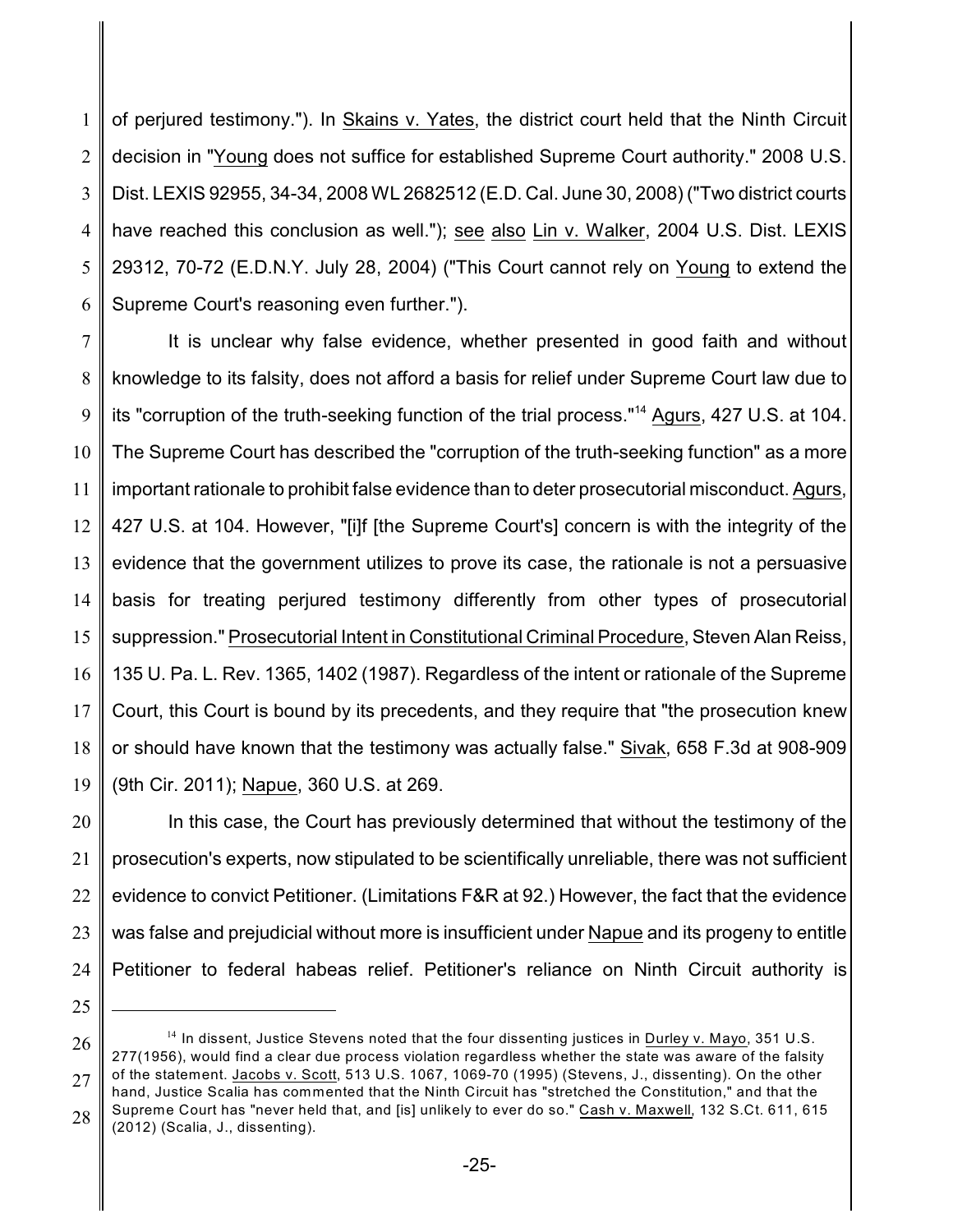1 2 misplaced. This Court cannot rely on Young and other Ninth Circuit cases to grant federal habeas relief.

3 4 5 6 Petitioner is not, however, foreclosed from relief. Petitioner may still be entitled relief if he can show that the prosecution knew or should have known that the fire evidence presented at trial was false. Neither party has briefed the Court on that particular issue. The claim is not ready for adjudication. The Court reserves judgment on it.

7

### **B. Claims Two, Three, and Seven: Ineffective Assistance Based on Failure to Call Expert and Lay Witnesses**

# 1. Summary of Argument

Petitioner presents several claims of ineffective assistance of counsel. Claim two alleges that counsel was ineffective for failing to present an arson expert at trial. Claim three alleges that counsel was ineffective for failing to present other defense witnesses at trial. The claims relate to the same core, operative facts, namely the failure of trial counsel to present a defense despite promising the jury he would so in his opening statement. These claims were presented as one combined claim in state court. (See Points & Authorities to Second Amended California Supreme Court Petition, Lodged Doc. 74 at 46-82.) The resulting state court decision reviewed and denied both claims at the same time. Since the claims involve the same conduct and relevant state decisions, the Court shall address each and then the cumulative prejudicial effect, if any, of the issues raised.<sup>15</sup>

# 2. Exhaustion of Claims

Petitioner presented the claims of ineffective assistance of counsel for failure to call both expert and lay witnesses in his second amended petition for writ of habeas corpus with the California Supreme Court. Specifically, Petitioner raised a claim for ineffective assistance of counsel for failure to present an arson expert, an expert on eyewitness fallibility, an expert on Michelle Jones's unstable psychiatric history, and lay witnesses to refute claims that Petitioner was in financial distress and harbored ill-will towards the

<sup>&</sup>lt;sup>15</sup> Petitioner's seventh claim of the petition is for cumulative error. Petitioner has not limited the cumulative error claim to just claims two and three. However for reasons that will become apparent, for the present inquiry, the Court shall only consider the cumulative effect of claims two and three.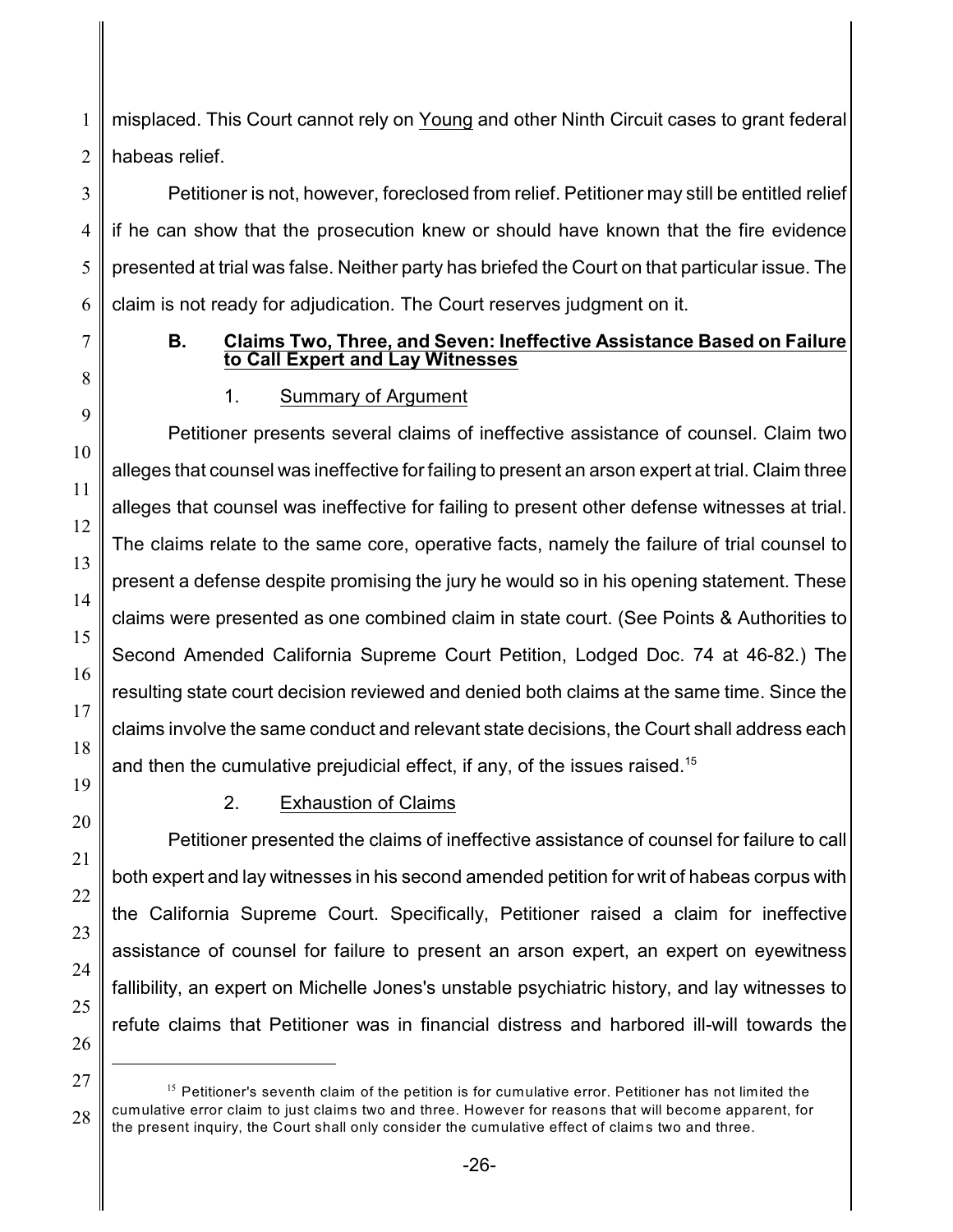1 2 3 4 5 6 7 8 9 10 11 Joneses. (Lodged Doc. 74 at 46-82.) In the claim, Petitioner described how counsel's failure to follow through on promises to present witnesses made during his opening statement harmed the credibility of trial counsel and Petitioner and angered the jurors. (Id. at 48-54.) Petitioner also alleged that the cumulative effect of telling the jury defense witnesses would be called and then failing to call them deprived Petitioner of a defense and constituted ineffective assistance of counsel. (Id. at 81-82.) The California Supreme Court denied the petition in a silent decision. (Lodged Doc. 77.) As the highest state court adjudicated the claims, they are properly exhausted and ripe for federal review. 28 U.S.C. § 2254(b)(1); Duncan v. Henry, 513 U.S. 364, 365 (1995). Petitioner has raised identical issues in claims two, three and seven of the First Amended Petition. (ECF No. 151 at 9-27, 33-34.)

#### 3. Legal Standard of Review

12 13 14 15 On April 24, 1996, Congress enacted AEDPA, which applies to all petitions for writ of habeas corpus filed after its enactment. Lindh v. Murphy, 521 U.S. 320, 326 (1997); Jeffries v. Wood, 114 F.3d 1484, 1499 (9th Cir. 1997). The instant petition was filed after the enactment of AEDPA, and so it is governed by its provisions.

16 17 18 19 20 Under AEDPA, an application for a writ of habeas corpus by a person in custody under a judgment of a state court may be granted only for violations of the Constitution or laws of the United States. 28 U.S.C. § 2254(a); Williams v. Taylor, 529 U.S. at 375 n. 7 (2000). Federal habeas corpus relief is available for any claim decided on the merits in state court proceedings if the state court's adjudication of the claim:

21 22 (1) resulted in a decision that was contrary to, or involved an unreasonable application of, clearly established federal law, as determined by the Supreme Court of the United States; or

23 24 (2) resulted in a decision that was based on an unreasonable determination of the facts in light of the evidence presented in the State court proceeding.

25 28 U.S.C. § 2254(d).

26

a. Contrary to or an Unreasonable Application of Federal Law

27 28 In determining whether a state court decision was "contrary to" or involved "an unreasonable application of" Supreme Court precedent, the Supreme Court has explained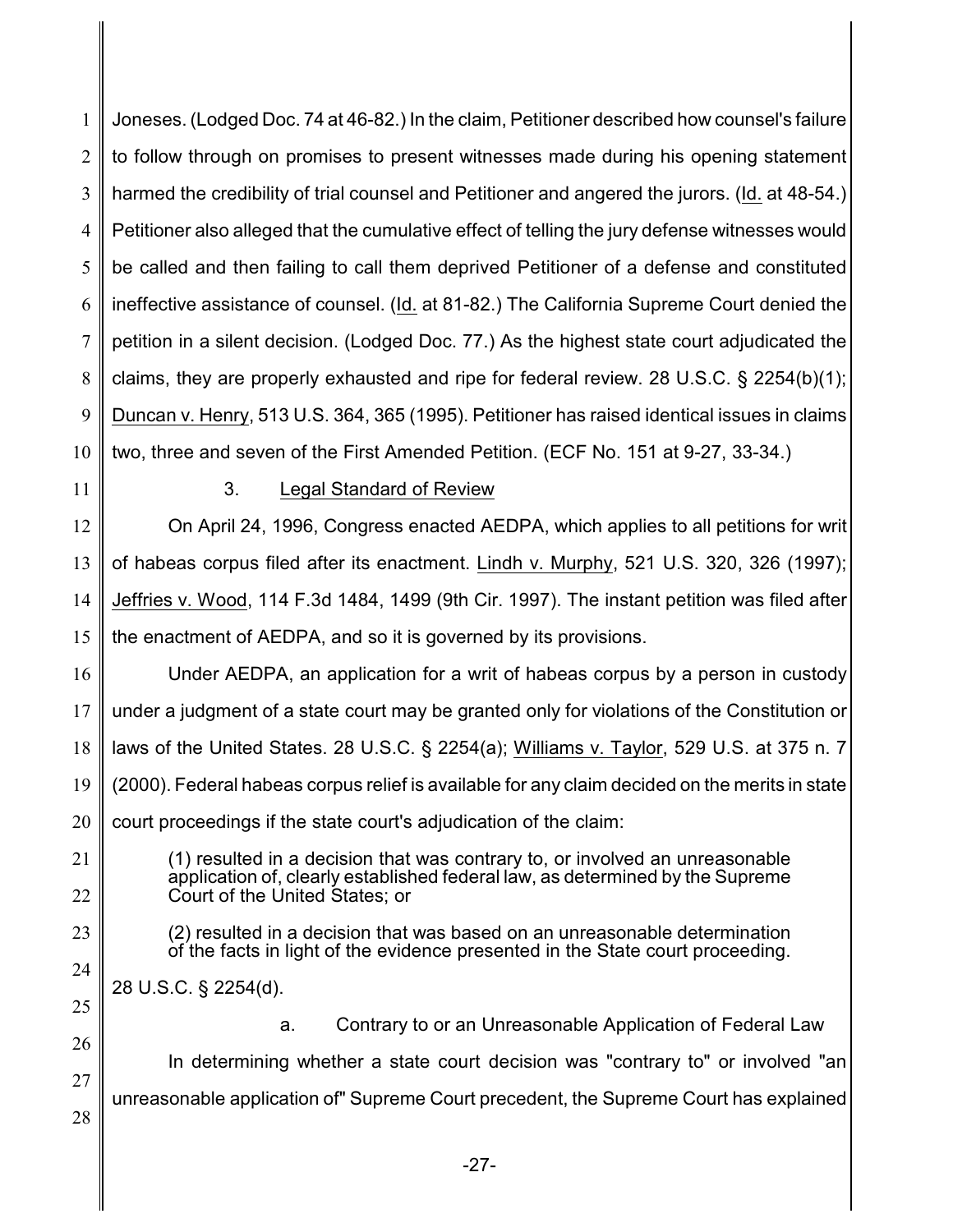1 that:

2

3

4

5

A state-court decision is contrary to this Court's clearly established precedents if it applies a rule that contradicts the governing law set forth in our cases, or if it confronts a set of facts that is materially indistinguishable from a decision of this Court but reaches a different result. A state-court decision involves an unreasonable application of this Court's clearly established precedents if the state court applies this Court's precedents to the facts in an objectively unreasonable manner.

6 7 8 9 10 11 12 Brown v. Payton, 544 U.S. 133, 141 (2005) (internal citations omitted); Premo v. Moore, 131 S. Ct. 733, 743 (2011); Jackson v. Nevada, 688 F.3d 1091, 1096 (9th Cir. 2012). "As a condition for obtaining habeas corpus relief from a federal court, a state prisoner must show that the state court's ruling on the claim being presented in federal court was so lacking in justification that there was an error well understood and comprehended in existing law beyond any possibility for fairminded disagreement." Harrington v. Richter, 131 S. Ct. 770, 786-787 (2011).

13 14 15 16 17 18 19 However, "AEDPA does not require state and federal courts to wait for some nearly identical factual pattern before a legal rule must be applied. Nor does AEDPA prohibit a federal court from finding an application of a principle unreasonable when it involves a set of facts different from those of the case in which the principle was announced. The statute recognizes, to the contrary, that even a general standard may be applied in an unreasonable manner." Panetti v. Quarterman, 551 U.S. 930, 953 (2007) (citations and quotation marks omitted); Musladin v. Lamarque, 555 F.3d 830, 839 (9th Cir. 2009).

20 21 22 23 24 25 26 27 28 For a state decision to be an unreasonable application of clearly established federal law under § 2254(d)(1), the Supreme Court's prior decisions must provide a governing legal principle (or principles) to the issue before the state court. Lockyer v. Andrade, 538 U.S. 63, 70 71 (2003). A state court decision will involve an "unreasonable application of" federal law only if it is "objectively unreasonable." Id. at 75-76 (quoting Williams, 529 U.S. at 409-10); Woodford v. Visciotti, 537 U.S. 19, 24 25 (2002). In Harrington v. Richter, the Supreme Court further stressed that "an *unreasonable* application of federal law is different from an *incorrect* application of federal law." 131 S. Ct. 770, 785 (2011) (citing Williams, 529 U.S. at 410) (emphasis in original). "A state court's determination that a claim lacks merit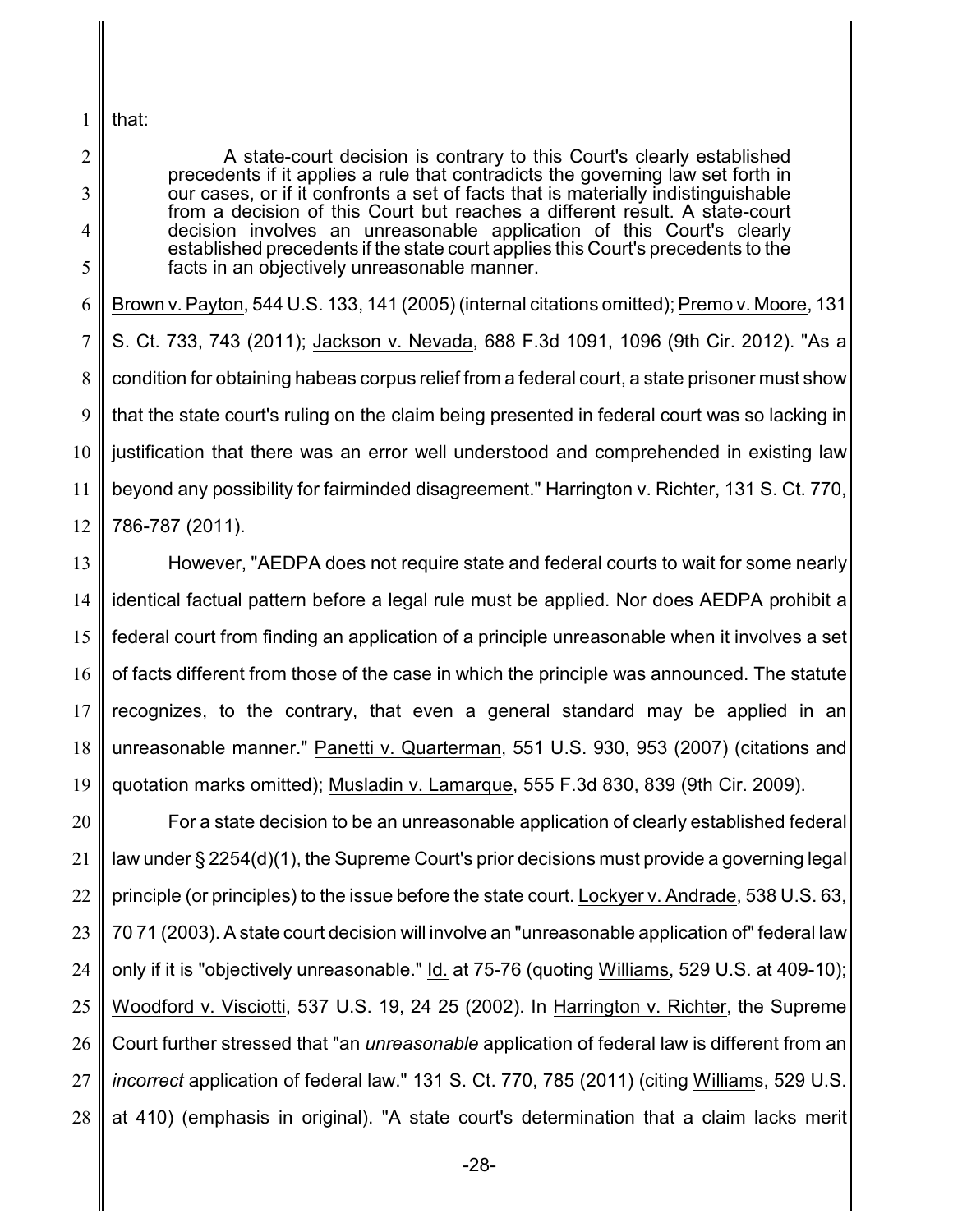1 2 3 4 5 6 7 8 precludes federal habeas relief so long as 'fairminded jurists could disagree' on the correctness of the state court's decision." Id. at 786 (citing Yarborough v. Alvarado, 541 U.S. 653, 664 (2004)). Further, "[t]he more general the rule, the more leeway courts have in reading outcomes in case by case determinations." Id.; Renico v. Lett, 130 S. Ct. 1855, 1864 (2010). "It is not an unreasonable application of clearly established Federal law for a state court to decline to apply a specific legal rule that has not been squarely established by this Court." Knowles v. Mirzayance, 556 U.S. 111, 122 (2009) (quoting Richter, 131 S. Ct. at 786).

9

#### b. Review of State Decisions

10 11 12 13 14 15 16 17 18 "Where there has been one reasoned state judgment rejecting a federal claim, later unexplained orders upholding that judgment or rejecting the claim rest on the same grounds." See Ylst v. Nunnemaker, 501 U.S. 797, 803 (1991). This is referred to as the "look through" presumption. Id. at 804; Johnson v. Williams, No. 11-465, 2013 U.S. LEXIS 1610, 14 n.1 (U.S. Feb. 20, 2013); Cannedy v. Adams, 2013 U.S. App. LEXIS 2646, 23-24 (9th Cir. Cal. Feb. 7, 2013) ("[I]t is a common practice of the federal courts to examine the last reasoned state decision to determine whether a state-court decision is "contrary to" or "an unreasonable application of" clearly established federal law;" and "it [is] unlikely that the Supreme Court intended to disrupt this practice without making its intention clear.").

19 20 21 22 23 24 25 26 Richter instructs that when the state court decision is not reasoned and explained, but instead a summary denial, then: "Under § 2254(d), a habeas court must determine what arguments or theories... could have supported, the state court's decision; then it must ask whether it is possible fairminded jurists could disagree that those arguments or theories are inconsistent with the holding in a prior decision of this Court." Id. at 786; Cannedy, 2013 U.S. App. LEXIS 2646, 22 (citing Woolley v. Rednour, 702 F.3d 411, 422 (7th Cir. Ill. 2012) ("By its terms, Harrington applies where a state court's decision is unaccompanied by an explanation . . .")).

27 28 "[E]ven a strong case for relief does not mean the state court's contrary conclusion was unreasonable." Id. (citing Lockyer v. Andrade, 538 U.S. at 75). AEDPA "preserves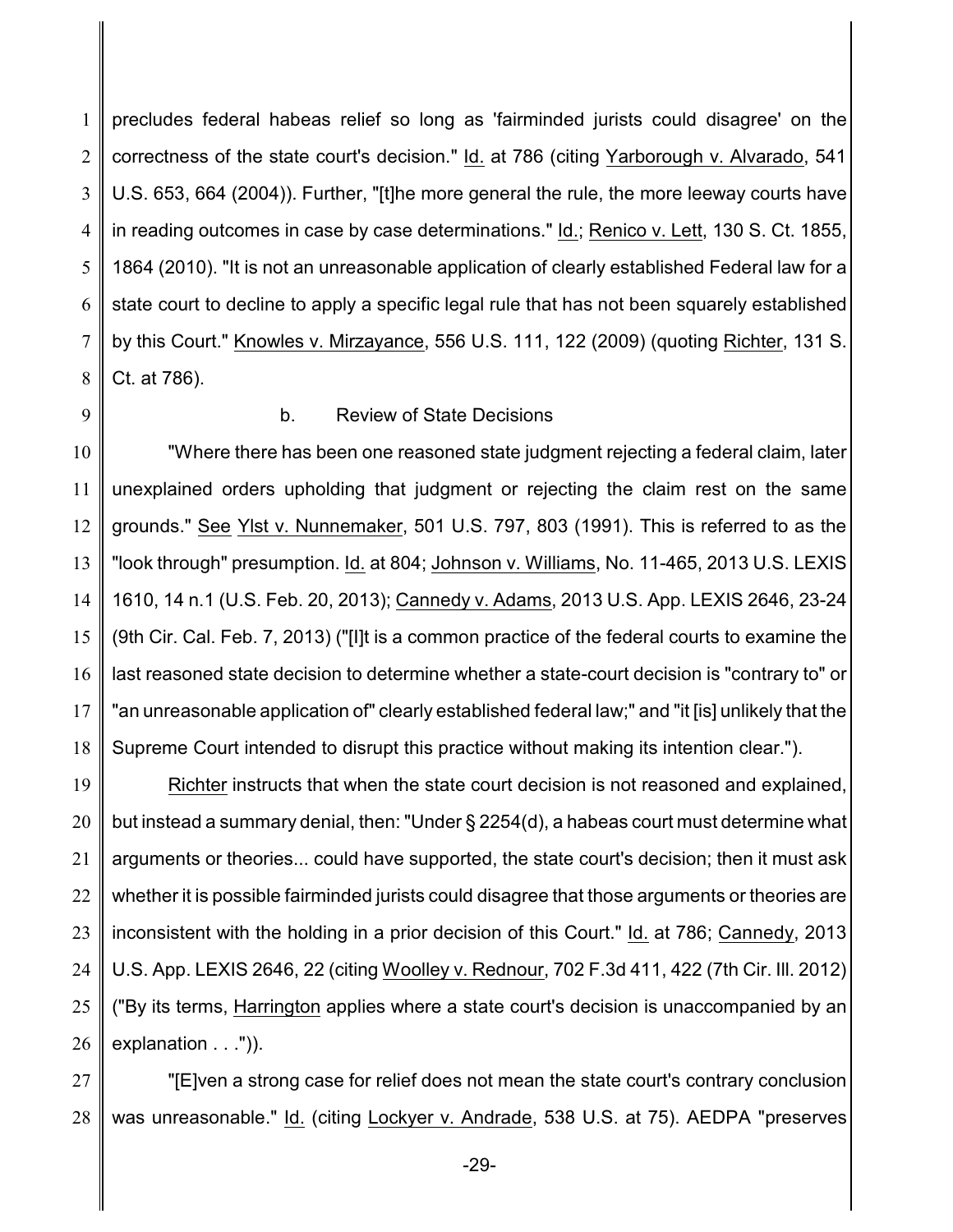1 2 3 4 authority to issue the writ in cases where there is no possibility fairminded jurists could disagree that the state court's decision conflicts with this Court's precedents." Id. To put it yet another way: As a condition for obtaining habeas corpus relief from a federal court,

a state prisoner must show that the state court's ruling on the claim being presented in federal court was so lacking in justification that there was an error well understood and comprehended in existing law beyond any possibility for fairminded disagreement.

7 8 9 10 11 12 Id. at 786 87. The Court based its rationale on the fact "that state courts are the principal forum for asserting constitutional challenges to state convictions." Id. at 787. It follows from this consideration that § 2254(d) "complements the exhaustion requirement and the doctrine of procedural bar to ensure that state proceedings are the central process, not just a preliminary step for later federal habeas proceedings." Id. (citing Wainwright v. Sykes, 433 U.S. 72, 90 (1977)).

13

15

5

6

## 4. Is the State Court Decision Contrary to or an Unreasonable Application of Supreme Court Law?

14 16 17 18 19 20 21 22 In his writ of habeas corpus filed before the Stanislaus County Superior Court on December 10, 2003, Petitioner raised claims of ineffective assistance of counsel based on defense counsel's failure to call expert and lay witnesses, most notably the failure to present an arson expert to rebut the testimony of the prosecution's arson expert. (Lodged Doc. 67 at 2-3.) On January 8, 2004, the California Superior Court denied the petition. (Lodged Doc. 68.) The decision denying Petitioner's claim held, in its entirety: The petition fails to show that appeal is inadequate. A petition for habeas corpus can't be used to second guess trial attorneys strategy during the trial.

To grant the petition the Court would have to accept, as factually correct, all of petitioner's allegations and disregard all the facts proved in the trial.

The Petition for Writ of Habeas Corpus is DENIED.

26 (Id.)

27 Petitioner proceeded to file petitions for writ of habeas corpus with the California

28

23

24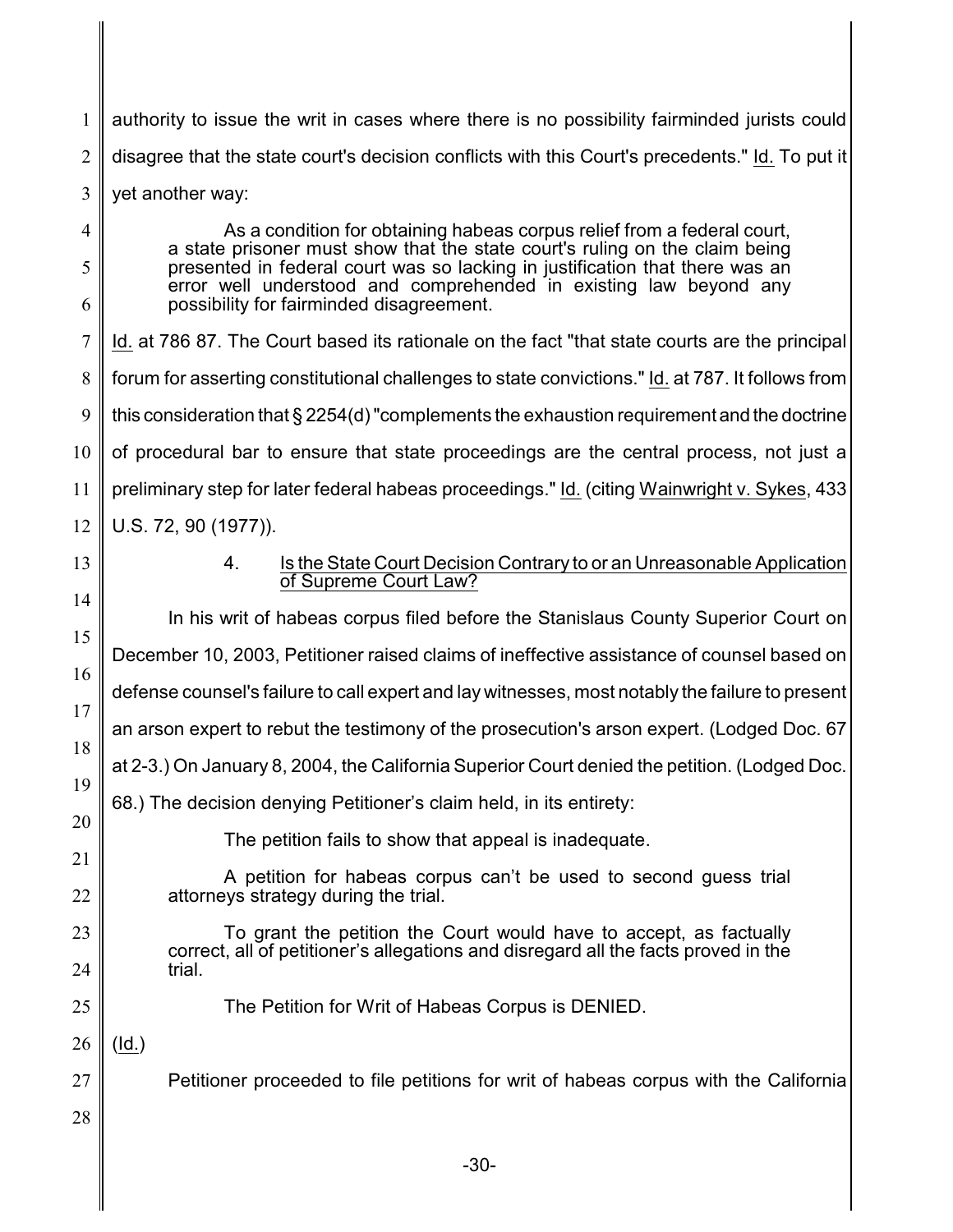1 2 3 4 5 6 7 8 Court of Appeal and the California Supreme Court.<sup>16</sup> (Lodged Docs. 69, 74.) Both courts, without an evidentiary hearing or order to show cause, summarily denied Petitioner's ineffective assistance of counsel claim for failing to present witnesses. (Lodged Docs. 73, 77.) Accordingly, this Court must look thorough the silent decisions of the California Court of Appeal and the California Supreme Court and determine if the state court decision described above is contrary to or an unreasonable application of clearly established federal law. See Ylst v. Nunnemaker, 501 U.S. 806; Johnson v. Williams, No. 11-405, 6 n.1; Cannedy, 2013 U.S. App. LEXIS 2646 at 22-24.

9 10 11 12 Due to the brevity of the state court decision, the Court shall review each sentence to determine if the state court's findings are squarely "contrary to … clearly established federal law," or suffer from an "error well understood and comprehended in existing law beyond any possibility of fair-minded disagreement." Richter, 131 S. Ct. 770, 787 (2011).

13

a. First Sentence

14 15 16 First, the state court denied Petitioner's claim on the grounds that he "fail[ed] to show that appeal is inadequate." No such requirement exists. This statement is contrary to clearly established federal law.

17 18 19 20 21 22 23 24 25 Under California law, a petition for habeas corpus is the preferred method for bringing an ineffective assistance of counsel claim because such a claim requires consideration of evidence outside the trial record. People v. Salcido, 44 Cal. 4th 93, 171 (2008) ("claims of ineffective-assistance of counsel generally must be raised in a petition for writ of habeas corpus based on matters outside the record on appeal"); People v. Mendoza Tello, 15 Cal. 4th 264, 267 (1997) ("Because claims of ineffective assistance are often more appropriately litigated in a habeas corpus proceeding, the rules generally prohibiting raising an issue on habeas corpus that was, or could have been, raised on appeal would not bar an ineffective assistance claim on habeas corpus.") (citations omitted).

<sup>27</sup> 28  $16$  Petitioner twice amended his petition with the California Supreme Court to add additional claims but maintained his claims for ineffective assistance of counsel throughout his state collateral appeals. (See Lodged Doc. 74.)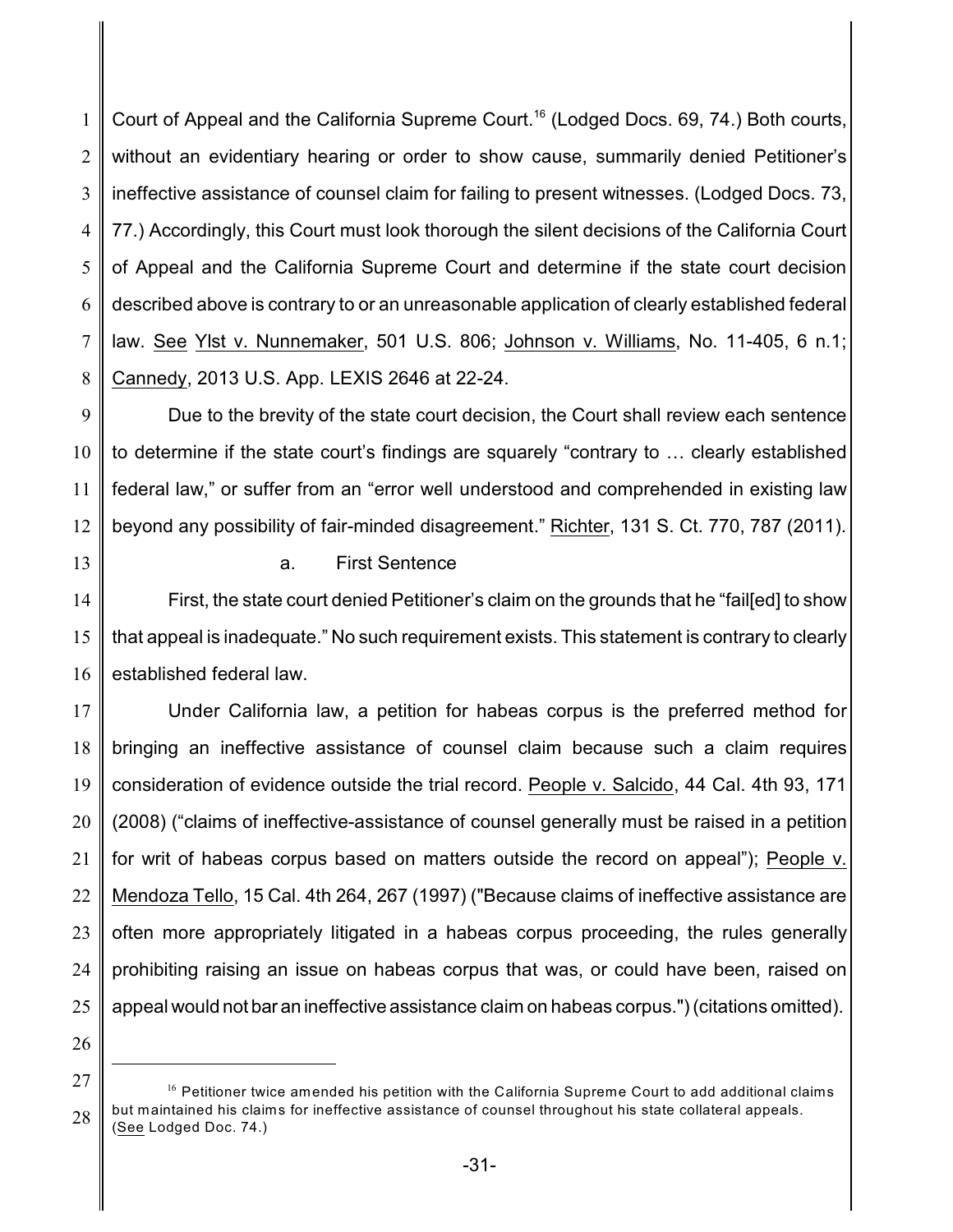1 2 3 4 5 6 7 8 9 10 11 12 13 Federal law does not require that a petitioner show that direct appeal is inadequate in order to proceed to seek review of claims originally brought by collateral appeal in state court. Like the state courts, federal courts also prefer claims of ineffective assistance of counsel to be brought by way of collateral appeal rather than direct appeal. Massaro v. United States, 538 U.S. 500, 504-505 (2003) ("[i]n most cases a motion brought under § 2255 is preferable to direct appeal for deciding claims of ineffective-assistance. When an ineffective-assistance claim is brought on direct appeal, appellate counsel and the court must proceed on a trial record not developed precisely for the object of litigating or preserving the claim and thus often incomplete or inadequate for this purpose.") The Ninth Circuit has "recognized two extraordinary exceptions" to the general rule that ineffective assistance claims are to be reviewed on collateral appeal, i.e., in the "unusual cases" where the record on appeal is sufficiently developed or the legal representation is obviously inadequate. United States v. Jeronimo, 398 F.3d 1149, 1156 (9th Cir. 2005).

14 15 16 17 18 19 20 21 22 The state court's statement clearly does not address the merits of Petitioner's claims. It may have been referring to the application of state procedural rules. Nevertheless, upon federal review, this court is concerned only with whether the claims were properly exhausted or procedurally defaulted. See e.g. 28 U.S.C. § 2254(b); Coleman v. Thompson, 501 U.S. 722, 729-30 (1991). Respondent has not asserted that the state court's statement served to procedurally bar Petitioner's claims of ineffective assistance of counsel, and this Court is not aware of any state court ground that would form a basis for such a bar. To the extent that the state court denied Petitioner's claim on this ground, the state court decision was contrary to or an unreasonable application of federal law.

23

b. Second Sentence

24 25 26 The state court's second statement that "[a] petition for habeas corpus can't be used to second guess trial attorneys strategy during the trial" is contrary to clearly established federal law.

27 28 As no evidence has been presented to the contrary, the Court shall presume that the state court's decision adjudicated Petitioner's federal claim on the merits. See Johnson v.

-32-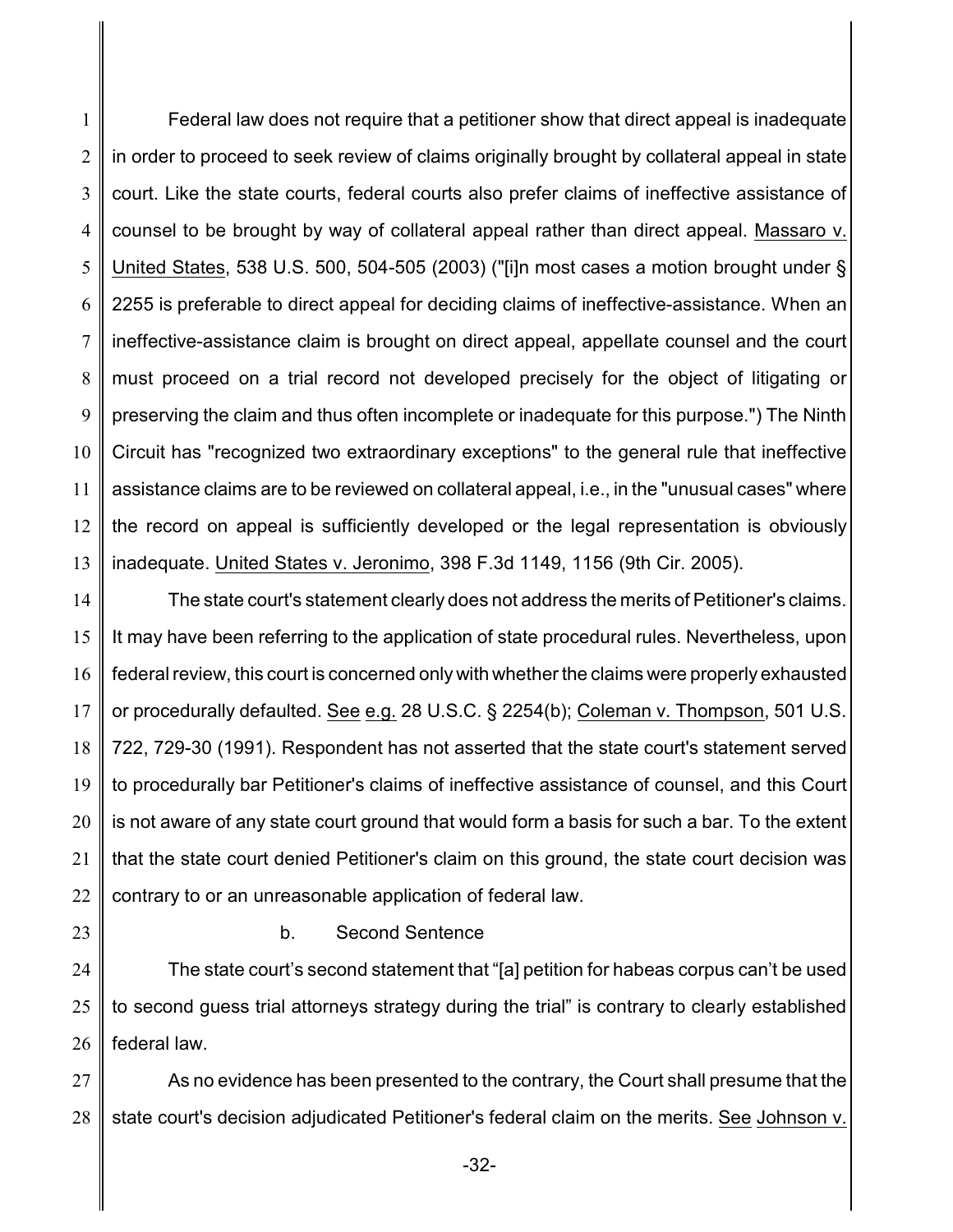1 2 3 4 Williams, 2013 U.S. LEXIS 1610, 21. ("When a state court rejects a federal claim without expressly addressing that claim, a federal habeas court must presume that the federal claim was adjudicated on the merits—but that presumption can in some limited circumstances be rebutted.")

5 6 7 8 9 10 11 12 13 14 15 16 The statement is contrary to the clearly established standard required to adjudicate any ineffective assistance of counsel claim. See Strickland v. Washington, 466 U.S. 668 (1984).<sup>17</sup> Under Strickland, Petitioner must show that "counsel's representation fell below an objective standard of reasonableness" and that there is "a reasonable probability that, but for counsel's unprofessional errors, the result of the proceeding would have been different." Id. at 688, 694; Harrington v. Richter, 131 S. Ct. 770, 787 (2011). "Even under *de novo* review, the standard for judging counsel's representation is a most deferential one." Id. 788. While deference is to be afforded to strategic decisions of counsel, under Strickland, reviewing courts must still determine if strategic choices were objectively reasonable. Strickland, 466 U.S. at 681. "Those strategic choices about which lines of defense to pursue are owed deference commensurate with the reasonableness of the professional judgments on which they are based." Id.

17 18 19 20 21 22 23 Here, the state court explained that "[a] petition for habeas corpus can't be used to second guess trial attorneys strategy during the trial." This statement reflects a belief that the state court lacked authority on habeas review to adjudicate questions of strategy of counsel. If the court felt it could not review questions of strategy, then it necessarily failed to determine if counsel's strategy fell below an objective standard of reasonableness. "The relevant question is not whether counsel's choices were strategic, but whether they were reasonable." Roe v. Flores-Ortega, 528 U.S. 470, 481 (2000).

24 25 In Strickland, the Supreme Court explained that there is a strong presumption that trial counsel's decisions are reasonable. 466 U.S. at 689. ("Because of the difficulties

<sup>27</sup> 28  $17$  "It is past question that the rule set forth in Strickland qualifies as 'clearly established Federal law, as determined by the Supreme Court of the United States."" Williams v. Taylor, 529 U.S. 362, 391 (2000).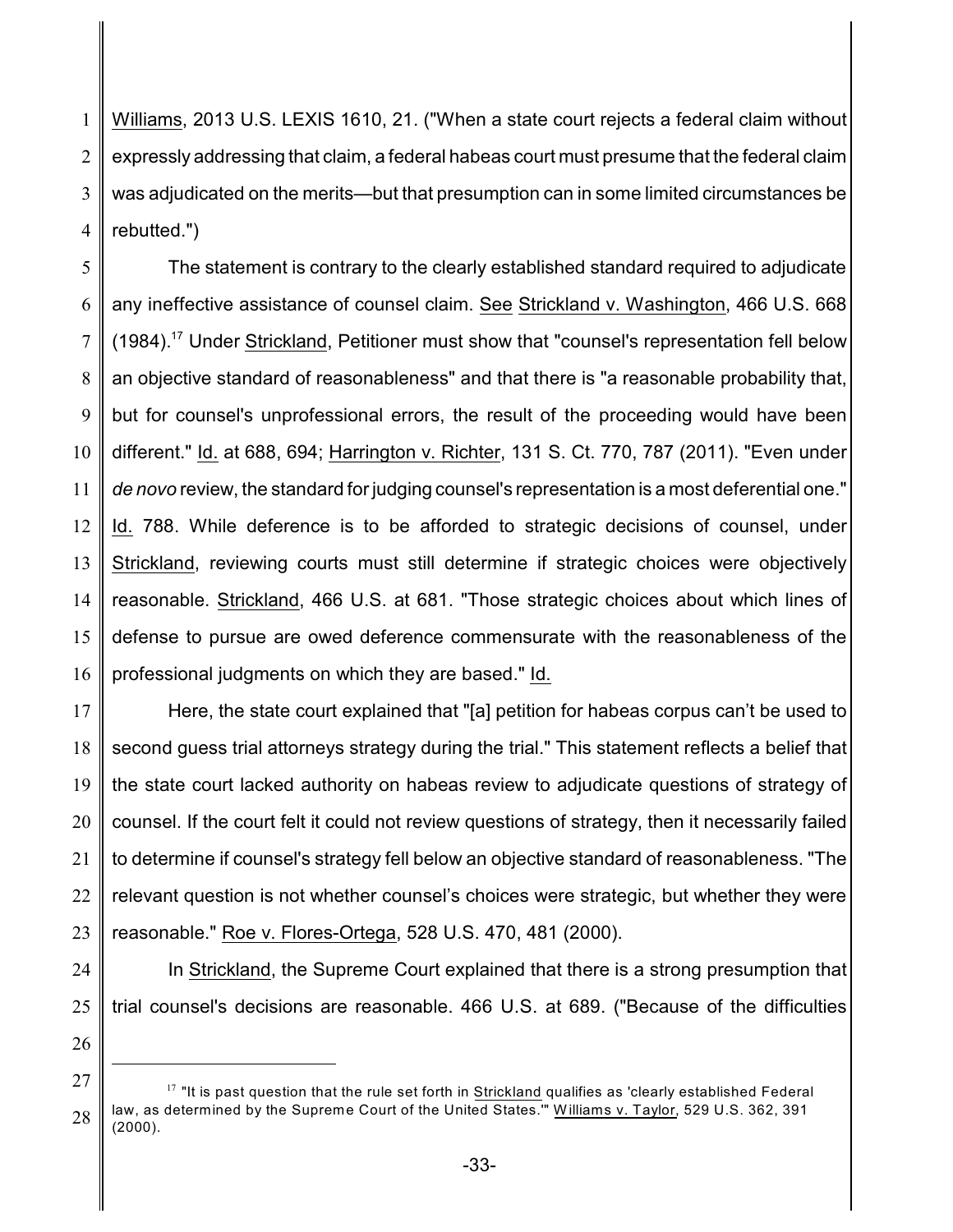1 2 3 4 5 6 7 8 9 10 inherent in making the evaluation, a court must indulge a strong presumption that counsel's conduct falls within the wide range of reasonable professional assistance; that is, the defendant must overcome the presumption that, under the circumstances, the challenged action might be considered sound trial strategy.") (citation omitted). But implicit in the need for a presumption of reasonableness is the fact that lower courts can, and indeed must, review trial counsel's strategic choices to determine if they are reasonable. "[A] poor tactical decision may constitute deficient conduct if the defendant [can] overcome the presumption that, under the circumstances, the challenged action [or lack of action] might be considered sound trial strategy." Reynoso v. Giurbino, 462 F.3d 1099, 1113 (9th Cir. 2003) (quoting Strickland, 466 U.S. at 689).

11 12 13 14 15 16 17 18 19 20 21 22 23 24 25 26 The Supreme Court has routinely found that decisions of state courts that fail to properly apply the Strickland ineffective assistance of counsel standard are contrary to clearly established federal law under AEDPA. See Lafler v. Cooper, 132 S. Ct. 1376, 1390 (2012) ("By failing to apply Strickland to assess the ineffective assistance of counsel claim [Petitioner] raised, the state court's adjudication was contrary to clearly established federal law.") In Lafler, the Supreme Court granted an ineffective assistance of counsel claim under AEDPA deference where a state court denied the claim because it found that petitioner's rejection of a plea deal "was knowing and voluntary" and did not apply proper Strickland analysis to counsel's advice to reject the plea. 132 S. Ct. at 1390. The Supreme Court also found that the Virginia Supreme Court's analysis of an ineffective assistance of counsel claim "was thus not only 'contrary to,' but also, inasmuch as the Virginia Supreme Court relied on the inapplicable exception recognized in Lockhart, an 'unreasonable application of' the clear law as established by this Court." Williams v. Taylor, 529 U.S. 362, 391, 397 (2000) ("The Virginia Supreme Court erred in holding that our decision in Lockhart v. Fretwell, 506 U.S. 364, 122 L. Ed. 2d 180, 113 S. Ct. 838 (1993), modified or in some way supplanted the rule set down in Strickland.").

27 28 As the state court here determined it could not review the reasonableness of counsel's strategic choices, the decision was contrary to and an unreasonable application

-34-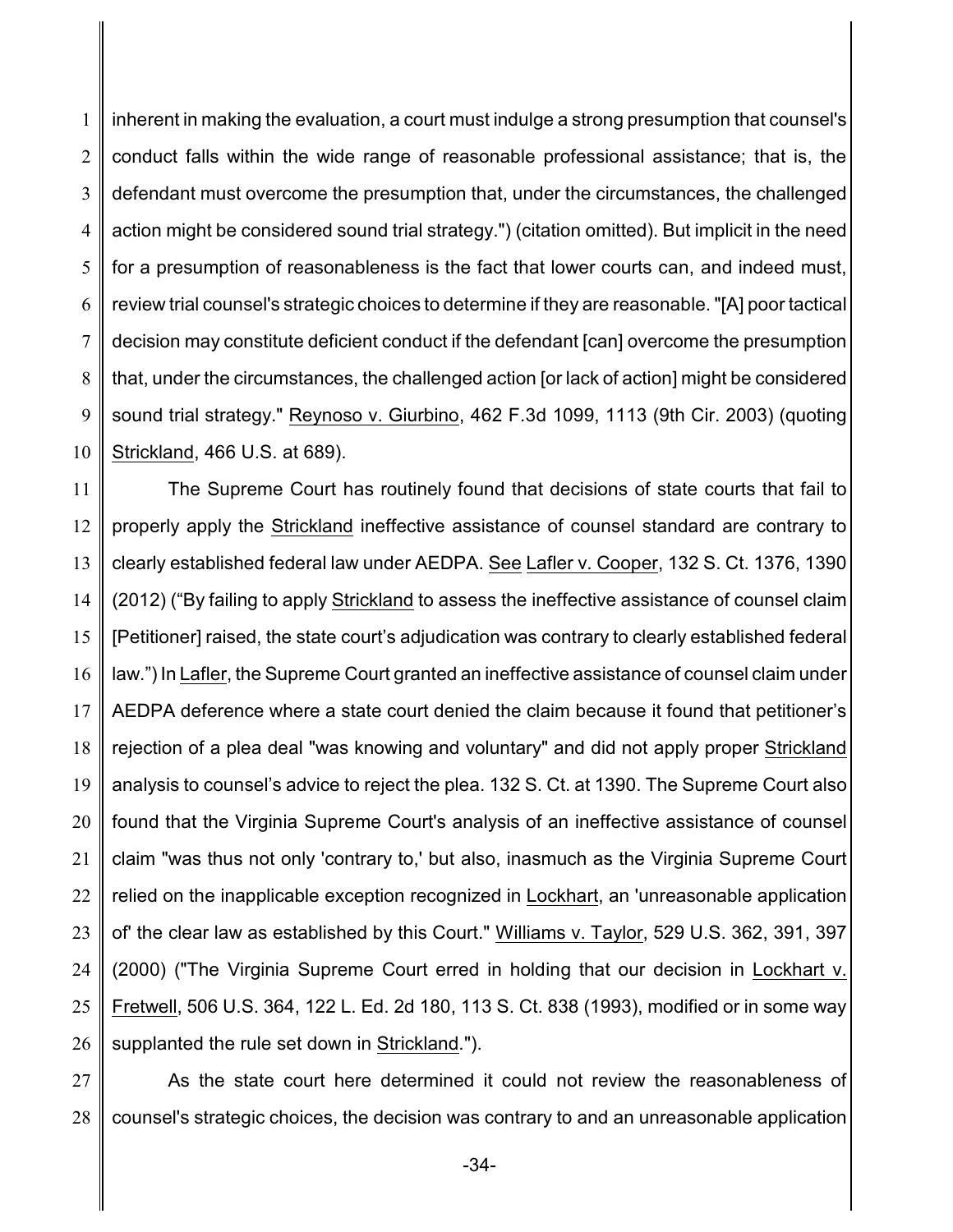1 of Supreme Court law. No fairminded jurist would find the state court decision correct.

2 3 4 5 6 7 8 9 10 11 12 13 14 15 Respondent offers nothing to explain how the state decision could be considered a reasonable application of Supreme Court law. Instead he assumes that the state court properly applied Strickland and denied the claim on a finding that counsel's conduct was reasonable and not prejudicial to Petitioner. (Answer at 16-34.) The Supreme Court recently stated that "[u]nder § 2254(d), a habeas court must determine what arguments or theories could have supported, the state court's decision; then it must ask whether it is possible fairminded jurists could disagree that those arguments or theories are inconsistent with the holding in a prior decision of this Court." Richter, 131 S. Ct. at 786. While Richter allows courts to rely on supposition to determine if unreasoned state decisions are contrary to Supreme Court law, this Court is unwilling to extend Richter to allow courts to subvert the plain meaning of the state court decision. See Cannedy, 2013 U.S. App. LEXIS 2646, 22 ("[I]t does not follow from Richter that, when there is a reasoned decision by a lower state court, a federal habeas court may no longer "look through" a higher state court's summary denial to the reasoning of the lower state court.").

16 17 18 19 The state court held that it could not, and therefore did not, review questions of strategy. This Court is bound to the plain meaning of the state court decision. To the extent that Respondent contends that the state court decision is provided deference based on the state court's accurate application of Strickland, the argument is unpersuasive.

20

c. Third Sentence

21 22 23 24 The third sentence of the state court's decision held "[t]o grant the petition the Court would have to accept, as factually correct, all of petitioner's allegations and disregard all the facts proved in the trial." This statement too misstates the relevant inquiry regarding ineffective assistance of counsel.

25 26 27 28 Under Strickland, a court must determine whether counsel's performance was constitutionally deficient and whether there is "a reasonable probability that, but for counsel's unprofessional errors, the result of the proceeding would have been different." Id. at 694. The inquiry does not require disproving the facts and allegations levied against

-35-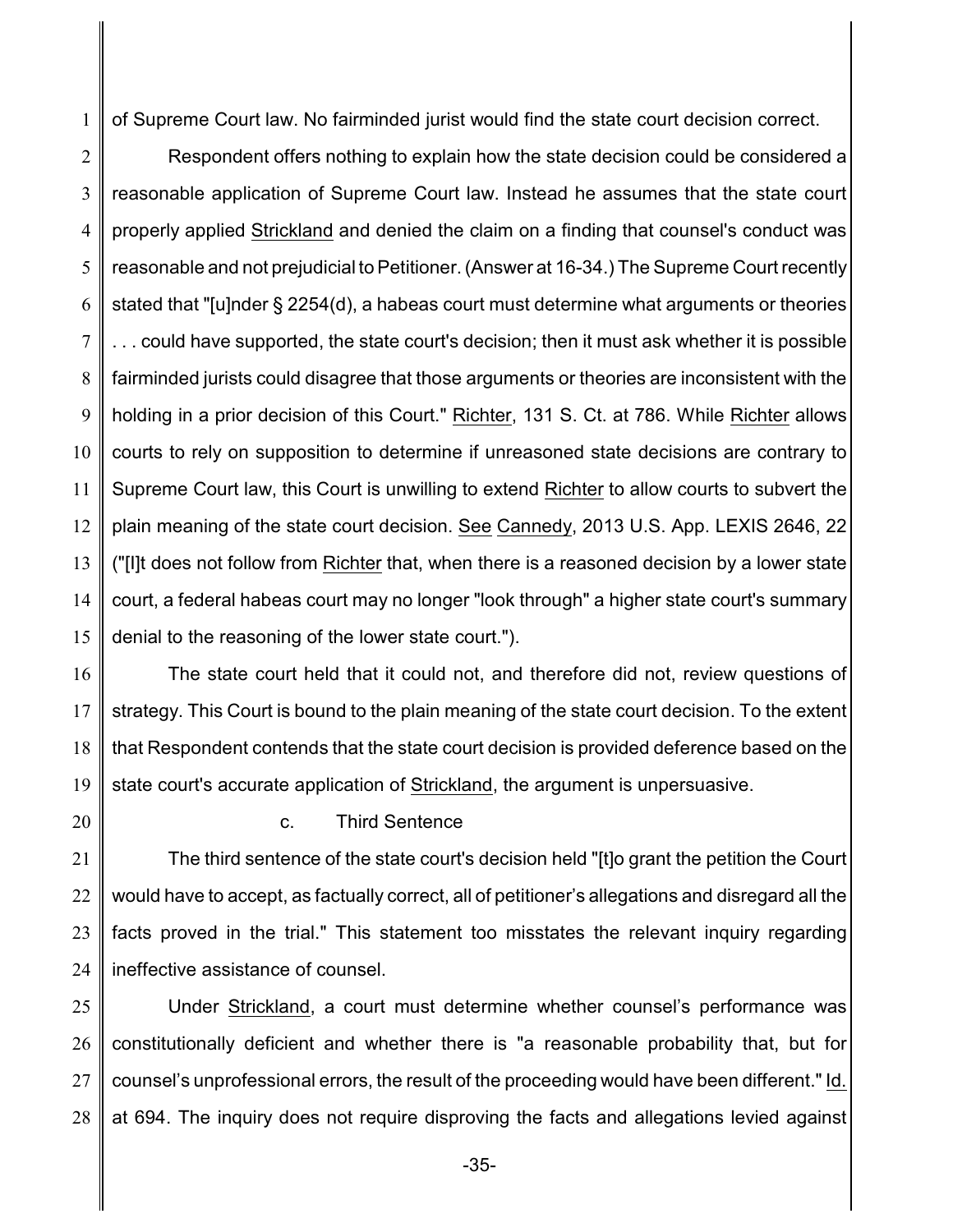1 2 3 4 5 6 7 8 9 10 11 12 13 14 15 Petitioner at trial. Instead it focuses on counsel's unprofessional errors and the effect of those errors on the outcome of the trial. Satisfying that burden does not require the state court to "accept, as factually correct, all of petitioner's allegations and disregard all the facts proved at trial." Moreover, it is unclear why the court would have to disregard all of the facts proven at Petitioner's trial to grant relief. His claims of ineffective assistance of counsel are based on counsel's failure to present witnesses in Petitioner's defense. The evidence that the defense witnesses could have provided would not cause the jury or any reviewing court to disregard the prosecution's case. Instead it would provide additional facts and issues which might alter the jury's determination of guilt or innocence. Moreover, the state court was required to accept, as factually correct, all of Petitioner's allegations in conducting the threshold determination of whether such allegations, if true, would entitle Petitioner to relief. People v. Duvall, 9 Cal. 4th 464, 474-475 (1995); Cal. R. Ct. 8.385(d)). It is difficult to determine the intent of the state court in drafting the third sentence of the decision. However, to the extent that the state court created additional requirements of Petitioner for entitlement to relief under Strickland, the statement is contrary to federal law.

16

#### d. Conclusion

17 18 19 20 21 22 23 24 25 26 27 28 "Section 2254(d) requires [federal courts] to give state courts' opinions a respectful reading, and to listen carefully to their conclusions, but when the state court addresses a legal question, it is the law 'as determined by the Supreme Court of the United States' that prevails." Williams v. Taylor, 529 U.S. at 387. This court has made a thorough review of the state court decision and while affording it appropriate deference, has determined that no plausible interpretation of the decision can be made which would support a finding that the court accurately stated clearly established federal law, i.e., the Strickland ineffective assistance of counsel standard. Accordingly, the state court's decision is both contrary to and an unreasonable application of clearly established federal law. Taylor v. Maddox, 366 F.3d 992, 1001 (9th Cir. 2004) ("[W]here the state court's legal error infects the fact-finding process, the resulting factual determination will be unreasonable and no presumption of correctness can attach to it."); Sessoms v. Runnels, 691 F.3d 1054, 1058 (9th Cir. 2012)

-36-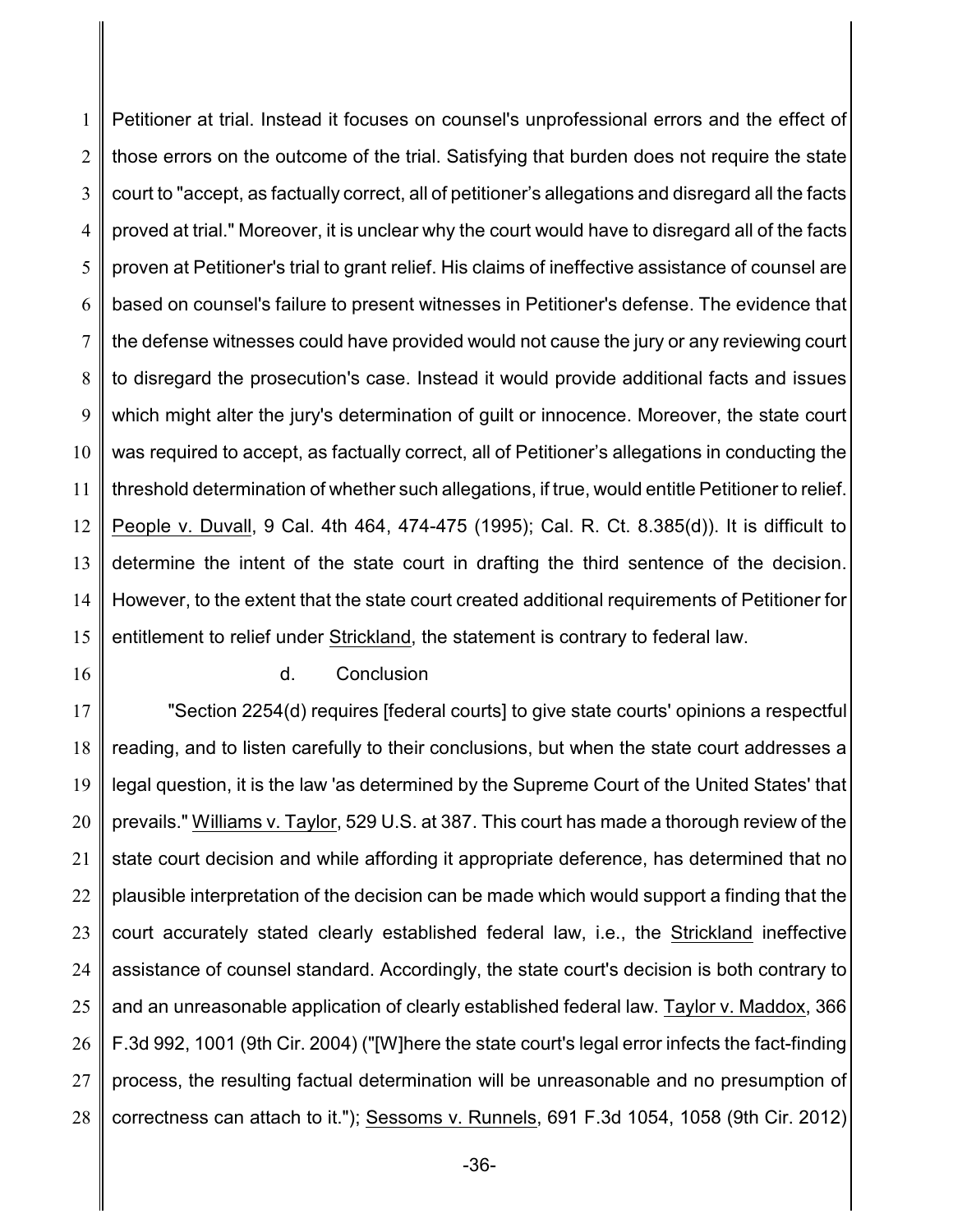1 2 3 ("The state court decision is both contrary to and involves an unreasonable application of Supreme Court precedent because it... analyzed [petitioner]'s case using the incorrect legal framework.); Wade v. Terhune, 202 F.3d 1190, 1195 (9th Cir. 2000).

4 5 6 7 8 9 10 11 12 13 Based on the plain meaning of its decision, no fairminded jurist would find that the state court reasonably applied the clearly established Supreme Court law under Strickland. Since the last reasoned state court decision was contrary to or an unreasonable application of clearly established federal law, it is not entitled to deference and "AEDPA's restrictions do not apply." Sessoms, 691 F.3d at 1062 (9th Cir. 2012) (citing Panetti v. Quarterman, 551 U.S. 930 (2007) ("[R]eview of petitioner's underlying incompetency claim is unencumbered by the deference AEDPA normally requires."). "[w]here the analysis on federal habeas. . . results in the conclusion that  $\S$  2254(d)(1) is satisfied, then federal habeas courts must review the substantive constitutionality of the state custody de novo." Frantz v. Hazey, 533 F.3d 724, 736-37 (9th Cir. 2008) (en banc); Sessoms, 691 F.3d at 1062.

14 15 16 17 18 Since this Court shall conduct *de novo* review of Petitioner's claims, it is not subject to the evidentiary limitations set forth in Cullen v. Pinholster, 131 S. Ct. 1388 (2011). See Miles v. Ryan, 691 F.3d 1127, 1142 (9th Cir. 2012) ("[De novo] review is not subject to the evidentiary limitations announced in Pinholster, though it is subject to the limitations in § 2254(e)(2)."); Hurles v. Ryan, 2013 U.S. App. LEXIS 1305, \*11-12 (9th Cir. Jan. 18, 2013).

19

## 5. Law Applicable to Ineffective Assistance of Counsel Claims

20 21 22 23 24 "Errors that undermine confidence in the fundamental fairness of the state adjudication certainly justify the issuance of the federal writ." Williams v. Taylor, 529 U.S. 362, 375 (2000) (citing Teague v. Lane, 489 U.S. 288, 311-314 (1989) The Supreme Court has held that the deprivation of the right to the effective assistance of counsel is such an error. Id. (citing Strickland, 466 U.S. at 697-698.)

25 26 27 28 To establish ineffective assistance of counsel, a petitioner must show that counsel's performance was deficient and that he was prejudiced by the deficiency. Strickland, 466 U.S. at 687-88. Deficient performance is established when "counsel's representation fell below an objective standard of reasonableness." Id. at 688. In determining deficiency, "a

-37-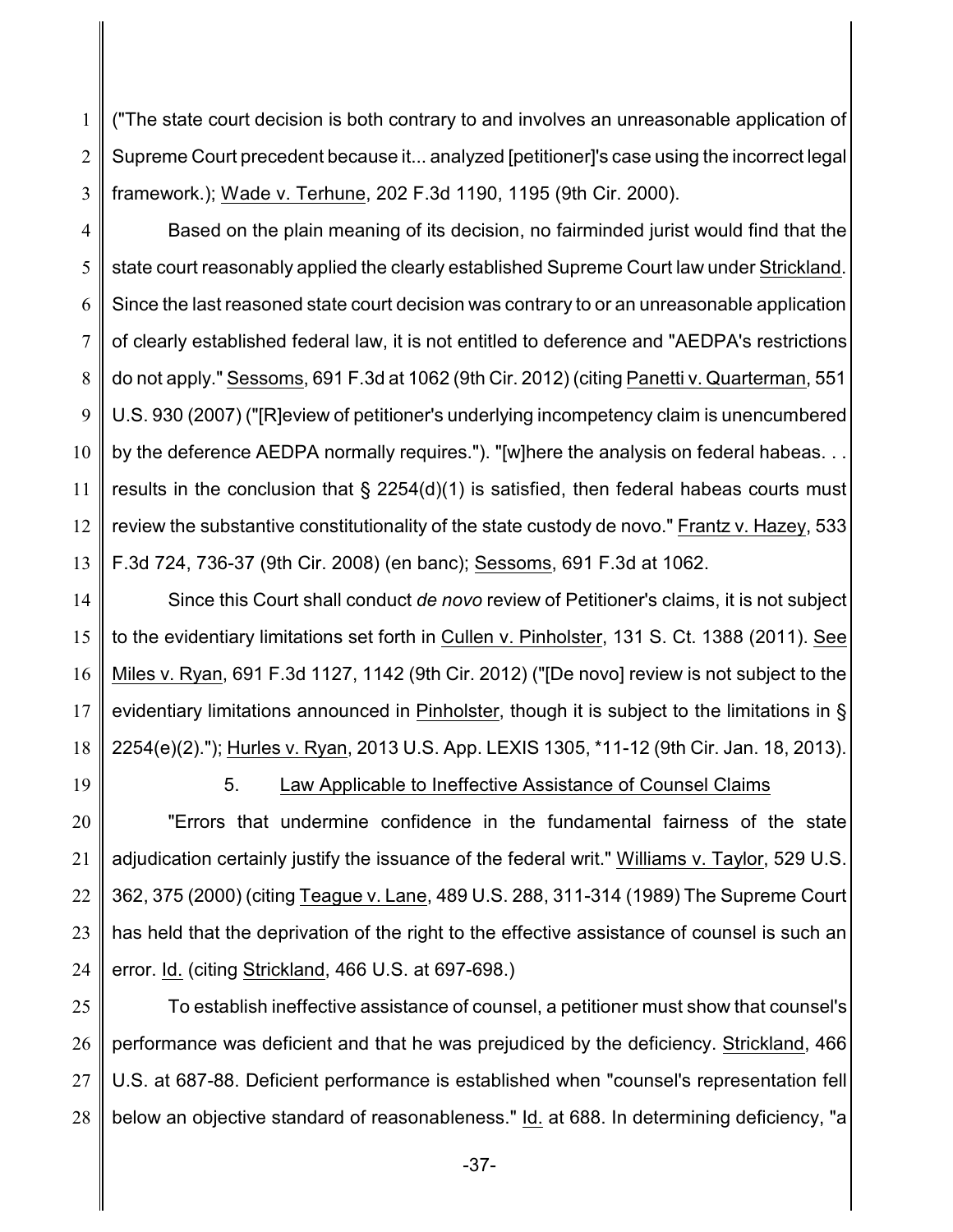1 2 3 4 5 6 7 8 9 10 11 12 13 14 15 16 17 court must indulge a strong presumption that counsel's conduct falls within the wide range of reasonable professional assistance; that is, the defendant must overcome the presumption that, under the circumstances, the challenged action might be considered sound trial strategy." Id. at 689 (internal quotation marks omitted). Even under *de novo* review, the standard for judging counsel's representation is a most deferential one. Harrington v. Richter, 131 S. Ct. 770, 788 (2011). "The question is whether an attorney's representation amounted to incompetence under 'prevailing professional norms,' not whether it deviated from best practices or most common custom. Id. (quoting Strickland, 466 U.S. at 690). Furthermore, "Strickland, however, calls for an inquiry into the objective reasonableness of counsel's performance, not counsel's subjective state of mind."Id. at 790 (quoting Strickland, 466 U.S. at 688); see also Cofske v. United States, 290 F.3d 437, 444 (1st Cir. 2002) ("The Strickland test. . . is an objective one; as long as counsel performed as a competent lawyer would, his or her detailed subjective reasoning is beside the point."). "Thus, 'the benchmark for judging any claim of ineffectiveness must be whether counsel's conduct so undermined the proper functioning of the adversarial process that the trial cannot be relied on as having produced a just result.'" Cullen v. Pinholster, 131 S. Ct. 1388, 1403 (2011) (citing Strickland, 466 U.S. at 689.)

18 19 20 21 22 23 24 "A lawyer who fails adequately to investigate, and to introduce into evidence, information that demonstrates his client's factual innocence, or that raises sufficient doubts as to that question to undermine confidence in the verdict, renders deficient performance." Reynoso v. Giurbino, 462 F.3d 1099, 1112 (9th Cir. 2006) (quoting Lord v. Wood, 184 F.3d 1083, 1093 (9th Cir. 1999)). The Supreme Court has long "referred to [the American Bar Association ("ABA") Standards for Criminal Justice] as guides to determining what is reasonable." Rompilla v. Beard, 545 U.S. 374, 387 (2005).

25 26 27 28 In addition to establishing deficient performance, Petitioner must establish prejudice. To do so, Petitioner must show "a reasonable probability that, but for counsel's unprofessional errors, the result of the proceeding would have been different. A reasonable probability is a probability sufficient to undermine confidence in the outcome." Strickland,

-38-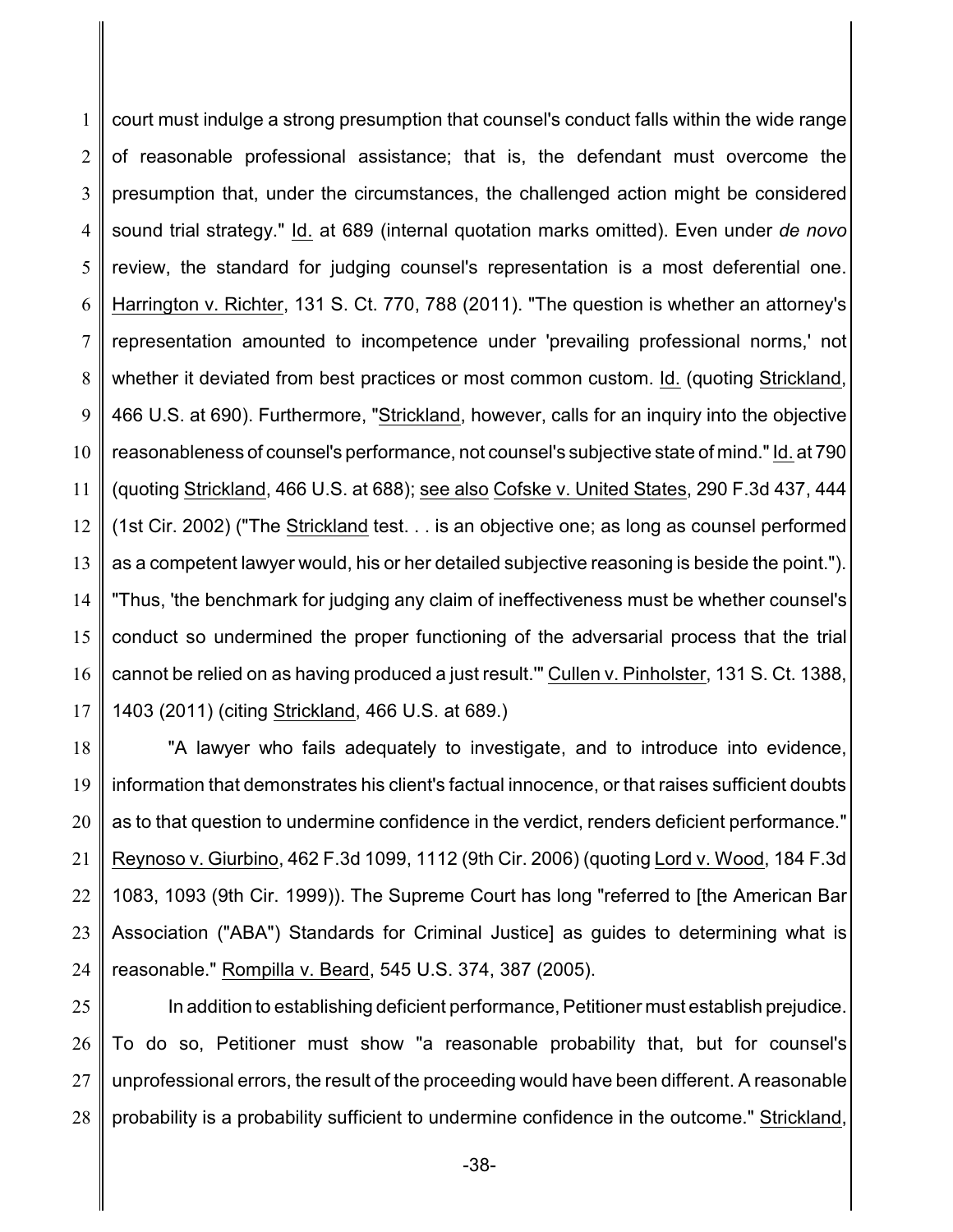1 466 U.S. at 694; Wood v. Ryan, 693 F.3d 1104, 1118 (9th Cir. 2012).

2 3 6. Analysis

a. Relevant Facts

4 5 6 7 8 9 10 In evaluating counsel's performance, his actions and the evidence he presented at the trial one are particularly illuminating. The evidence that counsel told the jury he would present in trial two and that which was available for him to present in trial two had in fact been presented at trial one. Thus, the record of the first trial removes speculation as to defenses which could have been mounted. Accordingly, the testimony of defense witnesses from trial one is described in some detail before discussing what actually occurred and did not occur at trial two.

- 11
- 12

## (1) *Evidence Presented at First Trial*

(a) Fire Expert

13 14 15 As noted, at both trials the prosecution presented expert testimony that burn patterns, the heat of the fire, MPD shoe evidence, lack of fuel, and other physical evidence all pointed to Petitioner's guilt.

16 17 18 19 20 21 22 23 At Petitioner's first trial, defense counsel presented Dr. Donald J. Myronuk to refute the opinions of the prosecution's fire experts. (RT 3469.) Myronuk was a mechanical forensic engineer with a bachelor's and master's degree from Queen's University in Kingston, Ontario, Canada and a Ph.D. from the University of Illinois at Urbana-Champaign. (RT 3470-72.) From 1969 to 1992, Myronuk was a professor and, eventually, an associate dean of engineering at San Jose State University. (Id.) As a representative example of his work, Myronuk had participated in the analysis and reconstruction of the automobile collision in the Paris Tunnel that took the life of Princess Diana. (RT 3475.)

24 25 26 27 28 In response to the State's case, Myronuk testified at the first trial that the fire was caused by a natural gas leak from the kitchen stove. (RT 3480.) He explained that a brass flex hose connecting the stove to the wall was susceptible to corrosion by common kitchen chemicals including ammonia-based cleaners. He believed that such corrosion had led to a gas leak which found a point of ignition at either the pilot light on the range, on the oven,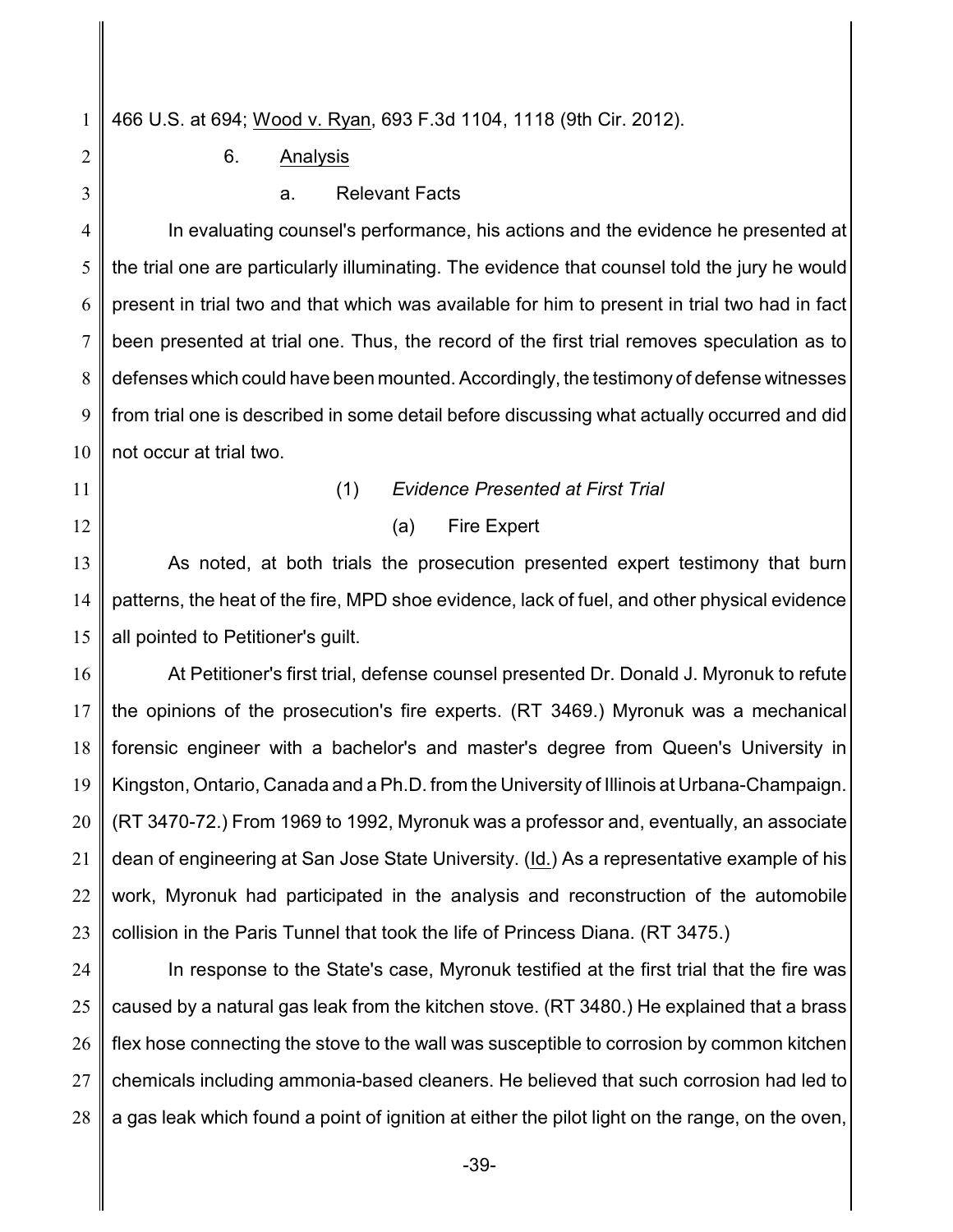1 2 3 4 5 or on the living room wall furnace. (RT 3587.) Similar fires had generated concern and had been the focus of a *CBS Eye on America* investigation and brass hoses eventually were replaced by stainless steel ones. (RT 3570.) Myronuk did not examine the stove as it had already been removed from the house and apparently placed, and obscured, in a large pile of debris on the driveway and not visible.<sup>18</sup> (RT 3774.)

6 7 8 9 10 11 Contrary to the opinion of the prosecutions's experts at trial two, Myronuk testified that after igniting in either the living room or the kitchen, the fire had traveled to the garage. (RT 3498-99.) He based this conclusion on the fact that the door to the garage was only partially burned on the garage side, but the door and metal door handle were completely destroyed on the kitchen side. (RT 3492-95.) Smoke patterns indicated seepage from the kitchen to the garage. (RT 3491-92.)

12 13 14 15 16 Myronuk also testified that the smoke patterns on the top portion of the door and the failure of its top hinge indicated that the fire was initially high burning, not low burning as claimed by prosecution experts. (RT 3491; 3496-97.) His opinion in this regard was consistent with the fact three firefighters had been able to crawl into the kitchen during search and recovery efforts. (RT 3496-97.)

17 18 19 20 21 22 Myronuk disputed the prosecution's expert's claim that there had been insufficient fuel load in the garage to have allowed the fire to spread without an accelerant. He testified that benches, cabinets, and a plywood partition wall in the garage would have provided significant fuel. (RT 3501-02.) He also concluded that damage and holes to the living room floor, directly below areas where the roof had collapsed, could have been caused by burning roof supports that fell during the fire, not an accelerant. (RT 3512-13.)

23 24 25 26 According to Myronuk, the patterns on the floor in the kitchen, living room, and garage were caused by falling tar from the composite shingles on the roof rather than from the pouring of a liquid accelerant. (RT 3484-85; 3513.) Experiments he conducted with roofing from the house confirmed this. (RT 3485.) He also noted that the floor patterns were

<sup>28</sup>  $18$  Daniel Jones testified that there was another stove in the garage of the house at the time of the fire. (RT 4029.) Accordingly, it is unclear which (if either) stove was in the debris pile.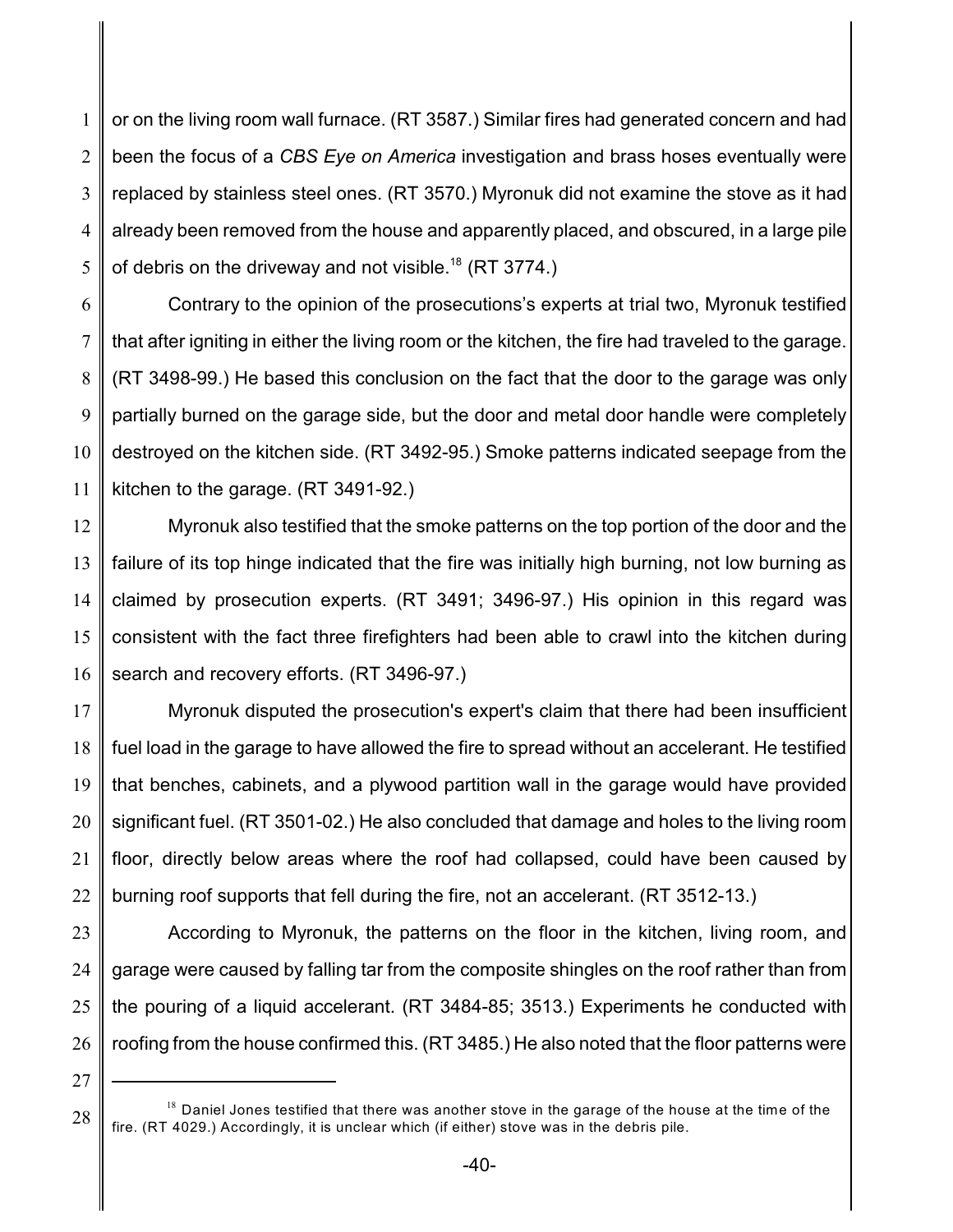1 2 absent in the area where the kitchen door had fallen and shielded the floor from falling tar. (RT 3515-16.)

3 4 5 6 7 8 9 Myronuk disputed the State's theory that because the rental home was secure from outside entry, it must have been entered by someone with a key, someone reaching through a pet door in the rear of the garage, or by someone removing a rear sliding glass door from its track: a two-by-four secured the rear garage door and there were no pry marks on the track of the sliding glass door to indicate that it had been levered out of its track. (RT 3520.) The sliding glass door weighed 110 pounds and prying it open would have left large tool marks. (RT 3522-23.) Moreover, the door had melted in a closed position. (RT 3525-26.)

10 11 12 Prosecution witnesses described a 'whooshing' sound suggestive of an accelerant igniting. Myronuk opined that this sound came from the release valve on a back patio barbecue propane tank designed to release pressure when exposed to heat. (RT 3527-28.)

13 14 15 16 17 18 19 20 21 Myronuk believed that the presence of MPDs at the scene and on Petitioner's shoes was not indicative of Petitioner's presence at the scene or that MPD's were used to ignite the fire. The MPDs in the living room and on a pair of Petitioner's shoes could have come from a number of different sources. (RT 3552-54.) Myronuk theorized that the MPDs on the shoes were likely from shoe polish, laminate materials, or adhesives, while the MPDs in the living room were likely from melted polyurethane on the entertainment center or from audio and video components. (RT 3531.) He further testified that some shoes test positive for MPDs straight out of the box because of adhesives and other chemicals used in the assembly process. (RT 3552-53.)

22 23 24 25 26 During trial, police detectives testified that the engine of Petitioner's motor home was cold to the touch on the morning of the fire. (RT 7799-7800.) Myronuk described an experiment he conducted on a similar motor home to show that the engine would have retained detectible warmth had it been driven in the middle of the night in the manner described by Sandoval. (RT 3565-66.)

27

28

### (b) Eyewitness Reliability Expert

In response to Sandoval's identification of Petitioner several months after the fire,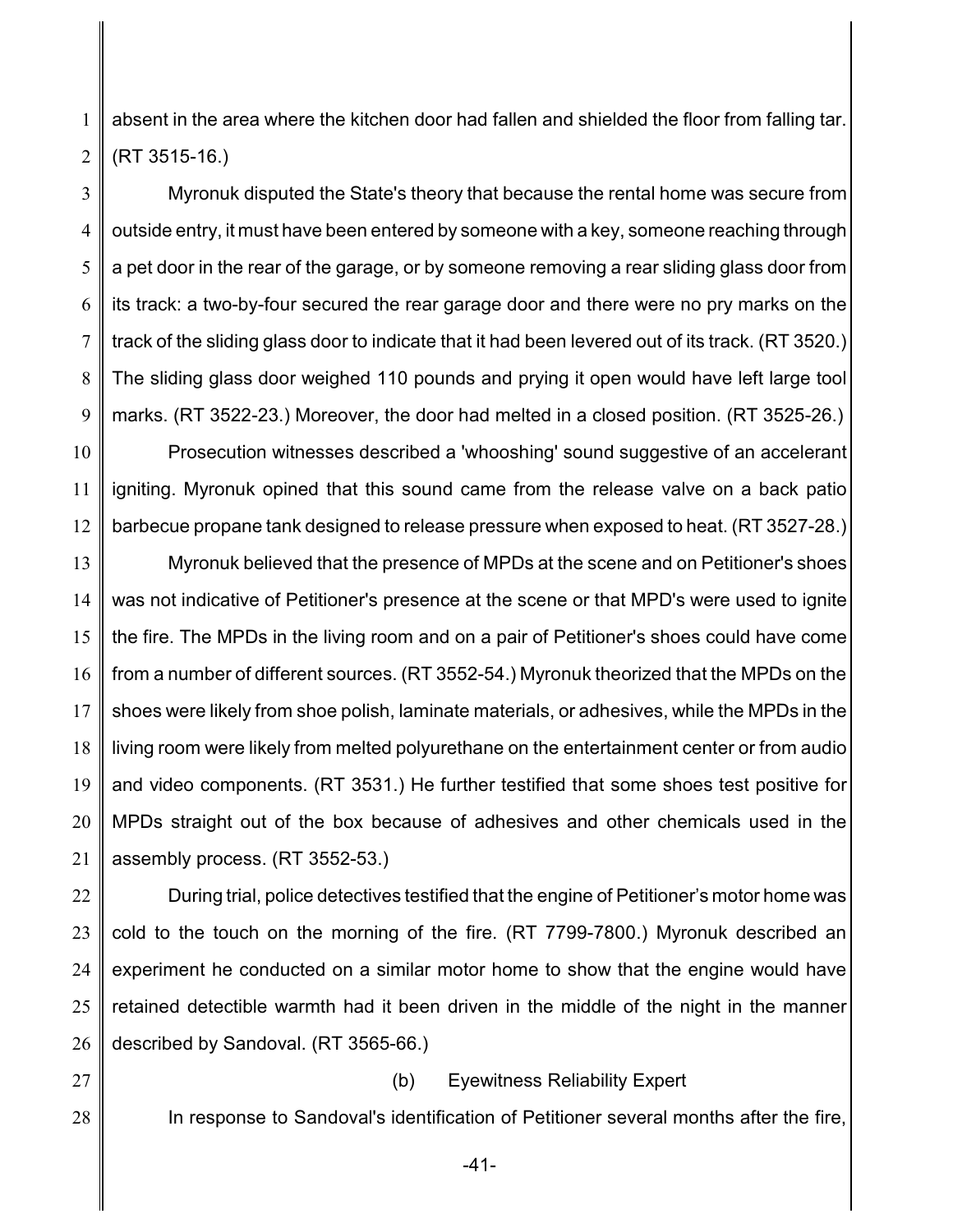1 2 3 4 5 6 7 8 9 10 11 12 13 14 15 trial counsel presented Dr. Elizabeth Loftus, a professor of psychology at the University of Washington, regarding the fallibility and suggestibility of eyewitness testimony. (See RT 3591-3573.) Loftus explained how factors such as the amount of light and the distance from an object or person can influence not only a witness's ability to see clearly, but also her ability to accurately acquire memory of an observation. (RT 3595-96.) She focused mainly on factors that affected the retention of memory and explained in detail how post-event information can supplement, distort, and contaminate a person's recollection. She described, as an example, a study where participants who saw a car pass through a yield sign and collide with another vehicle became convinced, as a result of later-presented suggestive information, that the sign had been a stop sign. (RT 3597-99.) Loftus also explained that photo line-ups in which a witness is repeatedly exposed to a potential suspect can be very suggestive. (RT 3602-03.) She testified that a witness's memory immediately after an event is the strongest and most accurate.<sup>19</sup> (RT 3613.) Ultimately, she concluded that "all the ingredients were present" for a hypothetical witness like Sandoval to have been influenced by the post-event information presented in the case:

16 17 18 19 20 21 A. Well, first of all, it's clear that post-event information is present in the environment of this witness. When she goes from making her initial description, which includes an age estimate of late thirties and early forties, which is in early police reports, and she then makes no identification after looking at the face of who you're calling Mr. X in the hypothetical, and then there is lots and lots of exposure in the community to the face of Mr. X, both in photographs in the newspaper, also on television, that it is a reasonable explanation for why he might look familiar at the time he is seen in the courtroom during the hearing six months later that the post-event information could have been absorbed and could have in this case supplemented or altered her recollection.

22 23 24 25 And that influence of post-event information can also explain why she may be attempting to be very honest but she has these changes, significant changes in her estimate of age, for example, going from late thirties or early forties to now identifying who's in his fifties. Again, one of the major reasons why somebody's testimony changes is that they have, and assuming they're not lying, is that they've been exposed to post-event information, so you have all the ingredients here for being influenced in that way.

26 (RT 3611-12.)

<sup>27</sup>

 $19$  On the morning of the fire, the eyewitness Sandoval described someone much different than Petitioner and was unable to identify Petitioner in a photo lineup. (See generally, Limitations F&R.)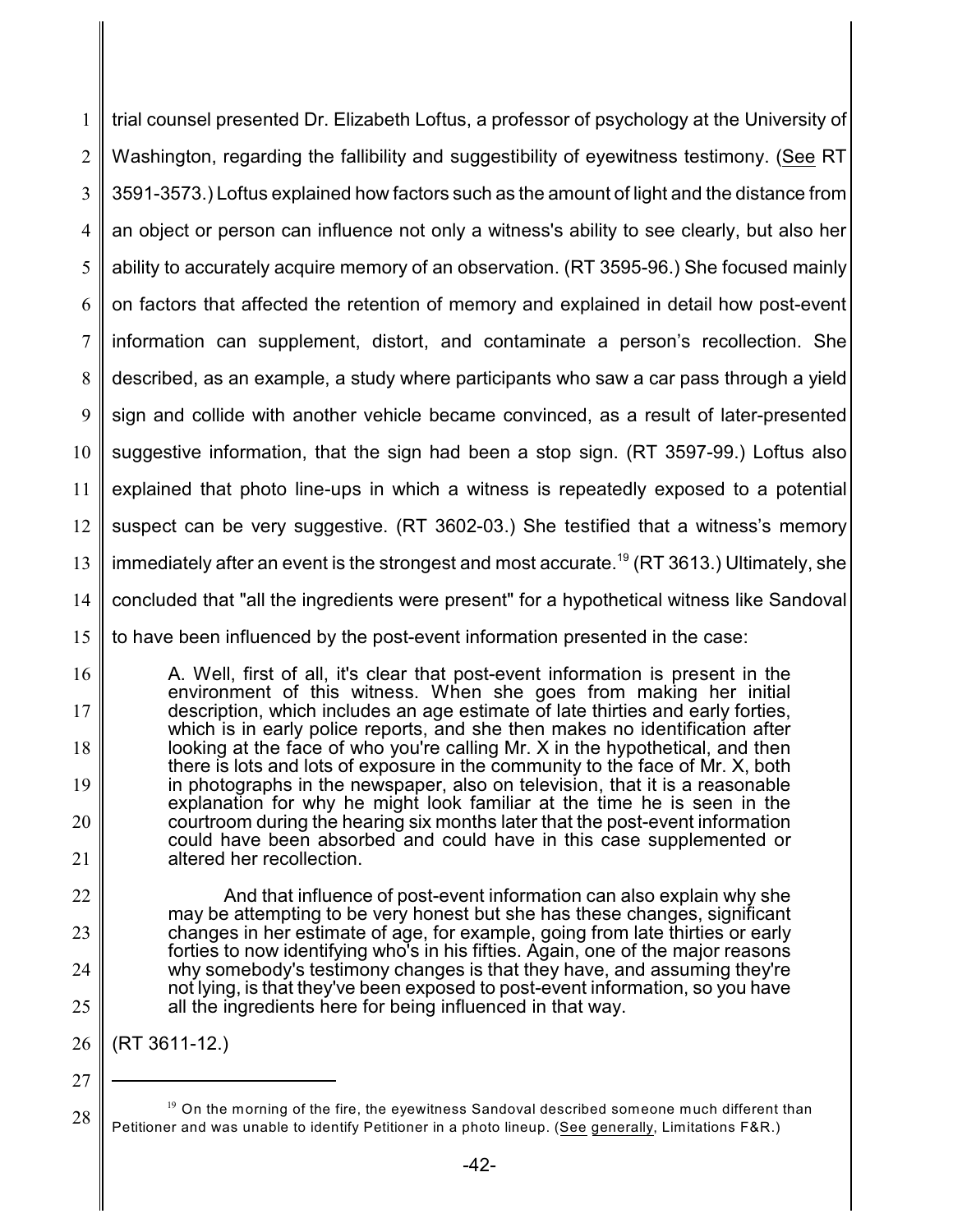| $\mathbf{1}$ | Loftus also elaborated on how Sandoval's viewing of Petitioner in a police line-up and                                                                                                        |
|--------------|-----------------------------------------------------------------------------------------------------------------------------------------------------------------------------------------------|
| $\mathbf{2}$ | at the preliminary examination could influence her identification of him.                                                                                                                     |
| 3            | Q. Does the fact that as he is, as Mr. Souliotes in this particular situation                                                                                                                 |
| 4            | is depicted in the photo lineup that was shown to her on January 16th,<br>does that fact influence her ability to identify him six months later at a                                          |
| 5            | preliminary examination when he is wearing precisely the same thing and<br>seated in the courtroom, you know, some 15 or 20 feet away?                                                        |
| 6            | A. It could, it could increase the familiarity for her. I mean, in fact, she has,<br>by the time she makes her identification in that six-month-later hearing,<br>she's seen him before.<br>7 |
|              |                                                                                                                                                                                               |
| 8            | Q. Okay.                                                                                                                                                                                      |
| 9            | A. And she's either seen him in the photograph, and she's possibly seen<br>him in the newspaper, possibly, I mean, it seems somewhat likely, but let's                                        |
| 10           | just put it at possible. But she's definitely seen his photograph.                                                                                                                            |
| 11           | Q. Okay. And now, at her trial testimony, where she is again positive, that<br>would include her identification at the preliminary examination as a factor                                    |
| 12           | influencing it, and perhaps a photograph, and she may not even know why<br>it is familiar to her. Is that fair?                                                                               |
| 13           | A. I think it's, you know, unless you have some other reason or some other                                                                                                                    |
| 14           | evidence for assuming that there's a deliberate fabrication going on, that this<br>could be somebody who's trying to be honest and accurate but is potentially                                |
| 15           | influenced by post-event information that influences many of us.                                                                                                                              |
| 16           | (RT 3617-18.)                                                                                                                                                                                 |
| 17           | The district attorney cross-examined Loftus as to whether she interviewed the two                                                                                                             |
| 18           | witnesses who identified Petitioner, Monica Sandoval and Hope Warner, and whether she                                                                                                         |
| 19           | could determine if the witnesses' identifications were inaccurate. (RT 3630, 3633.) Loftus                                                                                                    |
| 20           | freely admitted that she did not interview the witnesses and that she could not say whether                                                                                                   |
| 21           | their identifications were accurate or inaccurate. (Id.) She was however confident of the                                                                                                     |
| 22           | potential effects of post-even information:                                                                                                                                                   |
| 23           | Q. Okay. Then we'll just go away from the quote and we'll deal with the<br>applications. Is it possible that you were wrong about how the mind works in                                       |
| 24           | terms of post-event suggestiveness?                                                                                                                                                           |
| 25           | A. I don't have -- I have very, very few doubts about the power of post-event<br>information to contaminate memory. I've done hundreds of experiments that                                    |
| 26           | have been replicated by many, many investigators. I don't begin to believe I<br>understand all of it, and I might not be right about every single detail, but I                               |
| 27           | have little doubt about the power of post-event information to affect<br>someone's recollection.                                                                                              |
| 28           |                                                                                                                                                                                               |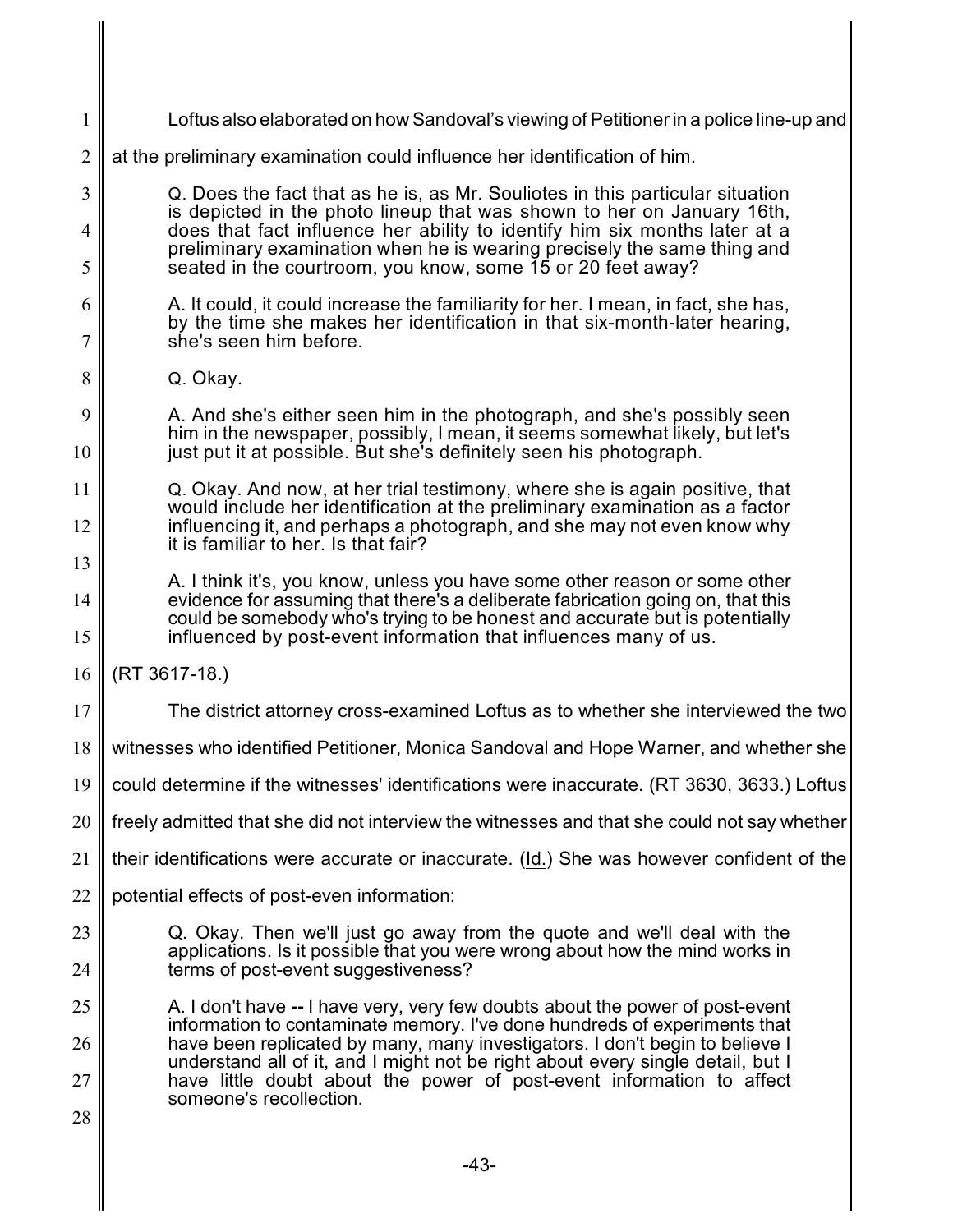1 (RT 3665-66.)

2

16

17

18

19

20

21

22

23

24

25

# (c) Financial Expert

3 4 As noted, the prosecution in both trials presented a financial expert to suggest Petitioner had a financial motive to start the fire.

5 6 7 8 9 10 11 12 During the first trial, Petitioner's counsel called a rebuttal financial expert, Shazad Contractor. Contractor was a certified public accountant with a Master's in Business Administration from Stanford University and who had worked as a financial auditor at Price Waterhouse. (RT 3349-51.) Contractor testified that Petitioner was not in any financial stress at the time of the fire. (RT 3354.) He noted that Petitioner paid his bills automatically from his bank account each month, an unusual practice for someone with financial difficulties because of fear there would not be enough money in the account to pay bills as they came due. (RT 3358.)

13 14 He also explained that someone with significant cash in the bank and relatively modest bills to pay could go many months before expending all cash reserves even if all

15 sources of income were lost:

> And so my experience is that people who live close to the edge, who don't usually have a lot of reserves, don't have checking accounts that stay steady, don't have savings accounts that stay at \$9,000. They're always trying to borrow money from card, credit card A to pay credit card B. They have cars that are not paid off. Their lease payments are due on the cars. Everything is hocked up to the ears. There was none of that in Mr. Souliotes's case.

(RT 3361-62.)

Based on Petitioner's financial history for the last five years up to and including December 1996, Contractor concluded that Petitioner was not in financial distress. (RT 3363.) During cross-examination, Contractor explained that examination of any single month (e.g., a month in which Jones paid no rent) was not relevant to evaluating a person's overall

26 financial situation:

27 28 I really feel that the whole exercise is in error because what happens in January, '97, may not happen in February, '97, or March, '97, or April, '97. So when someone asks me how is this individual, what is his financial condition, I cannot put up one month of income and expense and based on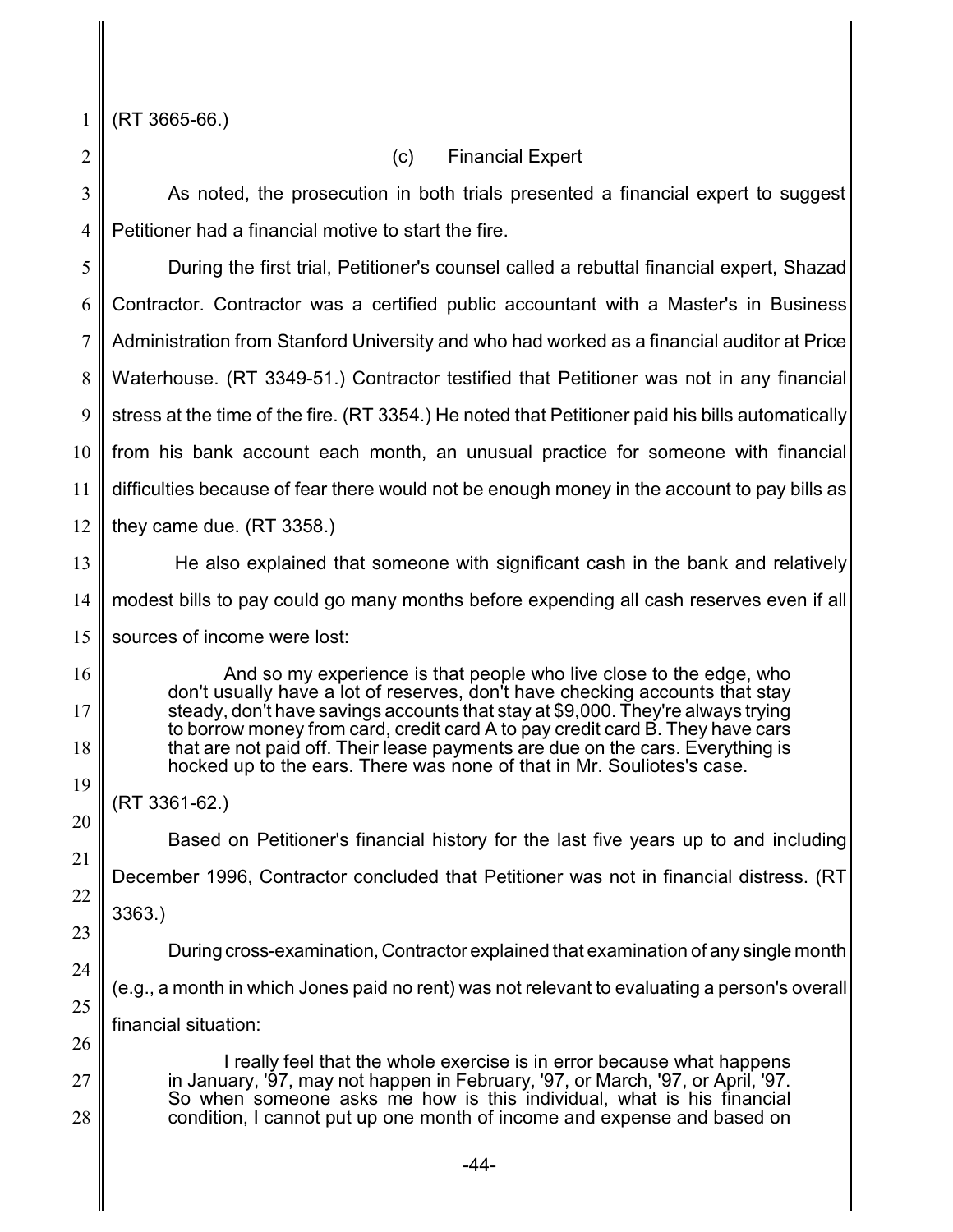that one month come to my conclusions at all. So when you ask me did you check the rentals, it's of very little interest to me, because in January of '97 it may or may not be rented. So now if you look at the person's expense and income over five years and you say how did they manage their lives over five years, then I can come to some conclusion. Have I made myself more clear?

4 (RT 3380-81.)

5 6 7 8 To refute the prosecution's insinuation, based upon Petitioner's withdrawal of \$8,600 in cash in Reno, that he might have a gambling problem, Contractor pointed to testimony from Petitioner's girlfriend and other evidence to show that the withdrawal apparently was used to purchase Petitioner's RV. (RT 3382-83.)

9

1

2

3

## (d) Forensic Psychologist

10 11 12 13 14 15 16 17 At the first trial, Petitioner presented an expert psychiatrist, Dr. Fred Rosenthal, to testify regarding victim Michelle Jones's psychiatric history. (RT 3384-87.) Based on his review of Jones's medical, psychiatric, and autopsy records, Rosenthal described her as a troubled individual with a long history of emotional problems starting in childhood. (RT 3390-94.) She had a difficult childhood: she had been diagnosed with cancer at an early age, had a below average IQ, was placed into foster care, ran away from home, lived on the streets for some time, and had a history of drug use. (RT 3394-95.) Rosenthal testified that children with this type of history usually become seriously depressed adults. (RT 3395.)

18 19 20 21 22 23 In 1994, Jones attempted suicide by cutting her wrists. (RT 3397.) She had sought psychiatric treatment several years before the fire, but had difficulty maintaining appointments. (RT 3398.) No drugs were found in her system at the time of death. However, during a period several years before the fire, she had been a fairly heavy occasional user of cocaine, amphetamines, marijuana, and nicotine. (RT 3399-3400.) Rosenthal thought her history reflected poor judgment and simplistic thinking. (RT 3401-02.)

24

## (e) Lay Witnesses

25 26 At the first trial, Petitioner presented several lay witnesses in addition to the abovementioned expert witnesses.

27 28 Witnesses were called to show that Petitioner was not in financial distress and did not appear hostile to the Joneses during the eviction process. Thomas Bonte, Petitioner's

-45-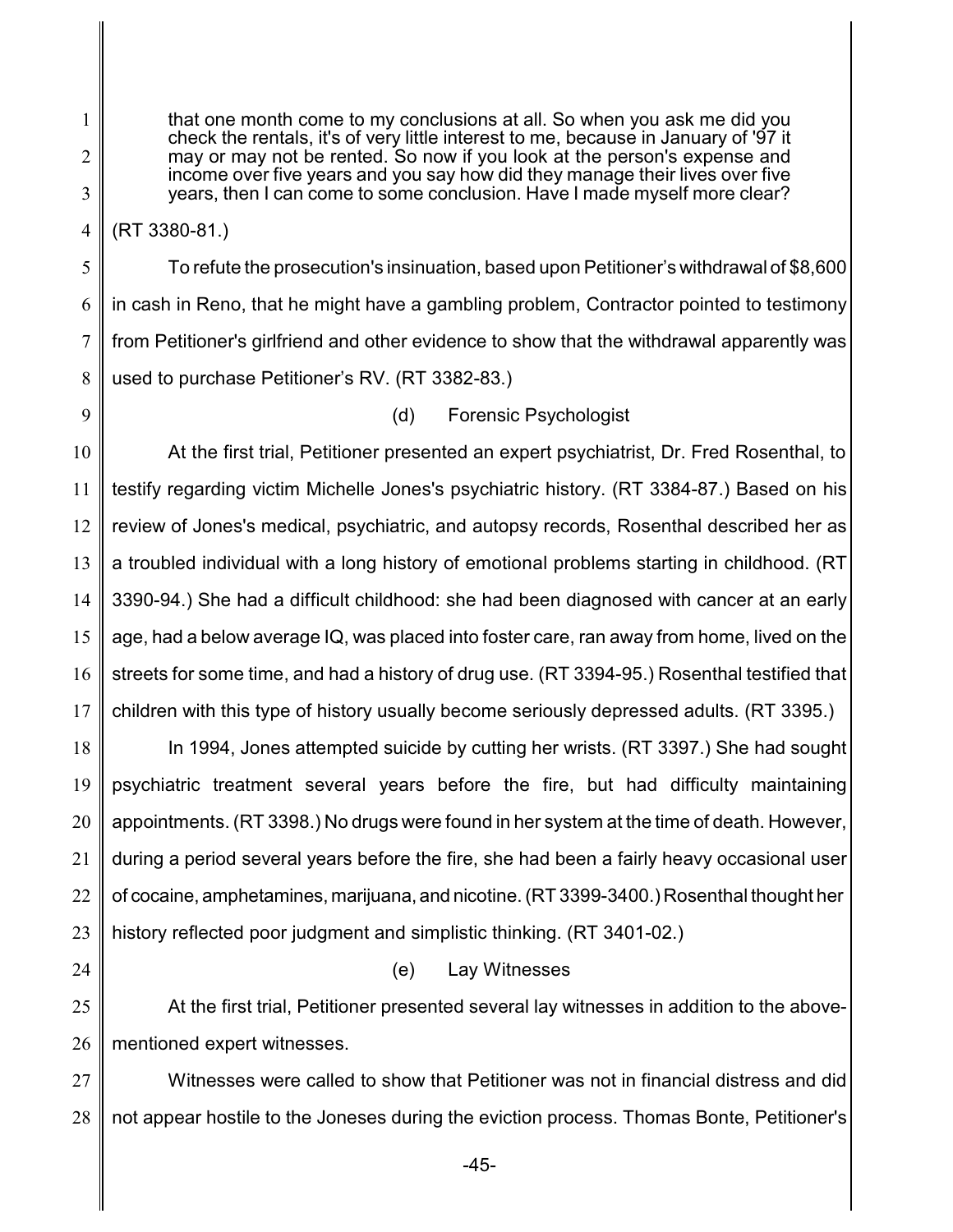1 2 3 4 5 6 7 8 unlawful detainer attorney, testified that the judge found in Petitioner's favor, ordered the eviction of the Joneses and awarded Petitioner damages. (RT 3307-10.) He also noted that at the December 20, 1996 unlawful detainer haring, Petitioner agreed to stay the writ of execution until January 1, 1997, so the Jones family could remain in the house for the holidays. (RT 3311-12, 3319-20.) Bonte explained that Petitioner's demeanor during the eviction process was unremarkable when compared to other landlords the attorney had assisted in evicting tenants. (RT 3313.) Bonte thought that, in any event, Petitioner ultimately would collect the unpaid rent because Jones was regularly employed. (RT 3311.)

9 10 11 12 Gary Nelson, Petitioner's workers' compensation attorney, testified that Petitioner's workers' compensation case for injures sustained while employed at Montgomery Ward was projected to produce an estimated lump sum payment of at least \$100,000. (RT 3454-55; 3465-66.)

13 14 15 16 17 18 19 20 Petitioner's son, Demetrios Souliotes, testified that Petitioner offered to pay for his college. (RT 3688.) Petitioner's girlfriend, Jill LeBlanc, testified that Petitioner was tired of taking care of multiple rentals and was thinking about selling the Ronald Avenue property. (RT 3326-29.) She and Petitioner had been making plans for Petitioner to move into her home in Pleasanton, California, about 50 miles west of Modesto. LeBlanc was independently secure financially and not aware of any financial problems on Petitioner's part. (RT 3329, 3333-34.) They were planning a two month trip to Greece together, and Petitioner did not ask her to contribute financially. (RT 3336-3341.)

21 22 23 24 25 26 27 Trial counsel called witnesses to show that there were flaws in the criminal investigation and that the police failed to follow up on critical leads regarding other potential suspects. Detective David Trogdon of the Modesto Police Department testified that after the fire he canvassed the neighborhood asking if anyone had seen a class "C" type motor home; a type understood to be different than the motor home owned by Petitioner. (RT 3217, 27.) Modesto Police Detective Roger Lee testified that when interviewed on the day of the fire, Sandoval described the vehicle as a 'motor home' and never mentioned that it

28

-46-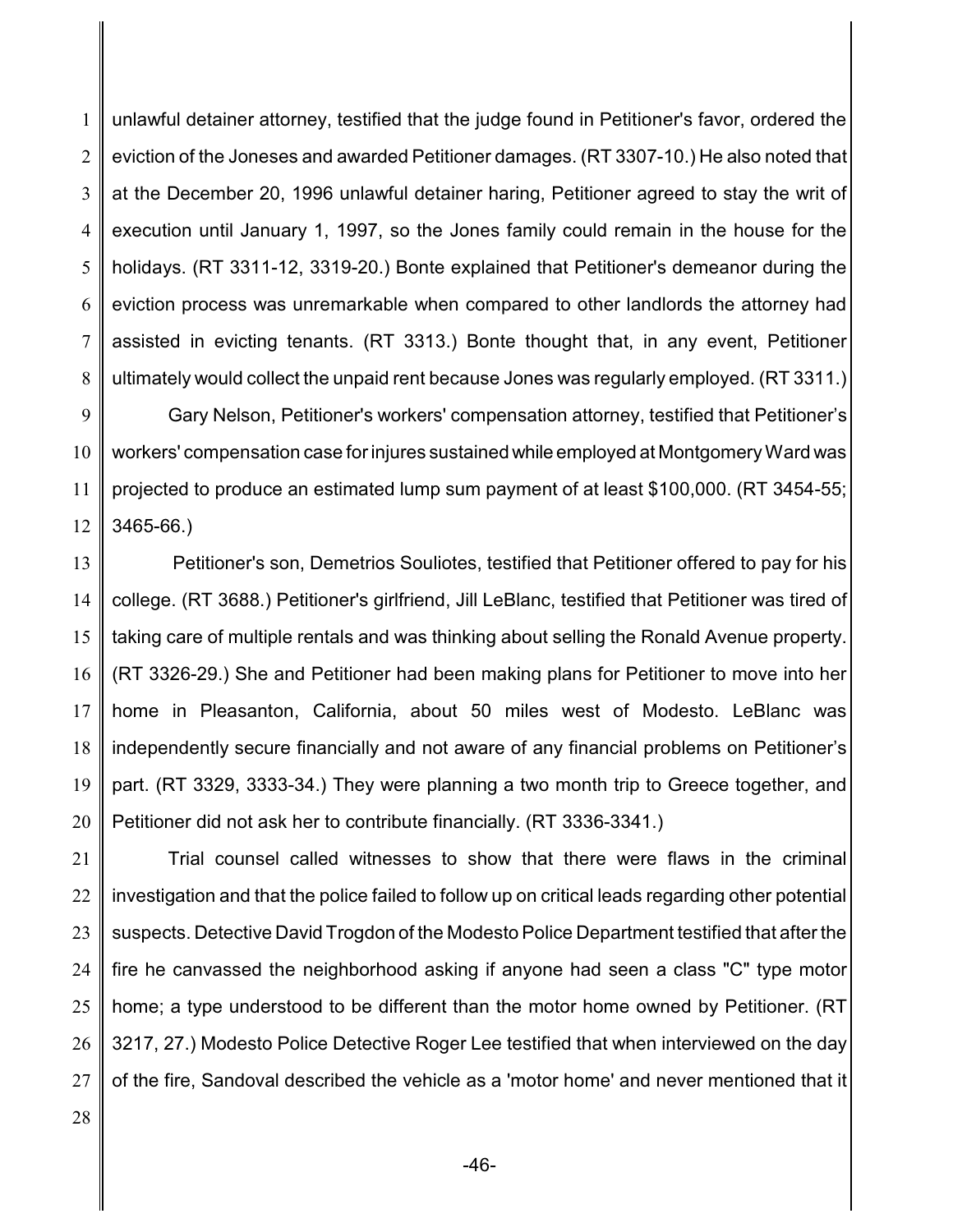1 2 3 4 5 was a Winnebago or had a "W" on the side. $^{20}$  (RT 3230, 3235-36.) Lee also described his interview of Bertha Love, a bank employee who, he said, explained that Petitioner demanded that the bank take the rental property back and threw his keys at her. (RT 3244- 45.) Love testified that Petitioner did not throw his keys at her; Lee's notes make no mention of Petitioner throwing keys. (RT 2451, 3244-45.)

6 7 8 9 Demetrios Souliotes testified that Petitioner's English was poor and that his frustration communicating, inability to know the correct English word to use, use of his hands in speech and strong enunciation of words often caused others to think his father was upset when he was not. (RT 3689-90.)

10 11 12 13 14 15 16 17 18 19 Linda Flores, a witness otherwise uninvolved with the case, testified that before 7:00 a.m. on the morning of the fire she saw a beige or off-white, older Winnebago with "an olive green" or "brownish green stripe" and a "W" on the side drive around the parking lot of the unopened shopping center where she worked. (RT 3287-88.) The center opened to an alley which lead to the Souliotes rental property. (Id.) Flores testified that the driver suspiciously circled the parking lot and repeatedly looked down the alley towards Ronald Avenue. (RT 3287-88, 3291.) She was positive that the man driving the Winnebago was not Petitioner and that the Winnebago was different than Petitioner's. (RT 3289-90, 3301-02.) Flores reported the incident that day but was never contacted by police or other investigators. (RT 3290-91.)

20 21 22 23 24 LeBlanc testified that Petitioner was to drive the motor home to her house in the Bay Area on the day of the fire. (RT 3341-42.) The two were planning to spend several days traveling along the California coast in the motor home before attending a swing dancing convention in Monterey. (Id.) Such testimony could explain why Petitioner was seen moving the motor home the night before in preparation for the trip.

- 25 26 Petitioner presented several witnesses to challenge Hope Warner's credibility. Apolis Crain testified that he was at the mobile home park during the time that Warner described
- 27

 $^{\rm 20}$  Sandoval's subsequent identification of the motor home was filled with inconsistences, but always focused on the fact that it was a W innebago since it had a 'W ' on the side.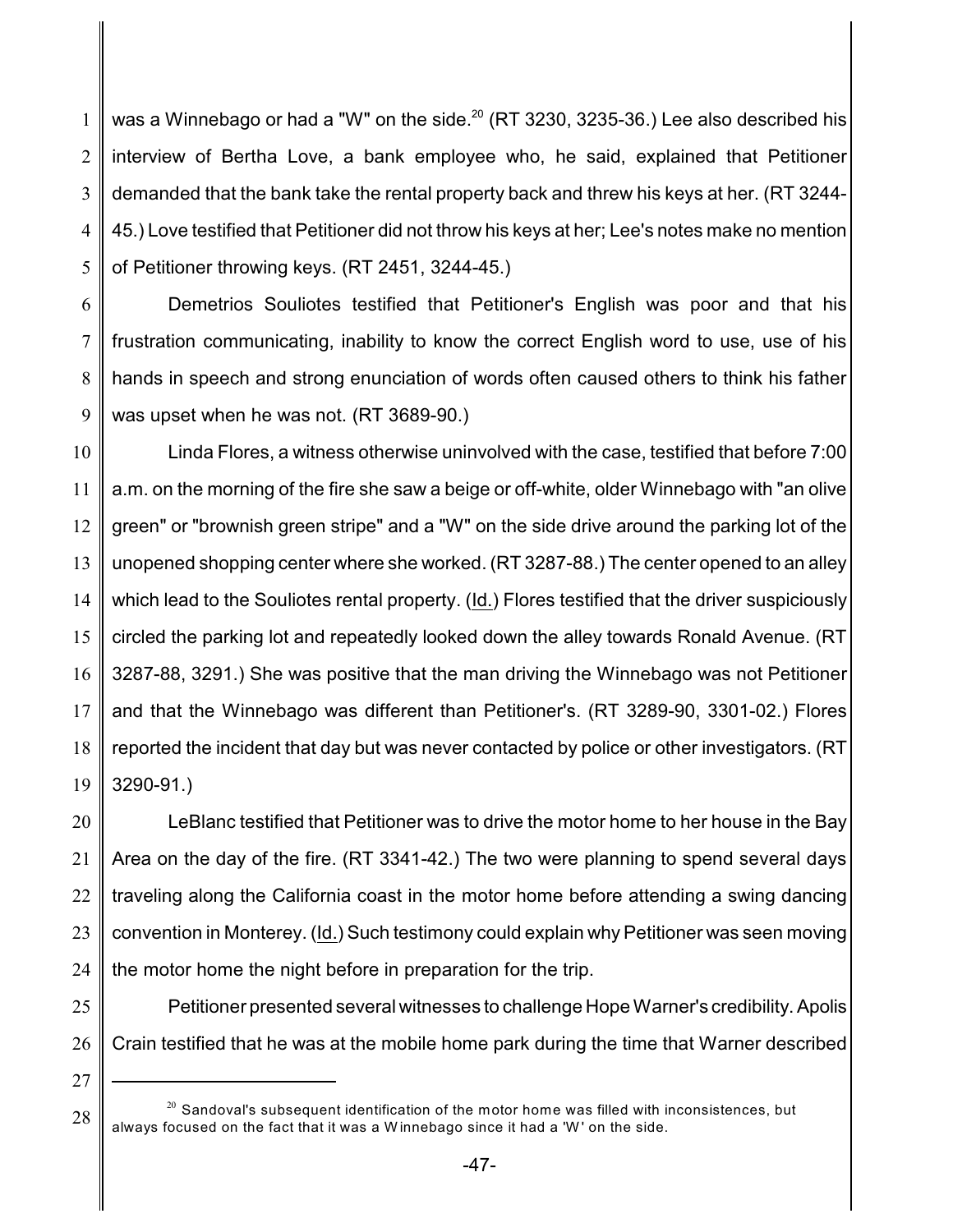1 2 3 4 5 6 7 8 9 the exchange between Petitioner and Michelle Jones. He did not witness any argument and was warned by Warner to testify consistently with her. (RT 3277-78.) In fact, LeBlanc, testified that on the day of the alleged altercation, she went with Petitioner to the Greek Consulate and a medical appointment in San Francisco. (RT 3336-3341.) Russell Downing, the owner of the mobile home park, and Warner's employer at the time, stated she filed a false flood damage claim with the Federal Emergency Management Agency. (RT 3181-85.) Additionally, Warner's daughter had sued Downing for injuries sustained in a fall in a fence-post hole on his property - even though the hole had been repaired three weeks before the fall. (Id.)

10 11 12 13 14 15 16 The defense also presented other witnesses to support the possible theory that Michelle Jones was unstable and may have either committed suicide or attempted to use the stove to heat the house. Linda Holway, Daniel Jones's teacher testified that Michelle Jones would sometimes be inappropriately dressed and that she was hyper and nervous.<sup>21</sup> (RT 3193-95.) Barbara Ann Bender, a friend of Michelle, who was at the house the night of the fire testified that the Joneses kept a couch against the fireplace in an attempt to keep cold drafts of air from entering the house. (RT 3202-04.)

17

## (2) *Promises Not Kept*

18 19 20 21 Trial counsel made several specific representations to the jury about testimony defense witnesses would provide at the second trial. He said that the evidence would show that the fire was not arson, but accidental. $^{22}$  (RT 5691-92.) He maintained that a critical review of the fire science presented at trial would show that Petitioner was factually innocent

- 22
- 23
- 24

 $^{21}$  "Like it might be cold and, I don't know for what reason, but she would come in shorts and maybe barefoot and run up to the door to get Daniel." (RT 3193-95.)

<sup>25</sup> 26  $^{22}$  "We believe that by the end of this case, you will see that this was not a deliberately set fire to start with. Again, I reiterate from an overall picture, and I ask you to keep this in mind, a solution in search of a problem.

<sup>27</sup> 28 Now, that's not a glorious thing to say, that we've investigated a case, we've caught an arsonist and we've brought him to trial. It's almost inglorious to say that it may have been accidental and tragic, but that's what the facts will show." (RT 5691-92.)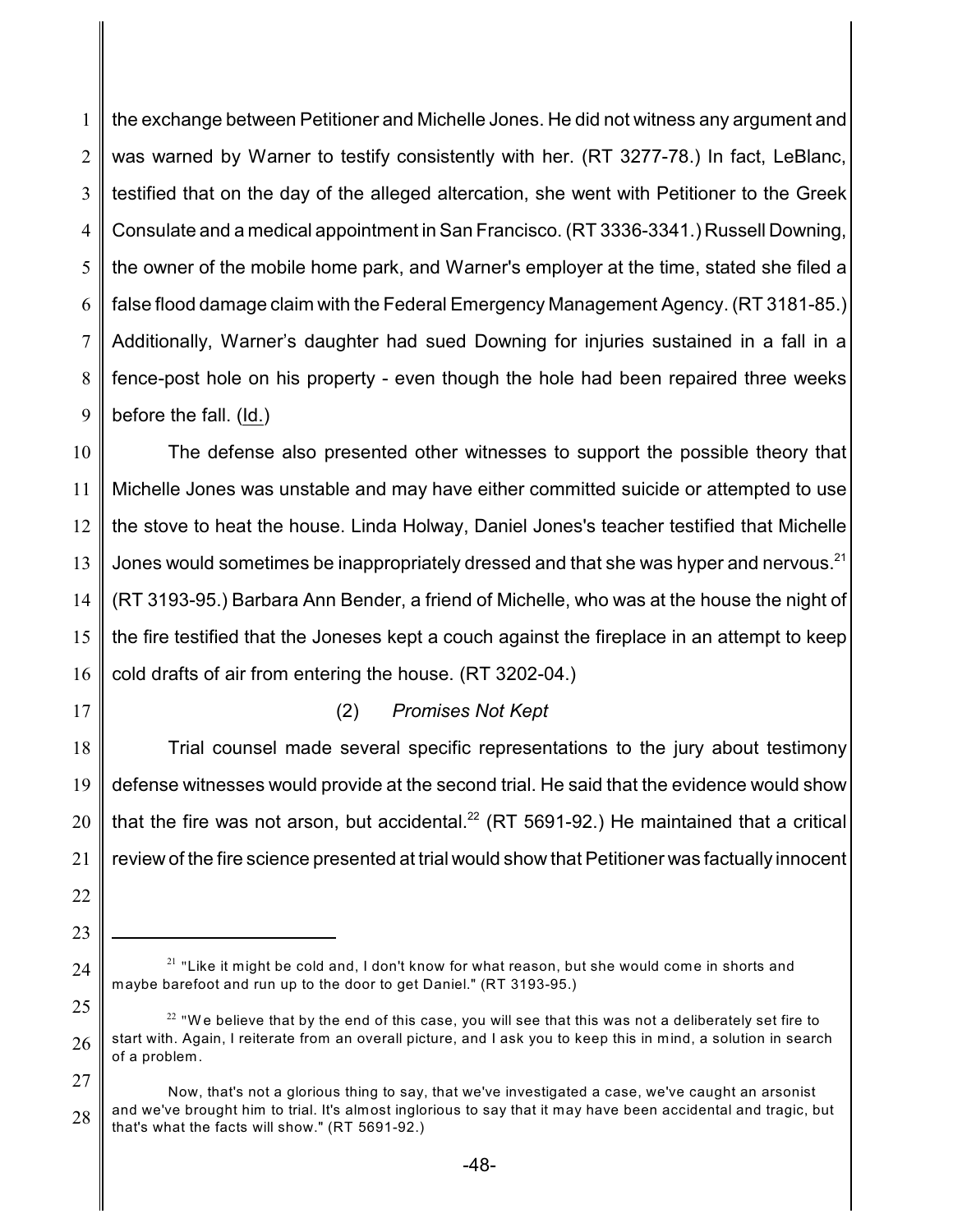1 2 and that the prosecution would fail to prove the case beyond a reasonable doubt.<sup>23</sup> (RT 5721.)

3 4 5 6 7 Trial counsel specifically described how he would present a fire expert, a forensic pathologist, and at least four lay witnesses. Counsel described the fire expert, Dr. Myronuk, and the evidence he would present to refute the prosecution's claims of arson. $^{24}$  (RT 5705.) Defense counsel went into significant detail regarding Myronuk's promised testimony.<sup>25</sup> (RT 5706-07.)

8 9 10 In addition to statements regarding the cause and origin of the fire, counsel represented during the opening statement that he would present evidence regarding the unstable mental history of the victim, Michelle Jones, including evidence of a prior suicide

14 15 16  $^{23}$  "There should be the precision that fire science 101 ought to be able to bring to bear on this case, and I'm going to ask you to be critical in that way of all of the facts that you see and make up your own minds. But I think, once the facts of these case -- of this case is known to you and that you merge it with your own common sense and the law as the Court gives you, you're going to find that George Souliotes is factually innocent of this. It's not just a matter of a reasonable doubt in the case, but that George did not have anything to do with this fire. Thank you." (RT 5721.)

17 18 19 20  $^\mathrm{24}$  "But there is an expert that will talk to you from the defense, Donald Myronuk, who is a -- an engineer, an expert in fire science, the type of guy that trains firefighters, arson investigators, a guy who had recently come back from being asked to reconstruct Princess Diana's accident in the Paris tunnel; that he came back here and he will have an opinion for you as to how this fire started, what fueled it and where it started, and basically that opinion is is that this is a natural gas fire. This is not an arson at all." (RT 5705.)

21 22 23  $^{25}$  "Dr. Myronuk will tell you that that gas stove, once the arson investigators believed that this was an arson, was gathered up with all the rest of the junk in the house and thrown into a big pile out here in front in the driveway to be discarded, with bulldozers piling stuff onto a truck and driven away. So the stove itself does not survive, but the flex tube from the wall with a crack in it does survive and it will be given to you, shown to you here in evidence, as does a photograph that the arson investigators produced. By walking through the scene with a video, we were able to take the video and stop frame on that stove,

24

11

12

the only picture that we have of the stove immediately after the fire, while it was still hot in the house.

<sup>25</sup> 26 27 28 The condition of the stove is is that the door is open on it, and Dr. Myronuk will tell you that the door on the stove was open at the time of the fire, before the fire; it was not opened as a result of the fire, and that there is evidence that there is fire being pushed out of the stove, across the face of the inside of the stove door. He will tell you that the greatest measure of charring or depth of charring, which indicates length of burn and how hot the burn is, occurs right in the ceiling over the stove itself in the house. It's very deeply charred. It's his opinion that at some point in time that stove was turned on by an occupant of the house who was securely locked in after Dan Jones had gone to work, mom and the two kids were in there; that that stove was turned on, possibly because of a very, very cold night, for added heat in the house." (RT 5706-07.)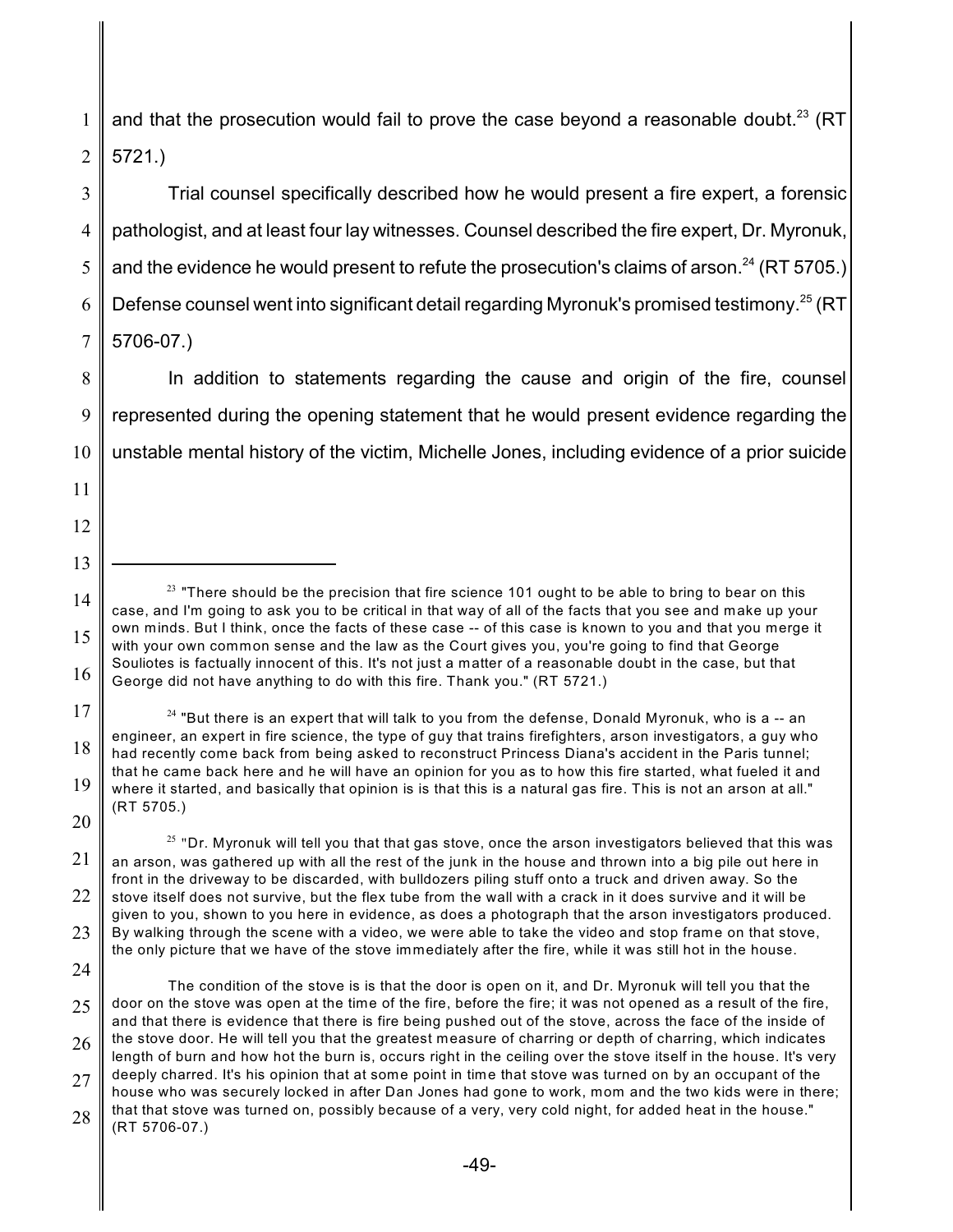1 attempt.<sup>26</sup> (RT 5719-20.)

2 3 4 5 Promises were also made during the opening statement that the defense would present several lay witnesses, including a friend of Michelle Jones, who would testify that Michelle "complained bitterly about the cold and that there was insufficient heat in the house." $^{27}$  (RT 5707.)

6 7 8 9 10 11 In response to the prosecution's presentation of Hope Warner, the manager of the trailer park who reportedly witnessed a verbal altercation between Petitioner and Michelle Jones, trial counsel promised to present her employer to challenge her credibility. (RT 5710.) ("We'll bring her boss in here to tell you what kind of person she was and what her duties were.") Counsel also stated that the jury would hear evidence from Daniel Jones's teacher that he was in school at the time of the altercation. (RT 5711.) Furthermore, counsel

 $^{26}$  (<u>See</u> RT 5719-20.) At Petitioner's first trial, Dr. Fred Rosenthal was called to present testimony regarding Michelle Jones's psychiatric history. Counsel explained:

I want to be delicate about it, there were some indications from the autopsy of Michelle that were brought to the attention of doctors, seen by doctors, that suggested that there may have been a prior attempt at suicide as well. Now, again, I'm not going to say that a mother did this and that there were two children in there doing this. I'm not going to say that, but I'm going to tell you what one fact leads to another.

From the indication of a cut wrist, we gathered an entire medical history, back to childhood, for Michelle Jones and submitted it to a physician to review to perform what is known as a psychiatric autopsy. This is kind of a mental health history. And Michelle Jones had many, many years, back to her earliest days in foster care, drug addiction, difficulties with injecting cocaine, with marijuana, and she had suicide tendencies that dated way back. There had been a prior unsuccessful suicide attempt on her part.

You'll hear that she had many suicidal ideations, what they call ideations that were reported to doctors that she deliberately kept Mr. Jones in the dark about. From 1984 Kaiser Hospital coverage that she had had been terminated because the psychiatric unit there had felt that she was long-term and chronic in her disabilities and that they would not cover it. That was as early as 1984.

- And that you'll learn ten years later, in 1994, that she reapplied to have reconsideration of that health benefit in order to cover some of the psychiatric difficulties that she was having then, and that at some point in time in the reevaluation in the process, in the most heartrending statements to the doctors in the reports that we found, "I can't let my husband know about this. He would leave me if he knew about the fact that I was injecting cocaine one or two times a week and that I smoke marijuana," etcetera, etcetera.
- 27

(Id.)

12

13

14

15

16

17

18

19

20

21

22

23

24

25

26

 $^{27}$  This evidence was provided by defense witness Barbra Bender in the first trial. (RT 3202-10.)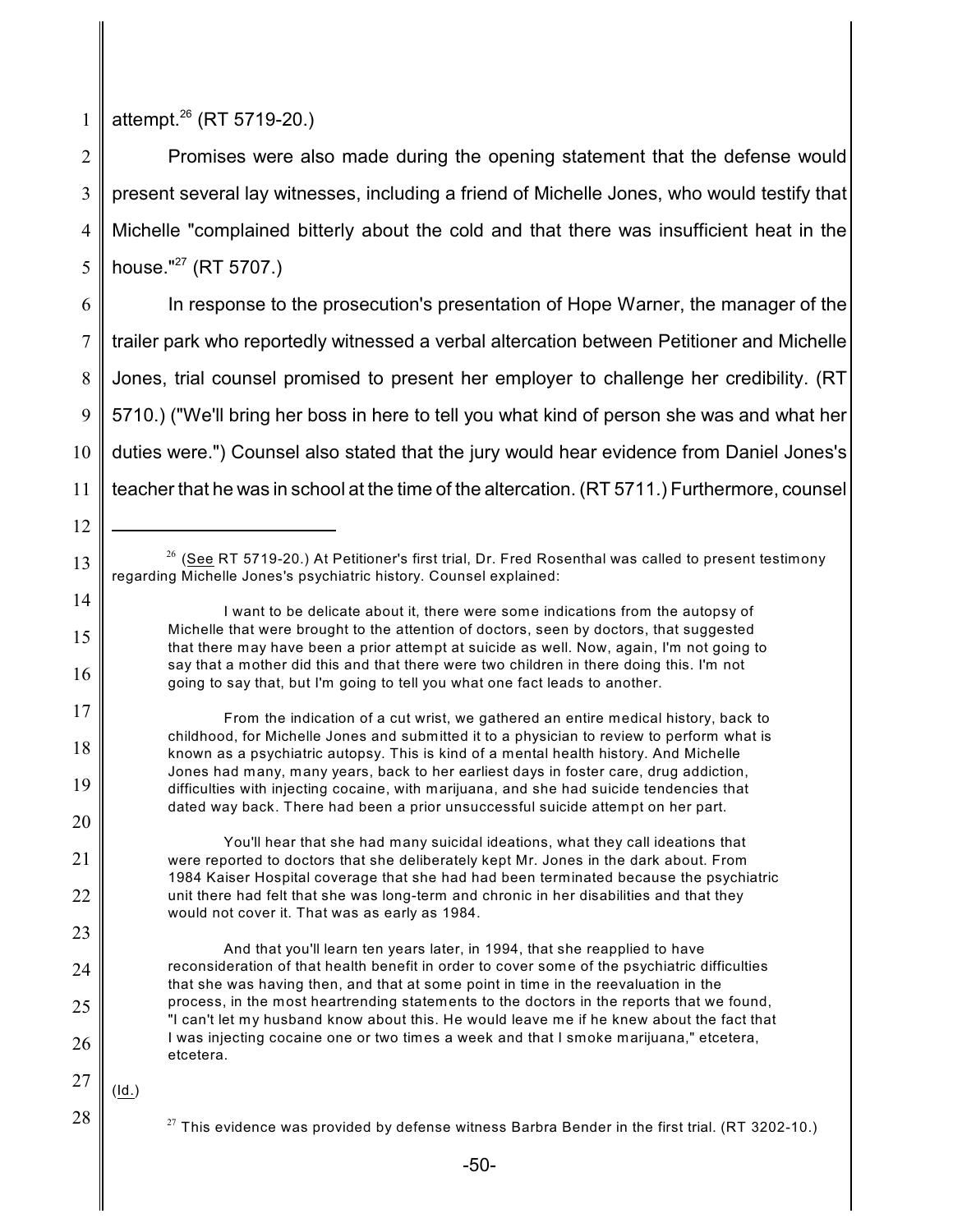1 2 3 4 5 6 7 8 9 10 11 12 13 14 15 16 17 18 19 20 21 22 23 24 25 26 27 explained that Petitioner was in San Francisco with his girlfriend Jill LeBlanc at the time of the alleged confrontation witnessed by Warner.<sup>28</sup> Thomas Bonte, Petitioner's unlawful detainer attorney, was to describe how Petitioner allowed the Joneses to remain in the rental house over the holidays despite the failure to pay rent. (RT 5716.) Bonte was to explain that Petitioner's frustration with delays in the eviction proceeding were not out of the ordinary. (RT 5617.) Finally, counsel described how Earl Linham would testify that he had offered to purchase the rental house from Petitioner. (RT 5715.) During the second trial, counsel did present Linham, albeit out of sequence, during the prosecution's case. (RT 7978.) Otherwise, when it came time to present the defense case, counsel rested. He did not present any of the other witnesses he had promised would testify. (RT 8935-36.)<sup>29</sup> (3) *Defense Counsel's Closing* On May 2, 2000, the prosecution rested its case. Rather than presenting a defense, trial counsel responded: We began yesterday, Your Honor, by having at least seven witnesses here and available to begin testifying with the expectation that our case would take about two weeks, and I think I mentioned that to the Court, but we have come to the conclusion that the People have not proven their case and based on that we are prepared to rest right now. (RT 8935-36.) Two defense witnesses, Russell Downing and Apolis Crain, appeared at court at the request of defense counsel to offer testimony, but were told that their testimony was not  $^{28}$  "He was at the doctor's at the University of San Francisco in San Francisco with his girlfriend, and shortly thereafter he was at the Greek Consulate, and all of those appointments and his presence in both locations at the time this supposedly takes place down there is documented and you'll hear evidence touching on that." (RT 5710.)  $^{\rm 29}$  It is noted that about a week before one of the prosecution's fire experts was to testify, trial counsel sent him a transcript of Myronuk's testimony from the first trial. (RT 8541.) Then, in the second trial, defense counsel questioned the fire expert about Myronuk's theories from the first trial. (Rien Decl. at 4.) Having presented Myronuk's theories through such questioning of prosecution's experts, defense counsel felt he had gained the benefit of Myronuk's expertise without having had to subject him to cross examination. The extent to which the prosecution's expert conceded or disregarded Myronuk's testimony

28 is discussed below (See note 42, *infra.*)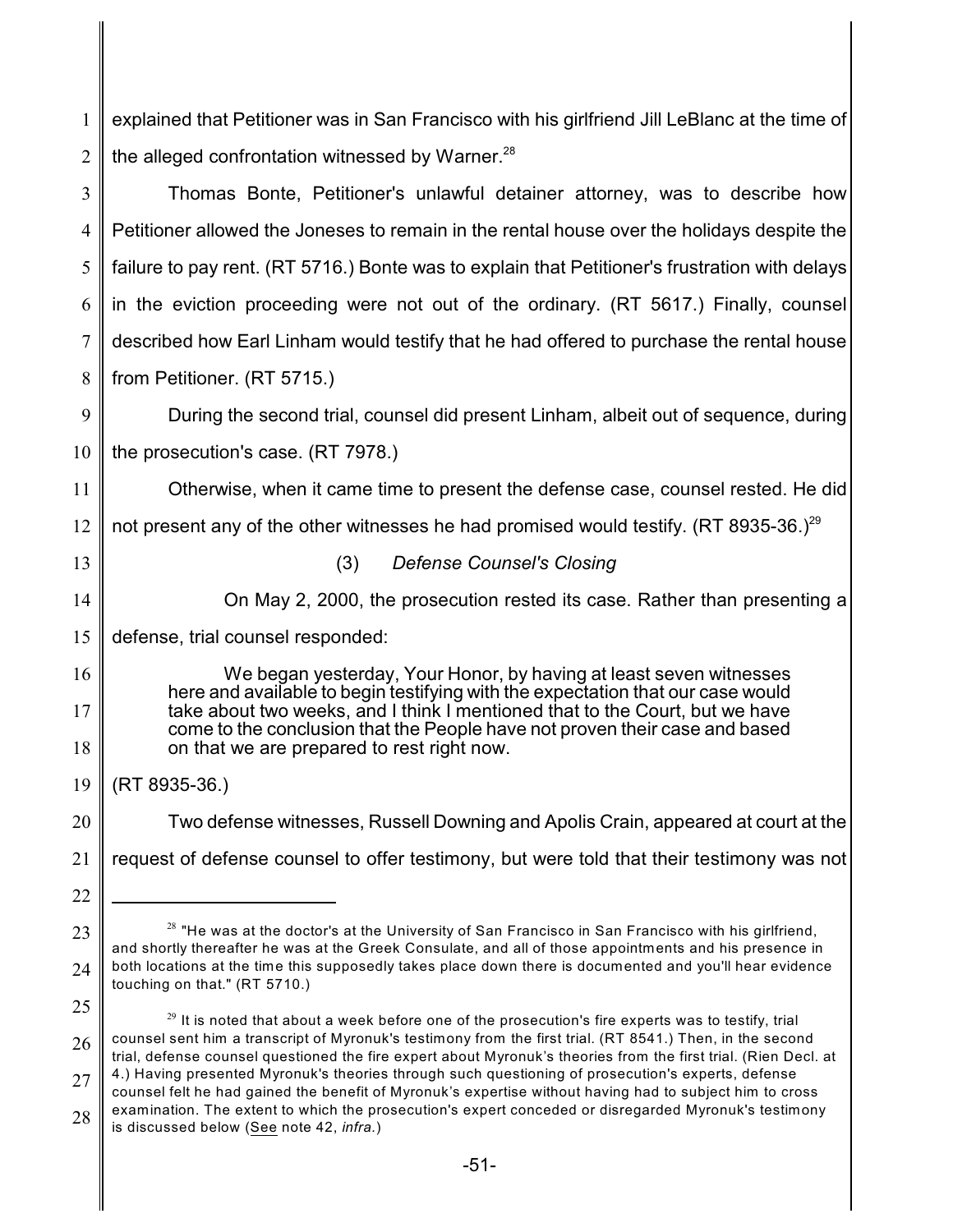| 1              | required. (See Decls. of Russell H. Downing and Apolis Jacob Crain, Exs. J & K to Pet.)                                                                                                                                             |
|----------------|-------------------------------------------------------------------------------------------------------------------------------------------------------------------------------------------------------------------------------------|
| $\overline{2}$ | Beyond the following, defense counsel did not explain to the jury why he did not call                                                                                                                                               |
| $\overline{3}$ | the promised witnesses:                                                                                                                                                                                                             |
| $\overline{4}$ | So the first thing that I need to tell you is that I gave you an opening                                                                                                                                                            |
| 5              | statement and I told you a lot of things about what I expected the evidence<br>would show in the case, and it boiled down to a couple of things. I probably                                                                         |
| 6              | mentioned some witnesses that we have not had come in, so anything that<br>I've said about any of those witnesses in the opening statement should be<br>disregarded, unless you heard something of it from the witness stand, and I |
| 7              | think in a lot of cases you probably did, anyway, but it should otherwise be<br>disregarded.                                                                                                                                        |
| 8              | (RT 9061.)                                                                                                                                                                                                                          |
| 9              | (4)<br>The Prosecution's Response                                                                                                                                                                                                   |
| 10             | In the closing arguments, the prosecution relied upon the unrebutted testimony of the                                                                                                                                               |
| 11             | prosecution's fire experts to conclude that the fire was caused by an accelerant.                                                                                                                                                   |
| 12             | Smell the smoke, the heat, the flames, as they rise up and fill this                                                                                                                                                                |
| 13             | house at 1319 Ronald. Someone summoned that demon of fire, this fire that<br>went in search of fuel, air, to the back of the house and took the lives of                                                                            |
| 14             | Michelle, Daniel Junior and Amanda. This living, breathing fire. It came to life<br>that morning as a demon fire as it arose from the floor and it consumed                                                                         |
| 15<br>16       | everything in its path and it took those lives. We're here to decide who<br>unleashed that demon that morning; who summoned up that demon to burn<br>this house, to burn these three people, to cause their death. Michelle, laying |
| 17             | in the bed. Gets up, is overcome by the heat and the smoke, falls to the floor.                                                                                                                                                     |
|                | This fire was moving very, very fast. This fire was doing everything it                                                                                                                                                             |
| 18             | can, everything it could to take over this house like that (indicating.) This fire<br>was an unnatural fire. This fire was not something that had been seen by the                                                                  |
| 19             | likes of firefighter after firefighter after firefighter that came in here and<br>testified that it was an unusual fire. That it was a fire that they had never seen                                                                |
| 20             | before. It was a hot fire. It was unlike any other type of fire that they had seen<br>except for accelerant fires.                                                                                                                  |
| 21             | That demon was brought up from that pool of burning liquid. That                                                                                                                                                                    |
| 22             | demon was put on the floor of the living room, the floor of the kitchen and the<br>floor of the garage. And it came to life and as Captain Evers and Captain                                                                        |
| 23             | Reuscher said, somebody put flame to that liquid and brought it to life.                                                                                                                                                            |
| 24             |                                                                                                                                                                                                                                     |
| 25<br>26       | Battalion Chief Bryant in all of his years of experience had never seen<br>a residential fire like this before. This was an unnatural fire. This was that<br>demon that we are talking about.                                       |
| 27             | So as you think about this and you're asked the question that the                                                                                                                                                                   |
| 28             | Judge has given you yesterday, your instructions, on the elements of the                                                                                                                                                            |
|                |                                                                                                                                                                                                                                     |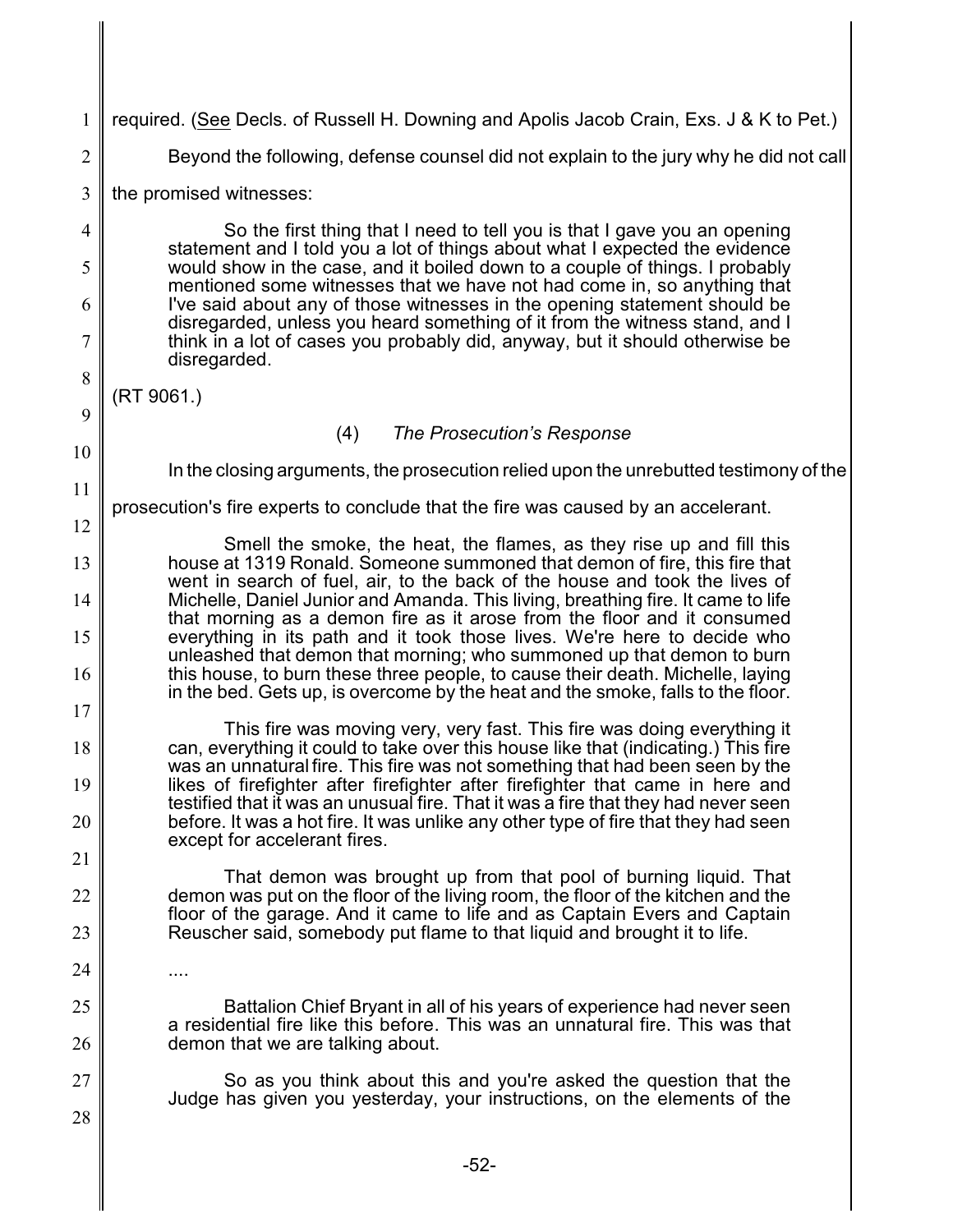1 2 3 4 5 6 7 8  $\mathbf Q$ 10 11 12 13 14 15 16 17 18 19 20 21 22 23 24 25 26 27 28 crime in this particular case, it comes down to really one thing. Was this an arson fire. What is the evidence that was presented to you about that particular point? You had every firefighter who came in and said this is not something we had seen before. This was unusual. And you had two experienced experts, two arson experts, Captain Reuscher and Captain Evers, tell you this was an arson fire. (RT 9013-15.) The prosecution, stressing the experience and ethics of the prosecution's fire experts, explained that the jury should rely upon their professional judgment that the fire was intentionally set: And, you know, they did give you cause and origin to their satisfaction, maybe not to the defense's, but again, the law doesn't require us to meet the defense burden because they don't set the standard. The law does. Captain Reuscher, Captain Evers told us that this was a hand, put flame to fuel. It was not an accidental, natural, electrical or other occurrence. This was an intentional act where someone ignited a fuel that had been poured in the living room, the kitchen and the garage. That has never changed. And that's something that these two men, in their expert opinion, their professional judgment, their years of experience, they are satisfied with. And you also heard from them the fact that they've examined other fires before and they will not, unless they are certain, say it's an arson. Even if they suspect that it's an arson, they will not come back with a report saying it's arson. Just like drawing the black lines and the red lines, unless they're certain, they're not going to call it an arson, and that is the integrity and the ethics of those two men. (RT 9247.) Based on the opinions of the experienced firefighters that the fire was arson, the prosecution instructed the jurors to focus on the only issue it believed remained - the identity of the arsonist. $30$  (RT 9048.) Trial counsel spent little time in his closing argument before criticizing the defense for its failure to present the promised fire science expert and forensic psychologist: You have the where is Waldo defense expert, Dr. Myronuk. We don't know what he looks like. We didn't see him. We didn't hear him. Something you were deprived of. You were told from the defense opening statement you were going to hear from him. You were going to hear from the expert who was going to say, well, maybe Michelle committed suicide. Those things were  $^{\rm 30}$  "Again, it comes back to was this an arson. Everything kind of flows from that point. So if you believe Captain Evers and you believe Captain Reuscher, the arson is proven. From that, the rest of it is proven, and the only thing that maybe is in issue is who did it. The elements of the crime are there and it's that easy to prove it." (RT 9048.)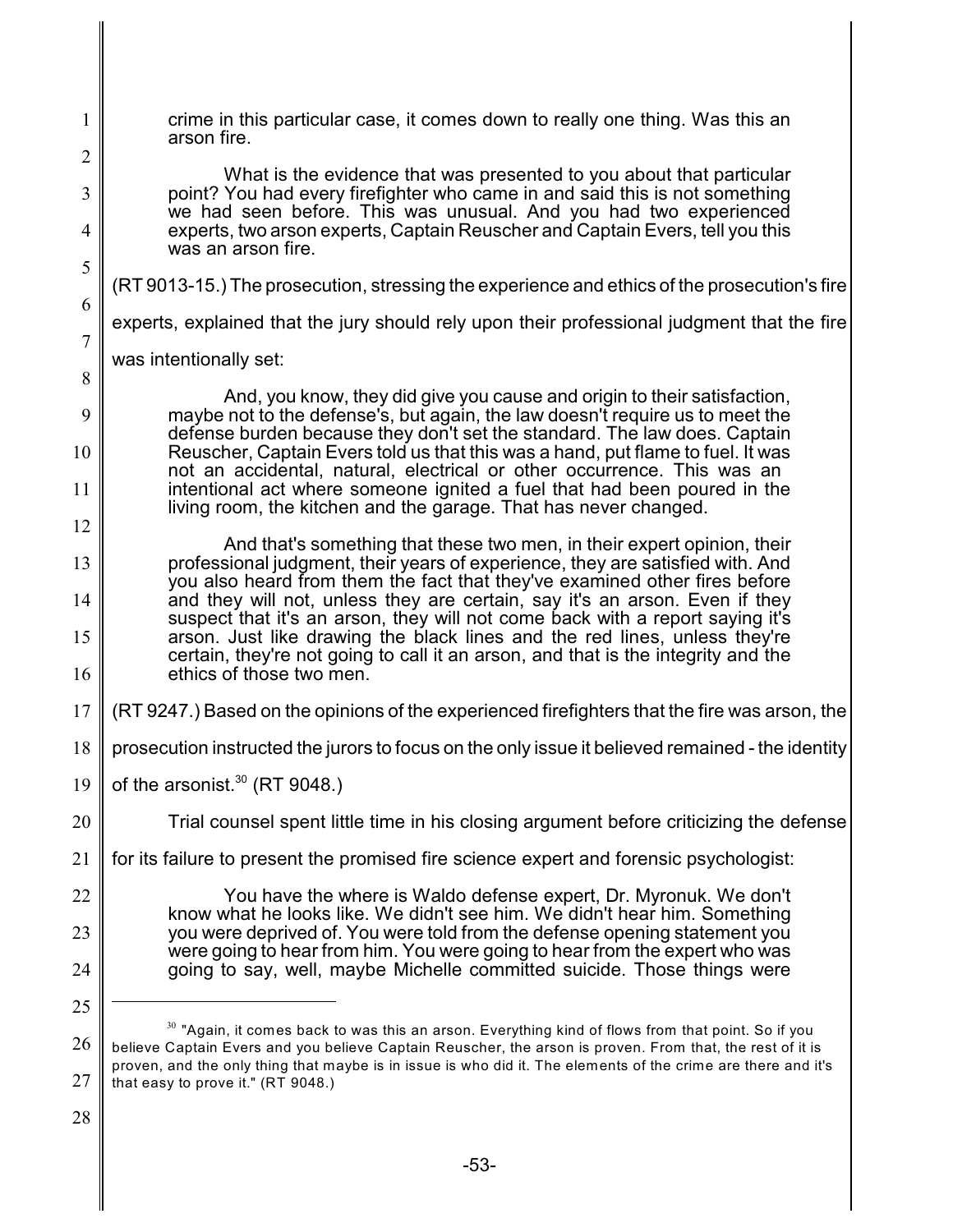(RT 9015.) At closing defense counsel repeatedly attacked the defense's failure to call Myronuk by referring to him as the "Where's Waldo" $31$  expert, and the "mythical Dr. Fire." (RT 9015-17, 19.) Based on the failure to present Myronuk, the prosecution discounted his opinion and told the jury that it could rely exclusively on the opinions of the experts presented by the prosecution. $32$  (RT 9017.) During trial, the judge provided the jury with instructions regarding how to assess the credibility of competing expert witnesses: In resolving any conflict that may exist in the testimony of expert witnesses, you should weigh the opinion of one expert against that of another. In doing this you should consider the relative qualifications and the believability of the expert witness as well as the reasons for each opinion and the facts and other matters upon which it is based. (RT 8848.) The prosecution reminded the jury of the same during closing statements, and argued that the jury could disregard Myronuk's theories presented during the crossexamination of Evers: The reason I show you the tape, remind you of some of the instructions the Judge gave you a couple days ago about expert opinions. They're only as good as the facts upon which they are based. You're supposed to judge the believability of the expert witness -- how believable is Dr. Myronuk when you haven't seen him? Now, you heard that he testified. You heard that all that material was given to Captain Evers for him to read, but Dr. Myronuk did not come to court and did not subject himself to cross-examination, kind of like Captain Evers and Captain Reuscher. Is that very believable? Somebody that won't even come and answer questions. So under those instructions the  $^{\text{31}}$  Where's Waldo was a series of children's books containing large illustrations of crowds of people in which the reader would have to search for the protagonist, W aldo, dressed in his distinctive red and white striped sweater and cap among the other people in the scene. Martin Handford, W here's W aldo? (Little, Brown and Co., 1st ed. 1987.)  $^{\text{32}}$  "So if we take that away and we take away the possibility of there is some expert who we don't know anything about who says, okay. It happens in the kitchen. W e take that away. W hat are the facts that you have, the facts that you have left here? The expert opinion of two experienced firefighters." (RT 9017.) "[T]he laws of physics apparently don't apply to Dr. Myronuk's theory." (RT 9018.)

deprived to you. So you were there were certain questions that were asked of Captain Evers about this Dr. Myronuk that you didn't get to see or hear.

1

2

3

4

5

6

7

8

9

10

11

12

13

14

15

16

17

18

19

20

21

22

23

24

25

26

27

28

-54-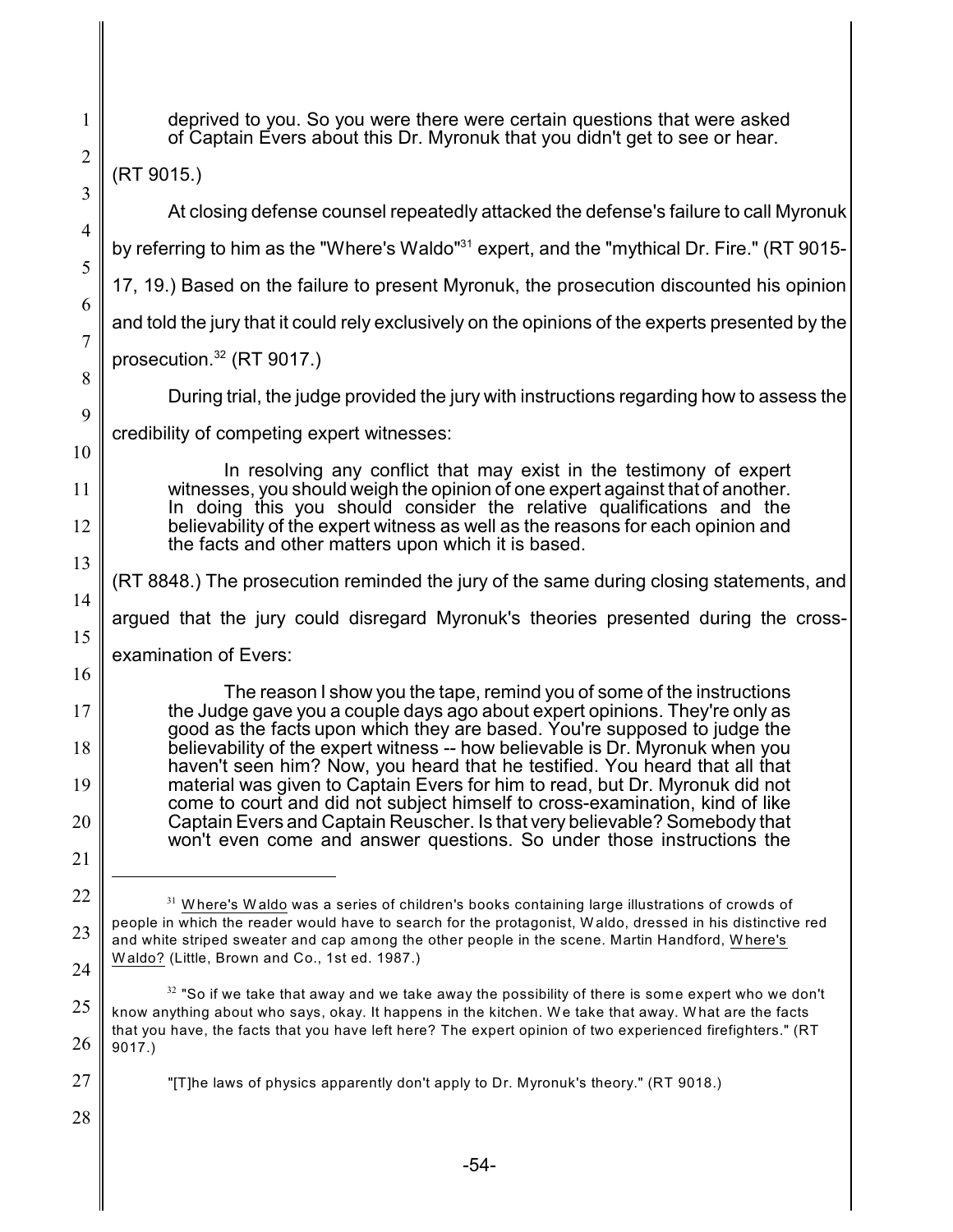- Judge gave you, guess what. You can throw out everything that he says.
- 2

...

1

3

4

5

6

7

8

9

10

12

13

14

My job is to bring the witnesses to you for you to evaluate what the evidence is, for you to look at them, to compare your own life experiences to those people when they testified. The defense didn't even have the courage to do that.

They stand up and say, well, we don't have to prove anything, it's the People's job. But we want you to believe Dr. Myronuk, but we don't have a duty to do anything. Well, where is this guy?

The Judge has already given you the instructions on the believability of an expert opinion. It has to be based, when you have got conflicts, based on the reasons for that opinion. Do we [know] one single reason for Dr. Myronuk's opinion on anything? And the answer is no. Do we know the facts that that is based upon? And the answer is no. Those are the facts that we have here.

11 (RT 9020; 9212-13.)<sup>33</sup>

> So when you go back and you think about this evidence, think about who actually did testify. Think about who the witnesses were. Think about the evidence that you actually got to evaluate and determine whether it's credible or not. Because it makes a difference. Just like it does with Dr. Myronuk.

15 16 Dr. Myronuk didn't testify, so you're left with the situation by the defense, that well, if it was agreed to by Captain Evers then it's a reasonable possibility. Well, what evidence do you have from him? What facts? None. What's the basis for his opinion? None.

- 17 (RT 9223-24.)
- 18 The prosecution argued that the parties should rely more on the practical and real
- 19 life experience of the firefighters than academic scientific theories:

20 21 22 23 24 There was something else that was kind of unique, those medium petroleum distillates. We heard a lot about anything and everything could be a medium petroleum distillate. But again we have the theoretical possibilities, this academic kind of world and we have real life. Those firefighters go out to scenes all the time. They can tell the difference. The arson investigators told you that they had seen a number of fires that they examined and they didn't say they were all arson. They don't just go, okay, heads is an arson. They go through and they pour through these burned down houses. You saw what the

<sup>25</sup> 26 27  $^{33}$  (See also RT 9023) ("So if there's this heat, this splaying behind the gas stove that produces this fire, why isn't that damage back there? Again, we can't ask Dr. Myronuk, so let's talk about what evidence we do have in this particular case."); (RT 9039) ("So this fire is happening like that from the witnesses, not from a theory of Dr. Myronuk.... And again here's where the laws of physics don't seem to apply to Dr. Myronuk. Possibilities, academia, that kind of stuff.")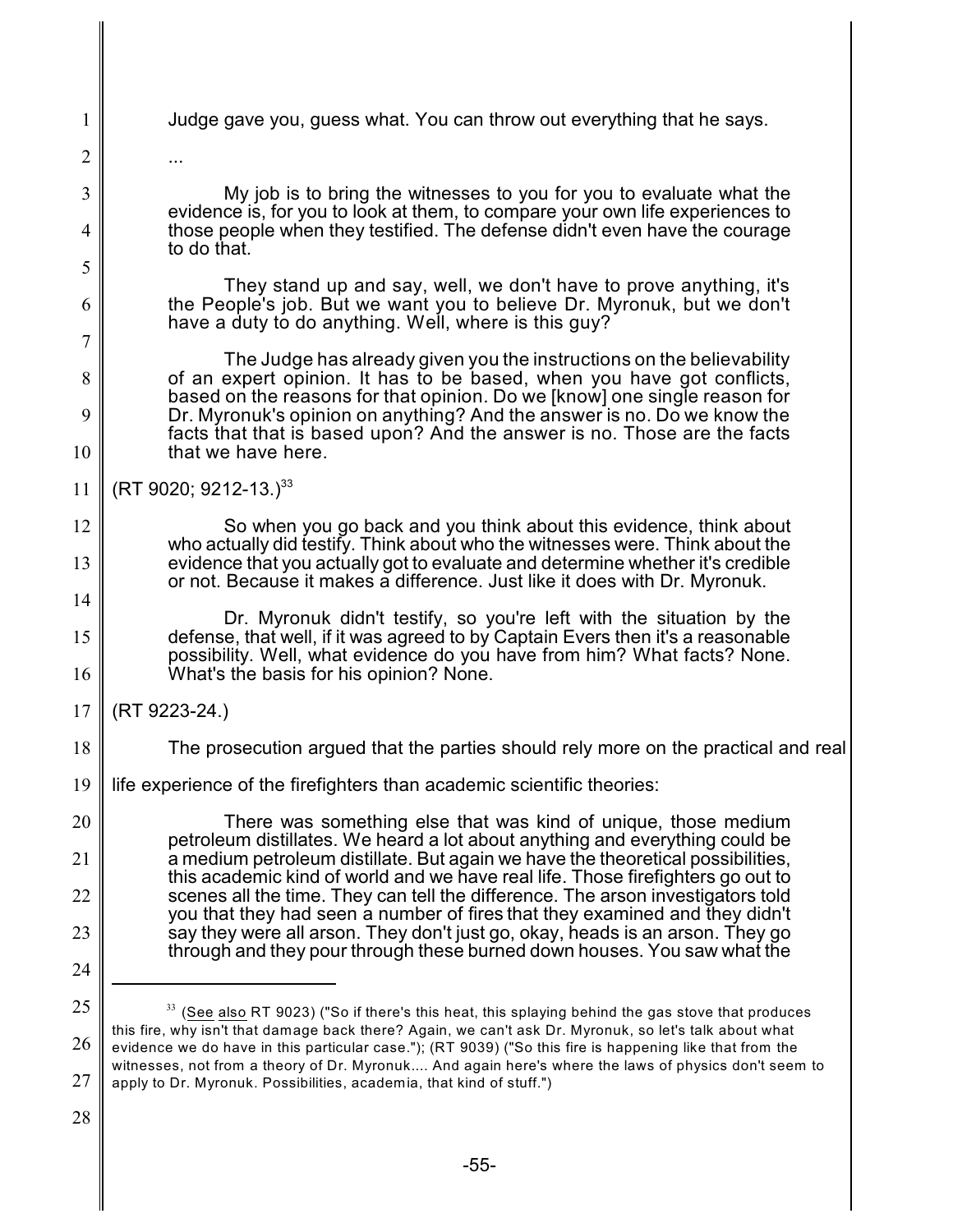8

9

10

11

12

13

14

15

16

1

scene looked like in the videotape. And they go piece by piece to try to determine what the cause of the fire was. And in their experience these medium petroleum distillates were unusual, very unusual.

## (RT 9033.)

I want you to think about one thing when you think about examining the credibility of Captain Reuscher and Captain Evers. You wake up, you smell smoke in your house. There's a fire. You dial 911. Who does it go to? It doesn't go to Dr. Myronuk. It goes to the fire department. It doesn't go to an academic institution that's going to run a test on whether you're actually having a fire.

The prosecution reminded the jury how the defense did call one witness and could

have called more, but decided not to. (RT 9228-29.) ("They had the ability. They called one

witness. They brought a witness in to say, well, I had a deal with George. ... So they could

call witnesses, we know that. They did.") The prosecution concluded its closing statement

by telling the jury to rely on the opinions of Reuscher and Evers to find that the fire was

intentionally set by Petitioner:

I've proven that it was an arson. Two men that have done this for their entire careers, two retired captains from the fire department say it's an arson; and from that, the physical evidence, their expert opinion, all the other testimony of the firefighters proves that up, that this was an arson.

17 18 19 20 From that flows the rest. From that the finger of guilt points to the defendant. Doesn't point to the one-armed man. It points to George Souliotes because he's the one. The shoes tell the tale. He summoned that demon that morning. He poured that liquid on the ground and he brought that demon to life and that demon took Michelle, Daniel and Amanda. He is responsible, he is guilty, and justice accordingly demands that he be found that way. Thank you.

21 (RT 9050.)

22

## (5) *Defense Counsel Declarations*

23 During the state appeal process, Petitioner's Defense Counsel, Timothy Rien and

24 Harry Traback, provided declarations explaining why they did not call previously presented

25 and available witnesses at the second trial. (See Answer, Ex. D, Decls. of Rien and

26

27

 $(RT 9225.)^{34}$ 

 $^{34}$  (<u>See also</u> RT 9035.) ("You have to look at the facts, not this theoretical kind of academic world.")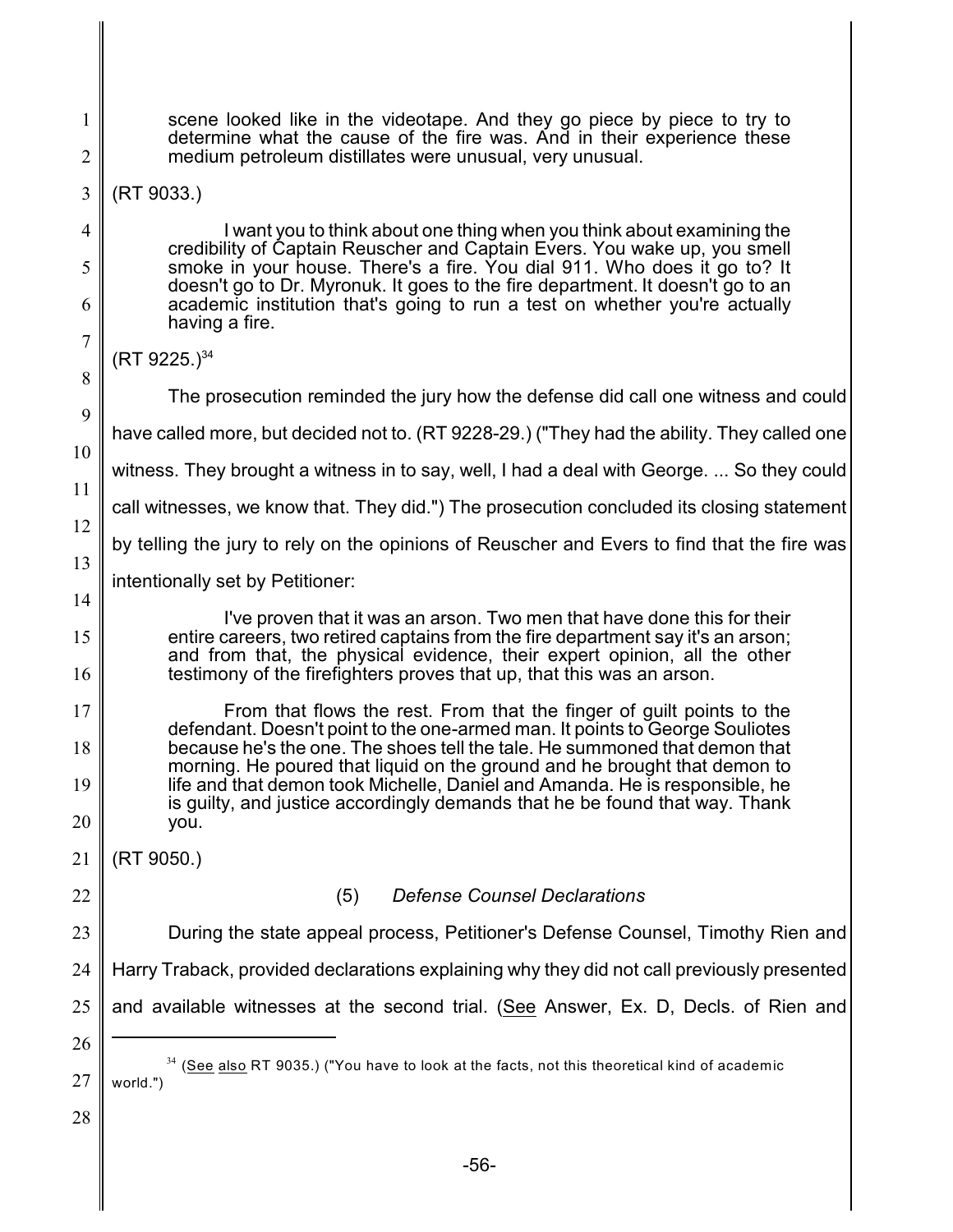1 Traback, ECF No. 166.) Rien explained that:

> [W]e had embarked on an all-or-nothing strategy dictated by Mr. SOULIOTES' absolute insistence that he was innocent. This position never wavered throughout my two year association with and representation of him; a position he had maintained with his family and friends and to police investigators. Consequently, there was no middle ground to argue anything but absolute innocence to the jury.

(Rien Decl. at 3.)

Rien explained that all former defense witnesses were contacted and indicated that they were available to testify. (Rien Decl. at 2.) With regard to Myronuk, Rien concluded that "[A] post verdict investigation, conducted by the defense, revealed that a substantial number of the jurors were disinclined to believe the defense arson expert, Dr. DONALD MYRONUK – not because his application of scientific principles to the case was wanting – but because his demeanor while testifying distracted from the substance of his testimony." (Id.) Traback, who was not representing Petitioner at the first trial opined that Myronuk's "expertise was spread fairly thin" during the first trial, that he "had an unquestionable academic grasp of the subject matter of his testimony, but a demonstrable inability to communicate that expertise in an effective way for the average juror," and that by deciding not to call Myronuk, the prosecution would no longer call Dr. DeHaan, "[o]ne of the prosecution's most effective rebuttal witnesses at the first trial." (Traback Decl. at 2.)

Based on the cross-examination of Sandoval and Reuscher, and "the introduction of virtually all relevant testimony of Dr. Myronuk" during the cross examination of Evers, counsel avoided subjecting Myronuk to cross-examination, and "concluded that we had established all necessary material to the argument, and had raised significant doubt as to the prosecution case in all other respects." (Rien Decl. at 4.)

Counsel met with Petitioner to discuss the new strategy of not presenting witnesses in Petitioner's defense. Counsel asserts that the strategy was "whole-heartedly endorsed" by Petitioner and his family. (Id. at 5.) Rien explained:

While I was acutely aware of the influence that a trial lawyer might have over a client and members of the family in making such a bold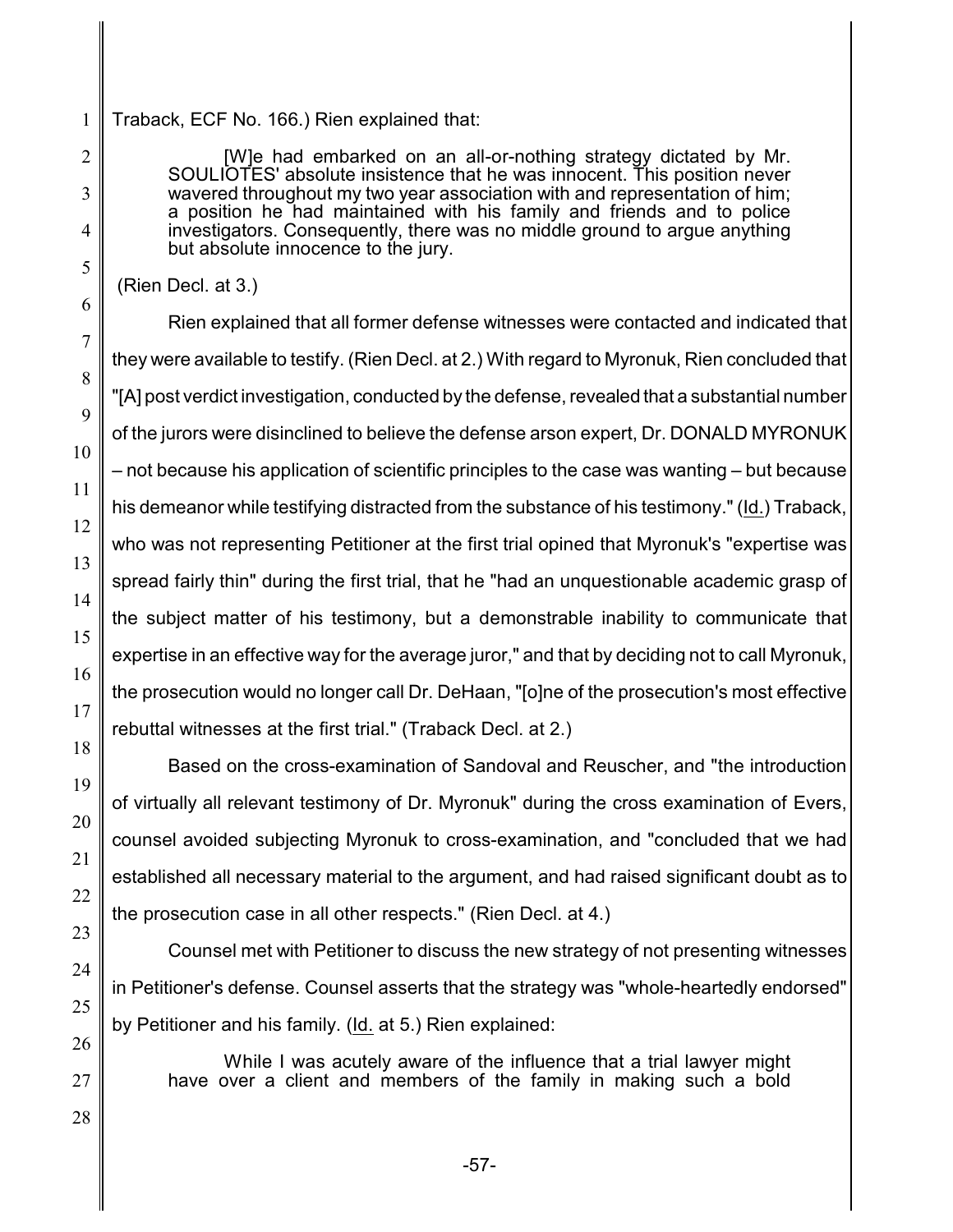suggestion as to forego the presentation of defense witnesses, I was convinced by my own assessment that it was a reasonable call, and I was further encouraged by the view of Mr. TRABACK, Mr. SOULIOTES, and the members of the family who had been observing the trial the way the jury had.  $(ld.)^{35}$  Accordingly, no defense witnesses (other than Linham) were presented.<sup>36</sup> At Petitioner's first trial, eleven of the jurors favored a verdict of guilt and one favored a verdict of not guilty. (Rien Decl. at 2.) Rien explained that the "centerpiece" of the prosecution's case was that an intentionally set fire caused the death of Michelle, Amanda, and Daniel Jones, Jr. (Id.) On the other hand, Rien explained that the defense theory was that the fire resulted from a defective gas stove in the kitchen. (Id.) b. Analysis of Ineffective Assistance of Counsel Claim (1) *Failure to Present an Arson Expert (a)* Attorney Discretion Protected Petitioner claims that trial counsel's decision not to present an arson expert was objectively unreasonable. With regard to such a claim, the Supreme Court has explained that trial counsel is "entitled to formulate a strategy that was reasonable at the time and to balance limited resources in accord with effective trial tactics and strategies." Harrington v. Richter, 131 S. Ct. at 789; see also Alcala v. Woodford, 334 F.3d 862, 870 (9th Cir. 2003) (Explaining that the reviewing court must "indulge a strong presumption that counsel's conduct falls within the wide range of reasonable professional assistance," and petitioner must "overcome the

26 27  $^{\rm 36}$  Petitioner asserted that he "was very concerned about my attorneys' decision not to present witnesses at the second trial, but I was inexperienced with the law and assumed they knew best." (Souliotes Decl. at 1, Pet., Ex. T.)

28

1

2

3

4

5

6

7

8

9

10

11

12

13

14

15

16

17

18

19

20

<sup>22</sup> 23 24 25  $^{\text{35}}$  While not necessarily admissible as evidence, appellate counsel met with trial counsel to discuss concerns with regard to the representation of Petitioner at trial. According to appellate counsel, Rien and Traback admitted that they made promises to present witnesses during the opening statement, that they should not have made such promises and the prosecution criticized trial counsel's failure to present witnesses. (Decl. Of Nicole Herron, Ex. S, Pet., ECF No. 1.) Trial counsel further explained that while Myronuk was too much of a cheerleader, his accidental fire theory was strong, and that besides suggesting it was too late to do so, did not provide any reason for finding an expert with a more acceptable demeanor. (Id.) Beyond explaining that the prosecution did not meet its burden, trial counsel did not provide specific reasons why they did not present other expert witnesses. (Id.)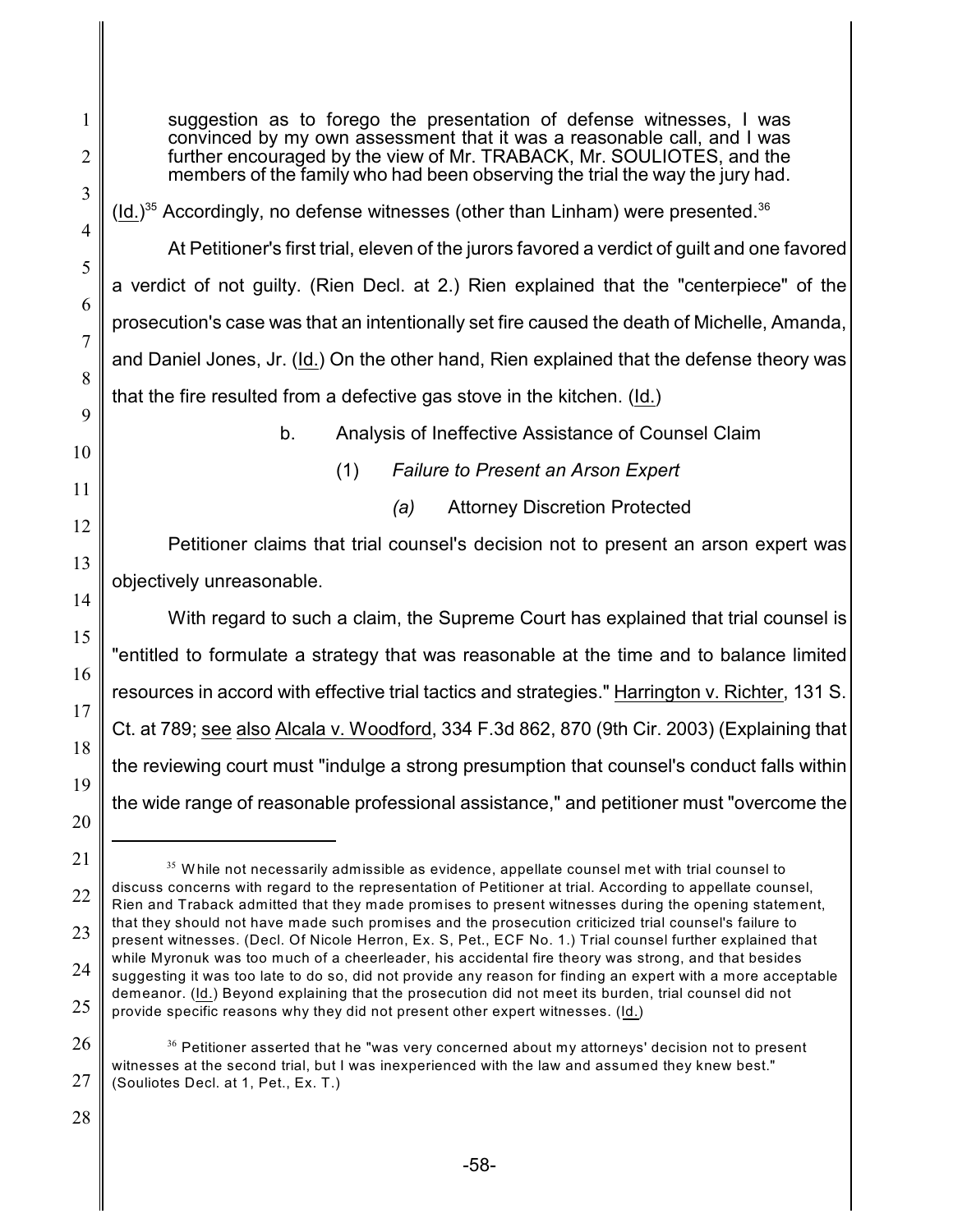1 2 3 4 5 6 7 presumption that, under the circumstances, the challenged action "might be considered sound trial strategy.") (citations and internal formatting omitted). "[F]ew decisions a lawyer makes draw so heavily on professional judgment as whether or not to proffer a witness at trial." Alcala, 334 F.3d at 871 (citing Lord v. Wood, 184 F.3d 1083, 1095 (9th Cir. 1999)). This is especially so here where Petitioner's trial counsel appear to have been experienced and well-qualified criminal defense attorneys, and one of them, having tried the case to a hung jury, was in the best possible position to decide upon a strategy for the second trial.

8 9 10 11 12 13 14 15 16 17 Counsel need not always call an expert to rebut expert testimony presented by the prosecution. Richter, 131 S. Ct. at 791 ("But Strickland does not enact Newton's third law for the presentation of evidence, requiring for every prosecution expert an equal and opposite expert from the defense."). Many times, cross-examination of the expert witness is sufficient and sound trial strategy can be to argue that reasonable doubt exists. Id. "Just as there is no expectation that competent counsel will be a flawless strategist or tactician, an attorney may not be faulted for a reasonable miscalculation or lack of foresight or for failing to prepare for what appear to be remote possibilities." Id. In Harrington v. Richter, the Supreme Court did not fault trial counsel for not preparing for forensic testimony that the prosecution had not expected or prepared to present at the start of trial. Id.

18

#### (b) Expert Testimony at Core of Case

19 20 21 22 23 24 25 In the present case, however, it cannot be said that defense counsel was surprised by the prosecution's tactics. Timothy Rien was Petitioner's counsel at the first trial. The court re-appointed Rien to represent Petitioner at his second trial. (RT 4319.) Accordingly, Rien was aware of the evidence and witnesses the prosecution had presented at trial one and charged with responsibility to be prepared to meet that same evidence in trial two. As it turned out, the prosecution presented virtually the same case through the same witnesses the second time around. There was no element of surprise for the defense to overcome.

26 27 More specifically, defense counsel here had to know with near certainty that he would have to meet, at the threshold, evidence from prosecution experts that the fire was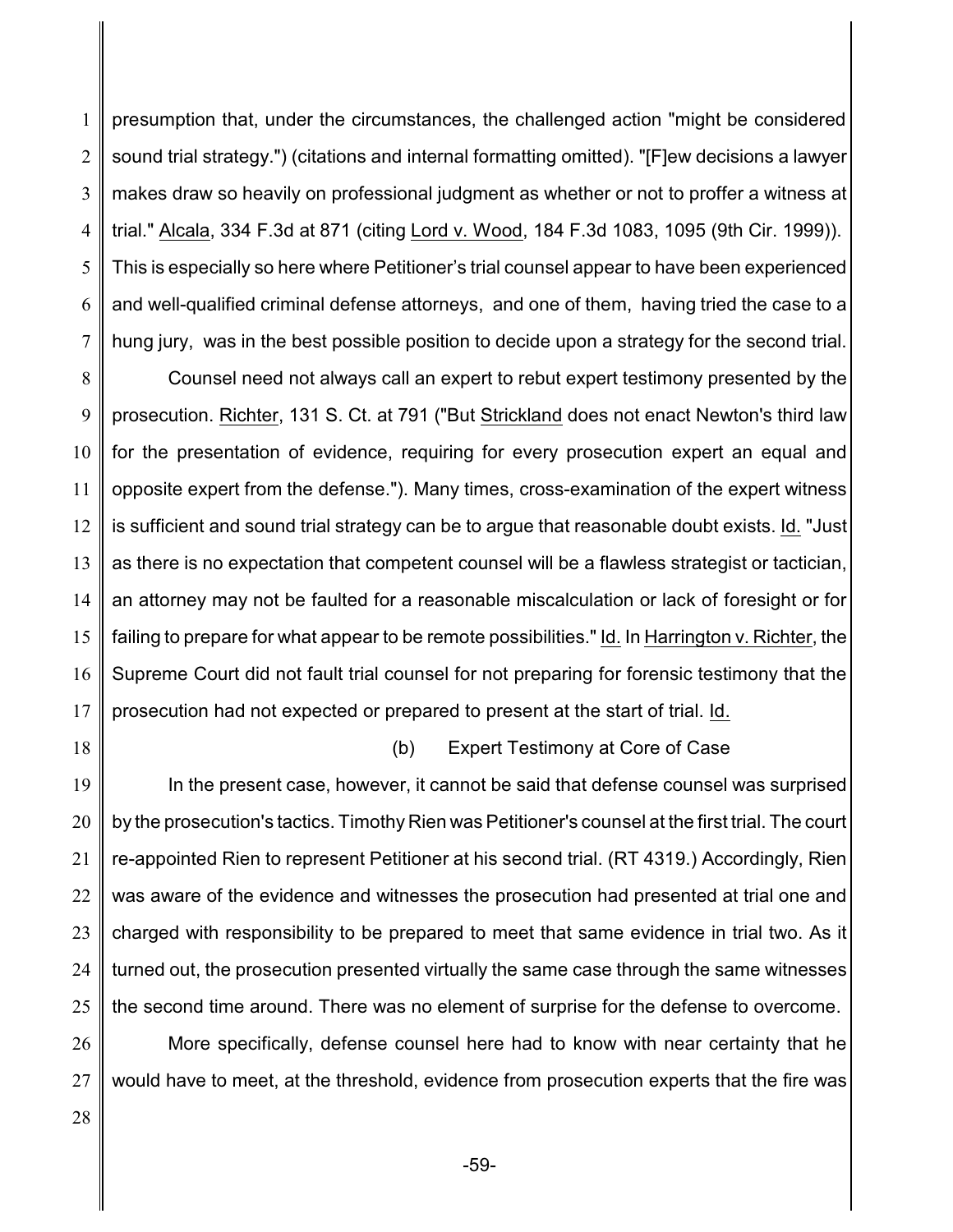1 2 3 4 5 6 7 8 9 10 11 12 13 14 15 16 17 18 19 20 21 22 23 24 25 26 intentionally set, i.e., that arson had occurred. Granted, the prosecution also offered, in addition to the fire science evidence, motive evidence (financial distress and ill-will to the Jones family) and Sandoval's testimony that she observed Petitioner drive to and walk towards the rental house. However, given Sandoval's credibility problems and the weak motive evidence, Petitioner's case hinged largely on undermining the expert witness testimony. $37$  This Court previously found that "the fire science evidence presented at trial, including the MPD evidence placing Petitioner at the scene, was extremely strong evidence implicating Petitioner's guilt because reasonable and conscientious jurors may well have found Petitioner guilty in light of that evidence alone." (Order Adopting F&R, ECF No. 150 at 6.) Defense counsel even acknowledged as much during his closing argument: Arson must legally and factually be the first thing that's attacked because, again, unless you have an arson, who cares who's driving around at that time of the night? Who cares who's maybe putting garbage or running in behind the house or who cares about that? It doesn't mean anything if you are not convinced beyond a reasonable doubt that an arson took place. Even if there's a question in your mind about whether somebody broke into the house, if you have a question about whether it's a mistake, a misfortune, an accident, or you're uncertain about it, it can't be a burglary because proof of every element of a crime has got to be done beyond a reasonable doubt, and one of the elements of a burglary is the intent to commit an arson when you enter. So if you're uncertain about arson itself, burglary's not in the analysis either, so the prosecutor's case is kind of built on Captain Reuscher and Captain Evers, if you think about it at the outset, the whole arson case; and everything that's done after that, whether we're talking about the eviction, which goes to issues of identification; or anger, which goes to issues of identification; or financial condition, which goes to issues of identification, are all irrelevant unless there is proof beyond a reasonable doubt that there's an arson. (RT 9055-56; see also RT 9150.) In this case counsel knew of the existence of, and the likely testimony from, the  $^{\scriptscriptstyle 37}$  Sandoval's testimony and the motive evidence presented against Petitioner is discussed below with regard to trial counsel's failure to present witnesses to rebut the same. Additionally, a thorough discussion of all of the evidence presented at trial is found in the Court's Findings and Recommendation

- 27 addressing whether Petitioner made a sufficient showing of innocence under Schlup v. Delo. (See Limitations F&R and Order Adopting F&R, ECF Nos. 141, 150.)
- 28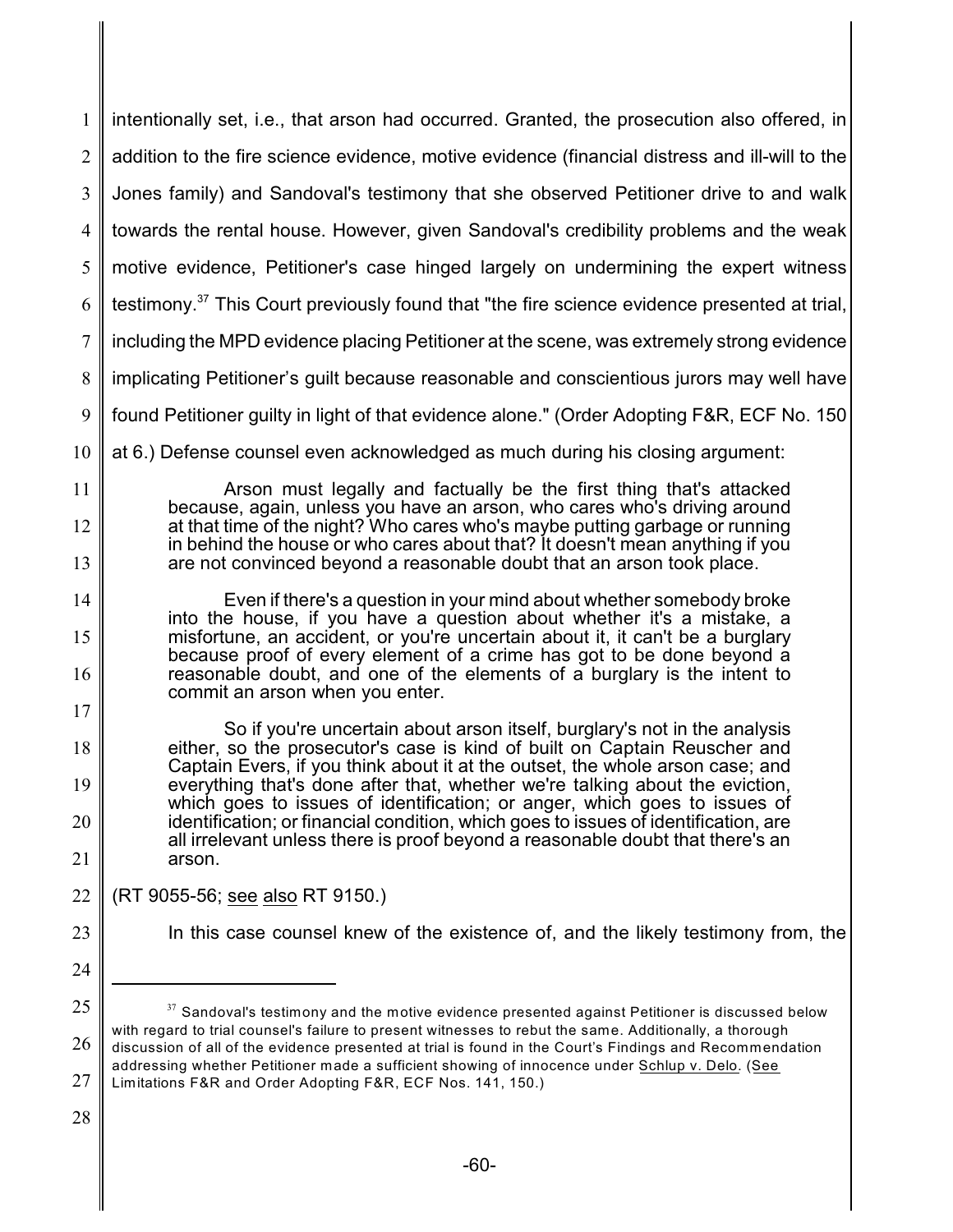1 prosecution experts and was bound to prepare for it.

2 3 4 5 6 7 8 (c) Prosecution ExpertsSusceptible to Impeachment Recognizing the importance of the prosecution's fire experts, a reasonable attorney also would have to consider the likelihood that he could successfully impeach them or suggest viable alternatives to their opinions. Here, the testimony presented at the first trial by Fire Captains Reuscher and Evers and by the defense expert, Myronuk, revealed a relatively hasty and incomplete investigation by the former two and alternative origin of fire theories presented by Myronuk.

9 10 11 12 13 14 15 16 17 18 19 Specifically, aside from points of scientific contention, Myronuk was capable of highlighting several inconsistences in Reuscher's theory that the fire was intentionally set. First, in his initial investigatory report, Reuscher opined that the arsonist entered the house though the door in the rear of the garage, poured an accellerant in the living room, the kitchen and, finally, the garage, and, leaving the door between the kitchen and garage open, lit the fire and left through the back garage door. (Ex. J-XII at 9.) Nevertheless, he concluded in his report that no point of origin of the fire could be located. (Id.) At the preliminary examination, he reiterated the same entry theory but added that burn patterns in the garage indicated that the fire started in the garage and went through the door into the kitchen. (CT 243-44.) In contrast, Evers testified at the preliminary hearing that the rear door to the garage was closed and braced by a two-by-four which prevented entry. (CT 314-16.)

20 21 22 23 24 25 When he testified at the first trial, Reuscher acknowledged that it was unlikely that an arsonist had entered the rear door of the garage, and instead claimed that the arsonist entered through the sliding glass door to the living room or a door to a rear bedroom. (RT 2136-2137.) He opined that the sliding glass door could have been opened by lifting it out of its track with a screwdriver. (RT 2138.) Also, he acknowledged for the first time that a partition wall separated the garage from the rest of the house. (RT 2081.)

26 27 Reuscher also relied heavily on positive indications from the use of his hand held hydrocarbon detector to determine that the fire was intentionally set and that Petitioner was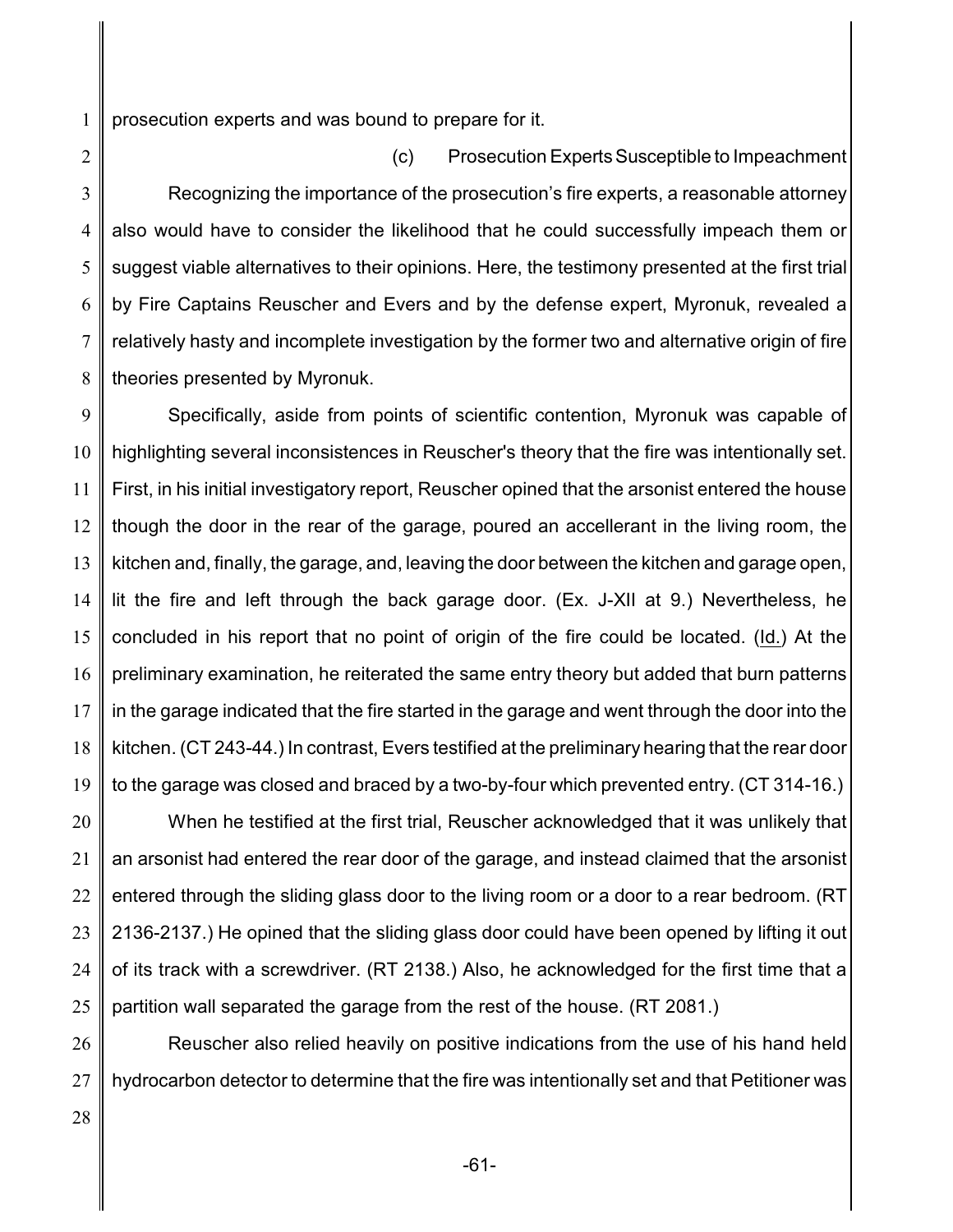1 2 3 4 5 6 7 8 9 10 the arsonist. In his report, he stated that the "most compelling" evidence that Petitioner set the fire was that Petitioner and his clothing elicited positive responses from the hydrocarbon detector. (Resucher Rpt., Ex. J-XII at 10.) During the first trial, Reuscher testified that he used the detector to locate rough outlines of where accelerants had been poured. (RT 2125-26.) ("It seems pointless to me that the device is used simply to assist you in taking samples.") In contrast, Evers testified that the hydrocarbon detector could provide a positive reading even if an accellerant was not present and that it is "just a tool you've got to use in conjunction with your other visual observing." (CT 335.) Myronuk explained at trial one that the hydrocarbon detector was noting more than a "simple presumptive tool." (RT 3536.) Reuscher's reliance on its results was questionable.

11 12 13 14 15 Reuscher wrote his report prior to completion of laboratory analysis of chemical samples. (RT 2125-26.) Even though some of the samples from the fire and Petitioner's shoes tested positive for MPDs, Reuscher's report relied solely on the positive indications from the hydrocarbon detector to physically link Petitioner to the fire. (Id.) Ultimately, laboratory results did not confirm the presence of accelerants on many of the samples.

16 17 18 19 20 21 22 23 24 25 In short, Reuscher's opinions as to the point of entry of the arsonist and point of origin of the fire evolved over time and were inconsistent internally and with the opinions of Evers and Myronuk. The prosecution's experts failed to closely examine evidence at the scene and communicate with each other regarding their respective observations. Such deficiencies did not involve complex science, but simply reflected failures to properly investigate and document the fire scene regarding whether doors were locked or accessible and whether structures in the garage existed and potentially impeded the described ingress and egress of the arsonist and the fire. Additionally, Reuscher inappropriately relied upon the results of the hydrocarbon detector, even though his partner did not, and he did not wait for or use laboratory results to confirm or refute his conclusions.

26 27 Evers' opinion regarding how the fire started was also susceptible to attack. He concluded that an arsonist entered through the sliding glass door in the living room, poured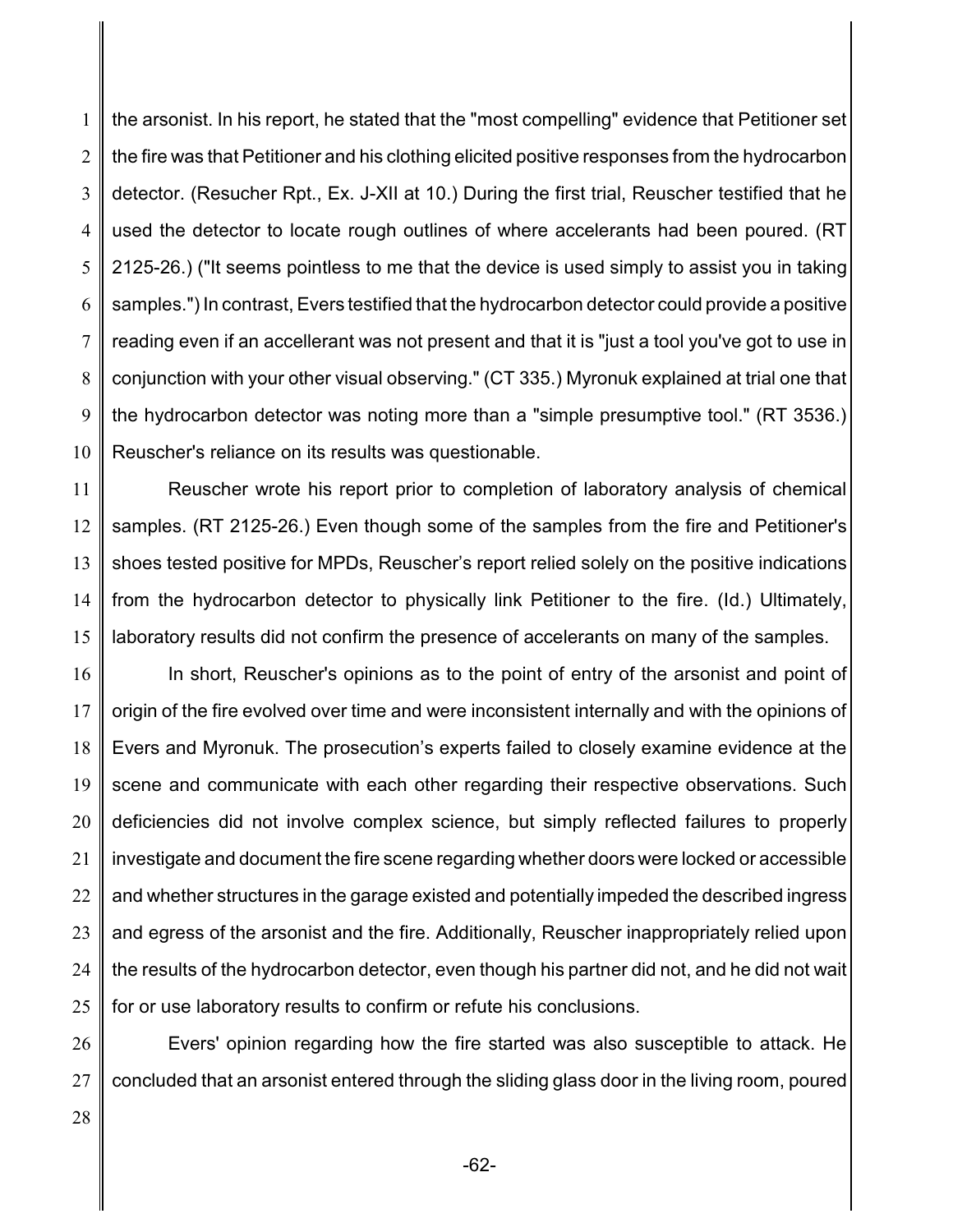1 2 3 4 accelerant throughout the living room, kitchen and garage, and lit the fire either from the sliding glass door or through a pet door on the rear door to the garage. (RT 3008-09.) He ultimately concluded the fire was lit in the garage, but could not specify evidence relied upon to support that conclusion.  $38$  (Id.)

5 6 7 8 In summary, the prosecution's experts were vulnerable. If confidence in their conclusions could be challenged, alternative theories from Myronuk could become more persuasive. The fact that the jury in trial one had portions of Myronuk's testimony read back during deliberation is evidence that testimony was significant to the jury.

9

## (d) The Importance of Experts

10 11 In weighing whether to call an expert, the unique and potentially powerful impact of expert testimony must be considered.

12 13 14 15 16 17 18 19 20 21 22 "The rules give expert witnesses greater latitude than is afforded other witnesses to testify based on data not otherwise admissible before the jury." United States v. Hines, 55 F. Supp. 2d 62, 64 (D. Mass. 1999). More importantly, "a certain patina attaches to an expert's testimony unlike any other witness; this is 'science,' a professional's judgment, the jury may think, and give more credence to the testimony than it may deserve." Id.; United States v. Hebshie, 754 F. Supp. 2d 89, 113 (D. Mass. 2010) (same); see also Michigan Millers Mut. Ins. Corp. v. Benfield, 140 F.3d 915, 920 (11th Cir. 1998) ("The use of 'science' to explain how something occurred has the potential to carry great weight with a jury."); United States v. Blade, 811 F.2d 461, 465 (8th Cir. 1987) (noting that expert testimony enjoys an "aura of special reliability"); Werth v. Hill-Rom, Inc., 856 F. Supp. 2d 1051, 1067 (D. Minn. 2012) (same).

- 23
- In this case, the forensic evidence presented by the prosecution was damning.
- 24 25

 $38$  Q. Was there some evidence that you observed that leads you to that conclusion?

<sup>26</sup> 27 A. No. Just trying to put the scene together. There's no -- when we got there, there's total destruction, but that would have been the safest place. There was two, two areas that it could have been, in my opinion it could have been ignited, but the safest area with the -- would have been the dog door in the man door to the garage. (RT 3009.)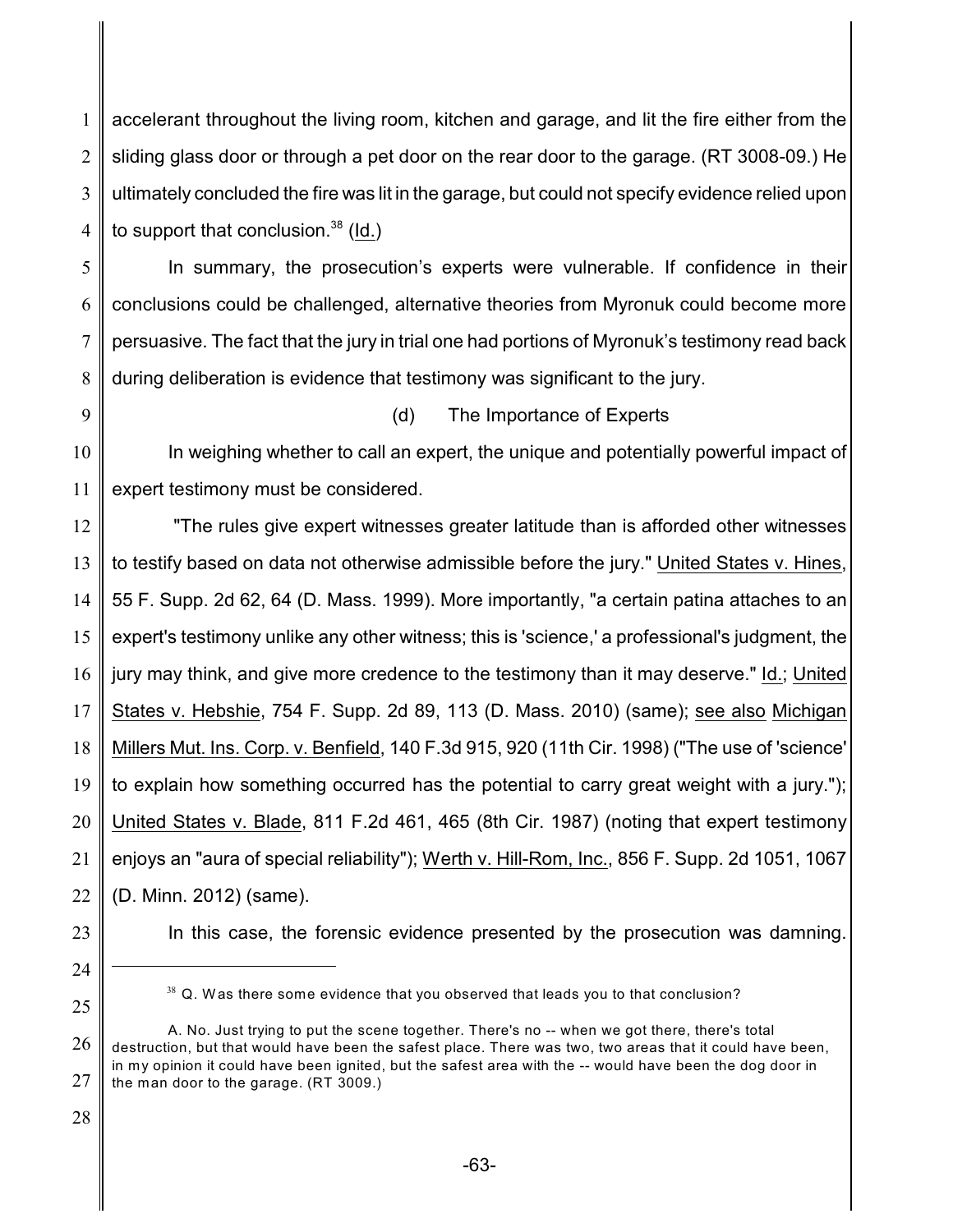1 2 3 4 5 6 7 Experienced fire captains testified with conviction that the fire was intentionally set. Reuscher's report concluded as such. (Ex. J-XII.) ("The findings of our fire investigation, the physical evidence, point clearly to a fire whose cause can be explained in no other way than a deliberate, intentional act of arson.") At the first trial Reusher concluded in his "opinion that this was a crude arson job and it's as obvious as an elephant the patterns on the floor, the patterns in the overhead of this structure correlate with each other. Liquids were poured throughout this house and ignited." (RT 2053.)

8 9 10 11 12 13 14 15 16 The prosecution emphasized the vast experience the fire captains had fighting and investigating fires.<sup>39</sup> (RT 4250.) Given the level of practical experience of Reuscher and Evers, two individuals who had dedicated their professional careers to public service, and the strength of their convictions that the fire was intentionally set, reasonably effective counsel would anticipate their testimony having a very strong impact on the jury. Unless effectively challenged, jurors could be expected to attach great significance to the opinions of such experienced firefighters. Trial counsel also should anticipate the skepticism which might be expected to greet his argument that the two fire captains did not fully appreciate scientific principles at hand or follow appropriate investigative protocols.

17 18 19 20 21 22 This Court previously determined that without evidence that the fire was intentionally set and that chemicals on Petitioner's shoes matched those at the fire scene, no reasonable juror would have convicted Petitioner based on Sandoval's eyewitness testimony and the other circumstantial and motive evidence alone. (Limitations F&R at 91-92.) The fact that the jury at trial one hung and the second jury convicted Petitioner "suggests great weight was given to the unrebutted fire science evidence in the second trial." (Id. at 91 n. 61.)

- 23 ///
- 24

<sup>25</sup> 26 27  $^{\rm 39}$  (RT 4250.) (In closing, the prosecution stated, "And the two arson investigators, two men that have extreme amounts of practical experience investigating fires. Captain Reuscher who first testified as an expert I believe it was back in 1987. Captain Evers who's looked at 500 house fires, investigations. Those two men came and told you that this was an arson, period. This was an arson because a liquid accelerant was poured on the floor and that's what started this fire. No ifs, ands or butts.")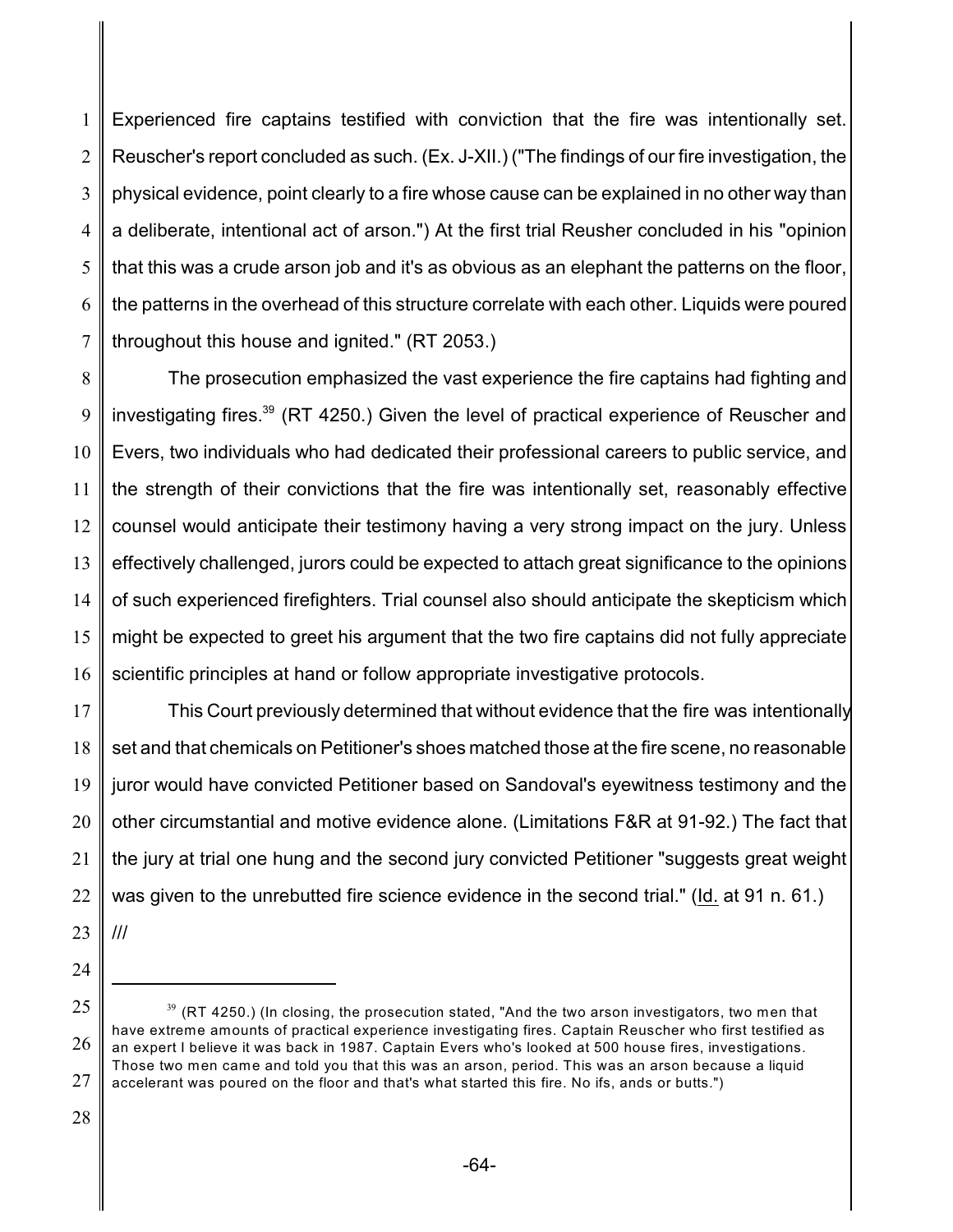#### (e) Cross-Examination and Argument as Alternatives to Expert Testimony

In this case, defense counsel determined that his cross-examination of prosecution experts, generally and regarding Myronuk's previous testimony, accomplished defense purposes without having to subject Myronuk, considered a marginally effective communicator, to cross-examination and exposure to state rebuttal experts.

In certain cases, effective cross-examination of an expert witness may suffice. See Richter, 131 S. Ct. at 791. The issue is whether this reasonably could have been perceived to be such a case. Here, there was no doubt that the prosecution was going to present expert fire testimony, that such testimony was extremely critical and the most damaging evidence against Petitioner, and that such testimony had to be challenged over a broad range of science, fire dynamics, and chemistry principals. A reasonable person also would anticipate that the average juror would be uninformed about such matters and thus substantially defer to explanations from experts.

Nevertheless, as noted, defense attorneys are not always required to enlist expert testimony to rebut expert testimony; it depends on the specific circumstances of the case. Richter, 131 S. Ct. at 791; see also Showers v. Beard, 635 F.3d 625, 633 (3d Cir. 2011). "The 1989 American Bar Association Guideline for Appointment and Performance of Counsel in Death Penalty Cases, which is informative, albeit not dispositive, calls for retention of expert witnesses when necessary or appropriate for preparation of the defense, adequate understanding of the prosecution's case and rebuttal of any portion of the prosecution's case at the guilt/innocence phase." Showers, 635 F.3d at 633 (quoting § 11.4.1(D)(7) of the ABA guidelines.)

However, several circuit courts, including the Ninth Circuit, have specifically held in given cases that counsel was ineffective for failing to present expert witnesses when required to attack forensic evidence."[W]hen the prosecutor's expert witness testifies about pivotal evidence or directly contradicts the defense theory, defense counsel's failure to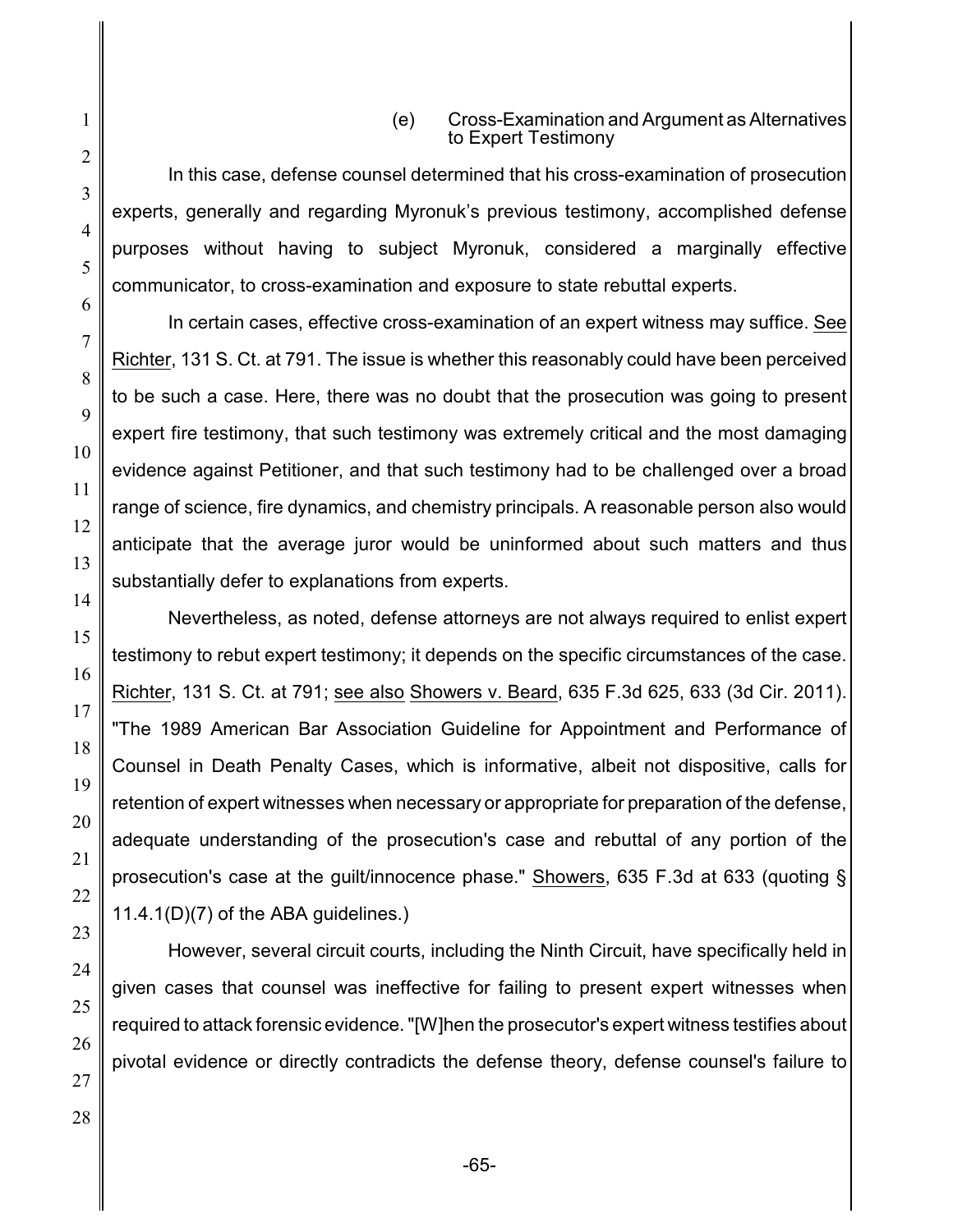1 2 3 4 5 6 7 8 9 10 11 12 present expert testimony on that matter may constitute deficient performance." Duncan v. Ornoski, 528 F.3d 1222, 1235 (9th Cir. 2008); see also Harris v. Reed, 894 F.2d 871, 878-879 (7th Cir. 1990) ("Under the circumstances, we conclude that counsel's overall performance, including his decision not to put on any witnesses in support of a viable theory of defense, falls outside the wide range of professionally competent assistance."). In Harris, trial counsel failed to present a theory regarding an alternate suspect. The court found that "a decision made without interviewing the witnesses, after preparing the jury for the evidence through the opening, and without consultation with [defendant] -- was unreasonable professional conduct." Id. In Elmore v. Ozmint, the Fourth Circuit found that "forensic evidence was always and obviously vital to the State's case." 661 F.3d 783, 863 (4th Cir. 2011). Accordingly, "the circumstances necessitated that the defense work to engender doubt about the forensic evidence." Id.

13 14 15 16 17 18 19 20 21 22 23 The First and Sixth Circuits have addressed issues of effective advocacy when faced with incriminating fire cause and origin testimony in arson cases. The First Circuit, in Dugas v. Coplan, found that counsel was ineffective in defending his client of arson of a grocery store. 428 F.3d 317 (1st Cir. 2005). The investigators determined the cause and origin of the fire to be a pile of papers in front of a shelf in the basement, ruled out accidental causes, and tested samples of the area of the burn, some of which contained MPDs. Id. at 320-21. "Like most attorneys," petitioner's counsel, an experienced criminal defense attorney "had no training in fire investigation; his scientific background consist[ed] of 'high school chemistry and physics.'" Id. at 321 ("I wouldn't know a hydrocarbon if I fell over one."). After some research, counsel decided not to pursue a defense that the fire was accidental and instead to focus on a defense that someone else started the fire. Id. at 323.

24 25 26 27 At trial, the "state's strongest evidence was its expert testimony on arson; the balance of its evidence was relatively weak." Id. at 323. Counsel did not present an alternative theory for the origin of the fire, but put forth a defense that another perpetrator started it. Id. at 323-25. Petitioner was found guilty. Id. On collateral review, the district court found that

28

-66-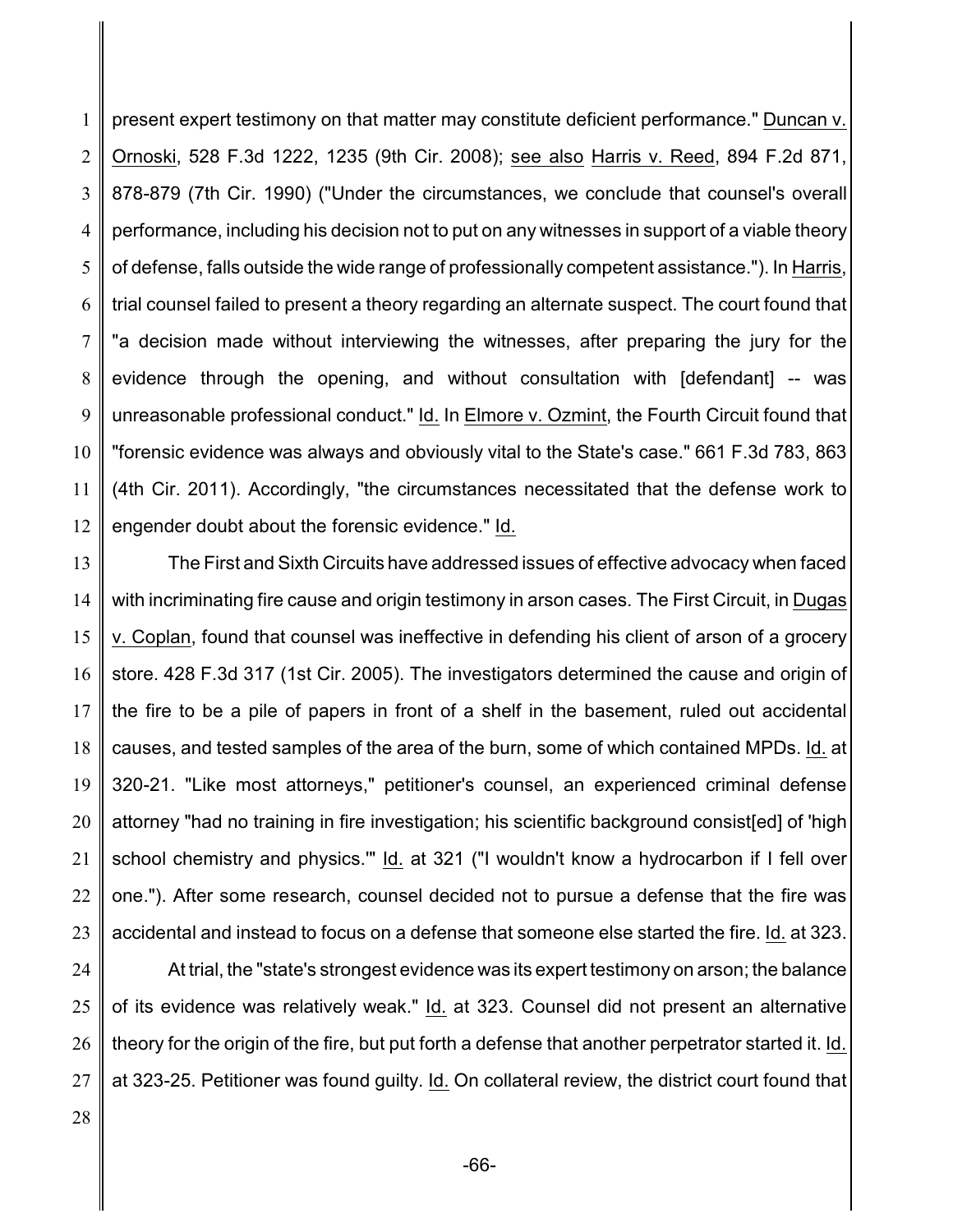1 counsel's performance was deficient. Id. at 326.

The First Circuit concluded:

2

3

4

5

6

We also recognize that reasonably diligent counsel are not always required to consult an expert as part of pretrial investigation in a case involving the use of expert witnesses by the state. A defendant's lawyer does not have a duty in every case to consult experts even if the government is proposing to put on expert witnesses. There may be no reason to question the validity of the government's proposed evidence or the evidence may be so weak that it can be demolished on cross-examination.

7 8 Dugas v. Coplan, 428 F.3d at 328-29 (citing Miller v. Anderson, 255 F.3d 455, 459 (7th Cir. 2001).

9 10 11 12 13 14 15 16 However, the Dugas court found counsel's decision not to pursue a 'not arson' defense constitutionally deficient on multiple grounds: it resulted from a failure to thoroughly investigate; the arson evidence was the "cornerstone of the state's case"; there was little evidence beyond it; counsel knew that a layperson would view the fire scene as arson and that he would need expert assistance to convince a jury otherwise; and counsel had reason to believe that there were flaws in the state's cause and origin determinations. Id. at 329. Based on the above, the First Circuit found an "inescapable need for expert consultation in this case." Id. at 331.

17 18 19 20 21 22 23 Further, the court found that counsel's actions could not qualify as reasonable strategy as "[a] tactical decision to pursue one defense does not excuse failure to present another defense that would bolster rather than detract from the primary defense." Id. (internal citations omitted.) Counsel could have pursued both a "not arson" and "other perpetrator defense." Id. Accordingly, the court held that counsel's "failure to thoroughly investigate the 'not arson' defense and seek expert assistance [could not] be classified as a conscious, reasonably informed tactical decision." Id. at 332.

24 25 26 27 The Sixth Circuit, in Richey v. Bradshaw, also found that failure to properly attack arson evidence constituted ineffective assistance of counsel. 498 F.3d 344, 362-364 (6th Cir. 2007). In Richey, counsel did not hire an expert until near trial, preventing him from hiring another expert, and the expert, without performing independent testing, agreed with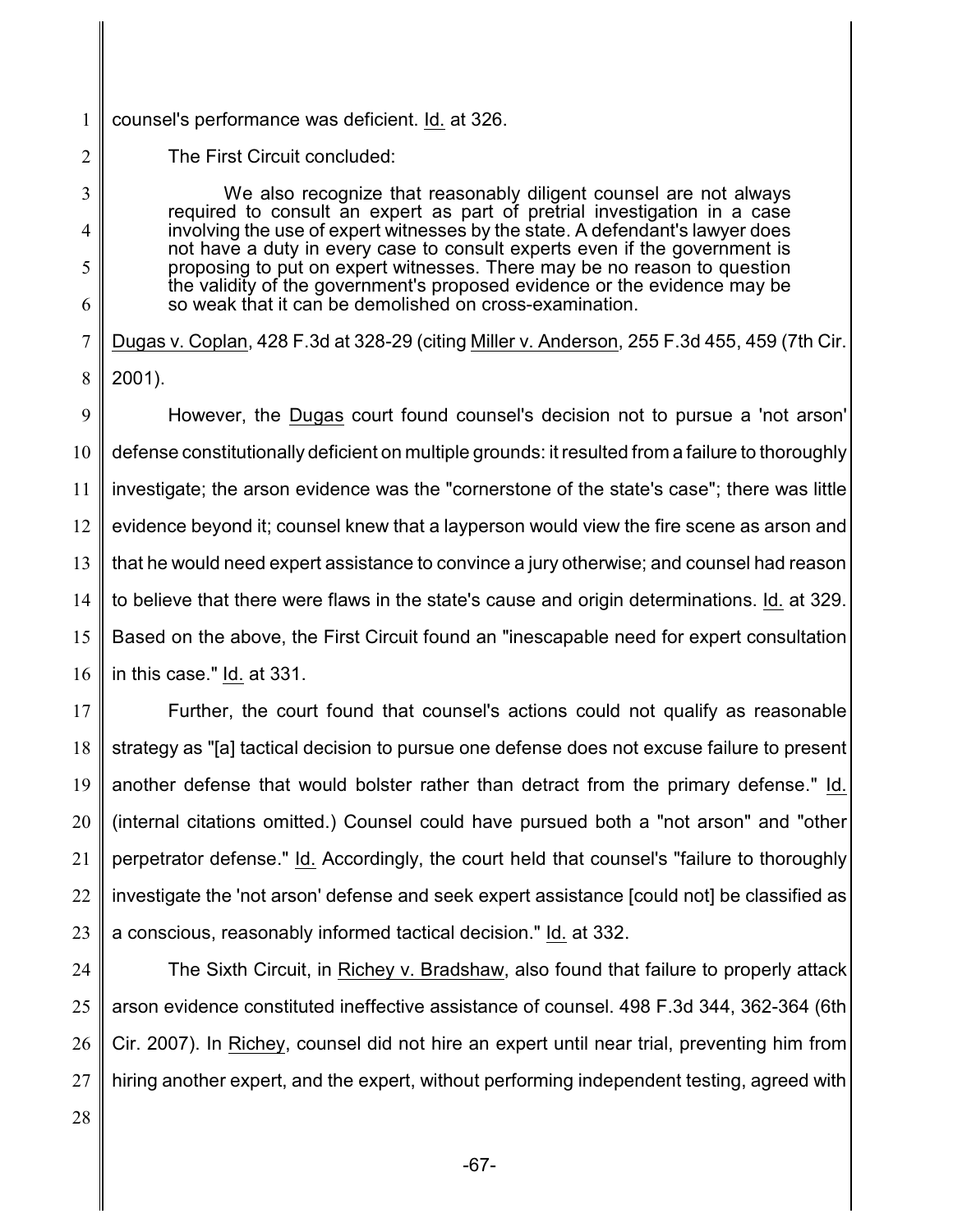1 2 3 4 5 6 7 8 9 the conclusions of the state expert. Id. at 362. Counsel did not inquire as to what the state expert had done to form his opinion or acquaint himself with the basics of the science involved. Id. ("A lawyer cannot be deemed effective where he hires an expert consultant and then either willfully or negligently keeps himself in the dark about what that expert is doing, and what the basis for the expert's opinion is."). The Sixth Circuit held counsel's strategy defective with regard to failing to adequately challenge the prosecution's fire science. Id. at 363 ("As we stated in our prior opinion, we can discern no strategic reason why counsel would have so readily ceded this terrain to the prosecution."). In a prior opinion in the same matter, the Sixth Circuit found:

10 11 12 13 14 15 16 Finally, counsel failed to offer any competing scientific evidence. Of course, it is not always the case that counsel must continue looking for experts just because the one he has consulted gave an unfavorable opinion. However, the testimony of Custer and Armstrong makes it clear that, even in 1986, a reasonably diligent attorney would have found witnesses to attack the State's conclusions. And where there is substantial contradiction in a given area of expertise, it may be vital in affording effective representation to a defendant in a criminal case for counsel to elicit expert testimony rebutting the state's expert testimony. Nor was this a case in which counsel would have had to uncover an expert willing to spew junk science, because Armstrong and Custer both agreed that the scientific standards prevailing in 1986 would have seriously undermined the State's results, and both testified that they would have been available to apply such standards.

17 18

21

23

Instead, counsel adopted a defense that rendered [Petitioner] a sitting duck.

19 20 22 24 25 26 See Richey v. Mitchell, 395 F.3d 660, 685 (6th Cir. 2005) (citations omitted) (vacated on other grounds by Bradshaw v. Richey, 546 U.S. 74 (2005)). Further, "where counsel knew that there were gaps in the State's proof having to do with the lack of accelerants on [Petitioner]'s boots and clothing, and the greenhouse owner's inability to say that any accelerants were missing, investigating the scientific basis for the State's arson conclusion became all the more imperative." Id. at 363. The Court finds counsel's failure in this case to present an expert witness to rebut the prosecution's expert testimony alleging arson akin to that in Dugas and Richey.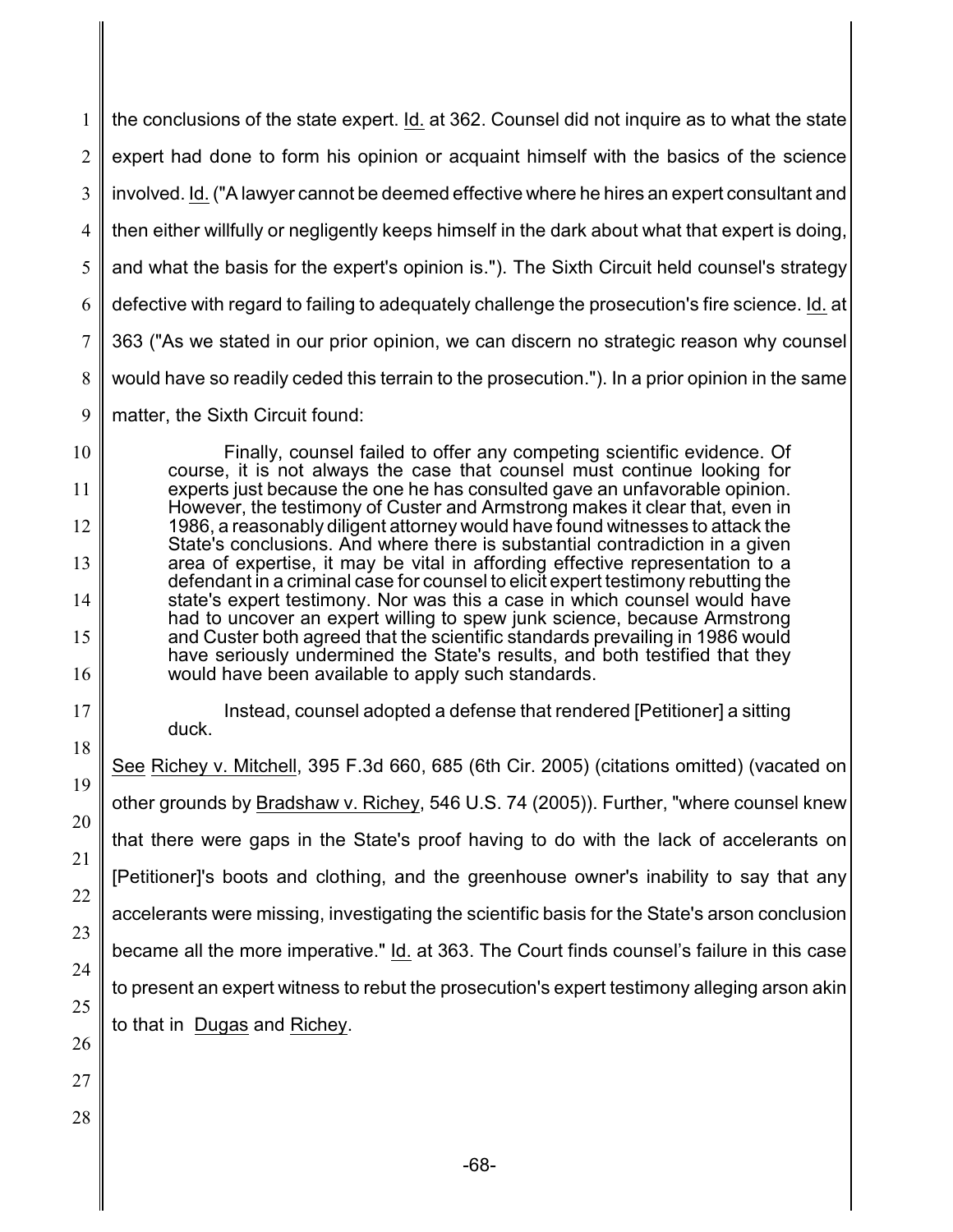|                | (f)<br>Why Not Call an Expert?                                                                                                                                                                          |
|----------------|---------------------------------------------------------------------------------------------------------------------------------------------------------------------------------------------------------|
| $\overline{2}$ | As noted above, the singular importance of the state's fire science evidence, the                                                                                                                       |
| 3              | certainty it would be presented, its known vulnerabilities, and the crucial need to attack it                                                                                                           |
| $\overline{4}$ | convincingly were well known to defense counsel. The issue here is whether it was                                                                                                                       |
| 5              | ineffective assistance of counsel to attack it solely by way of cross-examination and                                                                                                                   |
| 6              | argument and without calling a rebuttal expert.                                                                                                                                                         |
| 7              | Declarations from defense counsel suggest at least three reasons for not calling                                                                                                                        |
| 8              | Myronuk to testify at trial two:                                                                                                                                                                        |
| 9              | 1. Despite his expertise, Myronuk was perceived as having a negative demeanor; <sup>40</sup>                                                                                                            |
| 10             | 2. Myronuk's expertise was spread too thin; <sup>41</sup> and,                                                                                                                                          |
| 11             | 3. By cross-examining Evers on Myronuk's testimony from trial one, Myronuk's                                                                                                                            |
| 12             | opinions were put before the jury and defense counsel was permitted to argue them                                                                                                                       |
| 13             | without having to subject Myronuk to cross-examination or impeachment by rebuttal                                                                                                                       |
| 14             | experts. $42$                                                                                                                                                                                           |
| 15             |                                                                                                                                                                                                         |
| 16             | $40$ Trial counsel explained in declarations that Myronuk was not presented at the second trial<br>because his demeanor was off-putting. (Rien Decl. at 2.) ("[A] substantial number of the jurors were |
| 17             | disinclined to believe the defense arson expert, [Myronuk] - not because his application of scientific                                                                                                  |

<sup>18</sup> 19 principles to the case was wanting – but because his demeanor while testifying distracted from the substance of his testimony."); (Traback Decl. at 2.) ([Myronuk] had an unquestionable academic grasp of the subject matter of his testimony, but a demonstrable inability to communicate that expertise in an effective way for the average juror.")

28

20

 $^{41}$  "Dr. Myronuk's expertise was spread fairly thin during the course of the first trial in that he testified not only as to the cause and origin of the fire," but to other key issues in the case as well. (Answer at 94.)

<sup>22</sup> 23 24 25  $^\mathrm{42}$  Defense counsel asserts that the cross-examination introduced all the needed testimony of Myronuk and that "Evers conceded the accuracy of much Dr. Myronuk's work and findings." (Rien Decl. at 4.) That claim is not supported by the record. Usually when asked about Myronuk's opinions, Evers' response merely acknowledged that the statements attributed to Myronuk accurately reflected Myronuk's testimony. He did not endorse it. (See e.g., RT 8651 8681; 8697; 8720.) Furthermore, when directly asked, Evers flatly denied that Myronuk's testimony caused him to change his opinion that the fire was intentionally set:

<sup>26</sup> 27 Q. And now that you've had the opportunity to examine all of the facts upon which you agree with Dr. Myronuk, all of the facts that you disagree with Dr. Myronuk, and all of the facts that you may not be aware of that Dr. Myronuk may have testified to, does his opinion in any way change your opinion?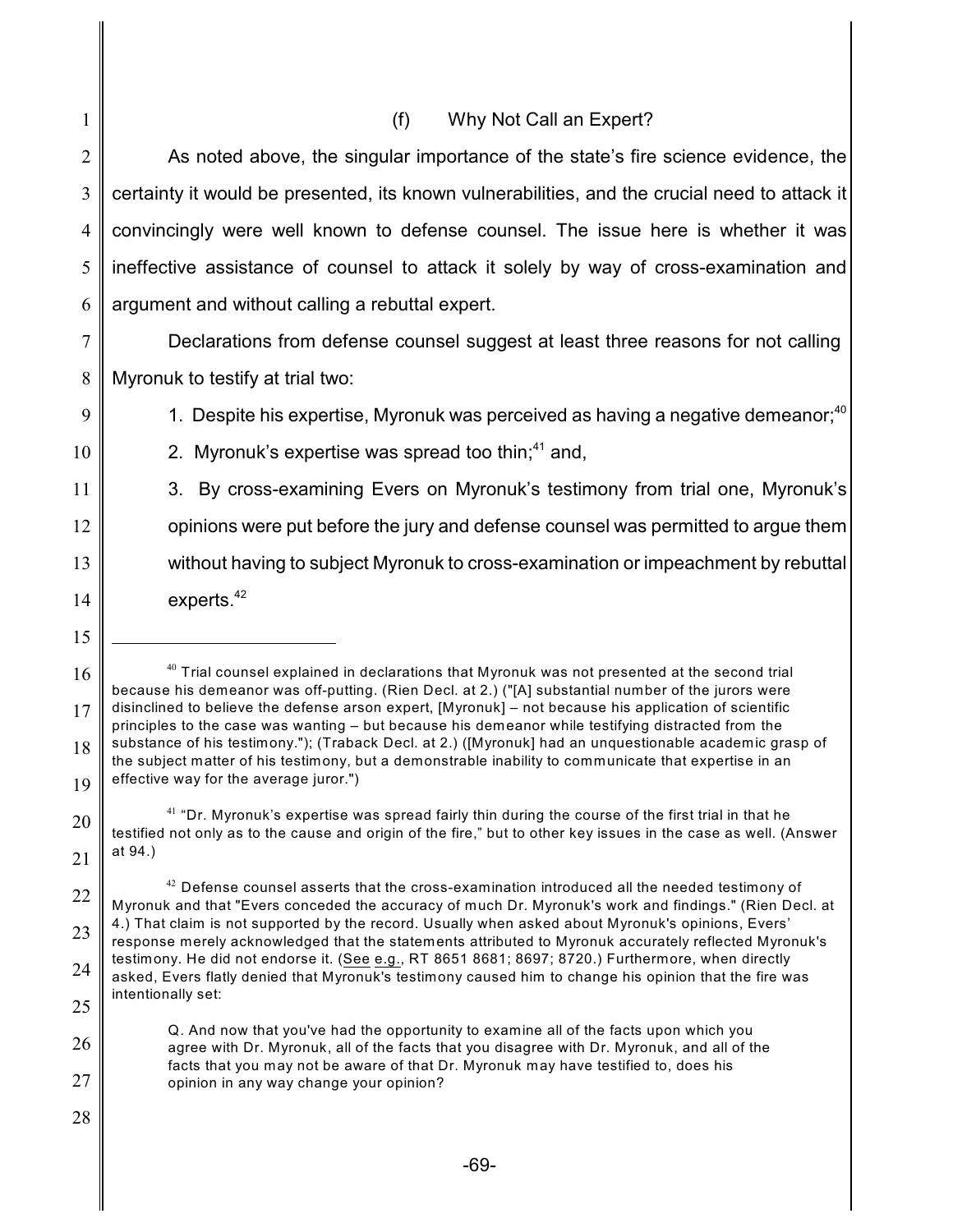1 2 3 Each of these justifications has an air of reasonableness about it. However, each must be evaluated in the context of the others, the case as a whole, and other options available.

4 5 6 7 8 The Court appreciates the counter-productiveness of a less than effective witness and counsel's desire to avoid exposing such a witness to cross-examination and rebuttal. However, counsel's declarations suggest that Myronuk's deficiencies left not calling him to testify as the only reasonable alternative. Other choices, however, were objectively preferable.

9 10 11 12 Counsel had ample time - a year - between the first and second trial in which to work with Myronuk to try to help him appreciate and overcome communications problems. Failing that, he could have engaged a professional to undertake the task for him.<sup>43</sup> Failing that, he could have hired an alternative expert, or if more appropriate, a supplemental expert.

13 14 15 16 17 18 In the abstract, believing Myronuk fell short at trial one without pursuing other alternatives at trial two appears objectively unreasonable. As discussed below, it appears more so where defense counsel promises the jury that the expert will be called, then does not call him or even explain to the jury why he was not called, thereby inviting the ridicule here suffered at the hands of opposing counsel as well as the possible resentment generated in jurors who had been promised otherwise.

19 20 In conclusion, it must be said that the more reasonable choice in this case was to improve, supplement or replace Myronuk, not abandon him and his testimony.

21

- 22
- 23

24

25

- (2) *Resting Without Presenting a Defense Case* (a) Prosecution Burden Met?
- In the second trial, defense counsel concluded that the prosecution had not proven
- A. No.

26 (RT 8725.)

 $^\mathrm{43}$  A internet search will reveal no shortage of jury consultants or other such professionals.

28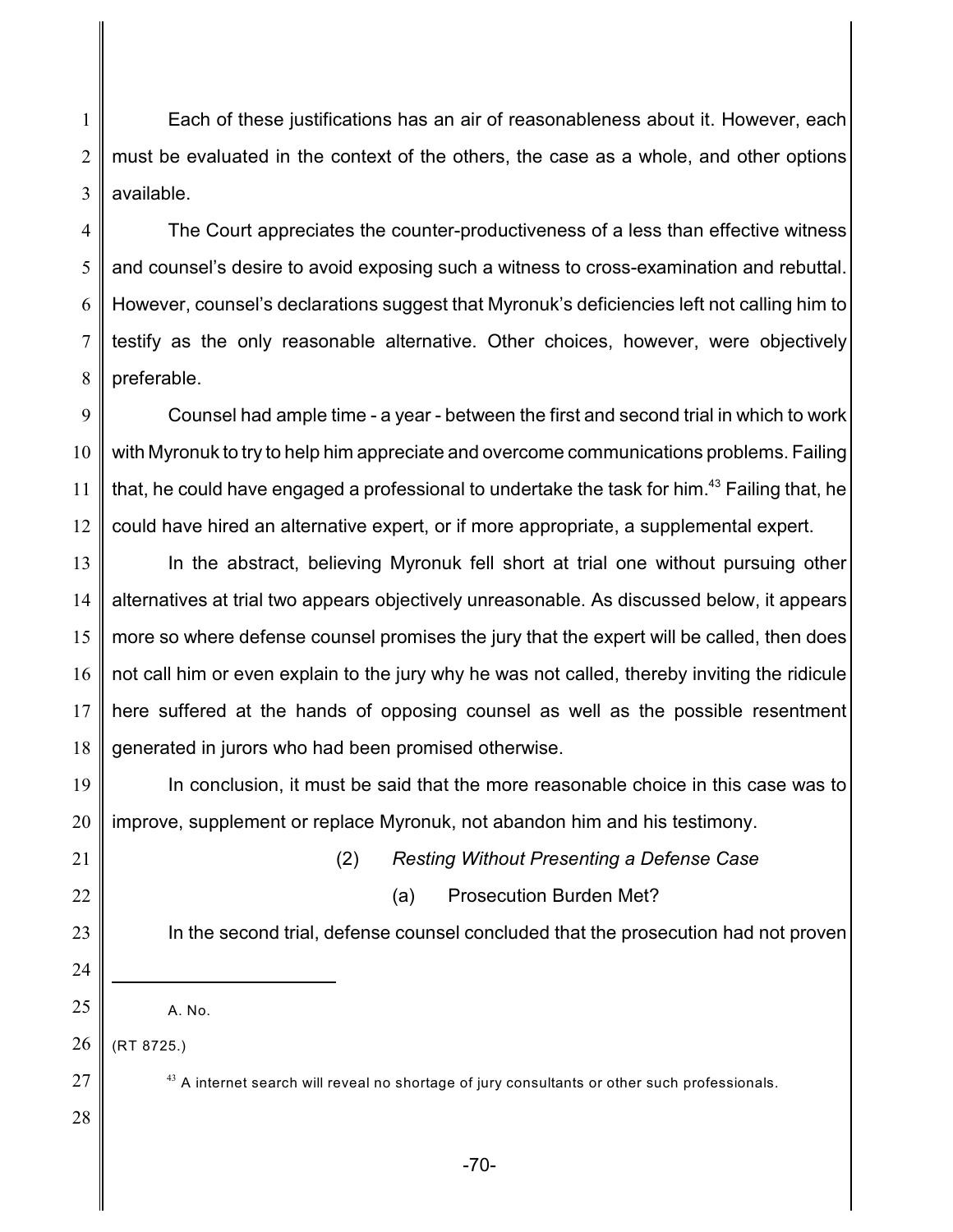1 2 3 its case beyond a reasonable doubt and so rested without calling any witnesses. (RT 8935-36; see also Rien Decl. at 4.) The court must ask whether such a strategy was objectively reasonable in the circumstances of this case.

4 5 6 7 8 9 10 11 12 At the second trial the prosecution presented a case nearly identical to that presented at the first trial. Trial counsel had defended that first trial by presenting several witnesses, including an arson expert, to rebut the theories presented by the prosecution. The jury hung, eleven to one for guilt. Eleven jurors at the first trial found the prosecution's case persuasive of Petitioner's guilt even after hearing exculpatory evidence presented by the defense. The prosecution's evidence, even when rebutted, nearly convinced all jurors at the first trial of Petitioner's guilt beyond a reasonable doubt. Even Respondent acknowledges that the "evidence supporting Petitioner's conviction for arson and murder was strong." (Answer at 23.)

13 14 15 16 17 18 19 20 21 22 23 24 Counsel nevertheless later deemed the same evidence so lacking as to be insufficient to establish guilt beyond a reasonable doubt. Counsel concluded that his crossexamination of the government's witnesses had sufficiently created reasonable doubt. According to Rien's declaration, he concluded that Sandoval and Reuscher's testimony were "effectively neutralized" and the cross-examination of Evers allowed Petitioner's counsel to introduce all the required testimony of Myronuk without presenting him or subjecting him to cross-examination. (Rien Decl. at 4.) This Court's review of the crossexamination at both trials does not reveal how the second cross-examination of Sandoval and Reuscher was any more effective than at the first trial. Sandoval's testimony was effectively questioned at both trials and a jury instruction addressed many of the points made by Loftus at the first trial. $44$  Cross-examination alone cannot be said to have effectively undermined Reuscher's expert testimony. Counsel did question Reuscher regarding

28

<sup>26</sup> 27  $^{44}$  With respect to Sandoval, this Court previously concluded that no reasonable juror would credit Sandoval's identification of Petitioner based on the "many uncertainties, contradictions, and inconsistencies in her testimony and in the various reports of it." (Limitations F&R at 80-81.)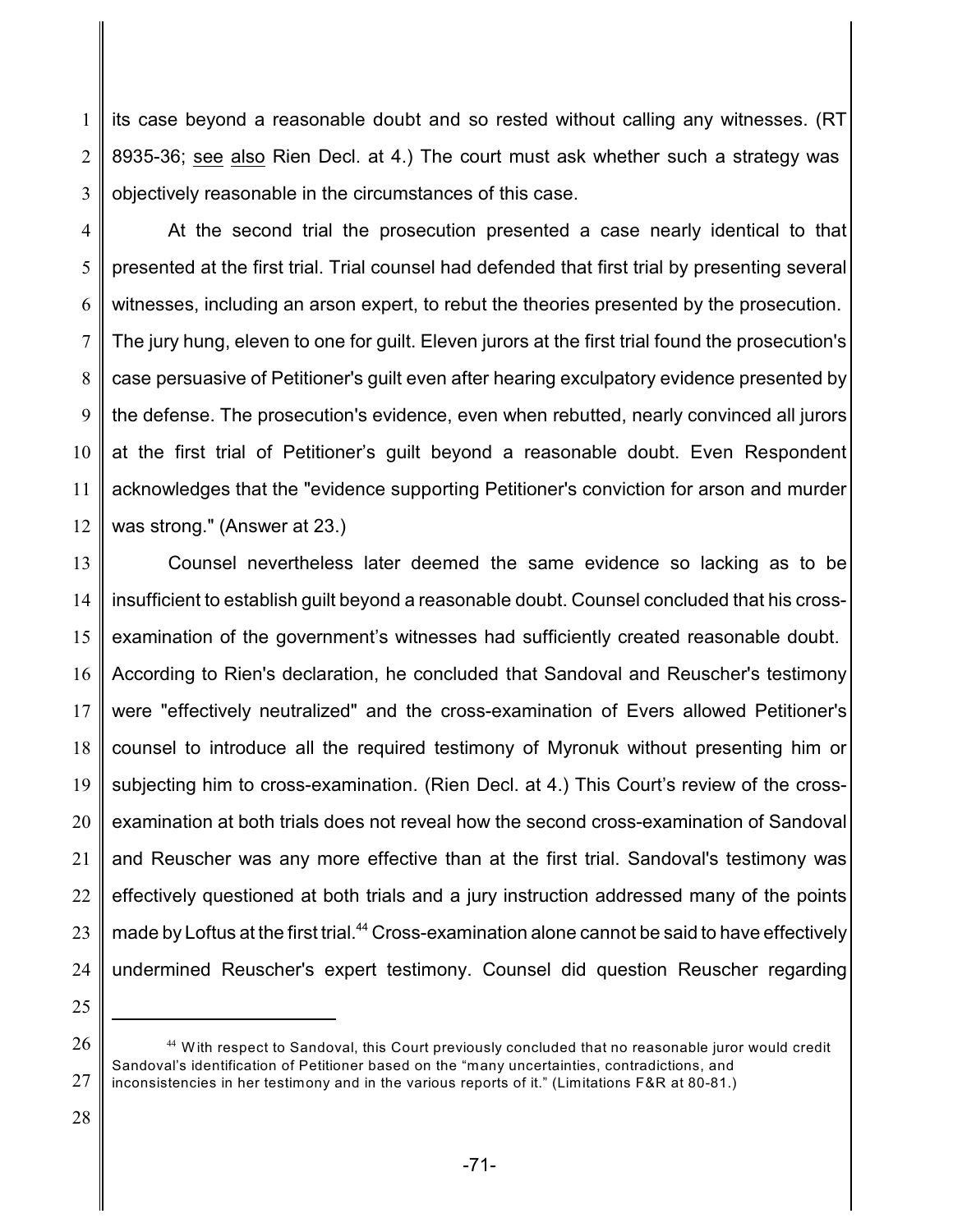1 2 3 4 5 inconsistences in his testimony and suggest that his opinions were based on an incomplete investigation. However, the goal was to undermine scientific theories and conclusions which Reuscher adamantly defended. Absent an explanation from a defense expert as to why Reuscher's conclusions were not scientifically sound, it is difficult to believe that defense counsel's cross-examination and argument could successfully undermine them.

6 7 8 The Court is unable to identify an objectively reasonable basis for believing that defense counsel's cross-examination of the state's witnesses so negated the prosecution's case as to convince a jury the government had not met its burden.

9

### (b) Effects of Failure to Call Expert

10 11 12 13 The Court has already discussed the importance in this case of the scientific evidence and the relative advantages and disadvantages of calling a defense expert to rebut prosecution experts. Here, we consider the likely effect on the jury and the outcome of the case of not calling an expert.

14 15 16 17 18 19 20 21 22 Despite Myronuk's allegedly negative demeanor, something created reasonable doubt in the first trial and lead to a hung jury. Moreover, his testimony apparently had been considered persuasive enough to induce the prosecution to call three witnesses in rebuttal of Myronuk: Donald Patch, a supervisor at Pacific Gas and Electric; Steven Bauer, a special agent and certified fire investigator for the Bureau of Alcohol, Tobacco and Firearms ("ATF"); and John DeHaan, a forensic scientist who previously worked for the Alameda County Sheriff's Department, California Department of Justice, and the ATF. (RT 3952, 3970, 4005.) These witnesses made rebuttal points but also some concessions to Petitioner's case.<sup>45</sup> In addition, the prosecution devoted substantial time in closing

<sup>23</sup>

<sup>24</sup> 25 26 27  $^{45}$  Patch testified that he did not see any signs of corrosion on the flex pipe delivering gas to the stove, but could not examine the brass flex connector to the flex pipe because it was missing. (RT 3964; 3968-69.) He admitted that brass flex connectors had been discontinued because of the danger of leaking caused by corrosion. (Id.) Bauer testified regarding his experience in conducting experiments involving gas explosions. (RT 3972.) DeHaan testified that in his expert opinion a gas leak would likely cause either a localized flame or a large forceful explosion. (RT 4008-09; 4013-16.) During cross-examination, DeHaan admitted that a fire investigation handbook that he authored cautioned investigators to consider real-life occurrences, such as currents and temperature differentials which may redistribute vapors and cause them to come in contact with an ignition source when determining the flow and ignition of gasses: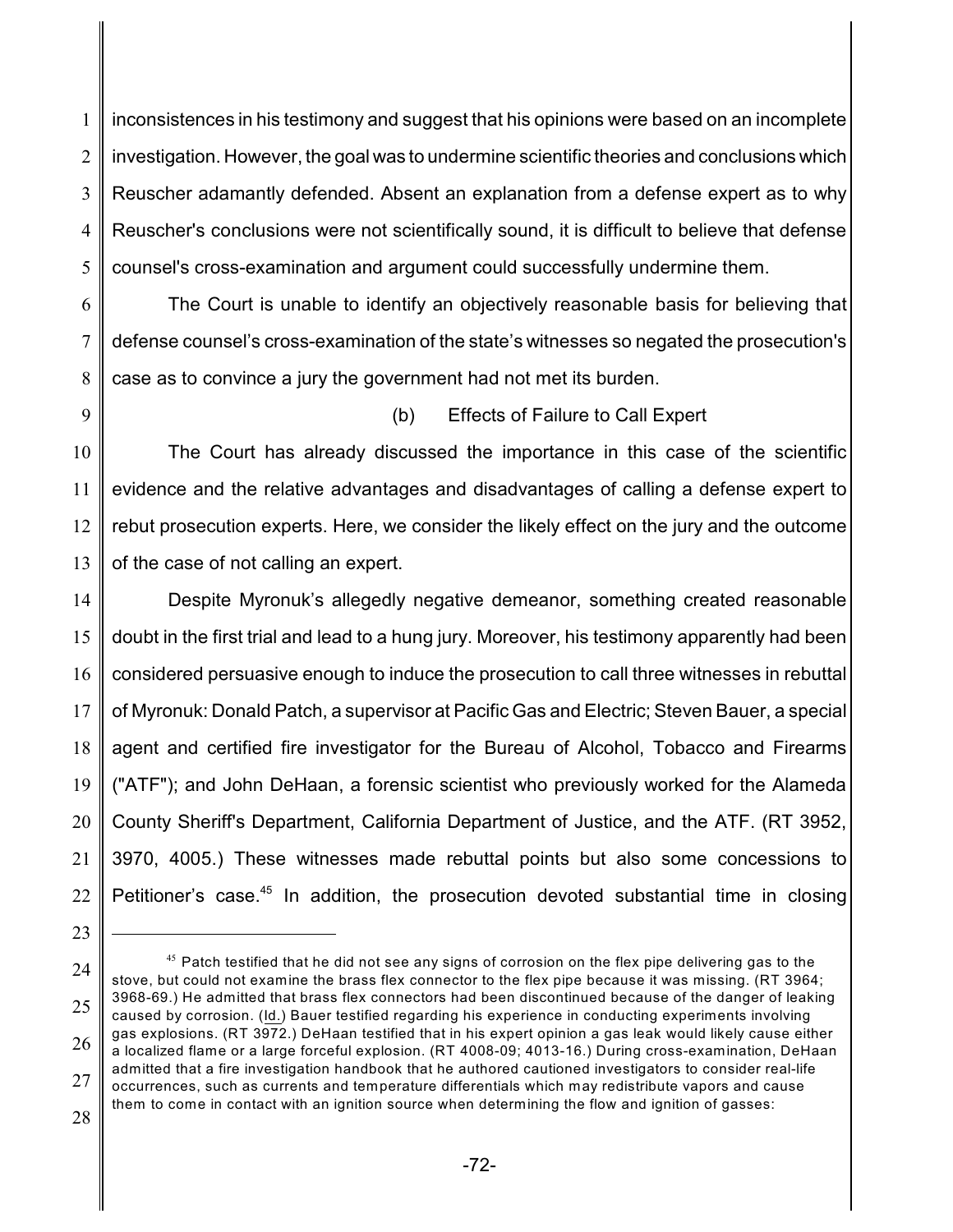1 2 arguments to proffering reasons why Myronuk's testimony should not be believed. (See e.g., RT 4091-93, 4099, 4249-50, 4254, 4259, 4266-67, 4280, 4285-91.)

3 4 5 6 7 8 9 10 11 Cross-examination of Evers regarding Myronuk's testimony and opinions was very likely helpful to Petitioner's case. However, not presenting Myronuk as a witness deprived the jury of the ability to gauge his credibility and took away his opportunity to explain and justify his conclusions. California jury instructions direct jurors to assess and compare the credibility of expert witnesses in determining whether to rely on a given expert's testimony. Trial counsel deprived the jury of the tools with which to do so. In closing, the prosecution took advantage of the failure to call Myronuk and instructed the jury that it could disregard his opinions as lacking credibility because they were unexposed to the light of crossexamination and the jury's evaluation of his credibility.

12 13 14 It is difficult to understand how, in a capital murder case so dependent on scientific evidence, where a jury hung after hearing a qualified defense expert with poor demeanor, counsel could determine that presenting no expert witness would result in a better outcome.

16 17

18

19

20

21

22

15

(c) Failure to Call Defense Witnesses - Promises Breached, Credibility Lost

At the first trial, counsel presented, in addition to Myronuk, an expert to question the reliability of Sandoval's testimony, a financial expert to explain that Petitioner was not financially desperate, a forensic psychiatrist to describe the unstable mental history of the adult victim (and hence plant a seed that perhaps she had started the fire), and several lay

<sup>23</sup> 24 25 "W hen assessing real-world distribution of vapors, the effects of temperature and air currents must not be overlooked. Mechanical activities such as a fan, furnace, operating machinery, or even someone walking will stir vapors into mixtures throughout a room. The draft created by a water heater, furnace burner, or open window may be enough to redistribute vapors and may draw them into contact with an open-flame ignition source at the same time." (RT 4021-23.)

<sup>26</sup> 27 "The alert investigator must be aware of all of these influences, including timer or thermostatcontrolled equipment that may cycle on with no one in attendance, distributing and circulating vapors and possibly providing an ignition source as well." (RT 4022.)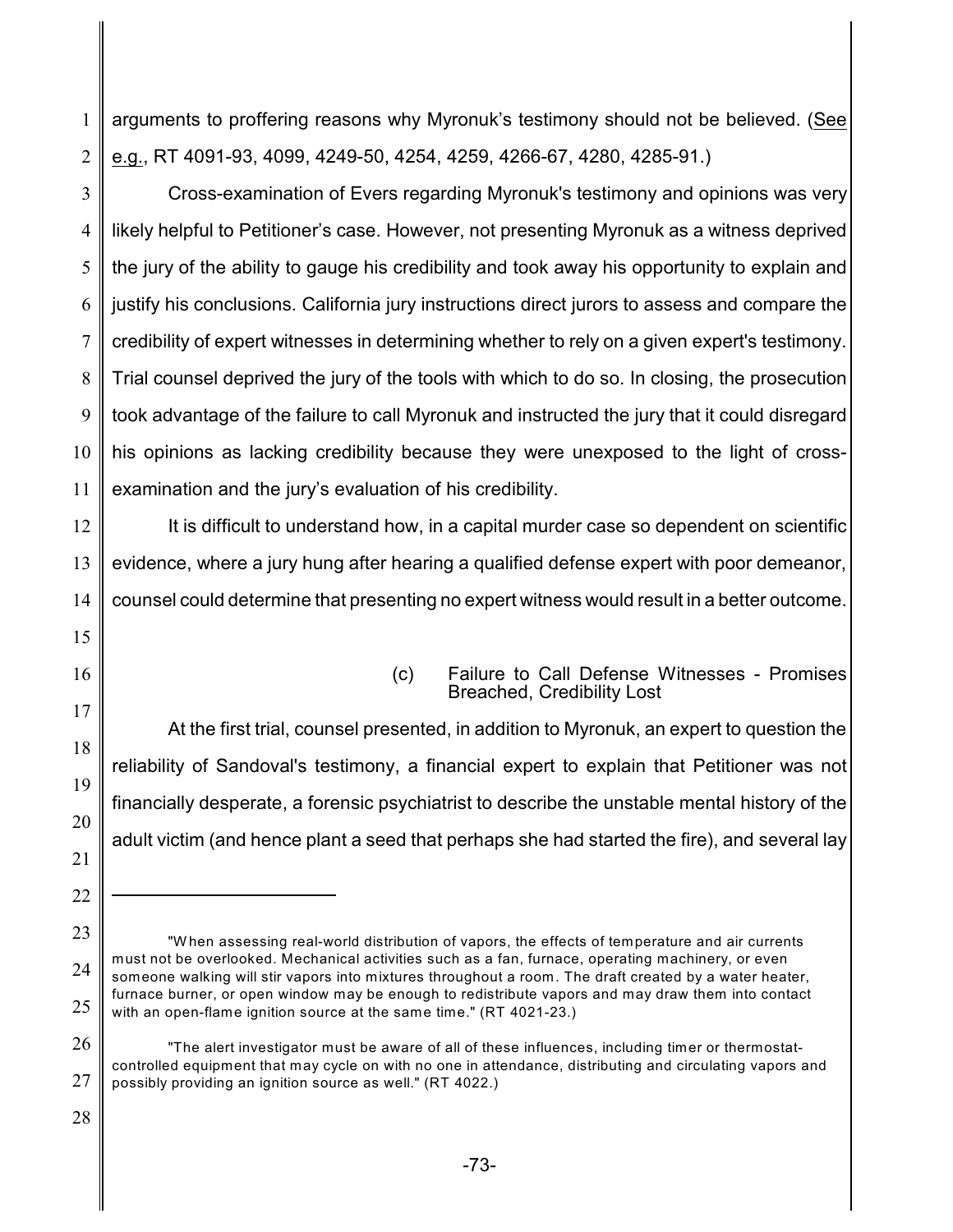1 2 witnesses to show that Petitioner lacked any motive to commit the offense and otherwise to undermine the prosecution's theory of the case.

3 4 5 6 7 8 This Court respects the wide latitude that must be given trial counsel to decide which, if any, witnesses to call at trial. Even a mistaken decision in that regard does not necessarily reflect ineffective assistance of counsel. That which hindsight reveals to have been error can very well have resulted from simple, unavoidable human frailty brought to the fore by a very intense and demanding litigation environment in which judgment must be exercised on the spur of the moment.

9 10 11 12 13 14 15 16 17 18 19 However, given the experience of trial one, no such ad hoc judgements were necessary here. A very detailed defense strategy had been developed, previewed and presented, with at least some success, to the first jury. That strategy was then suddenly, without any real change in the case, abandoned. In such a circumstance, the Court must examine the totality of the circumstances to determine if it was reasonable to reject the planned approach and gamble so much in a case in which a man's life hung in the balance. To make such a determination, the Court must look not only at the reasons offered by defense counsel for not presenting a case, but also the costs paid for implementing such a strategy. These include not only the above-described failure to rebut prosecution experts, but also the cost of breaching promises made in the opening statement and failing to offer any reasonable explanation for that breach.

20 21 22 23 24 In his opening, trial counsel promised he would call several witnesses to rebut the prosecution's case. He described in detail testimony to be provided by the defense's fire expert. He promised he would affirmatively show Petitioner's factual innocence. As noted, trial counsel then called one witnesses out of turn and rested without presenting a defense or without explaining the change.

25 26 27 Courts more frequently find the failure to call a witness to be of concern when counsel has promised the jury it would present a witness. Madrigal v. Yates, 662 F. Supp. 2d 1162, 1183 (C.D. Cal. 2009) ("[T]he record does not demonstrate any tactical reason for

28

-74-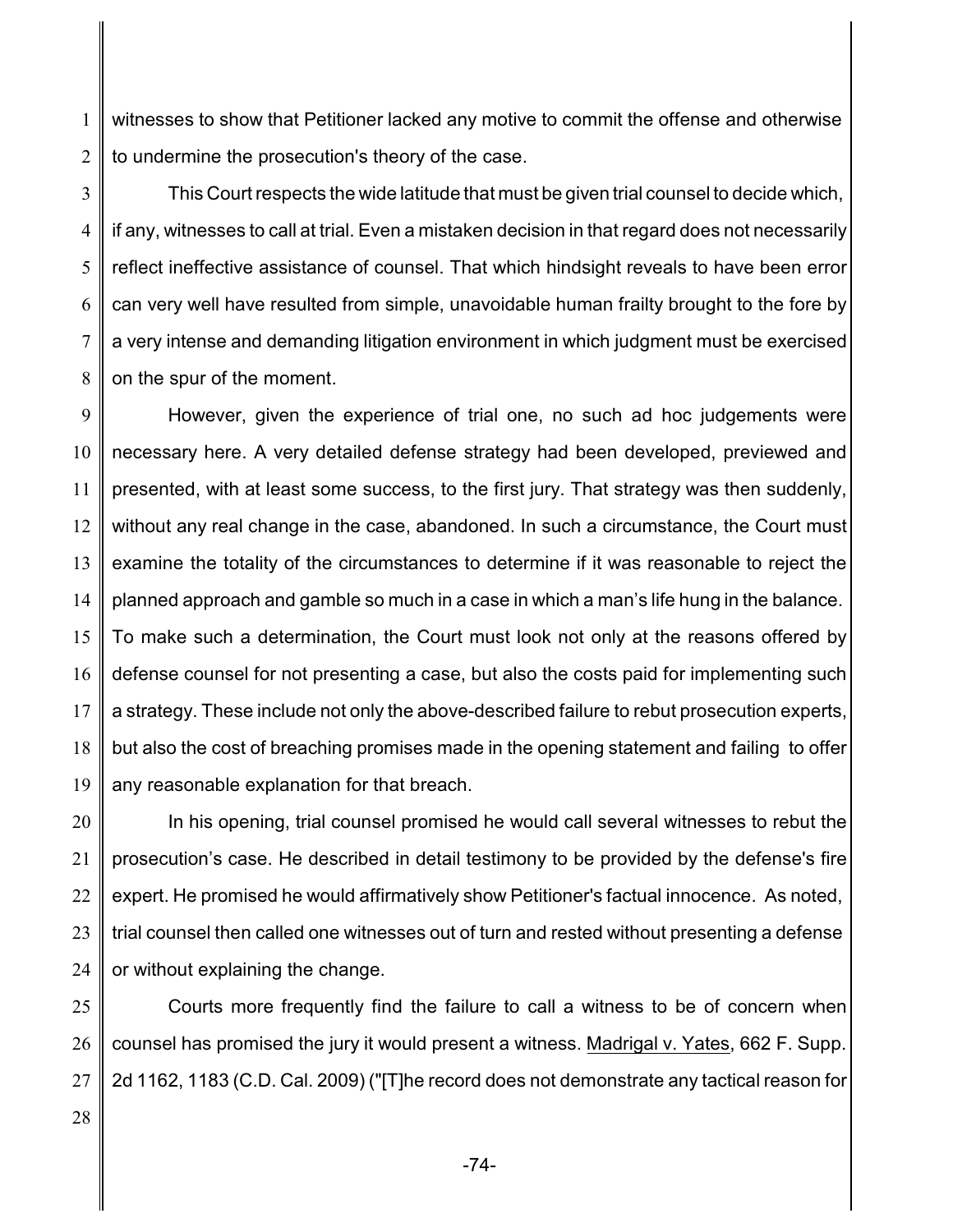1 2 3 4 5 6 7 8 9 10 11 Stein to announce to the jury that he would call his client to testify on his own behalf and then subsequently change his mind."); Ouber v. Guarino, 293 F.3d 19, 27 (1st Cir. 2002) ("Neither the state court nor the [Respondent] has managed to identify any benefit to be derived from such a decisional sequence, and we are unable to see the combination as part and parcel of a reasoned strategy."); Anderson v. Butler, 858 F.2d 16, 18 (1st Cir. 1988) (Even "if it was . . . wise [not to have the witness testify] because of the damaging collateral evidence, it was inexcusable to have given the matter so little thought at the outset as to have made the opening promise."); United States ex rel. Hampton v. Leibach, 347 F.3d 219, 259 (7th Cir. 2003) ("Making such promises and then abandoning them for reasons that were apparent at the time the promises were made cannot be described as legitimate trial strategy.").

12 13 14 15 16 While there are no Ninth Circuit cases directly addressing the issue of ineffective assistance of counsel arising from a broken promise to present testimony, two California district courts have relied on cases from other circuits to find ineffective assistance of counsel in such circumstances. See Madrigal, 662 F. Supp. 2d at 1183-1185; Williams v. Woodford, 859 F. Supp. 2d 1154, 1170-1171 (E.D. Cal. 2012) (Kozinski, J. Presiding).<sup>46</sup>

17 18 19 20 21 22 23 In Madrigal, the court found that petitioner was prejudiced by counsel's failure to call him as a witness after promising the jury in the opening statement that he would do so. Madrigal, 662 F. Supp. 2d at 1183-1185. The jury did not get to hear petitioner explain that he was at work at the time of the charged shooting or his theory that another person committed the crime instead. Id. The court found that the prosecution presented a weak case, and therefore the error in failing to have petitioner testify was greatly exacerbated. Id. In Williams, the court found that counsel's failure to present petitioner and two of his

24 25 friends as alibi witnesses, after promising to do so in the opening statement, was deficient performance under Strickland. Petitioner was charged with murder. Had he and his friends

26

28

 $\rm ^{46}$  Alex Kozinski, Chief Circuit Judge for the Ninth Circuit Court of Appeals, sat by designation in this matter originating from this district.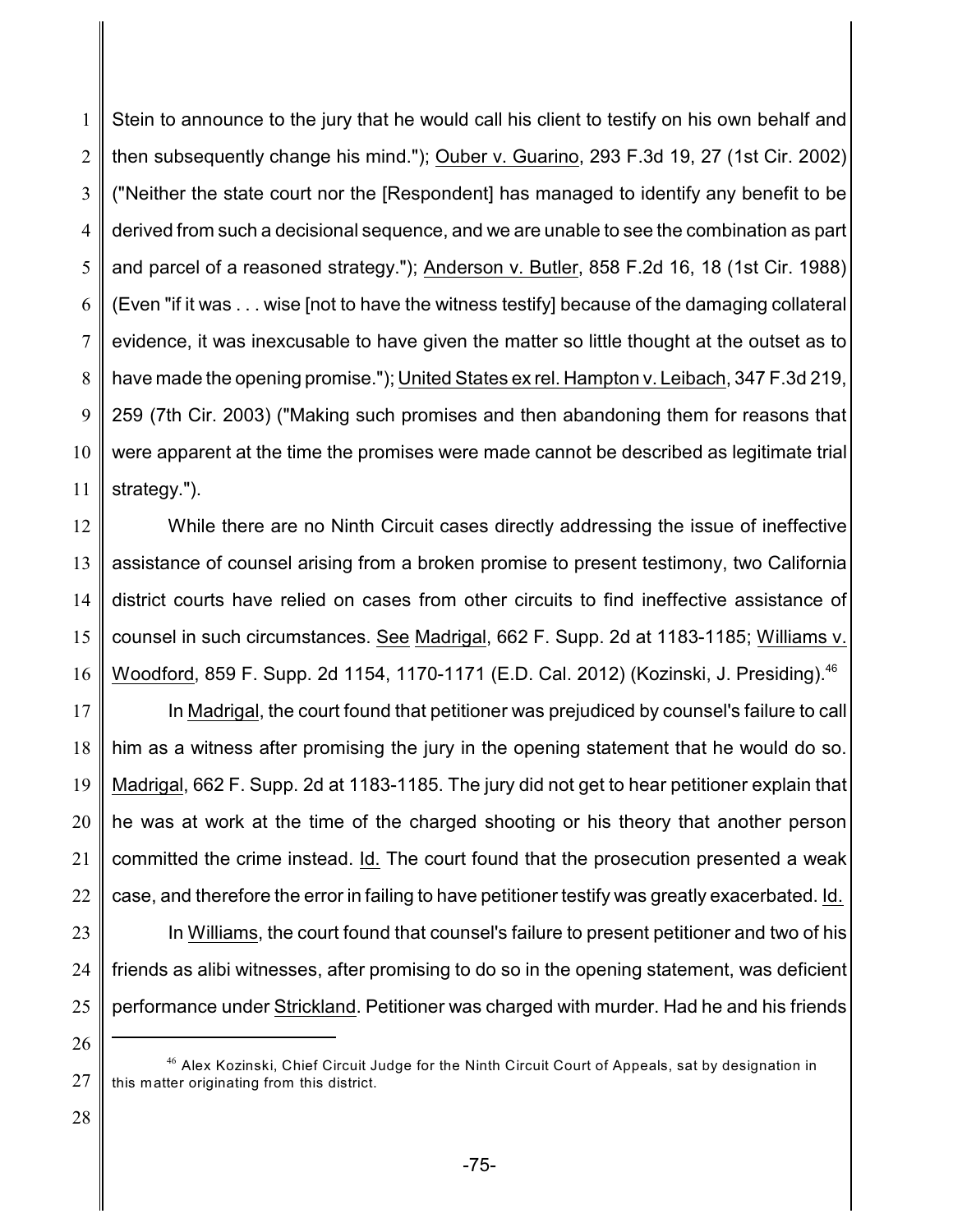1 2 3 4 testified, he would have described how he was shopping at Wal-Mart when his apartment was robbed and was at home later the next day when the alleged burglar was found dead. Williams, 859 F. Supp. 2d at 1162-63. Counsel also explained how petitioner would cast doubt on physical evidence linking petitioner to the victim. Id.

5 6 7 8 9 10 11 12 13 14 15 16 17 18 19 In determining deficient performance, California District Courts have relied on decisions from several Courts of Appeal. The First Circuit has held that "defense counsel's repeated vow that the jurors would hear what happened from the petitioner herself . . . in conjunction with his subsequent decision to advise the petitioner against testifying" was "indefensible" and deficient under Strickland. Ouber, 293 F.3d at 27-28. ("When a jury is promised that it will hear the defendant's story from the defendant's own lips, and the defendant then reneges, common sense suggests that the course of trial may be profoundly altered. A broken promise of this magnitude taints both the lawyer who vouchsafed it and the client on whose behalf it was made."). The First Circuit found a defense counsel's unfulfilled promise during an opening statement to present key expert psychiatric witnesses to be deficient performance. Anderson, 858 F.2d 16; see also United States v. Gonzalez-Maldonado, 115 F.3d 9, 15 (1st Cir. 1997) ("A defendant's opening statement prepares the jury to hear his case. If the defense fails to produce promised expert testimony that is critical to the defense strategy, a danger arises that the jury will presume that the expert is unwilling to testify and the defense is flawed.").

20 21 22 23 The Third Circuit has likewise found "[t]he failure of counsel to produce evidence which he promised the jury during his opening statement that he would produce is indeed a damaging failure sufficient of itself to support a claim of ineffectiveness of counsel." McAleese v. Mazurkiewicz, 1 F.3d 159, 166 (3rd Cir. 1993).

24 25 26 27 The Seventh Circuit has been critical of counsel creating expectations in the minds of jurors when promising to present witnesses and failing to follow through, finding that counsel's promises caused further harm than the failure to present a given argument or testimony alone. The Court explained that, "[w]hen counsel failed to produce the witnesses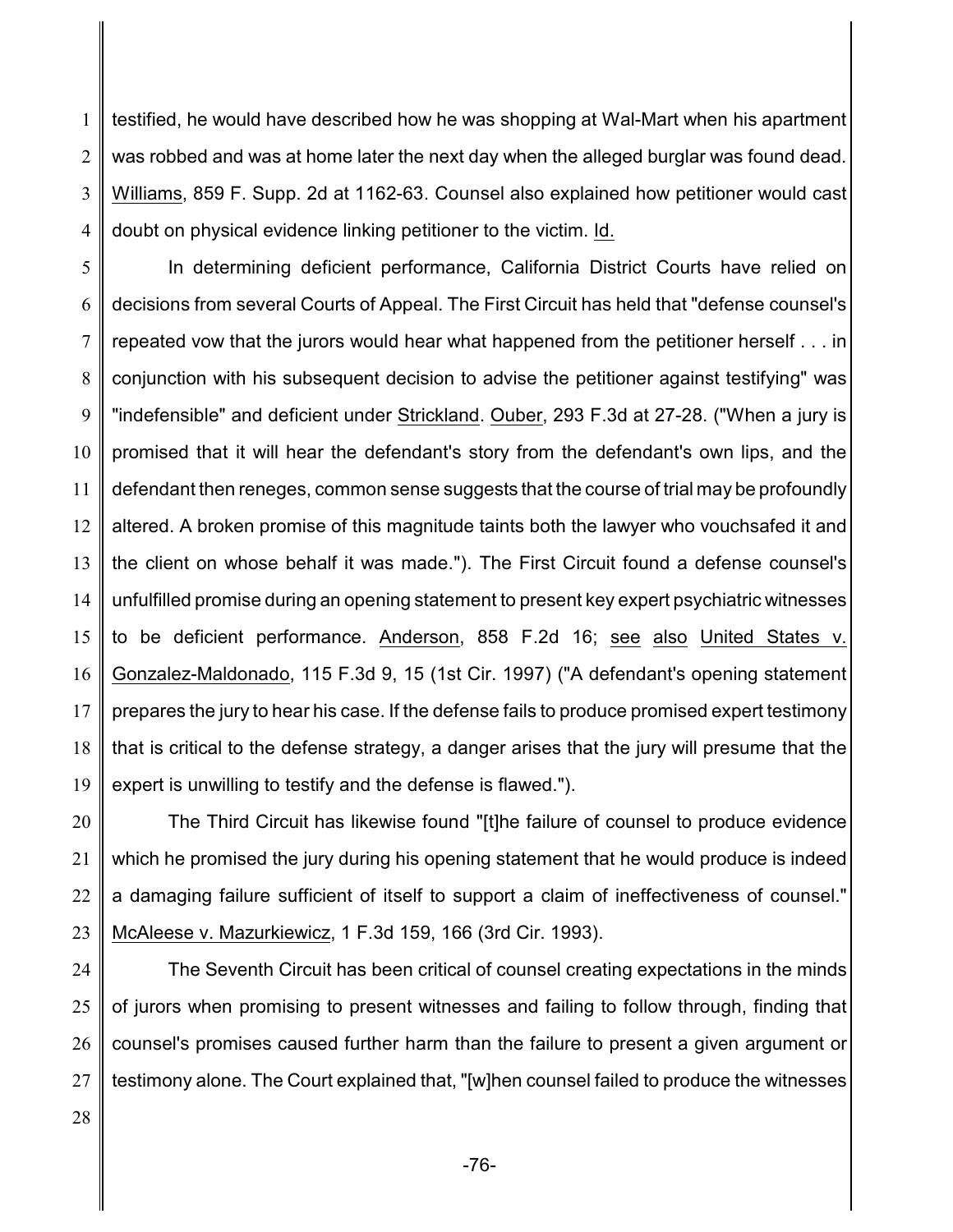1 2 3 4 5 6 7 8 9 10 11 to support this version, the jury likely concluded that counsel could not live up the claims made in the opening." Harris, 894 F.2d at 879; Leibach, 347 F.3d at 259 ("Making such promises and then abandoning them for reasons that were apparent at the time the promises were made cannot be described as legitimate trial strategy. Promising a particular type of testimony creates an expectation in the minds of jurors, and when defense counsel without explanation fails to keep that promise, the jury may well infer that the testimony would have been adverse to his client and may also question the attorney's credibility. In no sense does it serve the defendant's interests.") Furthermore, "[t]hose broken promises themselves supplied the jury with reason to believe that there was no evidence contradicting the State's case, and thus to doubt the validity of [petitioner]'s defense." Leibach, 347 F.3d at 260.

12 13 14 15 16 17 18 19 20 21 22 23 24 25 26 27 Based on the above described authority, Judge Kozinski found Williams' counsel to have been constitutionally deficient. Williams, 859 F. Supp. 2d at 1162-63. He explained, "In marked contrast to counsel's opening statement, which consists largely of promises of the exculpatory evidence he would present, his summation consists entirely of trying to poke holes in the prosecution's case. Either strategy may be appropriate, depending on the case. But priming the jury for the former and delivering only the latter is a recipe for failure." Id. at 1170. Prior to trial, counsel had extensive conversations with the judge and prosecutor regarding the defendant testifying. Id. at 1163. Despite the defendant's desire to take the stand, counsel was concerned that his testimony would be heavily impeached and could be admissible against defendant regarding other crimes, as defendant was a drug dealer. Id. Regardless, during the opening statement, counsel promised the jury that the defendant would testify. Id. "By promising the jury that [defendant] would testify, and would do so as to specific facts, the lawyer raised certain expectations in the jurors' minds, expectations that would count heavily against [defendant] when they went unfulfilled." Williams, 859 F. Supp. 2d at 1164. ("When a defendant's own lawyer causes jurors to wonder why he did not testify, this is a self-inflicted wound that's bound to undermine a defendant's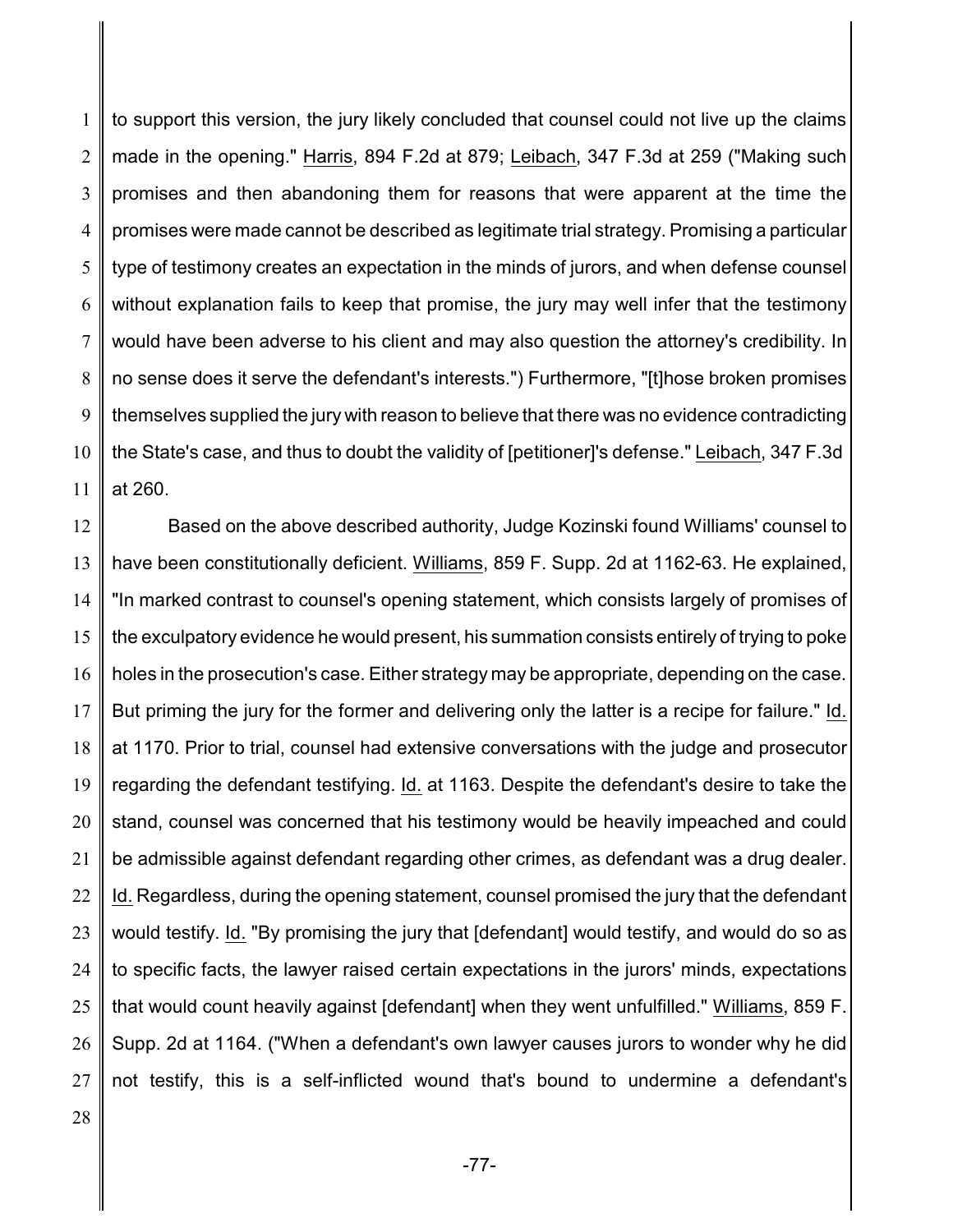#### presumption of innocence.") The court continued:

A promise in the opening statement that a witness will testify in a certain way is a pact between counsel and jury: He commits to present certain proof in exchange for the jury's implicit promise to keep an open mind until he has an opportunity to do so. Jurors take such commitments seriously and feel betrayed when the promise goes unfulfilled, especially if there's no explanation.

Id. at 1167. Finally, Judge Kozinski noted that the "jury will draw negative inferences from the unexplained absence of the promised testimony, and these inferences will fill any gaps that might otherwise exist in the prosecution's case." Id. at 1170.

For similar reasons, the court in Madrigal found counsel's performance deficient. That performance was of even greater concern as the "prosecution's case against [p]etitioner was weak," and in a "borderline case, such as this one, even a relatively small error is likely to tilt the decisional scales." Madrigal, 662 F. Supp. 2d at 1185 (citing Ouber, 293 F.3d at 33). Accordingly, the court held counsel's failure to present promised testimony to be a "monumental" and "egregious" error and that counsel's deficient performance prejudiced petitioner. Id.

In the present case, trial counsel promised the jury that an expert would testify that the fire was an accident, explain why it was an accident, and rebut claims by the prosecution experts that physical evidence proved arson. These remarks were not made casually in passing. Counsel repeatedly made unambiguous assertions regardingthe expert and how his testimony was highly relevant to the threshold question of whether the fire was intentionally set and a crime committed.

As a result of trial counsel's failure to present an arson expert as promised, the jury had only prosecution expert's theories (challenged on cross-examination) regarding arson. As in Williams, the unfulfilled expectations that counsel created in the jurors' minds likely had a negative effect on the jurors' deliberations and "left the strong inference that everything [the promised defense expert] failed to deny must, in fact, be true." Williams, 859 F. Supp. 2d at 1164. The prosecution told the jury that they could "throw out" Myronuk's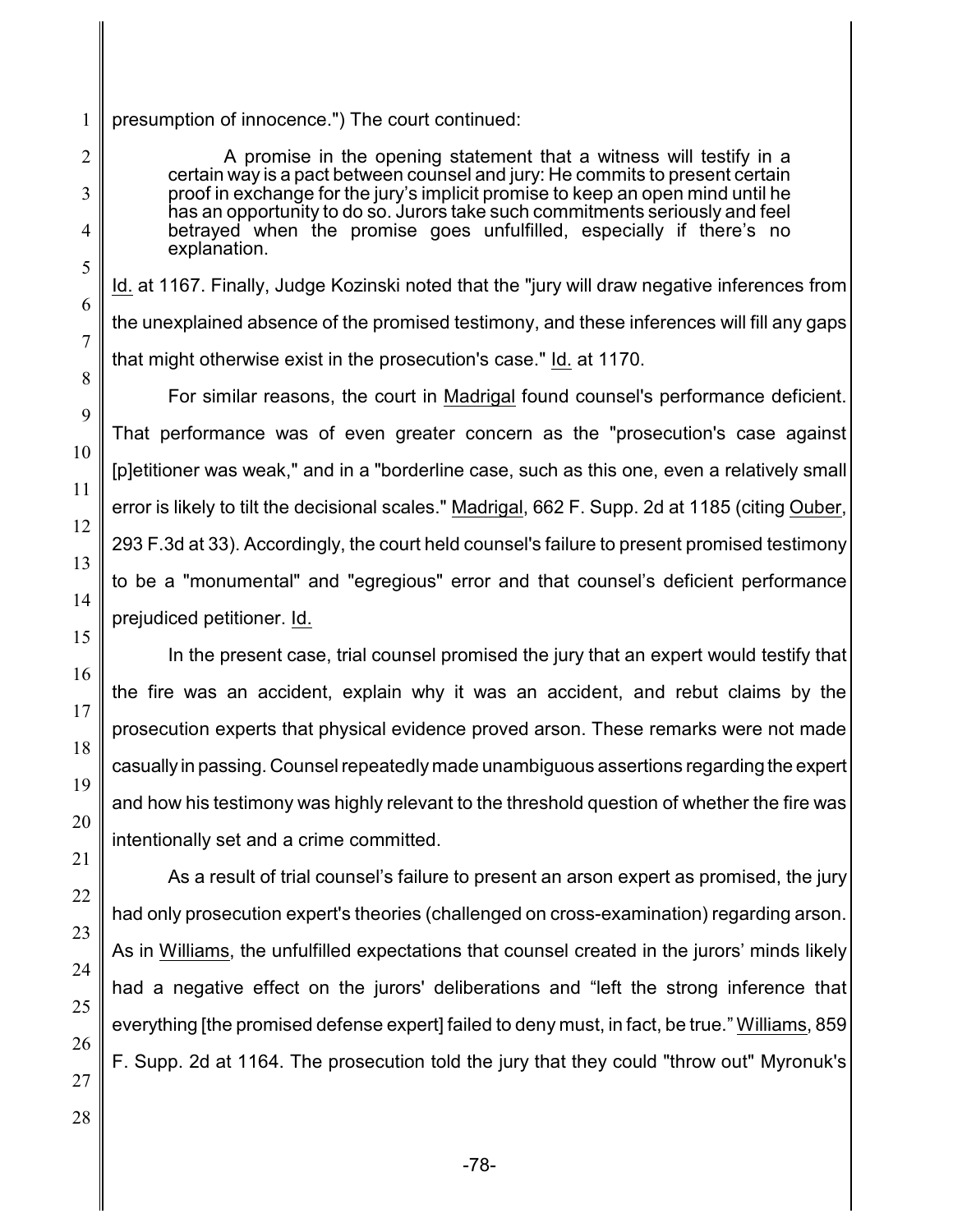1 2 testimony as lacking credibility solely based on his failure to appear and subject himself to cross-examination. (RT 9020.) (See also ECF No. 1-14 (Ex. N) at  $12.14$ <sup>7</sup>

3 4 5 6 7 8 Respondent's assertion that counsel's conduct was reasonable based on feedback from "jurors from the first trial" lacks merit since, as noted, defense counsel was well aware of the importance of expert testimony and of Myronuk's shortcomings long before the second trial. He had ample time to prepare a reasonable response and to do so before promising the jury he would call Myronuk. He could, instead, have advised the jury of his intent to introduce Myronuk's testimony through cross-examination of Evers.

9 10 11 12 13 One can only then assume that trial counsel changed strategy during the second trial. If so, he did so for reasons which remain undisclosed and unidentifiable. Regardless, by promising to present Myronuk and then not doing so, defense counsel created an easy opening for the prosecution to attack the credibility of both Myronuk and the defense and gave the jury reason to disbelieve and distrust defense counsel.

14 15 16 In addition to Myronuk, the other defense witnesses were ready and available to testify to the same exculpatory testimony they had provided at Petitioner's first trial. Counsel does not explain why they were not called.

17 18 19 20 21 Specifically, several defense witnesses were to be called to undermine Hope Warner's testimony about an alleged confrontation between Petitioner and Michelle Jones. At closing, defense counsel spent significant time attempting to impeach her credibility (RT 9113- 9119), but was not able to do so through use of promised testimony from Warner's employer, Russell Downing. (RT 3181-85.)

- 22
- 23

Also, despite promising to present Petitioner's girlfriend to show that she

24

<sup>25</sup>  $^\mathrm{47}$  Petitioner provided an unsworn report of interviews of jurors after the conclusion of the case. At least one juror commented that jurors were shocked, mad, and angry that the defense did not present any witnesses. Based on its inadmissability, the Court shall not rely on the statements in determining if counsel's performance was effective. Fed. R. Evid. 606(b)(2); Capps v. Sullivan, 921 F.2d at 262.

<sup>26</sup> 27 W hether the actions of counsel were objectively reasonable must be based on the potential to adversely affect the jury. A showing that the jury was actually upset based on counsel's actions is not required. (See Pet., Ex. N, ECF No. 1-14 at 12.)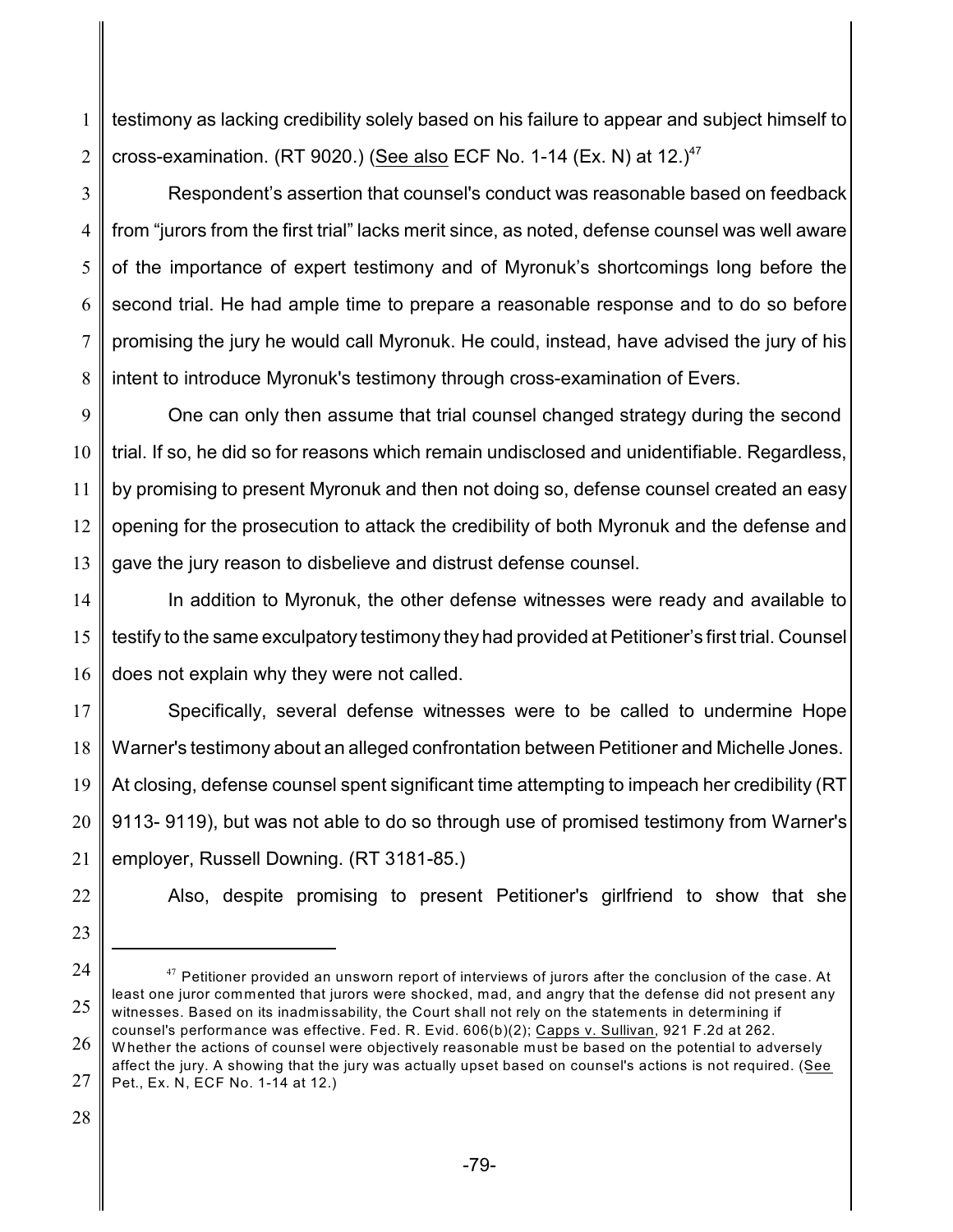1 2 3 4 accompanied Petitioner to the Greek Consulate and the UCSF Medical Center in San Francisco on the day of the alleged altercation with Warner, counsel did not do so. (RT 3336-3341.) Counsel also lost the use of testimony from Daniel Jones, Jr.'s teacher to show that Daniel was in school at the time of the incident. (RT 3196-97.)

5 6

7

8

Thus, not only was counsel's strategy to undermine Warner's credibility hampered by his decision not to present rebuttal witnesses, the jury was left to ponder why defense counsel did not do what it had promised to do and call rebuttal witnesses. Few, if any, conceivable explanations reflect well on the defense.

9 10 11 12 13 14 15 16 17 18 19 Respondent argues that counsel made an "informed tactical decision" not to present witnesses based on counsel's assertions that they had raised significant doubt based on the cross-examination of the prosecution witnesses, and so could instead focus on the "failings of the prosecution's case." (Answer at 31.) Performance under Strickland is based on an objective standard and counsel's subjective reasoning is not relevant to determining if his conduct was objectively reasonable. $48$  See Cofske v. United States, 290 F.3d 437, 444 (1st Cir. 2002) ("The Strickland test . . . is an objective one; as long as counsel performed as a competent lawyer would, his or her detailed subjective reasoning is beside the point."). The Court has already explained that counsel's conclusion that reasonable doubt had been established was not reasonable in light of the effect of the same evidence on eleven of the twelve jurors in the first trial.

20 21 22 23 24 25 Respondent does suggest possible reasons for the decision not to present other defensive witnesses. (Answer at 31-32.) Respondent argues that Petitioner's financial expert did not dispute the figures used by the prosecution's expert even though he disagreed with the ultimate conclusion; that it was reasonable not to call Petitioner's son or girlfriend because they were inherently biased; that Petitioner's worker's compensation attorney's testimony regarding his monetary recovery was speculative; that Downing and

26

<sup>27</sup>  $^{48}$  Except perhaps insofar as to invite the Court to consider explanations for the reasonableness of counsel's conduct that had not occurred to it.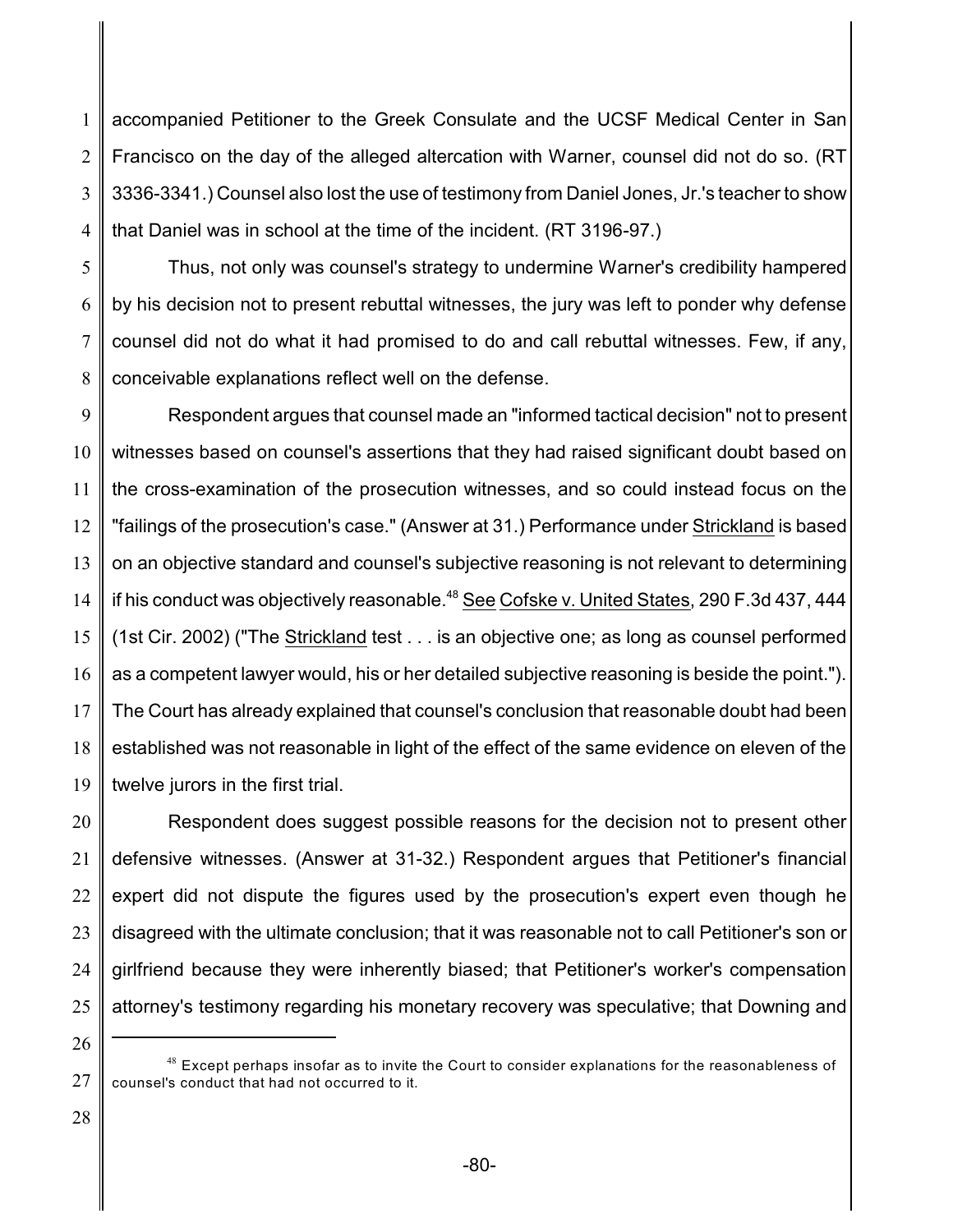1 2 3 4 5 6 7 8 9 10 11 Crain only challenged Warner's credibility and did not contradict what she testified she observed; and that Rosenthal's testimony regarding Michelle Jones's psychiatric history would not be well received as it blamed the victim for the fire. (Id.) Such points of course required consideration by trial counsel and by this court. Indeed, most every witness likely has some credibility issue, attribute or mannerism that might detract from his or her testimony, yet many still provide favorable testimony even when it is susceptible to criticism. On the other hand, sometimes the negatives outweigh the benefit of calling the witness to testify. It seems unlikely that such negatives arose with regard to each and every one of the witnesses identified by defense counsel, but even if it had, a careful balancing of the benefit and detriment of calling or not calling them had to have been made. There is no indication any such balancing occurred here.

12

(d) Petitioner's Endorsement of Trial Strategy

13 14 15 16 17 18 19 20 21 22 23 24 Respondent argues that Petitioner's deferred to and joined in his counsel's decision not to call witnesses. Even accepting as true counsel's disputed averment that Petitioner "enthusiastically endorsed" Counsel's "bold suggestion" to forgo calling witnesses (Rien Decl. at  $5$ <sup>49</sup> such endorsement does not excuse an otherwise unreasonable decision by counsel. The Supreme Court has held that a determination of the reasonableness of conduct under Strickland is not negated where a petitioner voluntarily follows counsel's unreasonable advice. See Lafler v. Cooper, 132 S. Ct. 1376, 1390 (2012) (finding counsel's advice that defendant accept plea deal constituted ineffective assistance of counsel despite defendant's voluntary decision to follow counsel's advice.). Here, too, Petitioner's assent to counsel's objectively unreasonable decision not to present a defense, especially after promising to do so, is not relevant to determining counsel's effectiveness. Petitioner was uneducated in the law and relied on counsel's advice. His willingness to accept counsel's

25

<sup>26</sup> 27  $^\mathrm{49}$  Petitioner, in his own declaration, states that he was "deeply concerned" about counsel's representation, specifically the decision not to present witnesses, but "was inexperienced in the law, and assumed that [counsel] knew best." (Souliotes Decl., Pet., ECF No. 1, Ex. T.)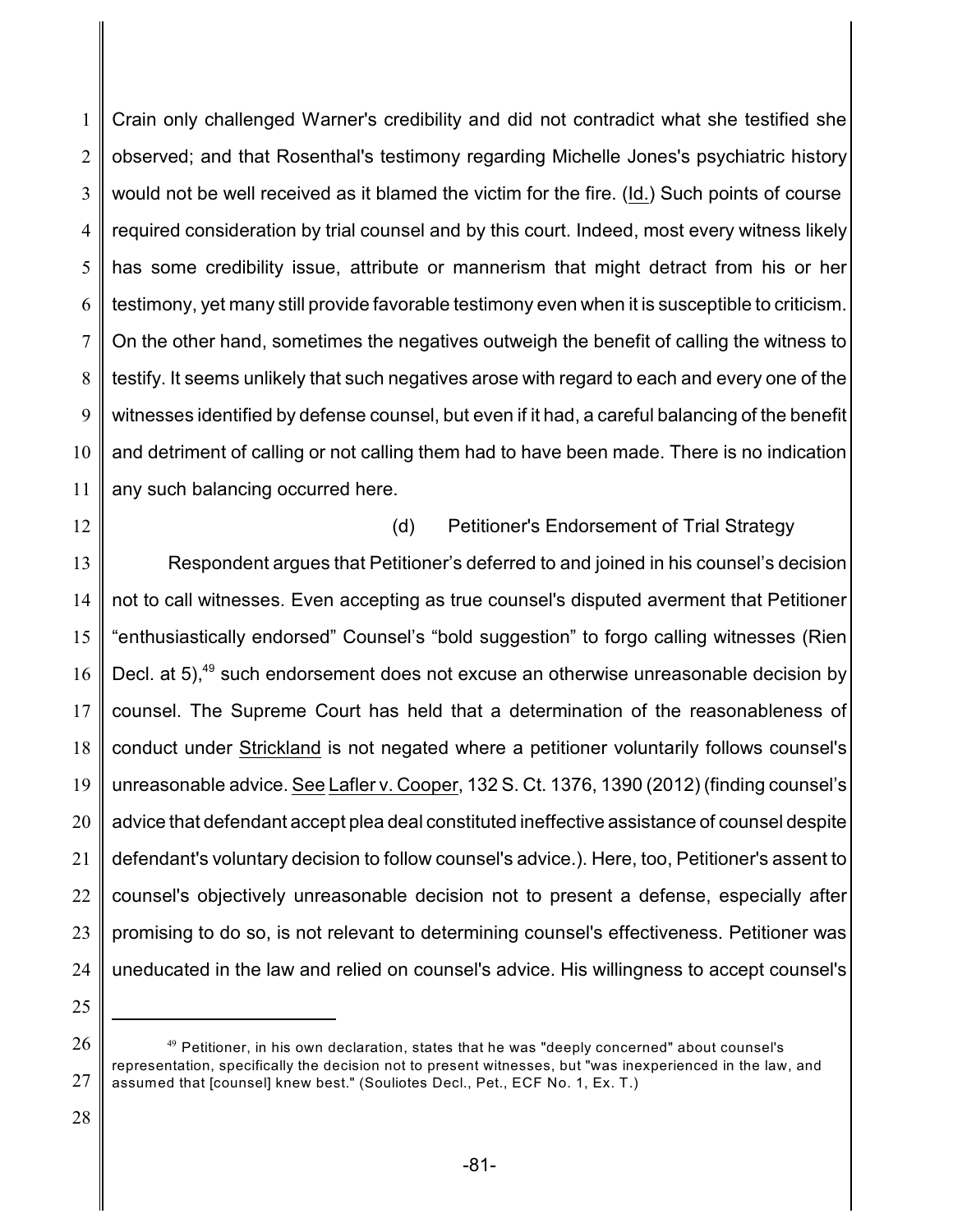1 decision does not make that decision any more or less reasonable.

2 3 4 5 6 7 8 9 10 11 12 13 14 According to all of the evidence presented to the Court, Petitioner vigorously proclaimed his innocence. (See Rien Decl. at 3.) ("[W]e had embarked on an all-or-nothing strategy dictated by Mr. Souliotes' absolute insistence that he was innocent. This position never wavered throughout my two year association with and representation of him; a position he had maintained with his family and friends and to police investigators."); (Pet., Ex. S. (Christiansen Decl. ¶ 11.)) ("Mr. Souliotes had consistently maintained his innocence throughout my representation of him."); (Pet., Ex. U (Souliotes Decl.)) ("I have always maintained my innocence of these crimes.") Accordingly, Petitioner insisted that counsel zealously argue his innocence. (Rien Decl. at 3.) ("Consequently, there was no middle ground to argue anything but absolute innocence to the jury.") Despite Petitioner's desire to present a defense based on his factual innocence and despite trial counsel's awareness of Petitioner's desires, counsel persuaded Petitioner to rely instead on a defense based on the prosecution's failure to meet its evidentiary burden.

15 16 17 18 19 20 21 22 23 24 25 26 27 The Supreme Court has long have "referred to [the ABA Standards for Criminal Justice] as guides to determining what is reasonable." Rompilla v. Beard, 545 U.S. 374, 387 (2005); Wiggins v. Smith, 539 U.S. 510, 524 (2003); Strickland v. Washington, 466 U.S. at 688. According to the ABA's Standards of Criminal Justice, Part V, Control and Direction of Litigation (Standard 4-5.2(b)) states "(b) Strategic and tactical decisions should be made by defense counsel after consultation with the client where feasible and appropriate." It is difficult to reconcile why counsel, after explaining that there was "no middle ground" to argue anything but "absolute innocence" then proceeded to convince Petitioner otherwise. Counsel states that he was sensitive to his influence over Petitioner and how he views his role as one of creating options for the defendant, not making decisions for him. (Rien Decl. at 5.) But here, it is does not appear that this was a strategic choice Petitioner would choose to make. Even if Petitioner had made this decision to not present a defense, counsel's failure to warn Petitioner of the consequences of failing to deliver on promises was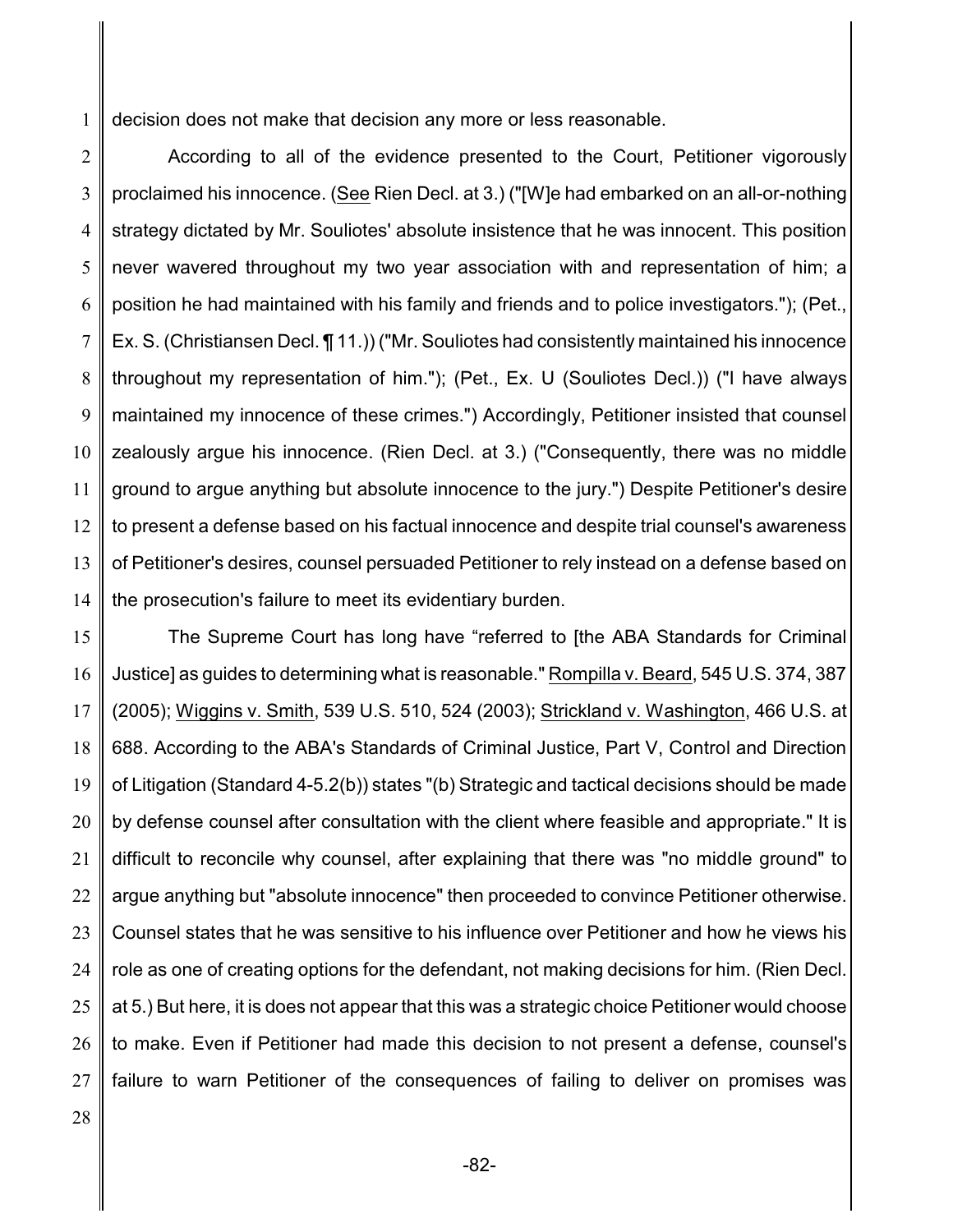1 objectively unreasonable.

2

#### c. Conclusion as to Effectiveness of Counsel

3 4 5 6 7 8 9 10 11 12 13 14 15 16 17 The state's expert testimony during the first trial was damning, but open to criticism and impeachment. Most of the groundwork necessary to identify flaws in the prosecution expert testimony had been undertaken by counsel and Myronuk at the first trial.<sup>50</sup> Thus all that remained to be determined in this regard for trial two was whether to again present expert rebuttal testimony. Failure to anticipate the need for and have ready an expert qualified to testify is not, however, at issue here. Myronuk had been consulted and called to testify at Petitioner's first trial. He was highly educated, well qualified in the field, and boasted very impressive credentials. Counsel at Petitioner's second trial was well aware of alternative theories and conclusions regarding the evidence at the scene of the fire. Since opinions of the prosecution's experts were pervious to attack and competent competing witnesses and theories were available, this Court must ask whether it was reasonable not to present such rebuttal evidence. In doing so, the Court recognizes that it is not necessary for every prosecution expert to be met with an opposing defense expert. Harrington v. Richter, 131 S. Ct. at 791. The Court also is mindful of its duty to presume the reasonableness of defense counsel's sound trial strategy.

18 19 20 21 As noted, defense counsel suggests that Myronuk's evidence was less than perfect and that many, if not all of the points of impeachment, were made through effective crossexamination and argument. But, as also discussed, such a scenario calls for a balancing of the perceived negatives of calling the witness against the negatives of not calling him and

- 22
- 23

<sup>24</sup> 25  $^{\mathfrak{so}}$  While defense counsel presented Myronuk in rebuttal at the first trial in an attempt to undermine the prosecution's expert's theories on cause and origin of the fire, it is very disturbing that in neither trial did Myronuk or counsel question Reuscher and Evers regarding NFPA 921 and the leading fire investigation guide which warns against relying on low burning, extremely hot fires, and pour patterns in post-flashover fires. David L. Faigman et al., Modern Scientific Evidence, §§ 26-2.1.3, 26-2.2.1 (1997)

<sup>26</sup> 27 (Describing NFPA 921 as the "industry standard for fire investigation" and noting that "[t]here are few fields where the ability of experts to disagree after viewing the same evidence is more of a problem that in fire investigation."). Petitioner raises this as his fourth claim of relief.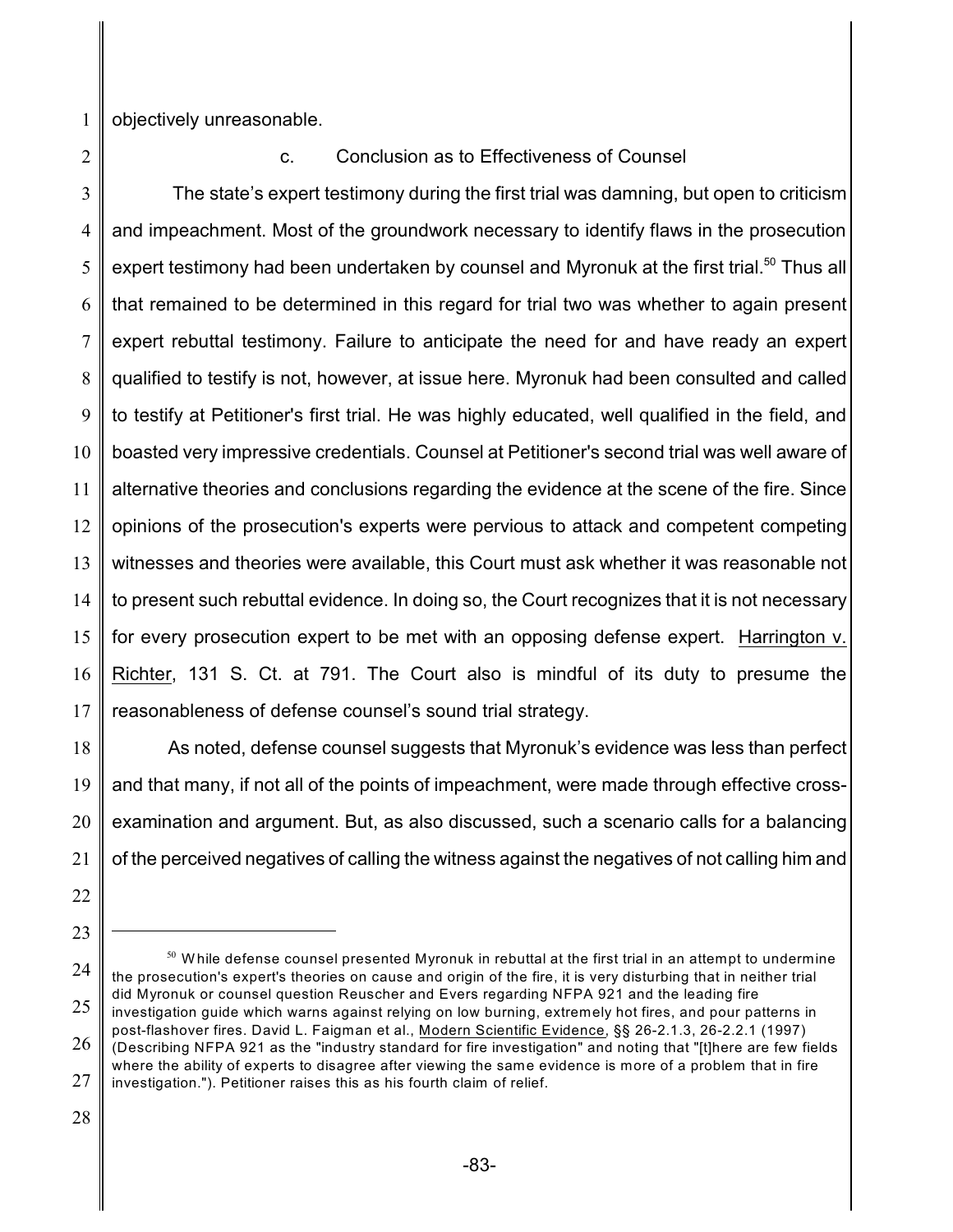1 2 exploration of other alternatives. $51$  There is no indication that any cost-benefit analysis or consideration of alternatives occurred here.

3 4 5 6 7 8 9 10 11 12 13 14 15 16 17 Counsel reportedly did consider potential negatives of calling Myronuk. Nothing indicates they considered the downside of not calling him.<sup>52</sup> Such a failure reflects ineffectiveness. The declaration and opinions of Mary Greenwood, submitted by counsel for Petitioner, are found to be well-qualified and persuasive evidence that Petitioner's counsels' decisions in regards to the fire expert were "unjustified and . . . lacking in sound legal foundation." (Decl. of Mary Greenwood, ECF No. 5.) The potential disadvantages of calling him were far less significant than the disadvantages of not calling him or at least carefully and persuasively explaining to the jury why he was not called. The significance of a failure to present expert witnesses when needed to attack forensic evidence has been noted. See, e.g., Duncan v. Ornoskie, 5 28 F.3d at 1235; Harris v. Reed, 894 F.2d at 878- 879. That significance is greater here where the threshold issue - was it arson? - turned on expert opinion, where the prosecution's experts were so steeped in practical experience after years of serving the public in a dangerous profession, and where they were so certain of their conclusions. Thus, the "aura of special reliability" (United States v. Blade, 811 F.2d at 465.) attaching to expert testimony likely was particularly strong here.

18 19 Nevertheless, counsel who relied heavily on his expert's opinions did not allow the jury to hear the expert explain or defend those opinions. Instead, by failing to follow through

<sup>20</sup>

<sup>21</sup> 22 23 24 25  $51$  In addition to the benefits identified in the cases discussed above, the Court's experience suggests advantages might also include consideration of the added weight jurors may give to testimony of someone who has impressive credentials and who may be designated by the court as an "expert"; the benefit of having such a person respond mid-case to claims of other experts and try to at least neutralize, if not destroy, them; the benefit of having such an apparently independent person first state (and also endorse and credit) arguments to be made by counsel at the close of trial; and the greater skepticism with which juries might view similar claims presented, whether on cross or closing, by an attorney who is expected to be focused first and foremost on winning his case.

<sup>26</sup> 27  $^{52}$  Curious that perhaps some other, as yet unidentified, consideration may have motivated this decision and the entire "defense rests" strategy, the Court invited the parties to propose offering further evidence on the ineffectiveness of counsel issues. Both responded that the Court had before it all the evidence it needed to consider.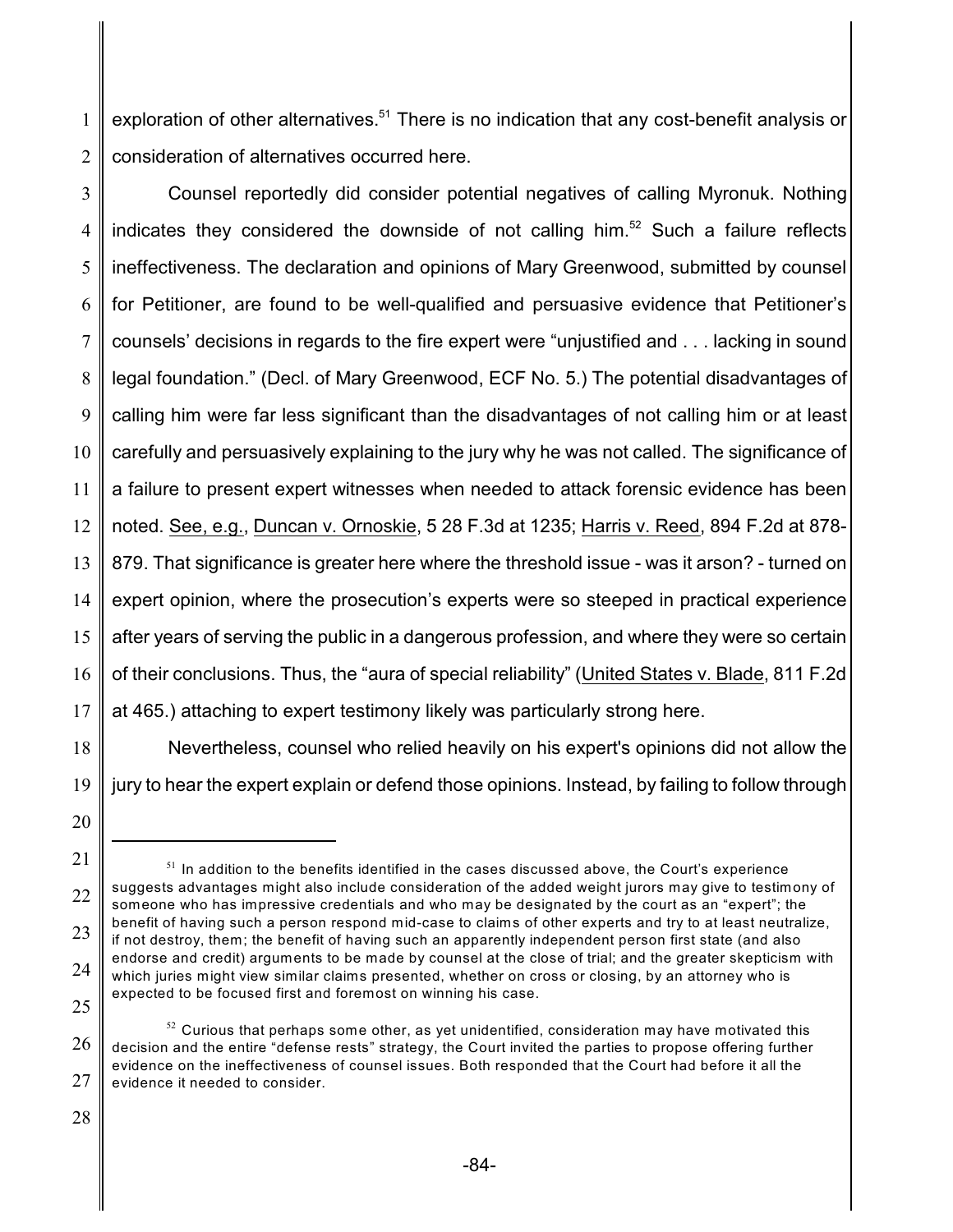1 2 on promises to present the expert, counsel invited very effective attacks on the credibility of the defense and the defendant.

3 4 5 6 7 8 9 10 11 Cases discussing the potential adverse repercussions of breaching promises to the jury have also been noted. A broken promise can taint both the lawyer and the client. Ouber, 293 F.3d at 27-28. The failure to present a promised expert on a key point creates the danger the jury will assume the expert is unwilling to testify and that the defense is flawed. United States v. Gonzalez-Maldanado, 115 F.3d at 15; see also Harris, 894 F.2d at 879; Williams, 859 F. Supp at 1162-63 (extended analysis of the consequences of such a broken promise.). Also, as noted, the risk that such an error will prove particularly monumental and egregious is more likely in a case where the remaining non-expert evidence is weak. (Madrigal, 662 F. Supp. 2d at 1185). This was such a case.

12 13 14 15 16 17 18 19 20 21 22 Counsel's strategic decisions are given deference. However, in this case where Petitioner faced the possibility of execution, where counsel had seen the benefit of presenting a defense in trial one, where the same witnesses were ready, willing and able to testify in trial two, and where trial counsel went to some length to describe who his witnesses would be and what they would say, his "bold" trial strategy of presenting no witnesses and no defense without giving a reasonable explanation for the change and for his failure to keep his promises cannot be justified on an objectively reasonable basis. (Rein Decl. at 5.) None of the explanations given by trial counsel or argued by Respondent are reasonably persuasive or objectively reasonable. Even disregarding the benefit of hindsight, the Court is unable to see in the information available to counsel at trial two any reasoned and reasonable justification for the radical, unexplained and fatal change in strategy.

23 24 25 26 27 While recognizing possible justification for not calling one or more of the other witnesses, calling them also offered potential advantages even if not all established the points they were called to make. Each had the potential to create a hurdle over which the prosecution would have to leap to earn the jury's confidence and verdict. Each might well have planted at least a seed of doubt in the prosecutions's case. Any one of those seeds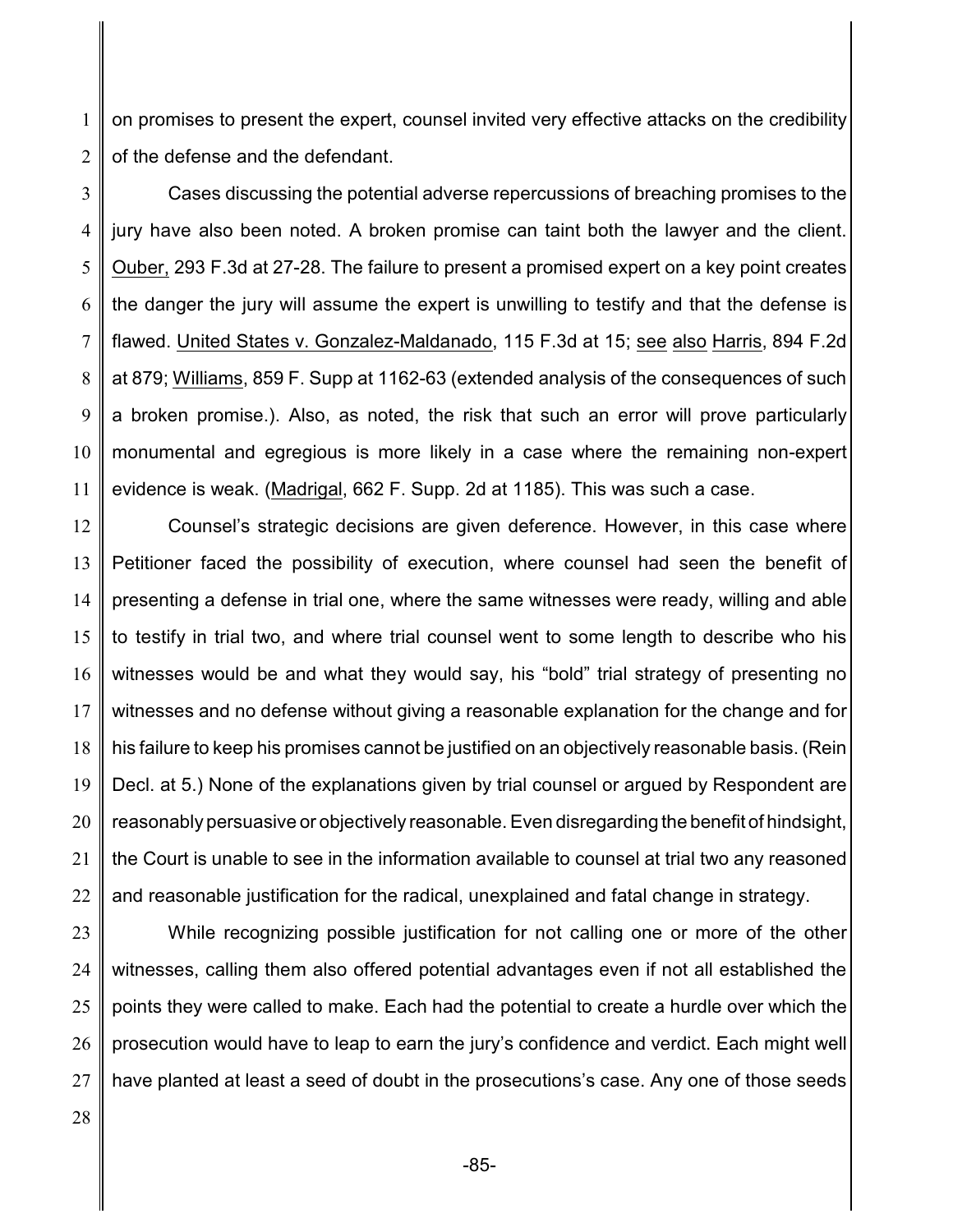1 2 3 4 5 6 7 8 9 10 11 12 13 14 15 16 17 18 19 20 21 22 23 24 25 may have been the one that prevented a unanimous finding of guilt beyond a reasonable doubt. For example, testimony from Petitioner's banker, unlawful detainer attorney, and son might have caused a juror to view with skepticism the state's claims that Petitioner was terribly upset about the Joneses' hold-over tenancy. It also would have emphasized Petitioner's agreement to allow the Joneses to stay through Christmas, strange behavior indeed from someone supposedly willing to kill them. Effective impeachment of the mobile home park manager's testimony about a confrontation between Petitioner and Ms. Jones may have caused at least one juror to question the prosecution's credibility and then wonder at its zealousness in calling such a witness. Jill LeBlanc could have presented a very plausible explanation for the otherwise weirdly coincidental movement of Petitioner's motor home the night of the fire. Objective evidence of Petitioner's financial status enabled defense counsel to argue that Petitioner had no financial incentive to destroy the house. However, calling the defense expert, Contractor, would have allowed that point to be made mid-trial and would have deprived the prosecution's accountant of the comfort of being the only "expert" on that subject. Similarly, even though much of Loftus's testimony about difficulties in eye-witness identification is and was covered by a California jury instruction, calling her to testify would have put that message before the jury early in the case, had its significance enhanced because it came from an "expert," and enabled it to be heard there, in argument, and also again in jury instructions. In addition to Myronuk's attribution of the fire to a faulty flex hose, Rosenthal could have suggested to the jury the possibility of another cause, namely negligence or even suicidal tendencies on the part of Ms. Jones. These possibilities were at least as plausible as the rather implausible revenge and financial motives attributed to Petitioner. No one could have guaranteed the effectiveness of any of these claims. One could only hope that in combination they might generate that amount of doubt as would deprive a juror of confidence in the government's case.

26 27 However, the more important questions here are: Why were none of theses witnesses presented? What happened in the course of this trial to justify as objectively

28

-86-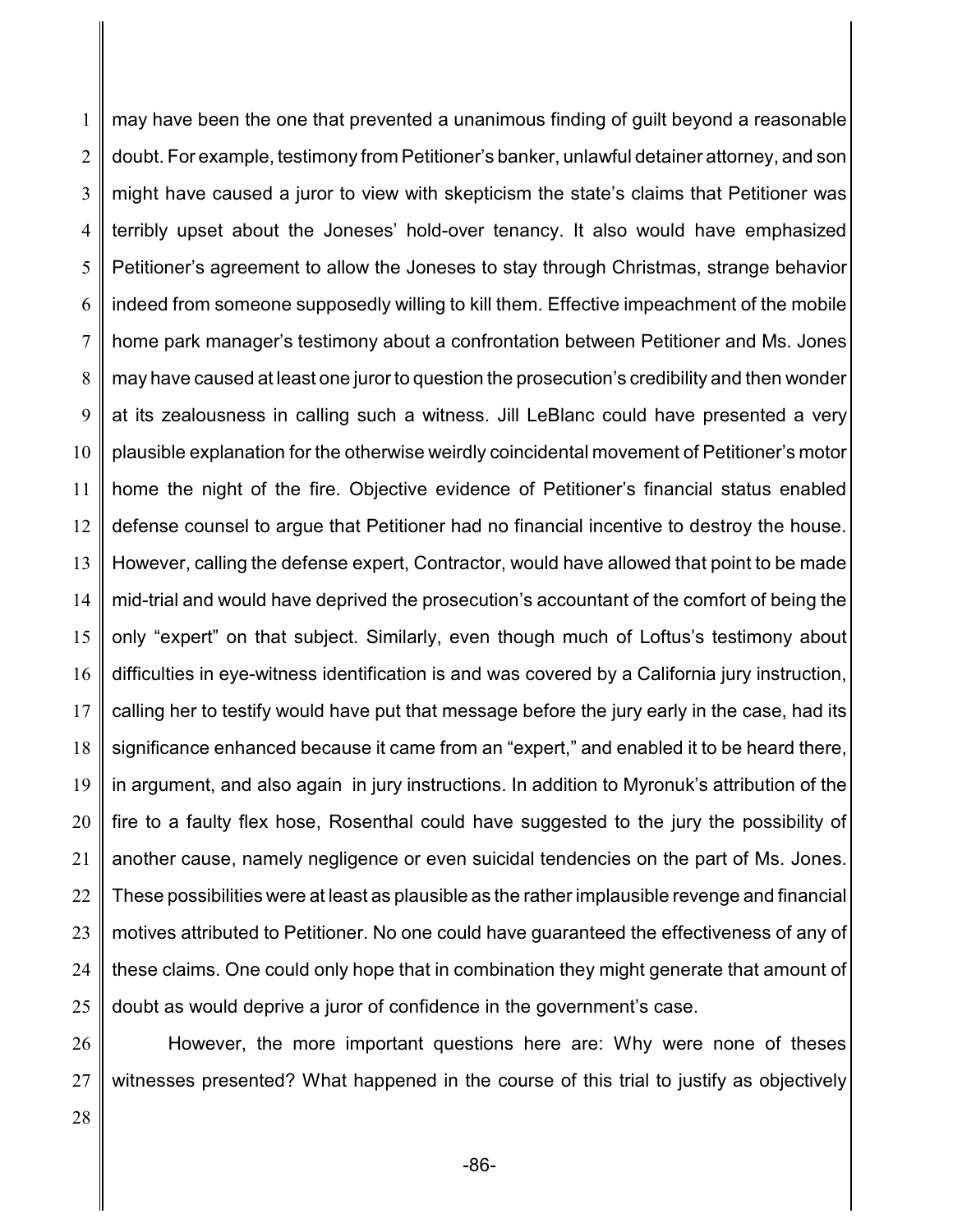1 2 3 reasonable counsel's decision not to call any of them? What caused counsel suddenly to believe that he would obtain the same or a better result by presenting a much weaker defense case then he had at trial one?

4 5 No reasonable answer has been provided. No reasonable explanation can be imagined.

6 7 8 9 10 11 12 13 14 15 16 17 18 19 20 21 Counsel promised to show the jury that Petitioner was factually innocent. He could have presented many witnesses to further that claim and Petitioner's case. Without the testimony of the witnesses the jury was not provided critical information that could create reasonable doubt. The Court need not and does not determine that each and every one of these choices of defense counsel were objectively unreasonable. It does instead find that the cumulative effect of: promising to call lay and expert witnesses in a case where their presentation seemed apt; suddenly and radically, for unknown and unimaginable reasons, changing strategy mid-trial and calling none of them; failing to offer any reasonable explanation to the jury for the change; and instead simply deciding, in a case where the prosecution already had effectively shown it could prove guilt beyond a reasonable doubt, to rest without presenting a defense, caused counsel's performance to fall below an objective standard of reasonableness.<sup>53</sup> Specifically, the cumulative effect of failing to present an arson expert (claim two) and failing to present other defense witnesses (claim three) in the context of this case was ineffective assistance of counsel. Petitioner has shown that trial counsel was deficient with respect to claims two, three and seven of the petition. See Strickland, 466 U.S. 687-88.

- 22
- 

25

d. Analysis Regarding Prejudice

23 24 Under "Strickland, . . . to establish prejudice, a 'defendant must show that there is a reasonable probability that, but for counsel's unprofessional errors, the result of the

<sup>26</sup> 27  $^{\text{53}}$  It is important to note that the Court's determination in this regard was limited to review of the evidence provided by the parties, i.e., trial and appellate records and declarations from trial counsel. The parties were provided the opportunity to present additional evidence at a further evidentiary hearing, but declined for reasons stated in the record.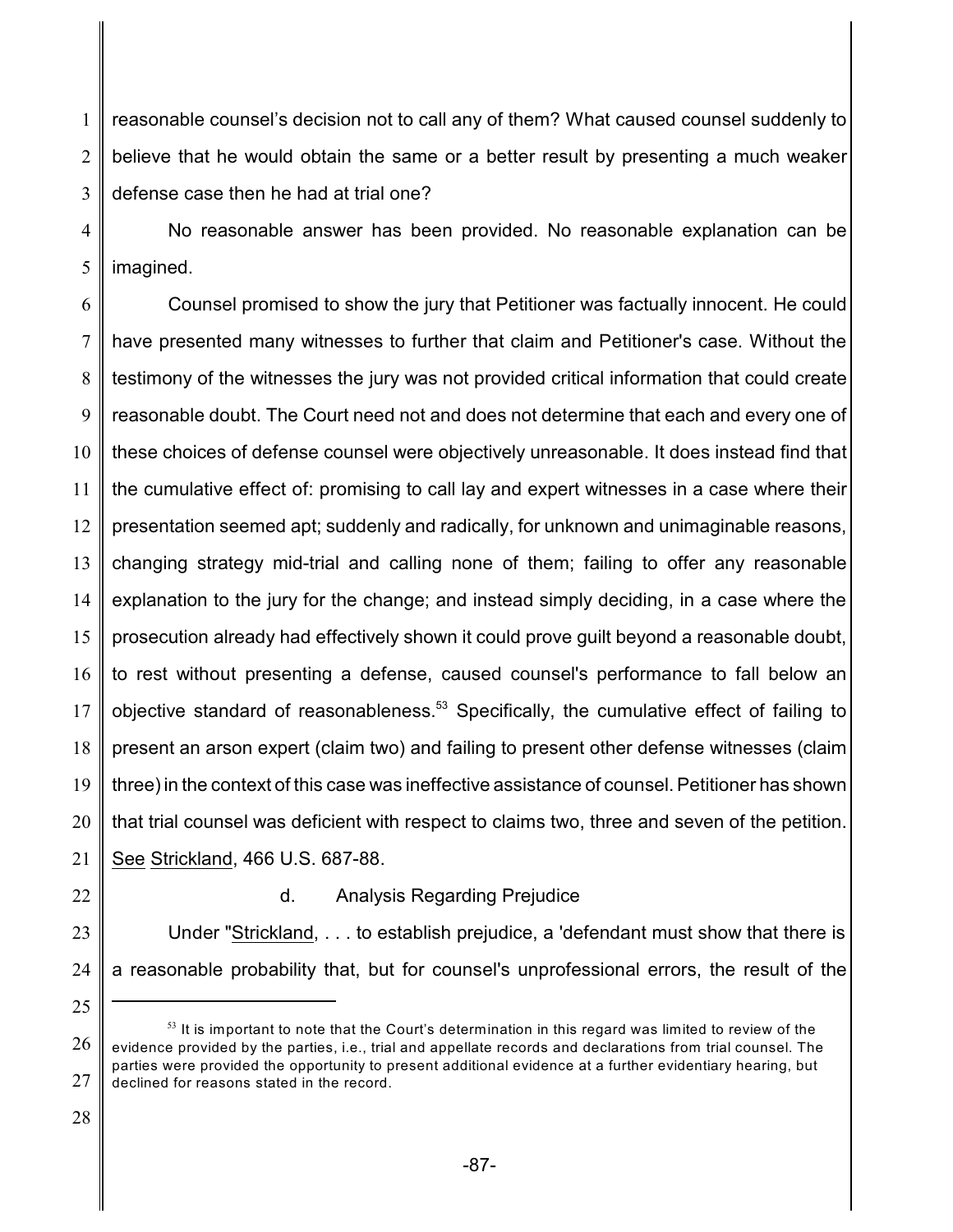1 2 3 4 5 6 7 proceeding would have been different. A reasonable probability is a probability sufficient to undermine confidence in the outcome.'" Wiggins v. Smith, 539 U.S. 510, 534 (2003) (quoting Strickland, 466 U.S. at 694). "[A] defendant need not show that counsel's deficient conduct more likely than not altered the outcome in the case." Strickland, 466 U.S. at 693. Rather, the appropriate question for the court is "whether there is a reasonable probability that, absent the errors, the factfinder would have had a reasonable doubt respecting guilt." Id. at 695.

8 9 10 11 12 13 14 15 16 17 18 19 20 21 The Supreme Court has established that the combined effect of multiple trial court errors violates due process where it renders the resulting criminal trial fundamentally unfair. Chambers v. Mississippi, 410 U.S. 284, 302-303 (1973); Parle v. Runnels, 505 F.3d 922, 927 (9th Cir. 2007). "In cases where there are a number of errors at trial, a balkanized, issue-by-issue harmless error review is far less effective than analyzing the overall effect of all the errors in the context of the evidence introduced at trial against the defendant." Alcala v. Woodford, 334 F.3d 862, 883 (9th Cir. 2003) (internal citations omitted). "In those cases where the government's case is weak, a defendant is more likely to be prejudiced by the effect of cumulative errors." United States v. Frederick, 78 F.3d 1370, 1381 (9th Cir. 1996). The Ninth Circuit has repeatedly recognized that, in claims of ineffective assistance of counsel, prejudice may result from the cumulative impact of an attorney's multiple deficiencies. See, e.g., Boyde v. Brown, 404 F.3d 1159, 1176 (9th Cir. 2005) (quoting Cooper v. Fitzharris, 586 at 1333); see also Harris ex rel. Ramseyer v. Wood, 64 F.3d 1432, 1438 (9th Cir. 1995).

22 23 24 25 26 27 As discussed, the Court has identified a number of decisions by counsel which reflect error or ineffectiveness. The Court here has the relatively rare opportunity to compare the results of the two different paths taken by defense counsel; it can compare the result in a trial where an effective defense was presented with one in which no defense was offered. That comparison alone suggests that the failure to put on a defense was in fact harmful to Petitioner.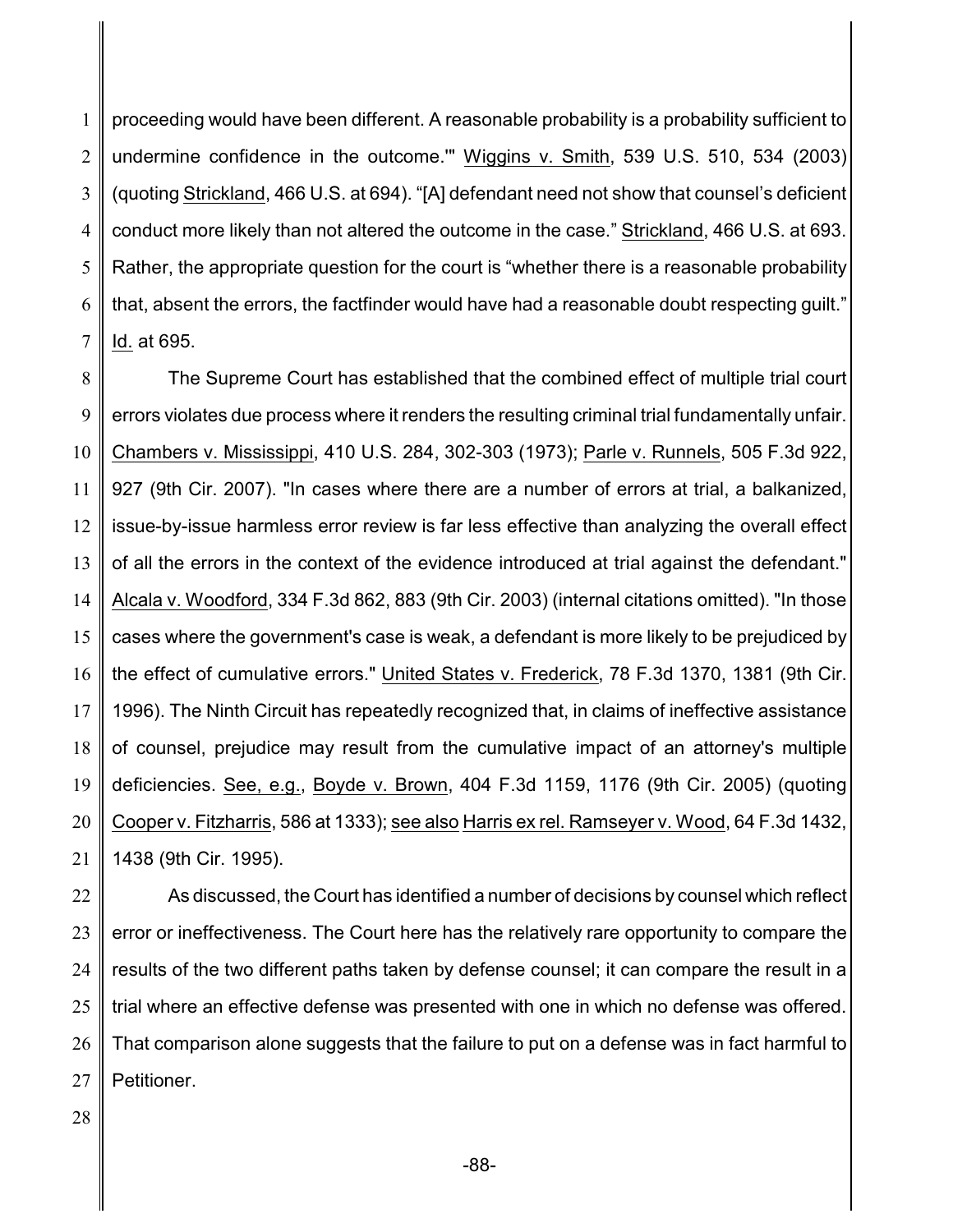1 2 3 4 5 6 7 8 9 10 11 12 13 At both trials the prosecution presented nearly identical evidence and witnesses. The only significant difference between the two was defense counsel's failure to present witnesses or any defense at trial two. Trial one resulted in a hung jury; one juror had reasonable doubt as to Petitioner's guilt. The jury at trial two deliberated for less than a day to find Petitioner guilty. See Dugas, 428 F.3d at 335-336 ("The length of jury deliberations can be one factor in determining how close the jury viewed the case to be."). It is reasonable to surmise that a juror in trial two may well have developed the same reasonable doubt as the juror in trial one if counsel, as promised, had presented an arson expert to question prosecution witnesses' conclusions. The same is true with regard to the failure to call witnesses who might, at a minimum, have planted a seed of doubt as to the prosecution's motive evidence, explained Petitioner's whereabouts and his motor home's movements on the dates in question, emphasized the defects in Sandoval's alleged identification testimony and suggested other possible causes of the fire.

14 15 16 17 18 19 20 21 The Court finds the disparate results of the two trials enlightening as to the apparent prejudicial effect of the failure to present defense witnesses. And in this case that prejudice was exacerbated by the adverse consequences of trial counsel breaching his promises to the jury about the defense he would present and then compounding the negative effect of that breach by failing to explain the change in strategy or otherwise trying to mitigate its effect. The defense strategy in trial two gave the prosecution the opportunity to lambast the defense for failing to present witnesses, most notably the "mythical Dr. Fire," the "Where's Waldo" expert, and expose the defense and the defendant to ridicule.

22 23 24 25 26 27 Respondent asserts that Petitioner was not prejudiced by the failure to present witnesses in rebuttal because the evidence against Petitioner was strong and the testimony not likely to change the result. This Court already has found that the remainder of the prosecution's evidence was so weak as to not likely produce a conviction. Additionally, Respondent's argument ignores the injurious effect of a counsel inexplicably breaking his promise to jurors.

28

-89-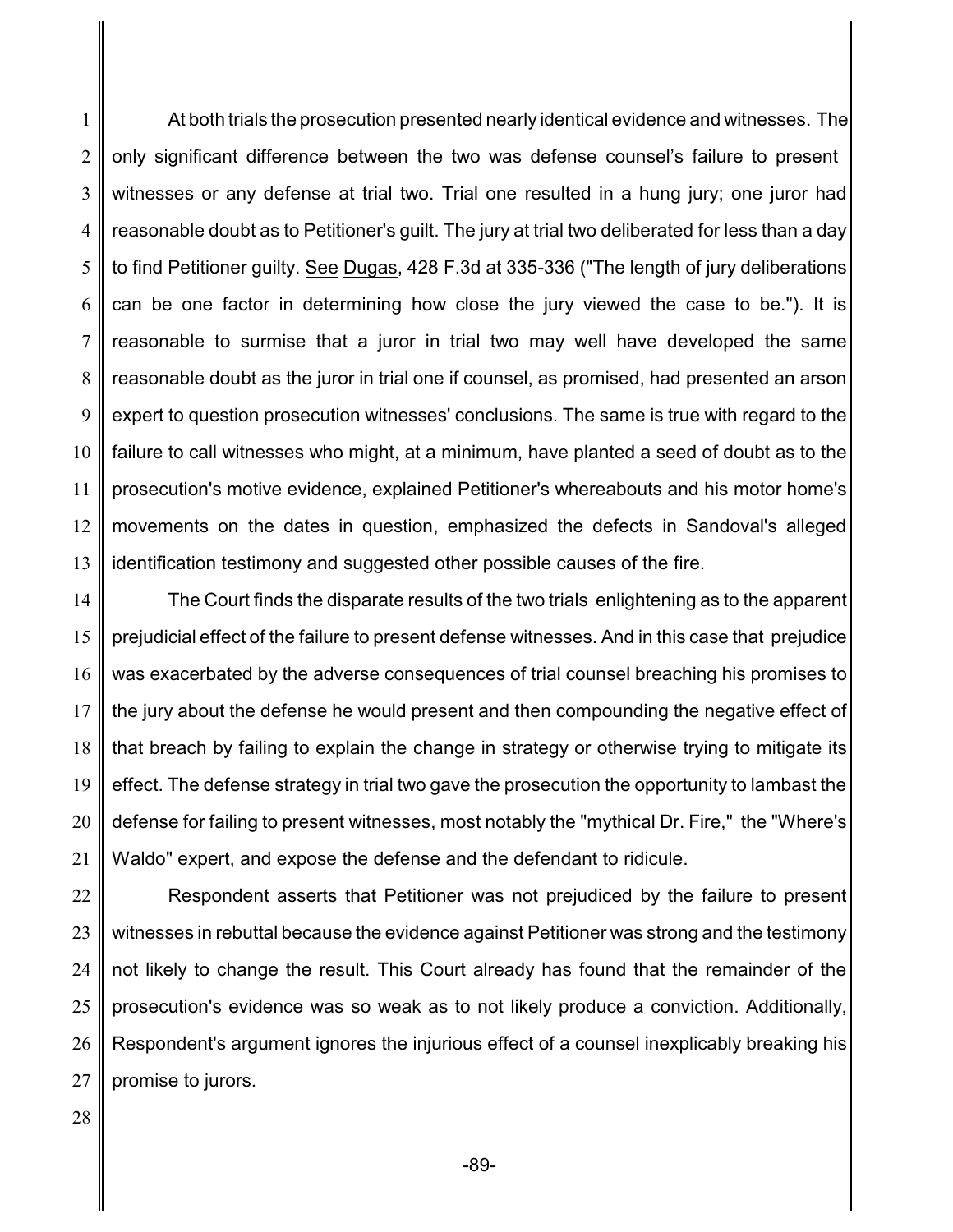1 2 3 4 5 6 7 8 9 10 11 A noted, the prosecution's case was indeed vulnerable. Its main eyewitness suffered significant credibility concerns. The fire investigators hastily came to conclusions based on inaccurate and incomplete review of the physical evidence. In such a close case, defense counsel's errors are amplified and likely more critical. See Strickland, 466 U.S. at 696 ("[A] verdict or conclusion only weakly supported by the record is more likely to have been affected by errors than one with overwhelming record support."); see also Luna v. Cambra, 306 F.3d 954, 966 (9th Cir. 2002) ("[W]e must consider the relative strength of the prosecution's case in analyzing whether counsel's errors prejudiced [the petitioner]."); Dugas, 428 F.3d at 335-336 ("This case lay on a knife edge, and it would not have taken much to sway at least some jurors towards acquittal. Accordingly, the threshold for prejudice is comparatively low because less would be needed to unsettle a rational jury.").

12 13 14 15 16 17 18 19 Petitioner has made a sufficient showing that he was prejudiced by counsel's unprofessional conduct.<sup>54</sup> Given the cumulative effect of the errors committed by Petitioner's trial counsel, the Court concludes that there is a reasonable probability that, absent the deficiencies, the outcome of Petitioner's trial would have been different. Strickland, 466 U.S. at 695. In fact, the errors rendered the proceeding fundamentally unfair. Harris ex rel. Ramseyer, 64 F.3d at 1438; see also Strickland, 466 U.S. at 696 (determining that the "ultimate focus of inquiry must be on fundamental fairness of the proceeding whose result is being challenged"). Without determining whether each of the errors alone was sufficiently

<sup>20</sup>

<sup>21</sup> 22 23 24 25 26 27  $^{\mathsf{54}}$  The Court does not ignore Petitioner's contention that this Court's finding of actual innocence also established prejudice because actual innocence "required . . . a stronger showing than that needed to establish prejudice" under Strickland. Schlup, 513 U.S. at 327. It is true that actual innocence requires a strong burden of proof. However, in determining Petitioner's innocence, this Court reviewed "all the evidence, old and new, incriminating and exculpatory, without regard to whether it would necessarily be admitted under rules of admissibility that would govern at trial." House v. Bell, 547 U.S. 518, 538 (2006) (internal citations omitted). For the present determination, the Court must determine if Petitioner was prejudiced solely by the constitutionally ineffective assistance of counsel at trial. Strickland, 466 U.S. at 694 (Finding prejudice if there is "a reasonable probability that, but for counsel's unprofessional errors, the result of the proceeding would have been different."). Petitioner benefitted in his showing of innocence by Respondent's concessions that much of the scientific evidence at trial was not reliable. That unreliability is not relevant to the present determination, because Respondent did not make those concessions until years after trial. As such, Petitioner's showing of innocence is not relevant to his showing of prejudice under Strickland.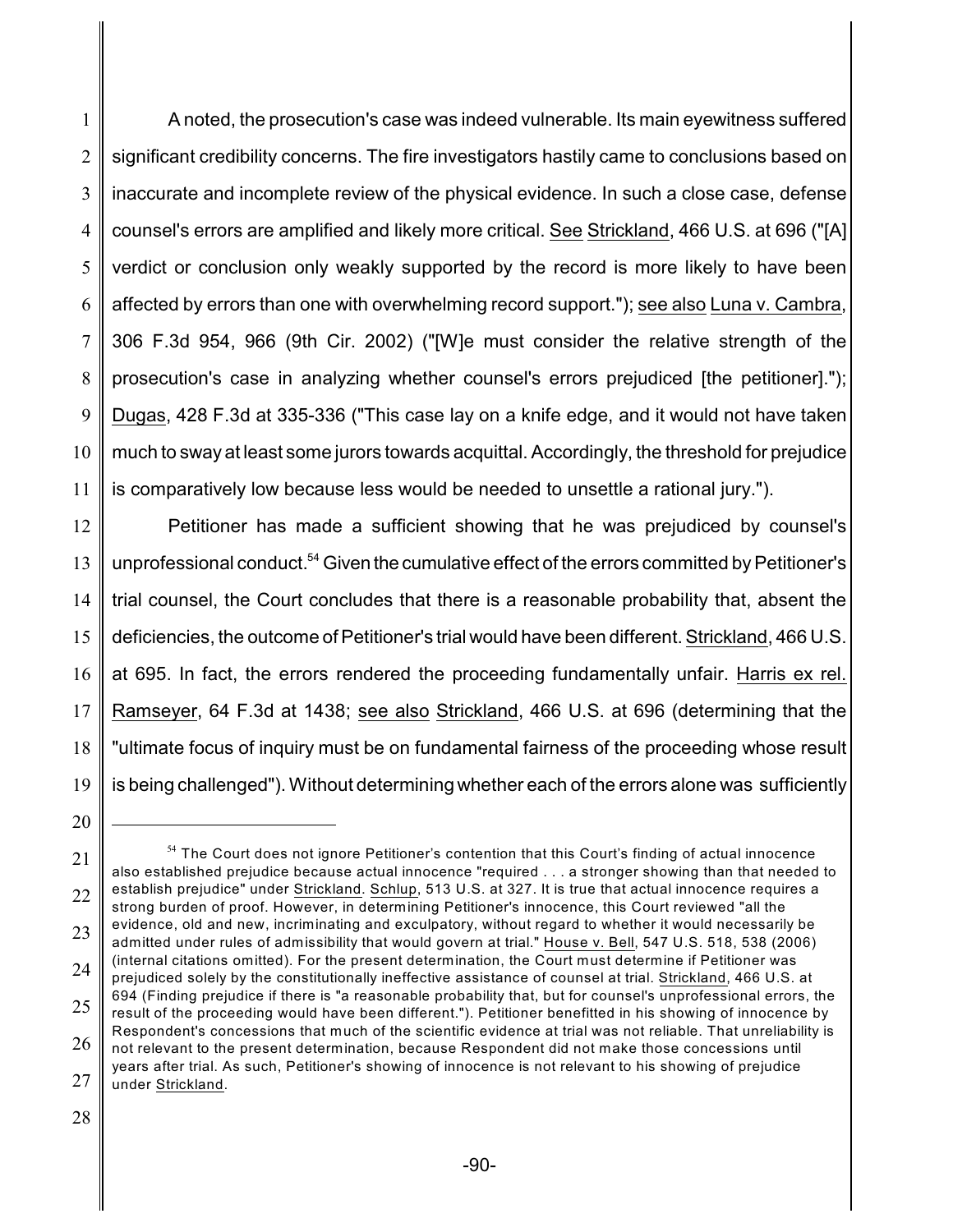1 2 3 prejudicial to Petitioner to warrant habeas relief, their cumulative impact deprived Petitioner of a fundamentally fair trial and severely undermines the Court's confidence in the jury's verdict.

4

Petitioner is entitled to relief as to claims two, three and seven.

5

## **V. RESERVATION OF REMAINING CLAIMS**

6 7 8 9 10 11 12 13 14 15 16 17 18 19 20 Petitioner is entitled to relief on claims one, two, and seven of the first amended petition. Accordingly, a determination of the remaining claims is unnecessary. Claims four through six all relate to alleged errors in the conduct of petitioner's trial. (See ECF No. 151 at 27-33.) In granting the petition on claims two, three and seven, however, the Court is necessarily finding that a retrial is necessary. See Blazak v. Ricketts, 971 F.2d 1408, 1413 (9th Cir.1992) (A district court order requiring the state to retry the Petitioner was final because it "left nothing to be done but the execution of the judgment," "disposed of all the conviction related claims," and "granted all the relief requested."); Buckley v. Terhune, 266 F. Supp. 2d 1124, 1144 (C.D. Cal. 2002) (Further, "[e]ven if petitioner prevailed on one or more of his other claims, he could obtain no greater relief than that to which he already is entitled."). The Court therefore reserves judgment on the remaining claims of the petition. Blazak, 971 F.2d at 1413 ("[W]hen habeas is granted on a conviction issue rather than a sentencing issue, requiring the district court to resolve at one time all the issues raised in the petition could actually delay the proceedings unnecessarily and waste the district court's scarce judicial resources.").

21

### **VI. RECOMMENDED RELIEF**

22

# **A. Conditional Release**

23 24 25 26 27 It is well established that federal district courts have broad discretion in conditioning a judgment granting habeas relief. Hilton v. Braunskill, 481 U.S. 770, 775 (1987). Pursuant to 28 U.S.C. § 2243, federal courts are authorized to dispose of habeas corpus matters "as law and justice require." "In modern practice, courts employ a conditional order of release in appropriate circumstances, which orders the State to release the petitioner unless the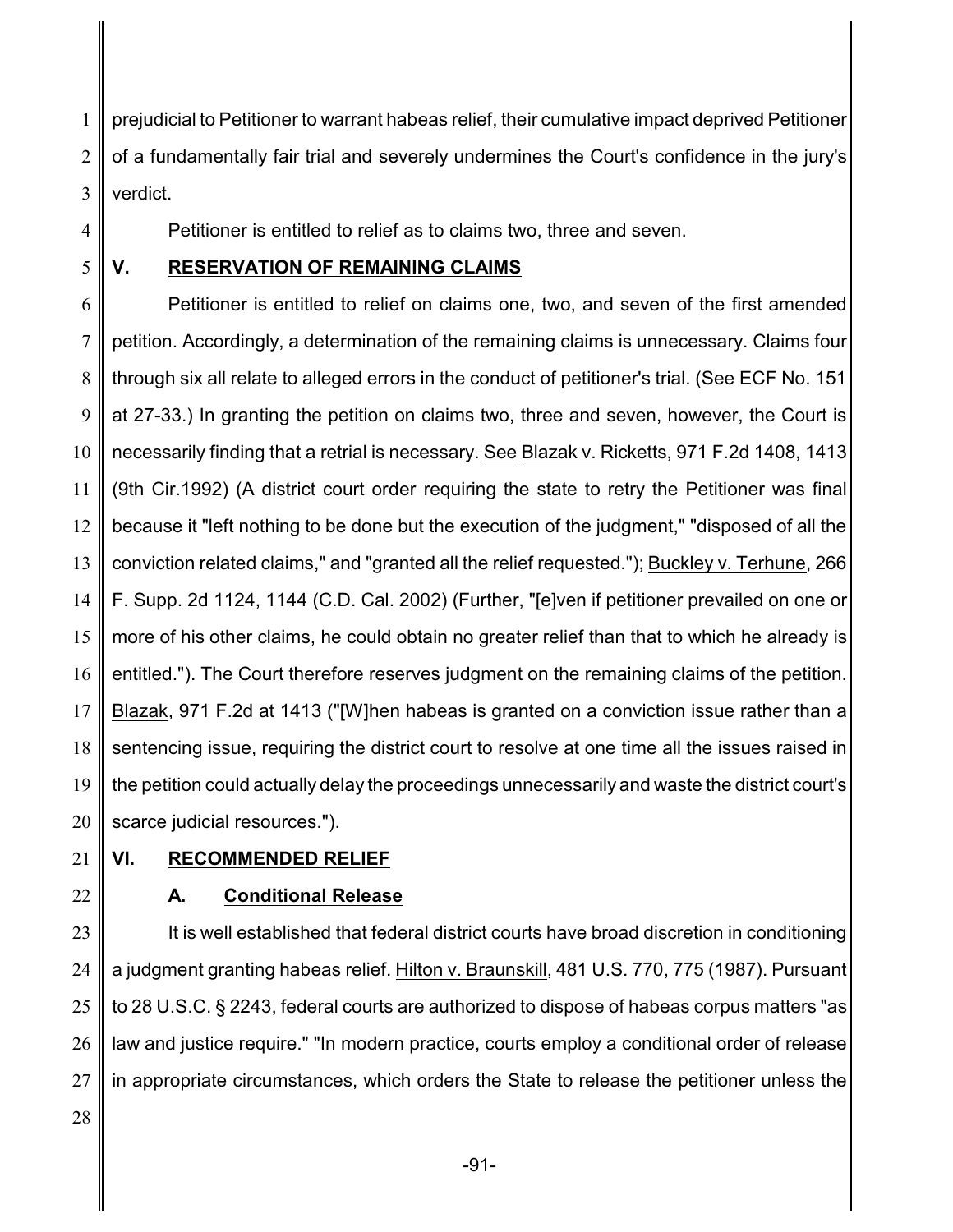1 2 3 4 5 6 7 8 9 10 11 State takes some remedial action, such as to retry (or resentence) the petitioner." Harvest v. Castro, 531 F.3d 737, 741-742 (9th Cir. 2008) (citing Wilkinson v. Dotson, 544 U.S. 74, 89 (2005) (Kennedy, J., dissenting); Herrera v. Collins, 506 U.S. 390, 403 (1993); Hilton v. Braunskill, 481 U.S. 770, 775 (1987) ("[T]his Court has repeatedly stated that federal courts may delay the release of a successful habeas petitioner in order to provide the State an opportunity to correct the constitutional violation found by the court."); In re Bonner, 151 U.S. 242, 259-60 (1894)). "[C]onditional orders are essentially accommodations accorded to the state, in that conditional writs enable habeas courts to give States time to replace an invalid judgment with a valid one. The consequence when the State fails to replace an invalid judgment with a valid one is always release." Harvest v. Castro, 531 F.3d at 742 (quotations omitted).

12 13 14 Accordingly the Court recommends that Petitioner be ordered released within thirty days of the adoption of the instant Findings and Recommendation by the District Court Judge unless Respondent notifies the Court of the state's intent to retry Petitioner.

15

### **B. Pending Supreme Court Decision in** *Perkins v. McQuiggin*

16 17 18 19 20 21 On October 29, 2012, the United States Supreme Court granted certiorari in McQuiggin v. Perkins (12-126, Oct. 29, 2012) (Perkins). The Supreme Court is to address whether there is an actual innocence exception to the statute of limitations under AEDPA and whether the exception requires a showing of diligence on behalf of Petitioner. Perkins, Supreme Court Docket No. 12-126. The pending decision is directly relevant to this Court's past findings.

22 23 24 25 26 In light of the grant of certiorari, on November 2, 2012, Respondent filed a motion to stay the proceedings until the matter is resolved by the Supreme Court. (Mot. To Stay, ECF No. 168.) Petitioner filed an opposition to the motion to stay on November 6, 2012. (Opp'n, ECF No. 170.) The Court shall address the issues raised by Respondent's motion to stay by way of a separate order.

- 27
- 28